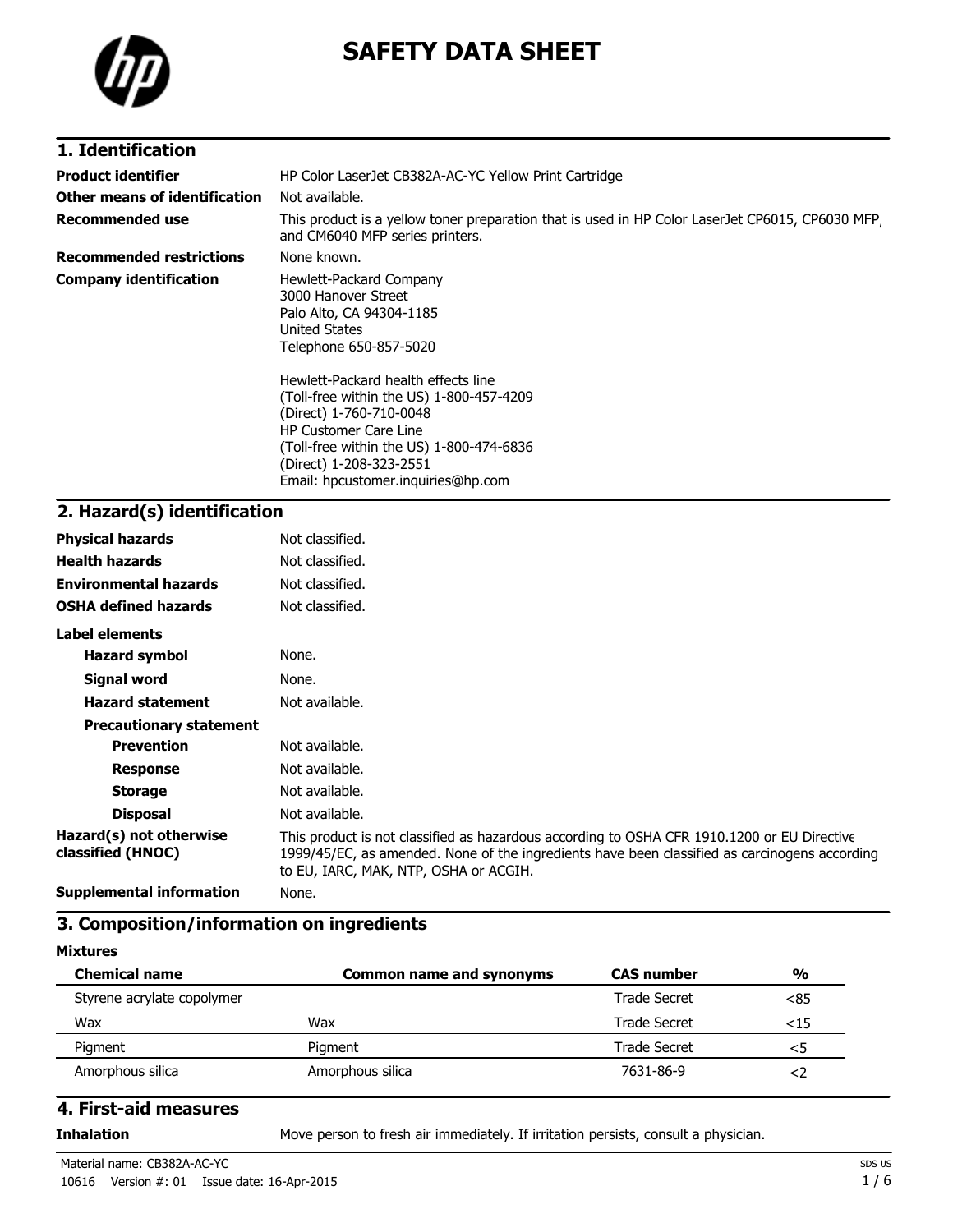| <b>Skin contact</b>                                             | Wash affected areas thoroughly with mild soap and water. Get medical attention if irritation<br>develops or persists.                                                                             |
|-----------------------------------------------------------------|---------------------------------------------------------------------------------------------------------------------------------------------------------------------------------------------------|
| Eye contact                                                     | Do not rub eyes. Immediately flush with large amounts of clean, warm water (low pressure) for at<br>least 15 minutes or until particles are removed. If irritation persists, consult a physician. |
| <b>Ingestion</b>                                                | Rinse mouth out with water. Drink one to two glasses of water. If symptoms occur, consult a<br>physician.                                                                                         |
| <b>Most important</b><br>symptoms/effects, acute and<br>delayed | Not available.                                                                                                                                                                                    |

### **5. Fire-fighting measures**

| Suitable extinguishing media                                        | CO2, water, or dry chemical                                 |
|---------------------------------------------------------------------|-------------------------------------------------------------|
| Unsuitable extinguishing<br>media                                   | None known.                                                 |
| Specific hazards arising from<br>the chemical                       | Not applicable.                                             |
| Special protective equipment<br>and precautions for<br>firefighters | Not available.                                              |
| Fire-fighting<br>equipment/instructions                             | If fire occurs in the printer, treat as an electrical fire. |
| <b>Specific methods</b>                                             | None established.                                           |

#### **6. Accidental release measures**

| <b>Personal precautions,</b><br>protective equipment and<br>emergency procedures | Minimize dust generation and accumulation.                                                                |  |
|----------------------------------------------------------------------------------|-----------------------------------------------------------------------------------------------------------|--|
| <b>Methods and materials for</b><br>containment and cleaning up                  | Not available.                                                                                            |  |
| <b>Environmental precautions</b>                                                 | Do not flush into surface water or sanitary sewer system. See also section 13 Disposal<br>considerations. |  |

## **7. Handling and storage**

| <b>Precautions for safe handling</b>                                      | Keep out of the reach of children. Avoid inhalation of dust and contact with skin and eyes. Use with<br>adequate ventilation. Keep away from excessive heat, sparks, and open flames. |
|---------------------------------------------------------------------------|---------------------------------------------------------------------------------------------------------------------------------------------------------------------------------------|
| Conditions for safe storage,<br>including any<br><i>incompatibilities</i> | Keep out of the reach of children. Keep tightly closed and dry. Store away from strong oxidizers.<br>Store at room temperature.                                                       |

## **8. Exposure controls/personal protection**

#### **Occupational exposure limits**

| <b>US. NIOSH: Pocket Guide to Chemical Hazards</b><br><b>Components</b> | <b>Type</b>                                                                                                                                                  | Value            |
|-------------------------------------------------------------------------|--------------------------------------------------------------------------------------------------------------------------------------------------------------|------------------|
| <b>Yellow Toner (CAS</b><br>7631-86-9)                                  | <b>TWA</b>                                                                                                                                                   | $6 \text{ mg/m}$ |
| <b>Biological limit values</b>                                          | No biological exposure limits noted for the ingredient(s).                                                                                                   |                  |
| <b>Exposure guidelines</b>                                              | USA OSHA (TWA/PEL): 15 mg/m3 (Total Dust), 5 mg/m3 (Respirable Fraction)<br>ACGIH (TWA/TLV): mg/m3 (Inhalable Particulate), 3 mg/m3 (Respirable Particulate) |                  |
|                                                                         |                                                                                                                                                              |                  |
| mq/m3                                                                   | Amorphous silica: USA OSHA (TWA/PEL): 20 mppcf 80 (mg/m3)/%SiO2, ACGIH (TWA/TLV): 10                                                                         |                  |
|                                                                         | TRGS 900 (Luftgrenzwert) - 10 mg/m3 (Einatembare partikel), 3 mg/m3 (Alveolengängige fraktion)                                                               |                  |
| <b>Appropriate engineering</b><br>controls                              | UK WEL: 10 mg/m3 (Respirable Dust), 5 mg/m3 (Inhalable Dust)<br>Use in a well ventilated area.                                                               |                  |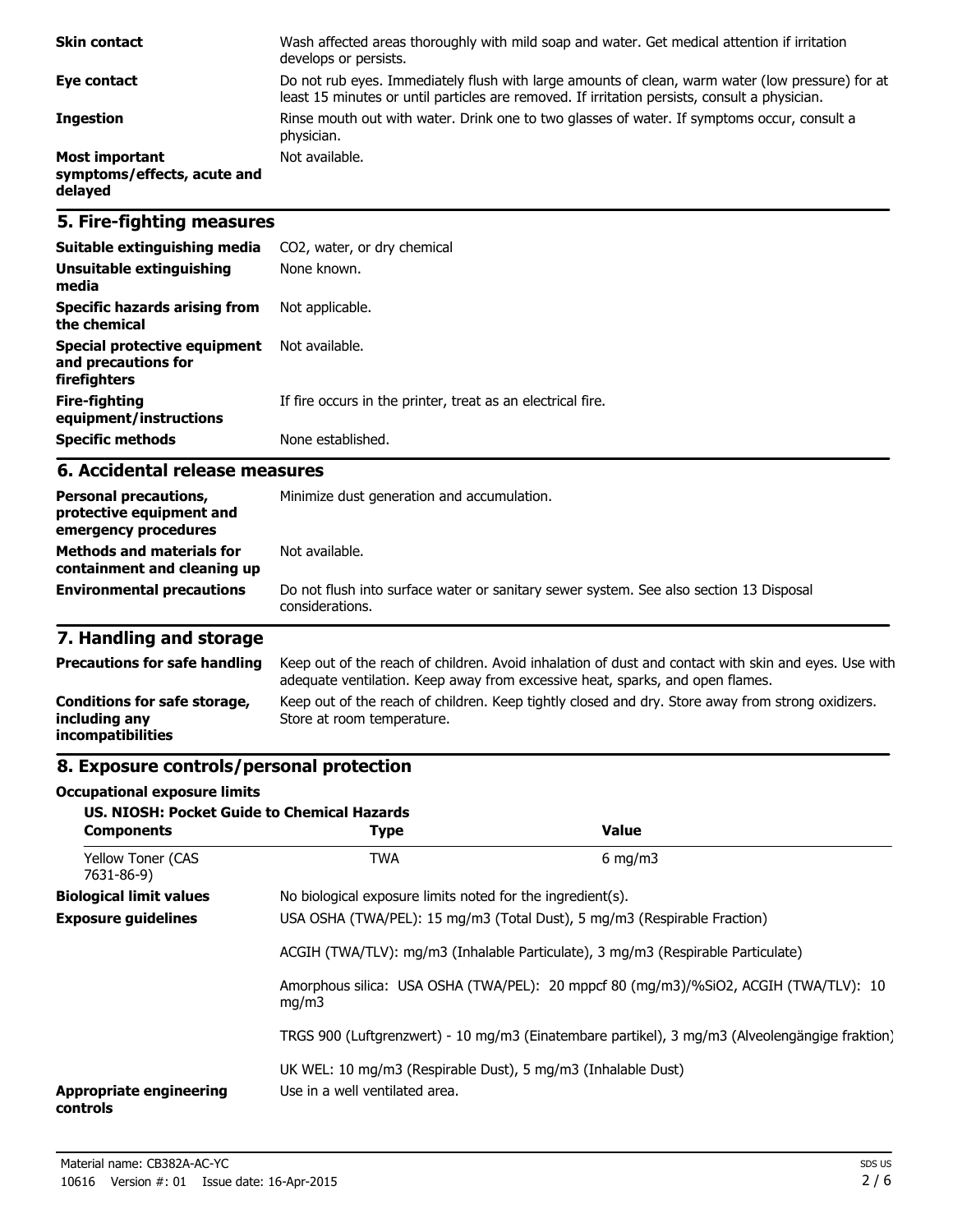#### **Individual protection measures, such as personal protective equipment**

| Not available. |
|----------------|
|                |
| Not available. |
| Not available. |
| Not available. |
| Not available. |
|                |

## **9. Physical and chemical properties**

| <b>Appearance</b>                                 | Fine powder                                                   |
|---------------------------------------------------|---------------------------------------------------------------|
| <b>Physical state</b>                             | Solid.                                                        |
| Color                                             | Yellow                                                        |
| Odor                                              | Slight plastic odor                                           |
| <b>Odor threshold</b>                             | Not available.                                                |
| рH                                                | Not applicable                                                |
| <b>Melting point/freezing point</b>               | Not available.                                                |
| Initial boiling point and<br>boiling range        | Not applicable                                                |
| <b>Flash point</b>                                | Not applicable                                                |
| <b>Evaporation rate</b>                           | Not applicable                                                |
| <b>Flammability (solid, gas)</b>                  | Not available.                                                |
| Upper/lower flammability or explosive limits      |                                                               |
| <b>Flammability limit - lower</b><br>(9/6)        | Not flammable                                                 |
| <b>Flammability limit -</b><br>upper (%)          | Not available.                                                |
| <b>Explosive limit - lower</b><br>(%)             | Not available.                                                |
| <b>Explosive limit - upper</b><br>(9/6)           | Not available.                                                |
| <b>Vapor pressure</b>                             | Not applicable                                                |
| Solubility(ies)                                   |                                                               |
| <b>Solubility (water)</b>                         | Negligible in water. Partially soluble in toluene and xylene. |
| <b>Partition coefficient</b><br>(n-octanol/water) | Not available.                                                |
| <b>Auto-ignition temperature</b>                  | Not applicable                                                |
| <b>Decomposition temperature</b>                  | Not available.                                                |
| <b>Viscosity</b>                                  | Not applicable                                                |
| <b>Other information</b>                          |                                                               |
| <b>Percent volatile</b>                           | 0 % estimated                                                 |
| <b>Softening point</b>                            | 212 - 302 °F (100 - 150 °C)<br>212 - 302 °F (100 - 150 °C)    |

### **10. Stability and reactivity**

| <b>Reactivity</b>                            | Not available.                          |
|----------------------------------------------|-----------------------------------------|
| <b>Chemical stability</b>                    | Stable under normal storage conditions. |
| <b>Possibility of hazardous</b><br>reactions | Will not occur.                         |
| <b>Conditions to avoid</b>                   | Imaging Drum: Exposure to light         |
| Incompatible materials                       | Strong oxidizers                        |
| <b>Hazardous decomposition</b><br>products   | Carbon monoxide and carbon dioxide.     |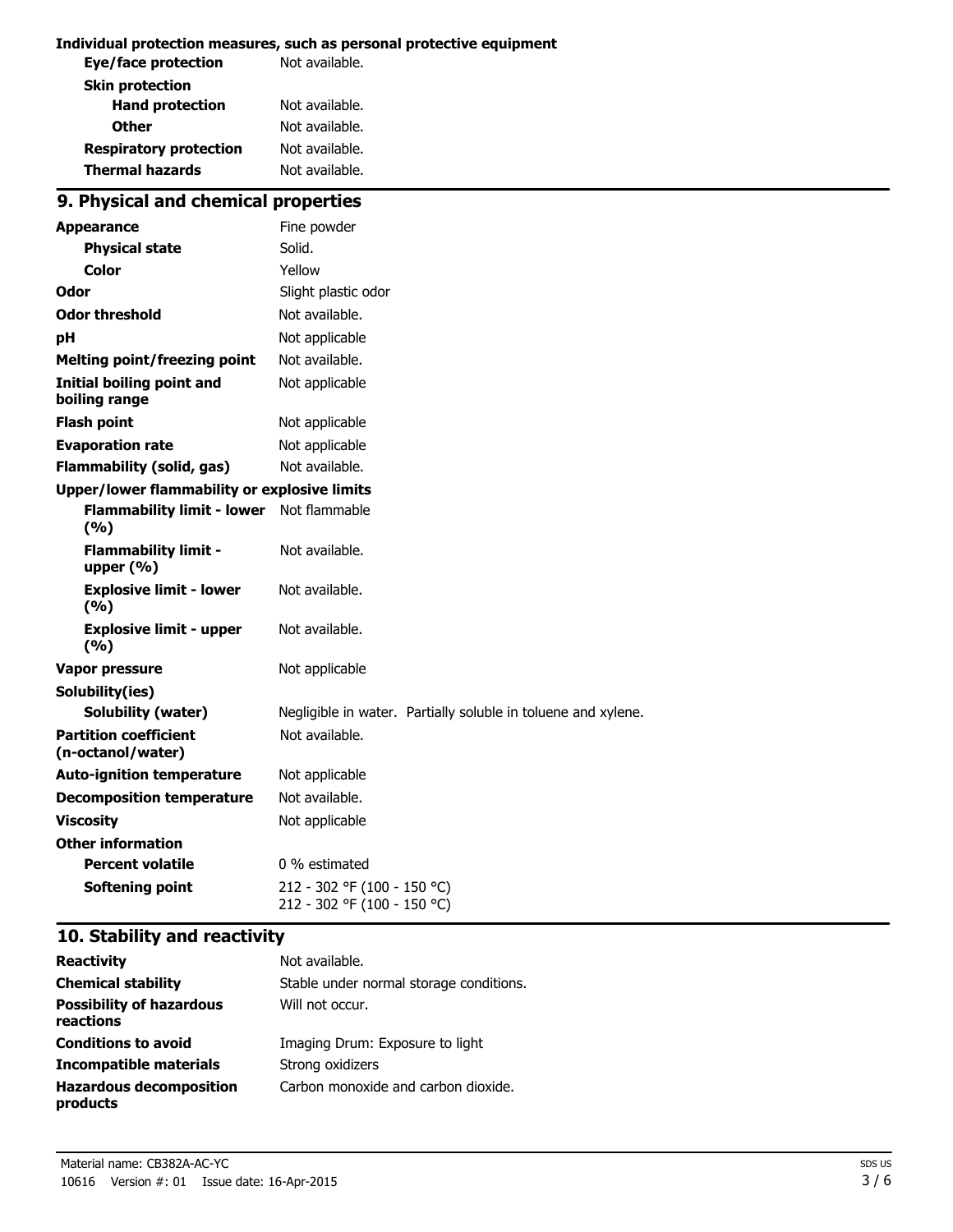#### **11. Toxicological information**

| Symptoms related to the<br>physical, chemical and<br>toxicological characteristics | Not available.                                                                                                                                                  |  |  |
|------------------------------------------------------------------------------------|-----------------------------------------------------------------------------------------------------------------------------------------------------------------|--|--|
| <b>Information on toxicological effects</b>                                        |                                                                                                                                                                 |  |  |
| <b>Acute toxicity</b>                                                              |                                                                                                                                                                 |  |  |
| <b>Skin corrosion/irritation</b>                                                   | Not available.                                                                                                                                                  |  |  |
| Serious eye damage/eye<br>irritation                                               | Not classified as irritant, according to OSHA Hazard Communication Standard (HCS) and EU<br>Directive 67/548/EEC and as amended.                                |  |  |
| <b>Respiratory or skin sensitization</b>                                           |                                                                                                                                                                 |  |  |
| <b>Respiratory sensitization</b>                                                   | Not available.                                                                                                                                                  |  |  |
| <b>Skin sensitization</b>                                                          | Not classified as irritant, according to OSHA Hazard Communication Standard (HCS) and EU<br>Directive 67/548/EEC and as amended.                                |  |  |
| <b>Germ cell mutagenicity</b>                                                      | Negative, does not indicate mutagenic potential (Ames Test: Salmonella typhimurium)                                                                             |  |  |
| <b>Carcinogenicity</b>                                                             | Not a known or suspected carcinogen according to any IARC Monograph, NTP, OSHA Regulations<br>(USA), EU Directive, or Proposition 65 (California).              |  |  |
| <b>Reproductive toxicity</b>                                                       | Not classified as toxic according to EU Directive 67/548/EEC and as amended, California Prop. 65,<br>and DFG (Germany).                                         |  |  |
| Specific target organ toxicity<br>- single exposure                                | Not available.                                                                                                                                                  |  |  |
| Specific target organ toxicity<br>- repeated exposure                              | Not available.                                                                                                                                                  |  |  |
| <b>Aspiration hazard</b>                                                           | Not available.                                                                                                                                                  |  |  |
| <b>Chronic effects</b>                                                             | No information available.                                                                                                                                       |  |  |
| <b>Further information</b>                                                         | Complete toxicity data are not available for this specific formulation<br>Refer to Section 2 for potential health effects and Section 4 for first aid measures. |  |  |
| <b>Components</b>                                                                  | <b>Species</b><br><b>Test Results</b>                                                                                                                           |  |  |
| Amorphous silica (CAS 7631-86-9)                                                   |                                                                                                                                                                 |  |  |
| <b>Acute</b>                                                                       |                                                                                                                                                                 |  |  |
| Oral                                                                               |                                                                                                                                                                 |  |  |

# **12. Ecological information**

LD50 Mouse

| <b>Ecotoxicity</b>                   |                |                |                        |  |
|--------------------------------------|----------------|----------------|------------------------|--|
| <b>Product</b>                       |                | <b>Species</b> | <b>Test Results</b>    |  |
| <b>Yellow Toner</b>                  |                |                |                        |  |
| <b>Aquatic</b>                       |                |                |                        |  |
| Fish                                 | LL50           | Rainbow Trout  | $> 100$ mg/l, 96 Hours |  |
| <b>Persistence and degradability</b> | Not available. |                |                        |  |
| <b>Bioaccumulative potential</b>     | Not available. |                |                        |  |
| <b>Mobility in soil</b>              | Not available. |                |                        |  |
| Other adverse effects                | Not available. |                |                        |  |

 $Rat$   $> 22500$  mg/kg

#### **13. Disposal considerations**

**Disposal instructions** Do not shred toner cartridge, unless dust-explosion prevention measures are taken. Finely dispersed particles may form explosive mixtures in air. Dispose of in compliance with federal, state, and local regulations.

> 15000 mg/kg

HP's Planet Partners (trademark) supplies recycling program enables simple, convenient recycling of HP original inkjet and LaserJet supplies. For more information and to determine if this service is available in your location, please visit http://www.hp.com/recycle.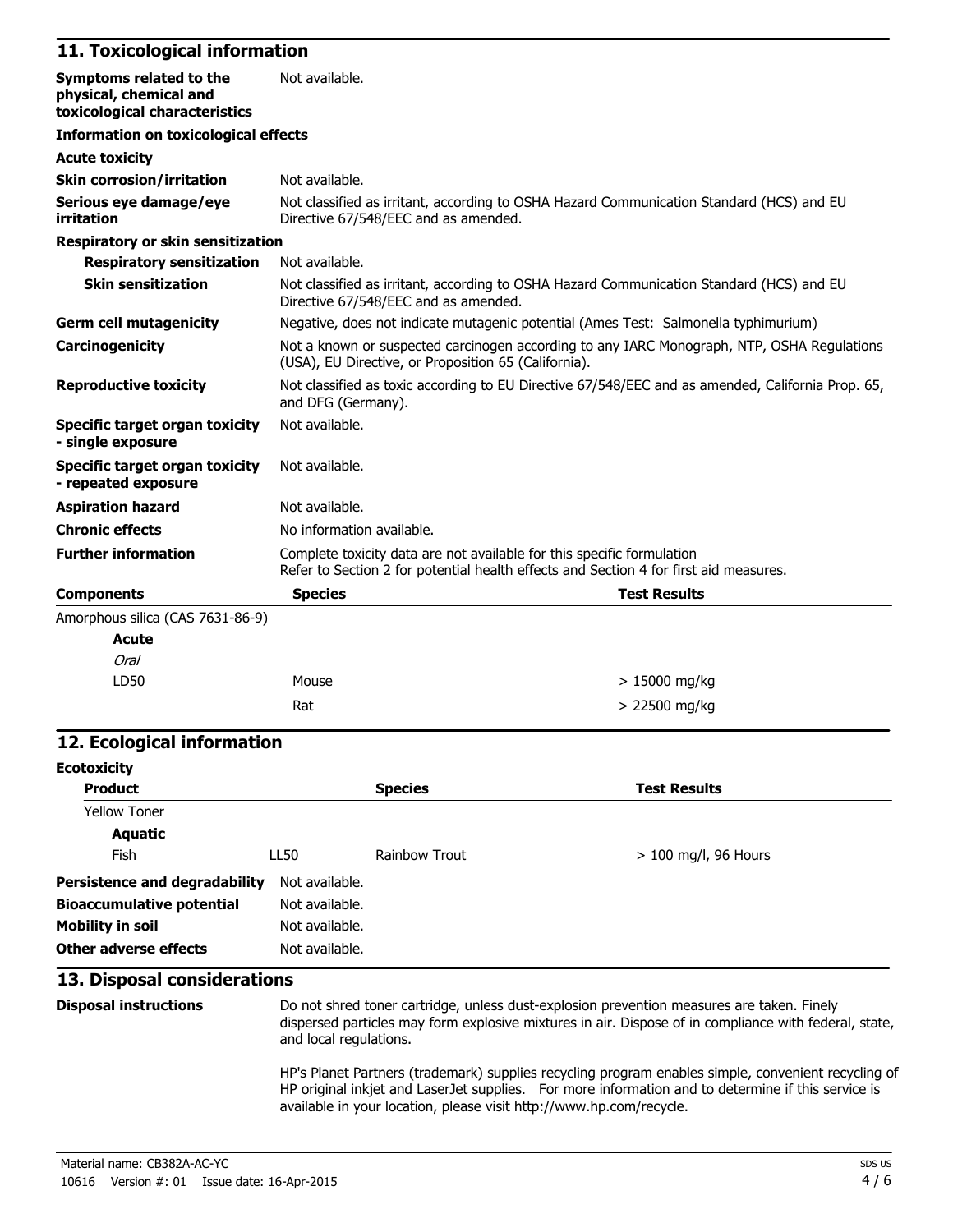| 14. Transport information                                     |                                                                                                                                                                                                                                                                                                                                                                                                  |
|---------------------------------------------------------------|--------------------------------------------------------------------------------------------------------------------------------------------------------------------------------------------------------------------------------------------------------------------------------------------------------------------------------------------------------------------------------------------------|
| <b>Further information</b>                                    | Not a dangerous good under DOT, IATA, ADR, IMDG, or RID.                                                                                                                                                                                                                                                                                                                                         |
| 15. Regulatory information                                    |                                                                                                                                                                                                                                                                                                                                                                                                  |
| <b>US federal regulations</b>                                 | US EPA TSCA Inventory: All chemical substances in this product comply with all rules or orders<br>under TSCA.                                                                                                                                                                                                                                                                                    |
|                                                               | TSCA Section 12(b) Export Notification (40 CFR 707, Subpt. D)                                                                                                                                                                                                                                                                                                                                    |
| Not regulated.                                                |                                                                                                                                                                                                                                                                                                                                                                                                  |
| <b>CERCLA Hazardous Substance List (40 CFR 302.4)</b>         |                                                                                                                                                                                                                                                                                                                                                                                                  |
| Not listed.<br><b>SARA 304 Emergency release notification</b> |                                                                                                                                                                                                                                                                                                                                                                                                  |
| Not regulated.                                                |                                                                                                                                                                                                                                                                                                                                                                                                  |
| Not listed.                                                   | OSHA Specifically Regulated Substances (29 CFR 1910.1001-1050)                                                                                                                                                                                                                                                                                                                                   |
|                                                               | <b>Superfund Amendments and Reauthorization Act of 1986 (SARA)</b>                                                                                                                                                                                                                                                                                                                               |
| <b>Hazard categories</b>                                      | Immediate Hazard - No<br>Delayed Hazard - No<br>Fire Hazard - No<br>Pressure Hazard - No<br>Reactivity Hazard - No                                                                                                                                                                                                                                                                               |
| <b>SARA 302 Extremely hazardous substance</b>                 |                                                                                                                                                                                                                                                                                                                                                                                                  |
| Not listed.                                                   |                                                                                                                                                                                                                                                                                                                                                                                                  |
| <b>SARA 311/312</b><br><b>Hazardous chemical</b>              | No                                                                                                                                                                                                                                                                                                                                                                                               |
| <b>Other federal regulations</b>                              |                                                                                                                                                                                                                                                                                                                                                                                                  |
| <b>Safe Drinking Water Act</b><br>(SDWA)                      | Not regulated.                                                                                                                                                                                                                                                                                                                                                                                   |
| <b>US state regulations</b>                                   |                                                                                                                                                                                                                                                                                                                                                                                                  |
| US. Massachusetts RTK - Substance List                        |                                                                                                                                                                                                                                                                                                                                                                                                  |
| Not regulated.                                                | US. New Jersey Worker and Community Right-to-Know Act                                                                                                                                                                                                                                                                                                                                            |
| Not listed.                                                   | US. Pennsylvania Worker and Community Right-to-Know Law                                                                                                                                                                                                                                                                                                                                          |
| Not listed.<br><b>US. Rhode Island RTK</b>                    |                                                                                                                                                                                                                                                                                                                                                                                                  |
| Not regulated.                                                |                                                                                                                                                                                                                                                                                                                                                                                                  |
| <b>US. California Proposition 65</b><br>Not Listed.           |                                                                                                                                                                                                                                                                                                                                                                                                  |
| <b>Regulatory information</b>                                 | All chemical substances in this HP product have been notified or are exempt from notification under                                                                                                                                                                                                                                                                                              |
|                                                               | chemical substances notification laws in the following countries: US (TSCA), EU (EINECS/ELINCS),<br>Switzerland, Canada (DSL/NDSL), Australia, Japan, Philippines, South Korea, New Zealand, and<br>China.                                                                                                                                                                                       |
|                                                               | 16. Other information, including date of preparation or last revision                                                                                                                                                                                                                                                                                                                            |
| <b>Issue date</b>                                             | 16-Apr-2015                                                                                                                                                                                                                                                                                                                                                                                      |
| <b>Version #</b>                                              | 01                                                                                                                                                                                                                                                                                                                                                                                               |
| <b>Disclaimer</b>                                             | This Safety Data Sheet document is provided without charge to customers of Hewlett-Packard<br>Company. Data is the most current known to Hewlett-Packard Company at the time of preparation<br>of this document and is believed to be accurate. It should not be construed as guaranteeing<br>specific properties of the products as described or suitability for a particular application. This |

|                             | opeenic properties of the products as acsembed or suitability for a particular application. This<br>document was prepared to the requirements of the jurisdiction specified in Section 1 above and<br>may not meet regulatory requirements in other countries. |
|-----------------------------|----------------------------------------------------------------------------------------------------------------------------------------------------------------------------------------------------------------------------------------------------------------|
| <b>Revision Information</b> | 1. Product and Company Identification: Alternate Trade Names<br>Composition / Information on Ingredients: Ingredients                                                                                                                                          |
|                             | Physical & Chemical Properties: Multiple Properties                                                                                                                                                                                                            |
|                             | Ecological Information: Ecotoxicity                                                                                                                                                                                                                            |

Transport Information: Agency Name, Packaging Type, and Transport Mode Selection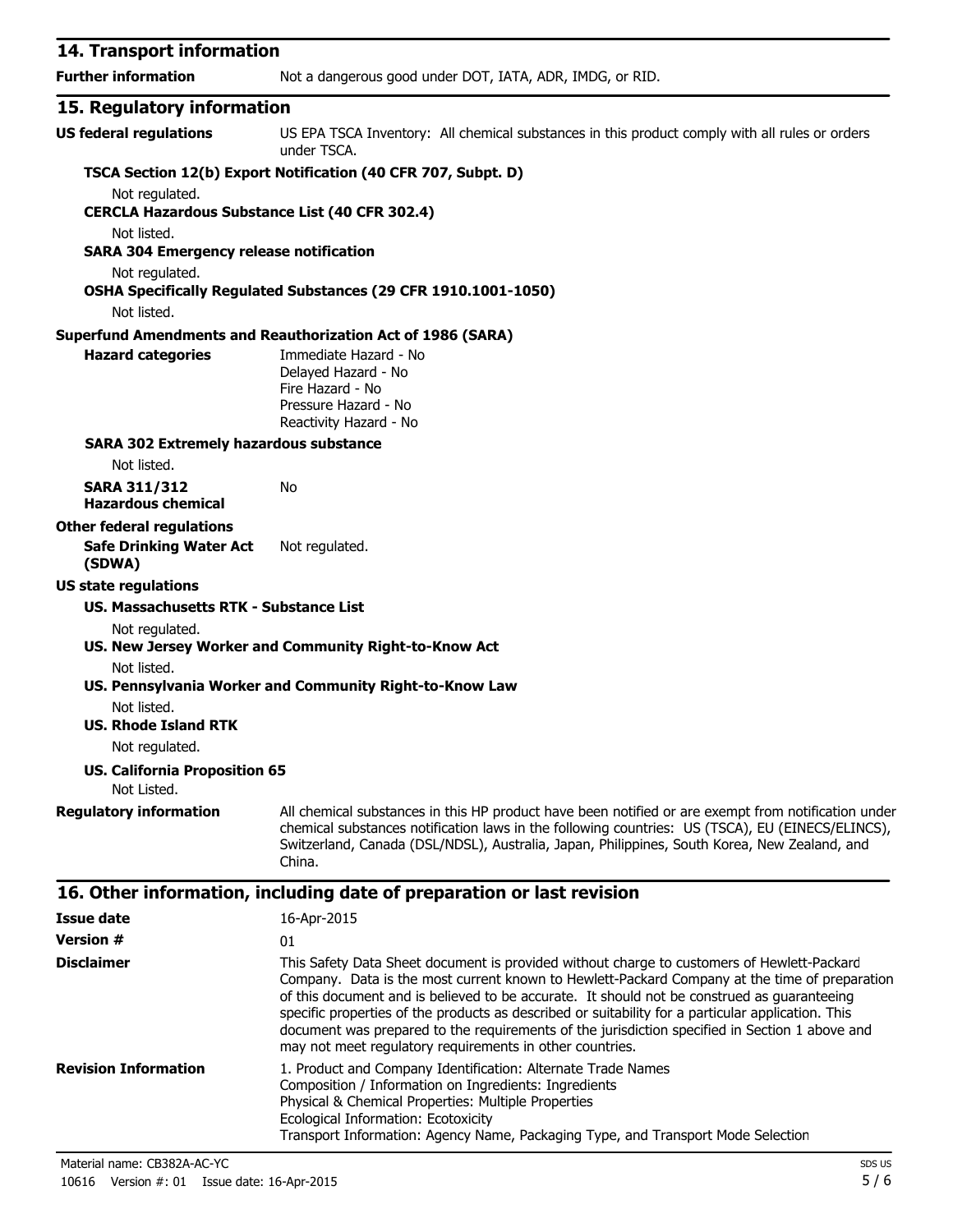| <b>Manufacturer information</b> | Hewlett-Packard Company                  |
|---------------------------------|------------------------------------------|
|                                 | 11311 Chinden Boulevard                  |
|                                 | Boise, ID 83714 USA                      |
|                                 | (Direct) 1-503-494-7199                  |
|                                 | (Toll-free within the US) 1-800-457-4209 |

#### **Explanation of abbreviations**

| American Conference of Governmental Industrial Hygienists           |
|---------------------------------------------------------------------|
| <b>Chemical Abstracts Service</b>                                   |
| Comprehensive Environmental Response Compensation and Liability Act |
| Code of Federal Regulations                                         |
| Cleveland Open Cup                                                  |
| Department of Transportation                                        |
| Emergency Planning and Community Right-to-Know Act (aka SARA)       |
| International Agency for Research on Cancer                         |
| National Institute for Occupational Safety and Health               |
| National Toxicology Program                                         |
| Occupational Safety and Health Administration                       |
| Permissible Exposure Limit                                          |
| Resource Conservation and Recovery Act                              |
| Recommended                                                         |
| Recommended Exposure Limit                                          |
| Superfund Amendments and Reauthorization Act of 1986                |
| Short-Term Exposure Limit                                           |
| Toxicity Characteristics Leaching Procedure                         |
| <b>Threshold Limit Value</b>                                        |
| Toxic Substances Control Act                                        |
| Volatile Organic Compounds                                          |
|                                                                     |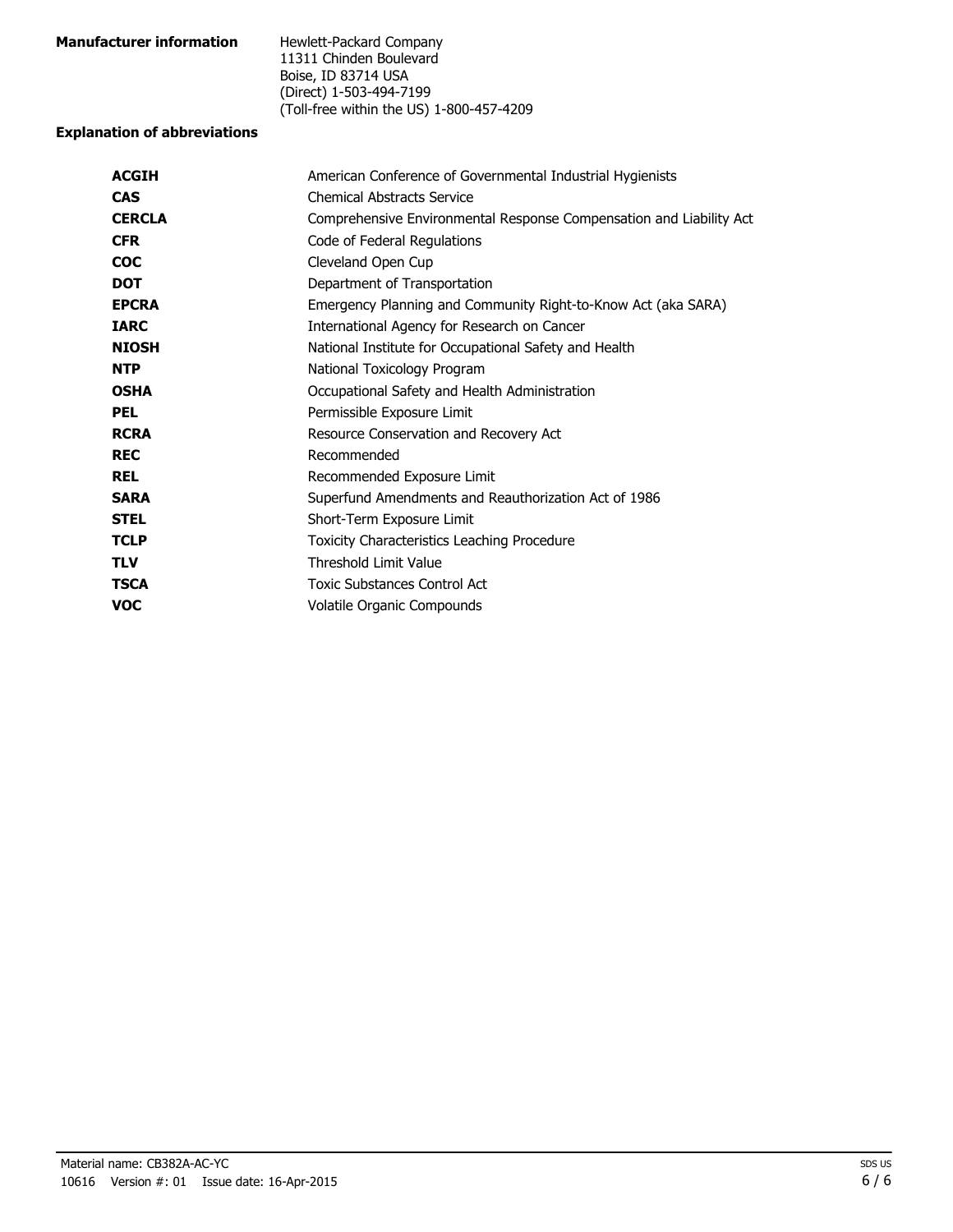

# **SAFETY DATA SHEET**

### **1. Identification**

| <b>Product identifier</b>       | HP Color LaserJet CB403A Magenta Print Cartridge                                                                                                                                                                                                                                                                                                                                 |
|---------------------------------|----------------------------------------------------------------------------------------------------------------------------------------------------------------------------------------------------------------------------------------------------------------------------------------------------------------------------------------------------------------------------------|
| Other means of identification   | Not available.                                                                                                                                                                                                                                                                                                                                                                   |
| <b>Recommended use</b>          | This product is a magenta toner preparation that is used in HP Color LaserJet CP4005 series<br>printers.                                                                                                                                                                                                                                                                         |
| <b>Recommended restrictions</b> | None known.                                                                                                                                                                                                                                                                                                                                                                      |
| <b>Company identification</b>   | Hewlett-Packard Company<br>3000 Hanover Street<br>Palo Alto, CA 94304-1185<br>United States<br>Telephone 650-857-5020<br>Hewlett-Packard health effects line<br>(Toll-free within the US) 1-800-457-4209<br>(Direct) 1-760-710-0048<br><b>HP Customer Care Line</b><br>(Toll-free within the US) 1-800-474-6836<br>(Direct) 1-208-323-2551<br>Email: hpcustomer.inguiries@hp.com |

## **2. Hazard(s) identification**

| <b>Physical hazards</b>                      | Not classified.                                                                                                                                                                                                                       |
|----------------------------------------------|---------------------------------------------------------------------------------------------------------------------------------------------------------------------------------------------------------------------------------------|
| <b>Health hazards</b>                        | Not classified.                                                                                                                                                                                                                       |
| <b>Environmental hazards</b>                 | Not classified.                                                                                                                                                                                                                       |
| <b>OSHA defined hazards</b>                  | Not classified.                                                                                                                                                                                                                       |
| Label elements                               |                                                                                                                                                                                                                                       |
| <b>Hazard symbol</b>                         | None.                                                                                                                                                                                                                                 |
| Signal word                                  | None.                                                                                                                                                                                                                                 |
| <b>Hazard statement</b>                      | Not available.                                                                                                                                                                                                                        |
| <b>Precautionary statement</b>               |                                                                                                                                                                                                                                       |
| <b>Prevention</b>                            | Not available.                                                                                                                                                                                                                        |
| <b>Response</b>                              | Not available.                                                                                                                                                                                                                        |
| <b>Storage</b>                               | Not available.                                                                                                                                                                                                                        |
| <b>Disposal</b>                              | Not available.                                                                                                                                                                                                                        |
| Hazard(s) not otherwise<br>classified (HNOC) | This product is not classified as hazardous according to OSHA CFR 1910.1200 or EU Directive<br>1999/45/EC, as amended. None of the ingredients have been classified as carcinogens according<br>to EU, IARC, MAK, NTP, OSHA or ACGIH. |
| <b>Supplemental information</b>              | None.                                                                                                                                                                                                                                 |

### **3. Composition/information on ingredients**

#### **Mixtures**

| <b>Chemical name</b>       | <b>Common name and synonyms</b> | <b>CAS number</b> | $\frac{0}{0}$ |
|----------------------------|---------------------------------|-------------------|---------------|
| Styrene acrylate copolymer |                                 | Trade Secret      | <85           |
| Wax                        | Wax                             | Trade Secret      | ${<}15$       |
| Pigment                    | Pigment                         | Trade Secret      | <6            |
| Amorphous silica           | Amorphous silica                | 7631-86-9         |               |

#### **4. First-aid measures**

**Inhalation** Move person to fresh air immediately. If irritation persists, consult a physician.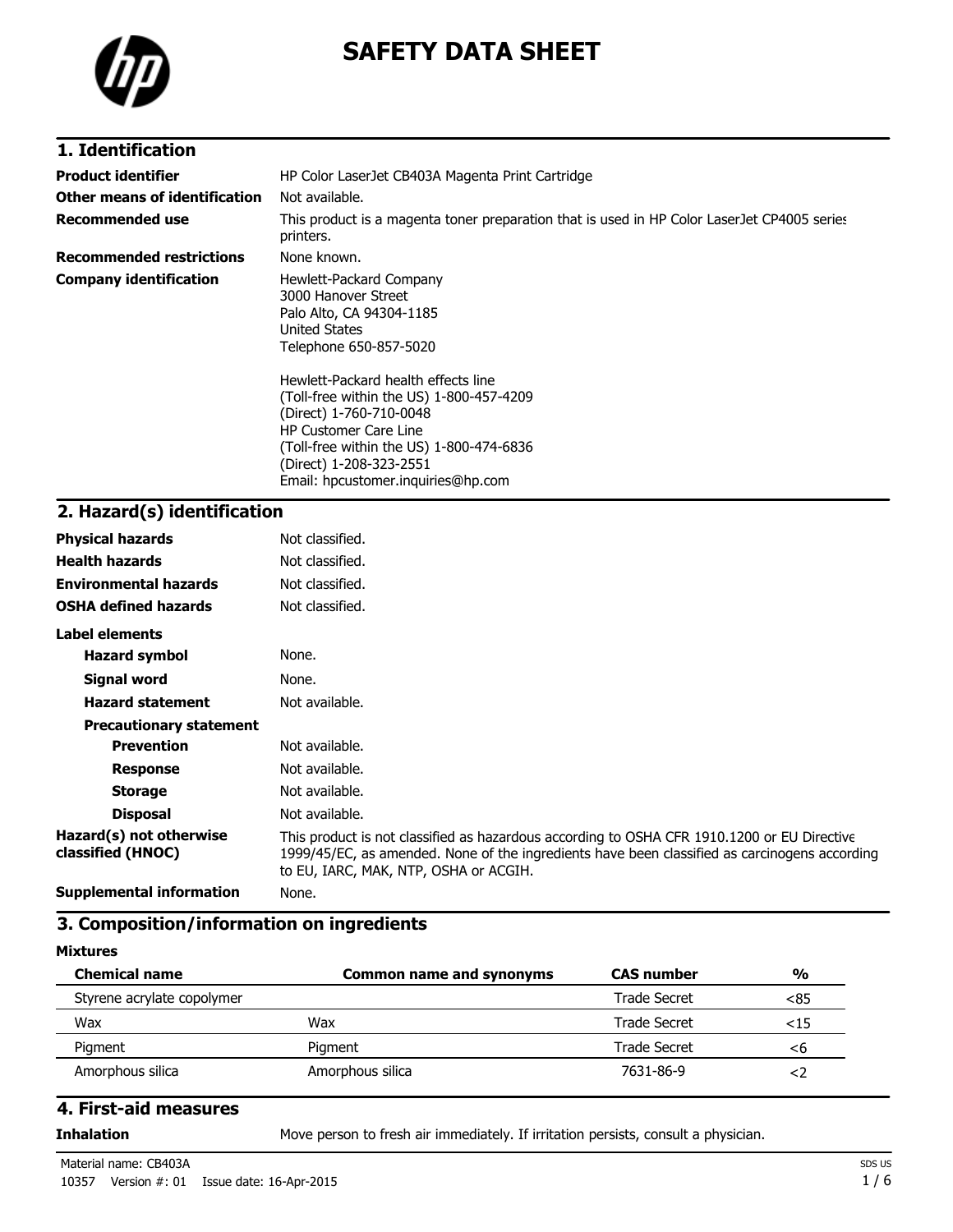| <b>Skin contact</b>                                             | Wash affected areas thoroughly with mild soap and water. Get medical attention if irritation<br>develops or persists.                                                                             |
|-----------------------------------------------------------------|---------------------------------------------------------------------------------------------------------------------------------------------------------------------------------------------------|
| Eye contact                                                     | Do not rub eyes. Immediately flush with large amounts of clean, warm water (low pressure) for at<br>least 15 minutes or until particles are removed. If irritation persists, consult a physician. |
| <b>Ingestion</b>                                                | Rinse mouth out with water. Drink one to two glasses of water. If symptoms occur, consult a<br>physician.                                                                                         |
| <b>Most important</b><br>symptoms/effects, acute and<br>delayed | Not available.                                                                                                                                                                                    |

### **5. Fire-fighting measures**

| Suitable extinguishing media                                        | CO2, water, or dry chemical                                 |
|---------------------------------------------------------------------|-------------------------------------------------------------|
| Unsuitable extinguishing<br>media                                   | None known.                                                 |
| Specific hazards arising from<br>the chemical                       | Not applicable.                                             |
| Special protective equipment<br>and precautions for<br>firefighters | Not available.                                              |
| Fire-fighting<br>equipment/instructions                             | If fire occurs in the printer, treat as an electrical fire. |
| <b>Specific methods</b>                                             | None established.                                           |

#### **6. Accidental release measures**

| <b>Personal precautions,</b><br>protective equipment and<br>emergency procedures | Minimize dust generation and accumulation.                                                                |
|----------------------------------------------------------------------------------|-----------------------------------------------------------------------------------------------------------|
| <b>Methods and materials for</b><br>containment and cleaning up                  | Not available.                                                                                            |
| <b>Environmental precautions</b>                                                 | Do not flush into surface water or sanitary sewer system. See also section 13 Disposal<br>considerations. |

## **7. Handling and storage**

| <b>Precautions for safe handling</b>                                      | Keep out of the reach of children. Avoid inhalation of dust and contact with skin and eyes. Use with<br>adequate ventilation. Keep away from excessive heat, sparks, and open flames. |
|---------------------------------------------------------------------------|---------------------------------------------------------------------------------------------------------------------------------------------------------------------------------------|
| Conditions for safe storage,<br>including any<br><i>incompatibilities</i> | Keep out of the reach of children. Store at room temperature. Store away from strong oxidizers.<br>Keep tightly closed and dry.                                                       |

## **8. Exposure controls/personal protection**

#### **Occupational exposure limits**

| US. NIOSH: Pocket Guide to Chemical Hazards<br><b>Components</b>         | <b>Type</b>                                                                                    | <b>Value</b>                                                                                   |  |
|--------------------------------------------------------------------------|------------------------------------------------------------------------------------------------|------------------------------------------------------------------------------------------------|--|
| Amorphous silica (CAS<br>7631-86-9)                                      | <b>TWA</b>                                                                                     | $6 \text{ mg/m}$                                                                               |  |
| <b>Biological limit values</b>                                           | No biological exposure limits noted for the ingredient(s).                                     |                                                                                                |  |
| <b>Exposure guidelines</b><br><b>Appropriate engineering</b><br>controls | USA OSHA (TWA/PEL): 15 mg/m3 (Total Dust), 5 mg/m3 (Respirable Fraction)                       |                                                                                                |  |
|                                                                          |                                                                                                | ACGIH (TWA/TLV): 10 mg/m3 (Inhalable Particulate), 3 mg/m3 (Respirable Particulate)            |  |
|                                                                          | mq/m3                                                                                          | Amorphous silica: USA OSHA (TWA/PEL): 20 mppcf 80 (mg/m3)/%SiO2, ACGIH (TWA/TLV): 10           |  |
|                                                                          |                                                                                                | TRGS 900 (Luftgrenzwert) - 10 mg/m3 (Einatembare partikel), 3 mg/m3 (Alveolengängige fraktion) |  |
|                                                                          | UK WEL: 10 mg/m3 (Respirable Dust), 5 mg/m3 (Inhalable Dust)<br>Use in a well ventilated area. |                                                                                                |  |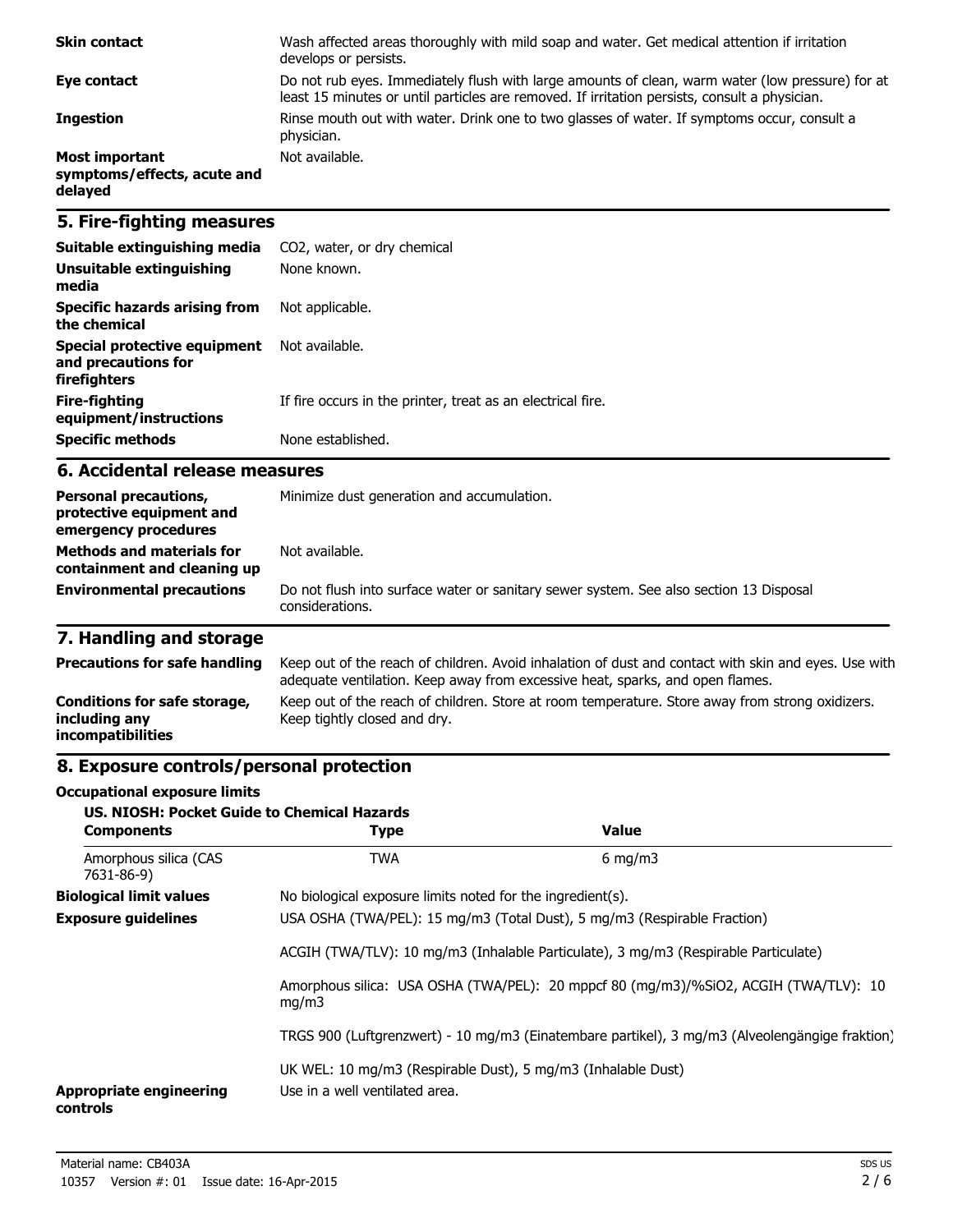#### **Individual protection measures, such as personal protective equipment**

| Not available. |
|----------------|
|                |
| Not available. |
| Not available. |
| Not available. |
| Not available. |
|                |

## **9. Physical and chemical properties**

| <b>Appearance</b>                                   | Fine powder                                                   |
|-----------------------------------------------------|---------------------------------------------------------------|
| <b>Physical state</b>                               | Solid.                                                        |
| Color                                               | Magenta                                                       |
| Odor                                                | Slight plastic odor                                           |
| <b>Odor threshold</b>                               | Not available.                                                |
| рH                                                  | Not applicable                                                |
| <b>Melting point/freezing point</b>                 | Not available.                                                |
| Initial boiling point and<br>boiling range          | Not applicable                                                |
| <b>Flash point</b>                                  | Not applicable                                                |
| <b>Evaporation rate</b>                             | Not applicable                                                |
| <b>Flammability (solid, gas)</b>                    | Not available.                                                |
| <b>Upper/lower flammability or explosive limits</b> |                                                               |
| <b>Flammability limit - lower</b><br>(%)            | Not flammable                                                 |
| <b>Flammability limit -</b><br>upper $(% )$         | Not available.                                                |
| <b>Explosive limit - lower</b><br>(%)               | Not available.                                                |
| <b>Explosive limit - upper</b><br>(9/6)             | Not available.                                                |
| <b>Vapor pressure</b>                               | Not applicable                                                |
| Solubility(ies)                                     |                                                               |
| <b>Solubility (water)</b>                           | Negligible in water. Partially soluble in toluene and xylene. |
| <b>Partition coefficient</b><br>(n-octanol/water)   | Not available.                                                |
| <b>Auto-ignition temperature</b>                    | Not applicable                                                |
| <b>Decomposition temperature</b>                    | Not available.                                                |
| <b>Viscosity</b>                                    | Not applicable                                                |
| <b>Other information</b>                            |                                                               |
| <b>Softening point</b>                              | 212 - 302 °F (100 - 150 °C)<br>212 - 302 °F (100 - 150 °C)    |

## **10. Stability and reactivity**

| <b>Reactivity</b>                            | Not available.                          |
|----------------------------------------------|-----------------------------------------|
| <b>Chemical stability</b>                    | Stable under normal storage conditions. |
| <b>Possibility of hazardous</b><br>reactions | Will not occur.                         |
| <b>Conditions to avoid</b>                   | Imaging Drum: Exposure to light         |
| <b>Incompatible materials</b>                | Strong oxidizers                        |
| <b>Hazardous decomposition</b><br>products   | Carbon monoxide and carbon dioxide.     |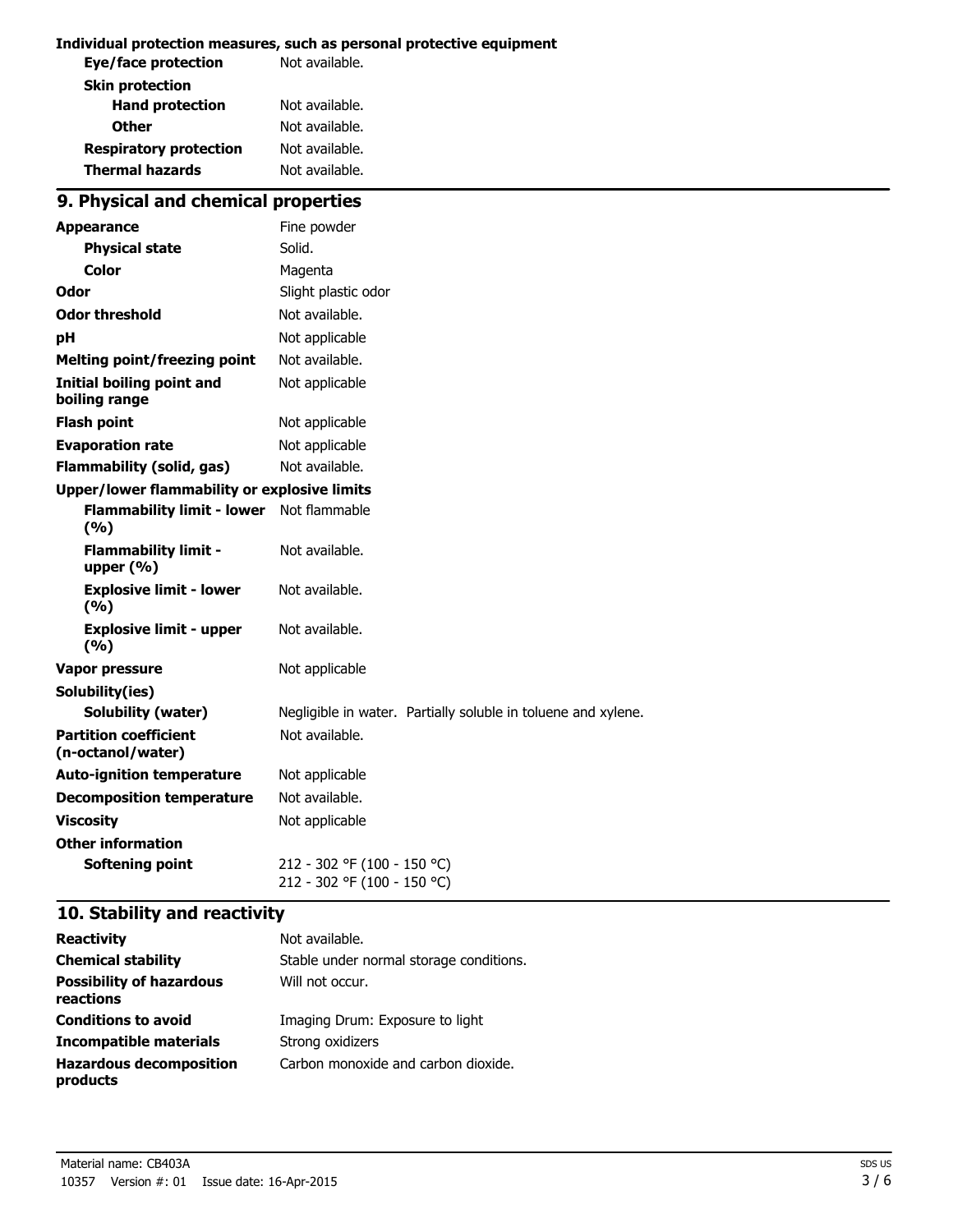#### **11. Toxicological information**

| Symptoms related to the<br>physical, chemical and<br>toxicological characteristics | Not available.                                                                                                                                                  |  |  |
|------------------------------------------------------------------------------------|-----------------------------------------------------------------------------------------------------------------------------------------------------------------|--|--|
| <b>Information on toxicological effects</b>                                        |                                                                                                                                                                 |  |  |
| <b>Acute toxicity</b>                                                              |                                                                                                                                                                 |  |  |
| <b>Skin corrosion/irritation</b>                                                   | Not available.                                                                                                                                                  |  |  |
| Serious eye damage/eye<br>irritation                                               | Not classified as irritant, according to OSHA Hazard Communication Standard (HCS) and EU<br>Directive 67/548/EEC and as amended.                                |  |  |
| <b>Respiratory or skin sensitization</b>                                           |                                                                                                                                                                 |  |  |
| <b>Respiratory sensitization</b>                                                   | Not available.                                                                                                                                                  |  |  |
| <b>Skin sensitization</b>                                                          | Not classified as irritant, according to OSHA Hazard Communication Standard (HCS) and EU<br>Directive 67/548/EEC and as amended.                                |  |  |
| <b>Germ cell mutagenicity</b>                                                      | Negative, does not indicate mutagenic potential (Ames Test: Salmonella typhimurium)                                                                             |  |  |
| Carcinogenicity                                                                    | Not a known or suspected carcinogen according to any IARC Monograph, NTP, OSHA Regulations<br>(USA), EU Directive, or Proposition 65 (California).              |  |  |
| <b>Reproductive toxicity</b>                                                       | Not classified as toxic according to EU Directive 67/548/EEC and as amended, California Prop. 65,<br>and DFG (Germany).                                         |  |  |
| Specific target organ toxicity<br>- single exposure                                | Not available.                                                                                                                                                  |  |  |
| <b>Specific target organ toxicity</b><br>- repeated exposure                       | Not available.                                                                                                                                                  |  |  |
| <b>Aspiration hazard</b>                                                           | Not available.                                                                                                                                                  |  |  |
| <b>Chronic effects</b>                                                             | No information available.                                                                                                                                       |  |  |
| <b>Further information</b>                                                         | Complete toxicity data are not available for this specific formulation<br>Refer to Section 2 for potential health effects and Section 4 for first aid measures. |  |  |
| <b>Components</b>                                                                  | <b>Species</b><br><b>Test Results</b>                                                                                                                           |  |  |
| Amorphous silica (CAS 7631-86-9)                                                   |                                                                                                                                                                 |  |  |
| <b>Acute</b>                                                                       |                                                                                                                                                                 |  |  |
| Oral                                                                               |                                                                                                                                                                 |  |  |

| viai<br>LD50 | Mouse | > 15000 mg/kg |
|--------------|-------|---------------|
|              | Rat   | > 22500 mg/kg |

### **12. Ecological information**

| <b>Ecotoxicity</b>                   |                |                |                         |
|--------------------------------------|----------------|----------------|-------------------------|
| <b>Product</b>                       |                | <b>Species</b> | <b>Test Results</b>     |
| <b>CB403A</b>                        |                |                |                         |
| Aquatic                              |                |                |                         |
| <b>Fish</b>                          | LL50           | Rainbow Trout  | $> 1000$ mg/l, 96 Hours |
| <b>Persistence and degradability</b> | Not available. |                |                         |
| <b>Bioaccumulative potential</b>     | Not available. |                |                         |
| <b>Mobility in soil</b>              | Not available. |                |                         |
| Other adverse effects                | Not available. |                |                         |

#### **13. Disposal considerations**

**Disposal instructions** Do not shred toner cartridge, unless dust-explosion prevention measures are taken. Finely dispersed particles may form explosive mixtures in air. Dispose of in compliance with federal, state, and local regulations.

> HP's Planet Partners (trademark) supplies recycling program enables simple, convenient recycling of HP original inkjet and LaserJet supplies. For more information and to determine if this service is available in your location, please visit http://www.hp.com/recycle.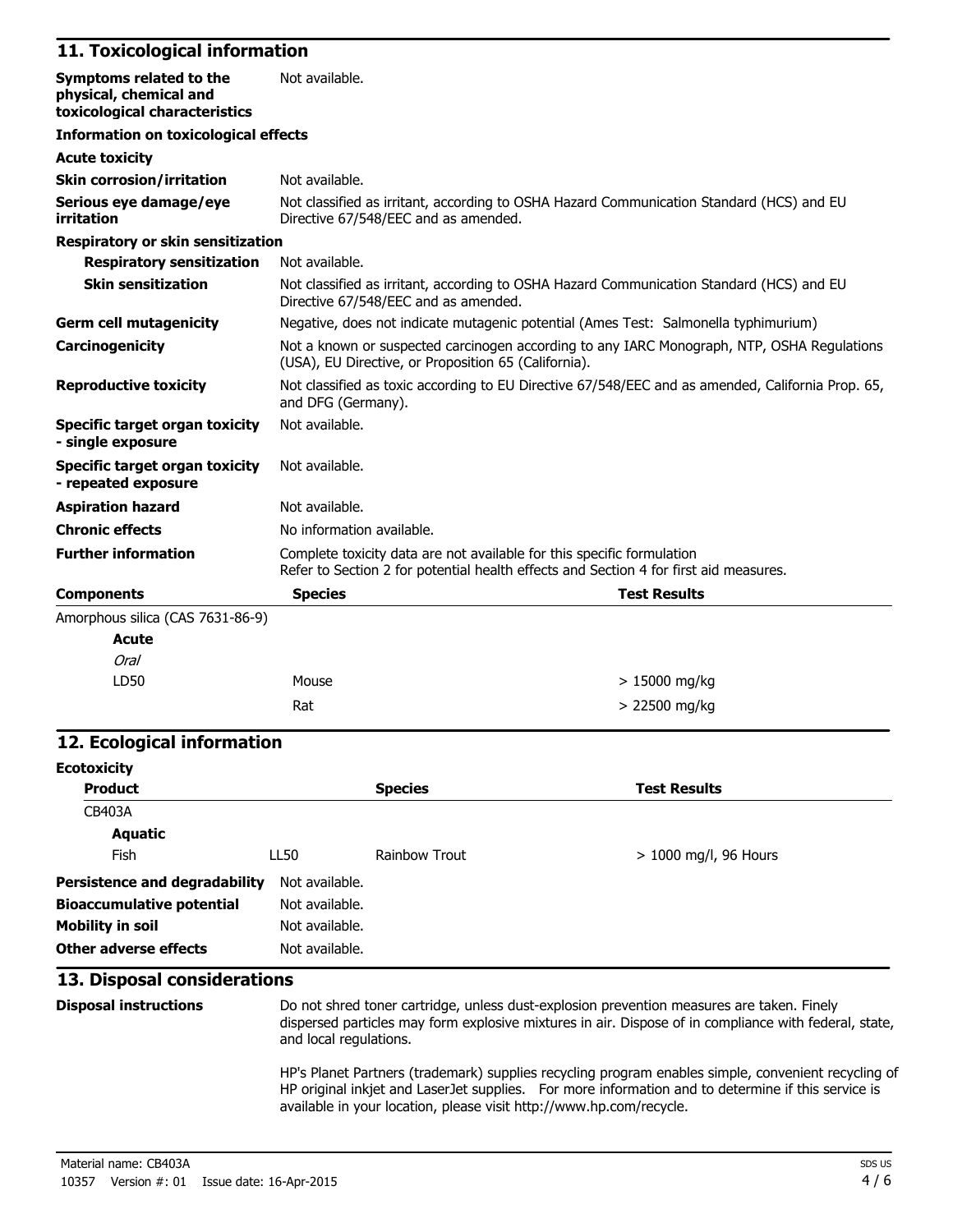| 14. Transport information                                     |                                                                                                                                                                                                                                                                                                                                                                                                  |  |
|---------------------------------------------------------------|--------------------------------------------------------------------------------------------------------------------------------------------------------------------------------------------------------------------------------------------------------------------------------------------------------------------------------------------------------------------------------------------------|--|
| <b>Further information</b>                                    | Not a dangerous good under DOT, IATA, ADR, IMDG, or RID.                                                                                                                                                                                                                                                                                                                                         |  |
| 15. Regulatory information                                    |                                                                                                                                                                                                                                                                                                                                                                                                  |  |
| <b>US federal regulations</b>                                 | US EPA TSCA Inventory: All chemical substances in this product comply with all rules or orders<br>under TSCA.                                                                                                                                                                                                                                                                                    |  |
|                                                               | TSCA Section 12(b) Export Notification (40 CFR 707, Subpt. D)                                                                                                                                                                                                                                                                                                                                    |  |
| Not regulated.                                                |                                                                                                                                                                                                                                                                                                                                                                                                  |  |
| <b>CERCLA Hazardous Substance List (40 CFR 302.4)</b>         |                                                                                                                                                                                                                                                                                                                                                                                                  |  |
| Not listed.<br><b>SARA 304 Emergency release notification</b> |                                                                                                                                                                                                                                                                                                                                                                                                  |  |
| Not regulated.                                                |                                                                                                                                                                                                                                                                                                                                                                                                  |  |
|                                                               | OSHA Specifically Regulated Substances (29 CFR 1910.1001-1050)                                                                                                                                                                                                                                                                                                                                   |  |
| Not listed.                                                   |                                                                                                                                                                                                                                                                                                                                                                                                  |  |
|                                                               | <b>Superfund Amendments and Reauthorization Act of 1986 (SARA)</b>                                                                                                                                                                                                                                                                                                                               |  |
| <b>Hazard categories</b>                                      | Immediate Hazard - No<br>Delayed Hazard - No<br>Fire Hazard - No<br>Pressure Hazard - No<br>Reactivity Hazard - No                                                                                                                                                                                                                                                                               |  |
| <b>SARA 302 Extremely hazardous substance</b>                 |                                                                                                                                                                                                                                                                                                                                                                                                  |  |
| Not listed.                                                   |                                                                                                                                                                                                                                                                                                                                                                                                  |  |
| <b>SARA 311/312</b><br><b>Hazardous chemical</b>              | No                                                                                                                                                                                                                                                                                                                                                                                               |  |
| <b>Other federal regulations</b>                              |                                                                                                                                                                                                                                                                                                                                                                                                  |  |
| <b>Safe Drinking Water Act</b><br>(SDWA)                      | Not regulated.                                                                                                                                                                                                                                                                                                                                                                                   |  |
| <b>US state regulations</b>                                   |                                                                                                                                                                                                                                                                                                                                                                                                  |  |
| US. Massachusetts RTK - Substance List                        |                                                                                                                                                                                                                                                                                                                                                                                                  |  |
| Not regulated.                                                | US. New Jersey Worker and Community Right-to-Know Act                                                                                                                                                                                                                                                                                                                                            |  |
| Not listed.<br>Not listed.                                    | US. Pennsylvania Worker and Community Right-to-Know Law                                                                                                                                                                                                                                                                                                                                          |  |
| <b>US. Rhode Island RTK</b>                                   |                                                                                                                                                                                                                                                                                                                                                                                                  |  |
| Not regulated.                                                |                                                                                                                                                                                                                                                                                                                                                                                                  |  |
| <b>US. California Proposition 65</b><br>Not Listed.           |                                                                                                                                                                                                                                                                                                                                                                                                  |  |
| <b>Regulatory information</b>                                 | All chemical substances in this HP product have been notified or are exempt from notification under<br>chemical substances notification laws in the following countries: US (TSCA), EU (EINECS/ELINCS),<br>Switzerland, Canada (DSL/NDSL), Australia, Japan, Philippines, South Korea, New Zealand, and<br>China.                                                                                |  |
|                                                               | 16. Other information, including date of preparation or last revision                                                                                                                                                                                                                                                                                                                            |  |
| <b>Issue date</b>                                             | 16-Apr-2015                                                                                                                                                                                                                                                                                                                                                                                      |  |
| <b>Version #</b>                                              | 01                                                                                                                                                                                                                                                                                                                                                                                               |  |
| <b>Disclaimer</b>                                             | This Safety Data Sheet document is provided without charge to customers of Hewlett-Packard<br>Company. Data is the most current known to Hewlett-Packard Company at the time of preparation<br>of this document and is believed to be accurate. It should not be construed as guaranteeing<br>specific properties of the products as described or suitability for a particular application. This |  |

|                      | spectric properties of the products as described of suitability for a particular application. This<br>document was prepared to the requirements of the jurisdiction specified in Section 1 above and<br>may not meet regulatory requirements in other countries. |
|----------------------|------------------------------------------------------------------------------------------------------------------------------------------------------------------------------------------------------------------------------------------------------------------|
| Revision Information | 1. Product and Company Identification: Physical States                                                                                                                                                                                                           |
|                      | Composition / Information on Ingredients                                                                                                                                                                                                                         |
|                      | <b>Physical &amp; Chemical Properties: Multiple Properties</b>                                                                                                                                                                                                   |

Transport Information: Agency Name, Packaging Type, and Transport Mode Selection

Ecological Information: Ecotoxicity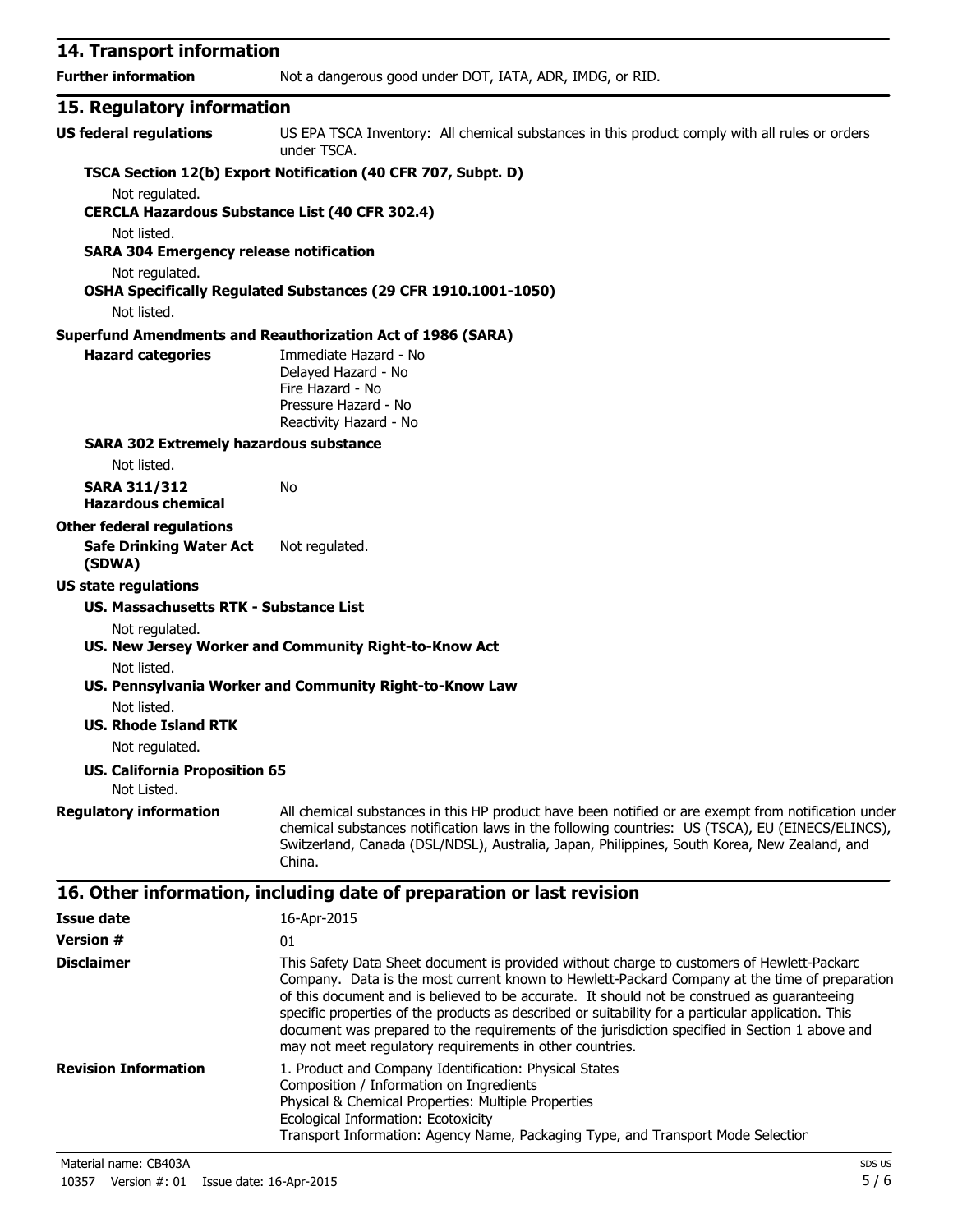| <b>Manufacturer information</b> | Hewlett-Packard Company                  |
|---------------------------------|------------------------------------------|
|                                 | 11311 Chinden Boulevard                  |
|                                 | Boise, ID 83714 USA                      |
|                                 | (Direct) 1-503-494-7199                  |
|                                 | (Toll-free within the US) 1-800-457-4209 |

#### **Explanation of abbreviations**

| American Conference of Governmental Industrial Hygienists           |
|---------------------------------------------------------------------|
| <b>Chemical Abstracts Service</b>                                   |
| Comprehensive Environmental Response Compensation and Liability Act |
| Code of Federal Regulations                                         |
| Cleveland Open Cup                                                  |
| Department of Transportation                                        |
| Emergency Planning and Community Right-to-Know Act (aka SARA)       |
| International Agency for Research on Cancer                         |
| National Institute for Occupational Safety and Health               |
| National Toxicology Program                                         |
| Occupational Safety and Health Administration                       |
| Permissible Exposure Limit                                          |
| Resource Conservation and Recovery Act                              |
| Recommended                                                         |
| Recommended Exposure Limit                                          |
| Superfund Amendments and Reauthorization Act of 1986                |
| Short-Term Exposure Limit                                           |
| Toxicity Characteristics Leaching Procedure                         |
| <b>Threshold Limit Value</b>                                        |
| Toxic Substances Control Act                                        |
| Volatile Organic Compounds                                          |
|                                                                     |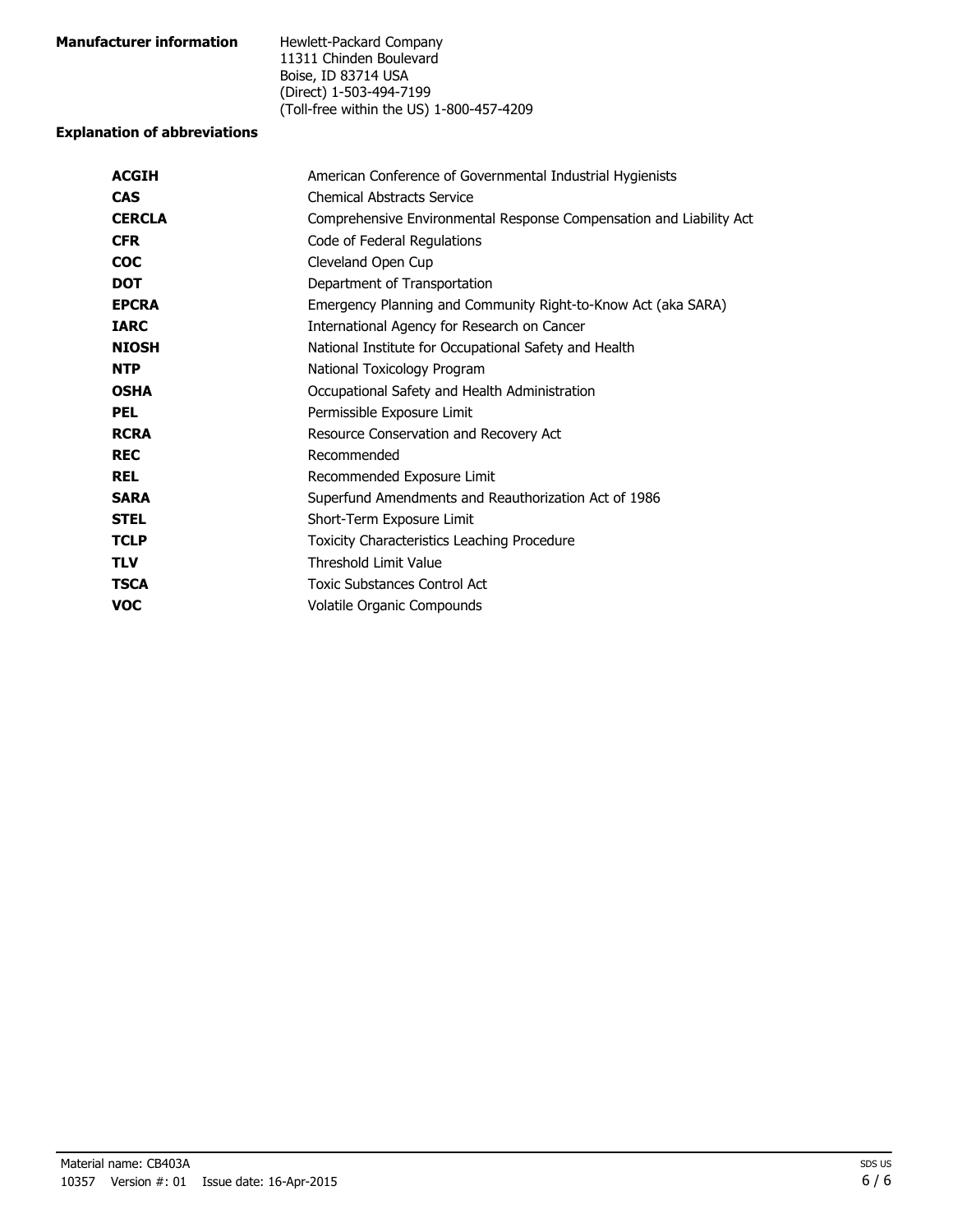

# **SAFETY DATA SHEET**

### **1. Identification**

| <b>Product identifier</b>       | HP Color LaserJet CC532A-AC-L Yellow Print Cartridge                                                                                                                                                                                                                                                                                                                             |  |
|---------------------------------|----------------------------------------------------------------------------------------------------------------------------------------------------------------------------------------------------------------------------------------------------------------------------------------------------------------------------------------------------------------------------------|--|
| Other means of identification   | Not available.                                                                                                                                                                                                                                                                                                                                                                   |  |
| <b>Recommended use</b>          | This product is a yellow toner preparation that is used in HP Color LaserJet CP2025 and CM232C<br>series printers.                                                                                                                                                                                                                                                               |  |
| <b>Recommended restrictions</b> | None known.                                                                                                                                                                                                                                                                                                                                                                      |  |
| <b>Company identification</b>   | Hewlett-Packard Company<br>3000 Hanover Street<br>Palo Alto, CA 94304-1185<br>United States<br>Telephone 650-857-5020<br>Hewlett-Packard health effects line<br>(Toll-free within the US) 1-800-457-4209<br>(Direct) 1-760-710-0048<br><b>HP Customer Care Line</b><br>(Toll-free within the US) 1-800-474-6836<br>(Direct) 1-208-323-2551<br>Email: hpcustomer.inquiries@hp.com |  |

## **2. Hazard(s) identification**

| <b>Physical hazards</b>                      | Not classified.                                                                                                                                                                                                                       |
|----------------------------------------------|---------------------------------------------------------------------------------------------------------------------------------------------------------------------------------------------------------------------------------------|
| <b>Health hazards</b>                        | Not classified.                                                                                                                                                                                                                       |
| <b>Environmental hazards</b>                 | Not classified.                                                                                                                                                                                                                       |
| <b>OSHA defined hazards</b>                  | Not classified.                                                                                                                                                                                                                       |
| Label elements                               |                                                                                                                                                                                                                                       |
| <b>Hazard symbol</b>                         | None.                                                                                                                                                                                                                                 |
| Signal word                                  | None.                                                                                                                                                                                                                                 |
| <b>Hazard statement</b>                      | Not available.                                                                                                                                                                                                                        |
| <b>Precautionary statement</b>               |                                                                                                                                                                                                                                       |
| <b>Prevention</b>                            | Not available.                                                                                                                                                                                                                        |
| <b>Response</b>                              | Not available.                                                                                                                                                                                                                        |
| <b>Storage</b>                               | Not available.                                                                                                                                                                                                                        |
| <b>Disposal</b>                              | Not available.                                                                                                                                                                                                                        |
| Hazard(s) not otherwise<br>classified (HNOC) | This product is not classified as hazardous according to OSHA CFR 1910.1200 or EU Directive<br>1999/45/EC, as amended. None of the ingredients have been classified as carcinogens according<br>to EU, IARC, MAK, NTP, OSHA or ACGIH. |
| <b>Supplemental information</b>              | None.                                                                                                                                                                                                                                 |

#### **3. Composition/information on ingredients**

#### **Mixtures**

| <b>Chemical name</b>       | Common name and synonyms | <b>CAS</b> number | $\frac{0}{0}$ |
|----------------------------|--------------------------|-------------------|---------------|
| Styrene acrylate copolymer |                          | Trade Secret      | <85           |
| Wax                        | Wax                      | Trade Secret      | $<$ 10        |
| Pigment                    | Pigment                  | Trade Secret      | <5            |
| Amorphous silica           | Amorphous silica         | 7631-86-9         | ≺ ∕           |

### **4. First-aid measures**

**Inhalation** Move person to fresh air immediately. If irritation persists, consult a physician.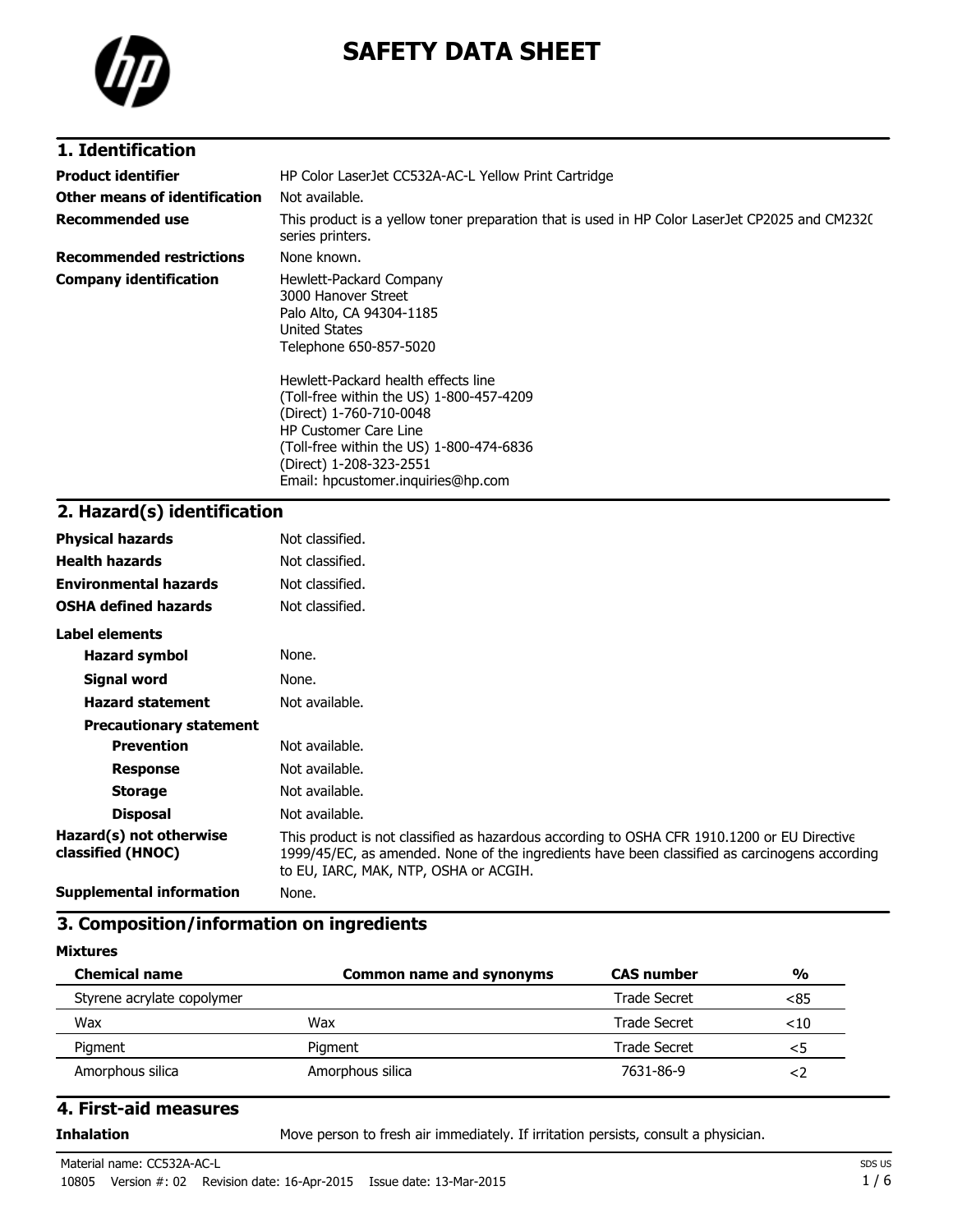| <b>Skin contact</b>                                      | Wash affected areas thoroughly with mild soap and water. Get medical attention if irritation<br>develops or persists.                                                                             |
|----------------------------------------------------------|---------------------------------------------------------------------------------------------------------------------------------------------------------------------------------------------------|
| Eye contact                                              | Do not rub eyes. Immediately flush with large amounts of clean, warm water (low pressure) for at<br>least 15 minutes or until particles are removed. If irritation persists, consult a physician. |
| <b>Ingestion</b>                                         | Rinse mouth out with water. Drink one to two glasses of water. If symptoms occur, consult a<br>physician.                                                                                         |
| Most important<br>symptoms/effects, acute and<br>delayed | Not available.                                                                                                                                                                                    |

### **5. Fire-fighting measures**

| Suitable extinguishing media                                        | CO2, water, or dry chemical                                 |
|---------------------------------------------------------------------|-------------------------------------------------------------|
| Unsuitable extinguishing<br>media                                   | None known.                                                 |
| Specific hazards arising from<br>the chemical                       | Not applicable.                                             |
| Special protective equipment<br>and precautions for<br>firefighters | Not available.                                              |
| Fire-fighting<br>equipment/instructions                             | If fire occurs in the printer, treat as an electrical fire. |
| <b>Specific methods</b>                                             | None established.                                           |

#### **6. Accidental release measures**

| <b>Personal precautions,</b><br>protective equipment and<br>emergency procedures<br><b>Methods and materials for</b> | Minimize dust generation and accumulation.<br>Not available.                                              |  |
|----------------------------------------------------------------------------------------------------------------------|-----------------------------------------------------------------------------------------------------------|--|
| containment and cleaning up                                                                                          |                                                                                                           |  |
| <b>Environmental precautions</b>                                                                                     | Do not flush into surface water or sanitary sewer system. See also section 13 Disposal<br>considerations. |  |

## **7. Handling and storage**

| <b>Precautions for safe handling</b>                                      | Keep out of the reach of children. Avoid inhalation of dust and contact with skin and eyes. Use with<br>adequate ventilation. Keep away from excessive heat, sparks, and open flames. |
|---------------------------------------------------------------------------|---------------------------------------------------------------------------------------------------------------------------------------------------------------------------------------|
| Conditions for safe storage,<br>including any<br><i>incompatibilities</i> | Keep out of the reach of children. Keep tightly closed and dry. Store away from strong oxidizers.<br>Store at room temperature.                                                       |

## **8. Exposure controls/personal protection**

#### **Occupational exposure limits**

| <b>US. NIOSH: Pocket Guide to Chemical Hazards</b><br><b>Components</b> | <b>Type</b>                                                                                    | Value                                                                                          |
|-------------------------------------------------------------------------|------------------------------------------------------------------------------------------------|------------------------------------------------------------------------------------------------|
| Amorphous silica (CAS<br>7631-86-9)                                     | <b>TWA</b>                                                                                     | $6 \text{ mg/m}$                                                                               |
| <b>Biological limit values</b>                                          | No biological exposure limits noted for the ingredient(s).                                     |                                                                                                |
| <b>Exposure guidelines</b>                                              | USA OSHA (TWA/PEL): 15 mg/m3 (Total Dust), 5 mg/m3 (Respirable Fraction)                       |                                                                                                |
| mq/m3                                                                   | ACGIH (TWA/TLV): 10 mg/m3 (Inhalable Particulate), 3 mg/m3 (Respirable Particulate)            |                                                                                                |
|                                                                         |                                                                                                | Amorphous silica: USA OSHA (TWA/PEL): 20 mppcf 80 (mg/m3)/%SiO2, ACGIH (TWA/TLV): 10           |
|                                                                         |                                                                                                | TRGS 900 (Luftgrenzwert) - 10 mg/m3 (Einatembare partikel), 3 mg/m3 (Alveolengängige fraktion) |
| <b>Appropriate engineering</b><br>controls                              | UK WEL: 10 mg/m3 (Respirable Dust), 5 mg/m3 (Inhalable Dust)<br>Use in a well ventilated area. |                                                                                                |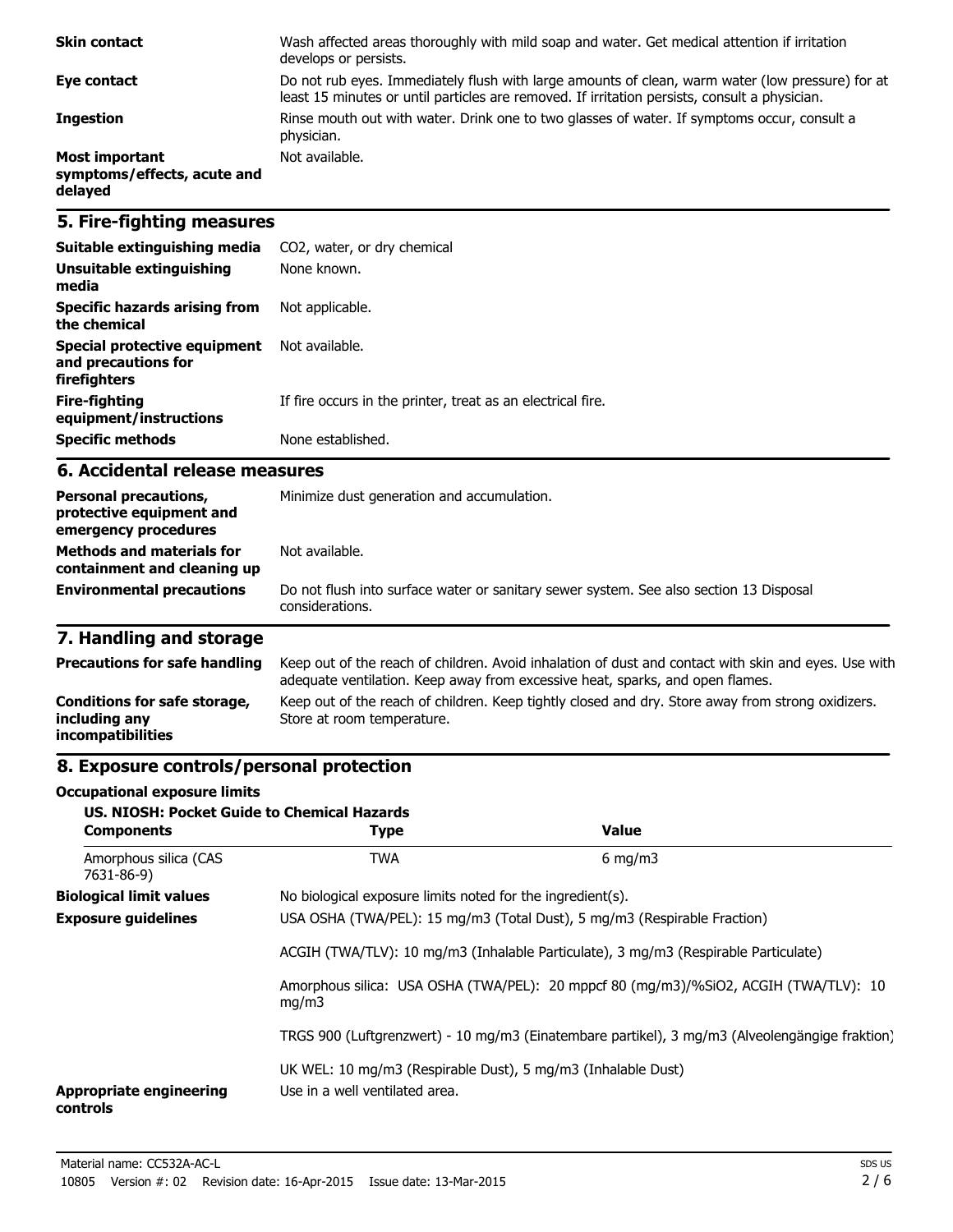#### **Individual protection measures, such as personal protective equipment**

| Not available. |
|----------------|
|                |
| Not available. |
| Not available. |
| Not available. |
| Not available. |
|                |

## **9. Physical and chemical properties**

| <b>Appearance</b>                                   | Fine powder                                                   |
|-----------------------------------------------------|---------------------------------------------------------------|
| <b>Physical state</b>                               | Solid.                                                        |
| <b>Color</b>                                        | Yellow                                                        |
| Odor                                                | Slight plastic odor                                           |
| <b>Odor threshold</b>                               | Not available.                                                |
| рH                                                  | Not applicable                                                |
| <b>Melting point/freezing point</b>                 | Not available.                                                |
| <b>Initial boiling point and</b><br>boiling range   | Not applicable                                                |
| <b>Flash point</b>                                  | Not applicable                                                |
| <b>Evaporation rate</b>                             | Not applicable                                                |
| <b>Flammability (solid, gas)</b>                    | Not available.                                                |
| <b>Upper/lower flammability or explosive limits</b> |                                                               |
| <b>Flammability limit - lower</b><br>(9/6)          | Not flammable                                                 |
| <b>Flammability limit -</b><br>upper $(% )$         | Not available.                                                |
| <b>Explosive limit - lower</b><br>(%)               | Not available.                                                |
| <b>Explosive limit - upper</b><br>(9/6)             | Not available.                                                |
| <b>Vapor pressure</b>                               | Not applicable                                                |
| Solubility(ies)                                     |                                                               |
| <b>Solubility (water)</b>                           | Negligible in water. Partially soluble in toluene and xylene. |
| <b>Partition coefficient</b><br>(n-octanol/water)   | Not available.                                                |
| <b>Auto-ignition temperature</b>                    | Not applicable                                                |
| <b>Decomposition temperature</b>                    | > 392 °F (> 200 °C)                                           |
| <b>Viscosity</b>                                    | Not applicable                                                |
| <b>Other information</b>                            |                                                               |
| <b>Percent volatile</b>                             | 0 % estimated                                                 |
| <b>Softening point</b>                              | 176 - 266 °F (80 - 130 °C)                                    |
| <b>Specific gravity</b>                             | $1 - 1.2$                                                     |

### **10. Stability and reactivity**

| <b>Reactivity</b>                            | Not available.                          |
|----------------------------------------------|-----------------------------------------|
| <b>Chemical stability</b>                    | Stable under normal storage conditions. |
| <b>Possibility of hazardous</b><br>reactions | Will not occur.                         |
| <b>Conditions to avoid</b>                   | Imaging Drum: Exposure to light         |
| Incompatible materials                       | Strong oxidizers                        |
| <b>Hazardous decomposition</b><br>products   | Carbon monoxide and carbon dioxide.     |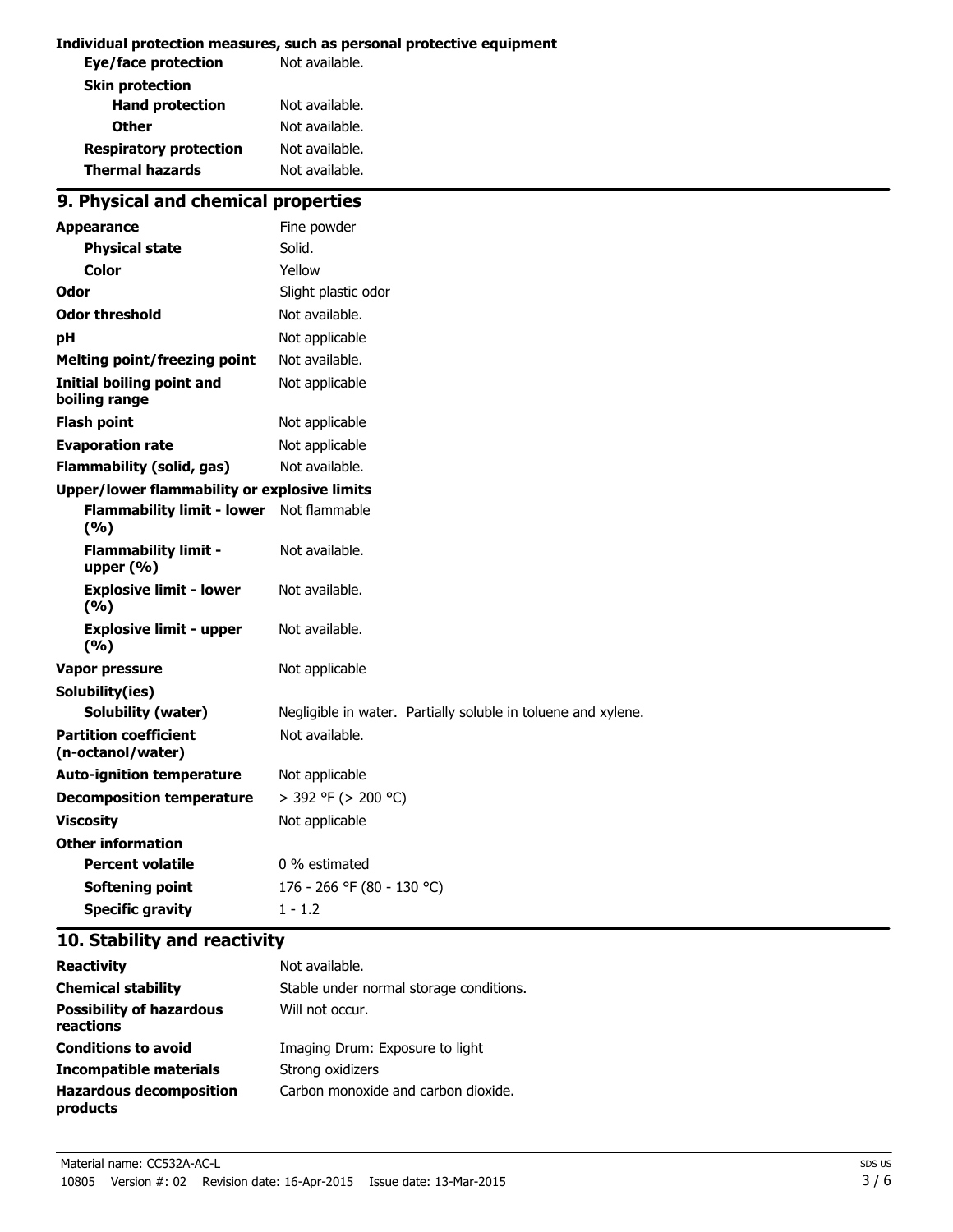#### **11. Toxicological information**

| Symptoms related to the<br>physical, chemical and<br>toxicological characteristics | Not available.                                                                                                                                                  |  |
|------------------------------------------------------------------------------------|-----------------------------------------------------------------------------------------------------------------------------------------------------------------|--|
| <b>Information on toxicological effects</b>                                        |                                                                                                                                                                 |  |
| <b>Acute toxicity</b>                                                              |                                                                                                                                                                 |  |
| <b>Skin corrosion/irritation</b>                                                   | Not available.                                                                                                                                                  |  |
| Serious eye damage/eye<br>irritation                                               | Not classified as irritant, according to OSHA Hazard Communication Standard (HCS) and EU<br>Directive 67/548/EEC and as amended.                                |  |
| <b>Respiratory or skin sensitization</b>                                           |                                                                                                                                                                 |  |
| <b>Respiratory sensitization</b>                                                   | Not available.                                                                                                                                                  |  |
| <b>Skin sensitization</b>                                                          | Not classified as irritant, according to OSHA Hazard Communication Standard (HCS) and EU<br>Directive 67/548/EEC and as amended.                                |  |
| <b>Germ cell mutagenicity</b>                                                      | Negative, does not indicate mutagenic potential (Ames Test: Salmonella typhimurium)                                                                             |  |
| Carcinogenicity                                                                    | Not a known or suspected carcinogen according to any IARC Monograph, NTP, OSHA Regulations<br>(USA), EU Directive, or Proposition 65 (California).              |  |
| <b>Reproductive toxicity</b>                                                       | Not classified as toxic according to EU Directive 67/548/EEC and as amended, California Prop. 65,<br>and DFG (Germany).                                         |  |
| Specific target organ toxicity<br>- single exposure                                | Not available.                                                                                                                                                  |  |
| <b>Specific target organ toxicity</b><br>- repeated exposure                       | Not available.                                                                                                                                                  |  |
| <b>Aspiration hazard</b>                                                           | Not available.                                                                                                                                                  |  |
| <b>Chronic effects</b>                                                             | No information available.                                                                                                                                       |  |
| <b>Further information</b>                                                         | Complete toxicity data are not available for this specific formulation<br>Refer to Section 2 for potential health effects and Section 4 for first aid measures. |  |
| <b>Components</b>                                                                  | <b>Species</b><br><b>Test Results</b>                                                                                                                           |  |
| Amorphous silica (CAS 7631-86-9)                                                   |                                                                                                                                                                 |  |
| <b>Acute</b>                                                                       |                                                                                                                                                                 |  |
| Oral                                                                               |                                                                                                                                                                 |  |

| ∟D50 | Mouse | > 15000 mg/kg |
|------|-------|---------------|
|      | Rat   | > 22500 mg/kg |

### **12. Ecological information**

| <b>Ecotoxicity</b>               |                |                |                       |
|----------------------------------|----------------|----------------|-----------------------|
| <b>Product</b>                   |                | <b>Species</b> | <b>Test Results</b>   |
| CC532A-AC-L                      |                |                |                       |
| Aquatic                          |                |                |                       |
| Fish                             | LL50           | Fish           | > 1000 mg/l, 96 Hours |
| Persistence and degradability    | Not available. |                |                       |
| <b>Bioaccumulative potential</b> | Not available. |                |                       |
| <b>Mobility in soil</b>          | Not available. |                |                       |
| Other adverse effects            | Not available. |                |                       |

#### **13. Disposal considerations**

**Disposal instructions** Do not shred toner cartridge, unless dust-explosion prevention measures are taken. Finely dispersed particles may form explosive mixtures in air. Dispose of in compliance with federal, state, and local regulations.

HP's Planet Partners (trademark) supplies recycling program enables simple, convenient recycling of HP original inkjet and LaserJet supplies. For more information and to determine if this service is available in your location, please visit http://www.hp.com/recycle.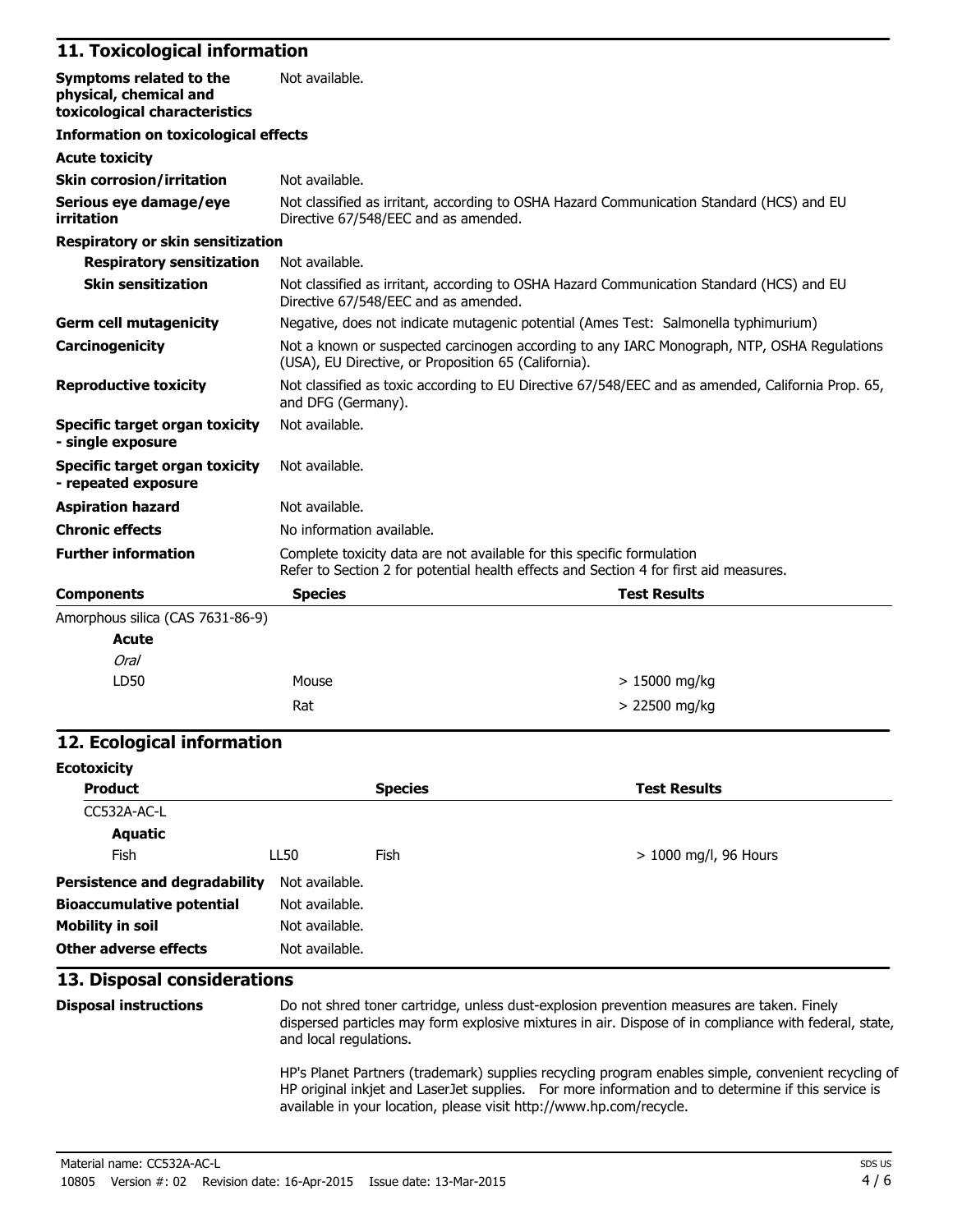| 14. Transport information                                     |                                                                                                                                                                                                                                                                                                                   |
|---------------------------------------------------------------|-------------------------------------------------------------------------------------------------------------------------------------------------------------------------------------------------------------------------------------------------------------------------------------------------------------------|
| <b>Further information</b>                                    | Not a dangerous good under DOT, IATA, ADR, IMDG, or RID.                                                                                                                                                                                                                                                          |
| 15. Regulatory information                                    |                                                                                                                                                                                                                                                                                                                   |
| <b>US federal regulations</b>                                 | US EPA TSCA Inventory: All chemical substances in this product comply with all rules or orders<br>under TSCA.                                                                                                                                                                                                     |
| Not regulated.                                                | TSCA Section 12(b) Export Notification (40 CFR 707, Subpt. D)                                                                                                                                                                                                                                                     |
| <b>CERCLA Hazardous Substance List (40 CFR 302.4)</b>         |                                                                                                                                                                                                                                                                                                                   |
| Not listed.<br><b>SARA 304 Emergency release notification</b> |                                                                                                                                                                                                                                                                                                                   |
| Not regulated.<br>Not listed.                                 | OSHA Specifically Regulated Substances (29 CFR 1910.1001-1050)                                                                                                                                                                                                                                                    |
|                                                               | <b>Superfund Amendments and Reauthorization Act of 1986 (SARA)</b>                                                                                                                                                                                                                                                |
| <b>Hazard categories</b>                                      | Immediate Hazard - No<br>Delayed Hazard - No<br>Fire Hazard - No<br>Pressure Hazard - No<br>Reactivity Hazard - No                                                                                                                                                                                                |
| <b>SARA 302 Extremely hazardous substance</b>                 |                                                                                                                                                                                                                                                                                                                   |
| Not listed.                                                   |                                                                                                                                                                                                                                                                                                                   |
| <b>SARA 311/312</b><br><b>Hazardous chemical</b>              | No                                                                                                                                                                                                                                                                                                                |
| <b>Other federal regulations</b>                              |                                                                                                                                                                                                                                                                                                                   |
| <b>Safe Drinking Water Act</b><br>(SDWA)                      | Not regulated.                                                                                                                                                                                                                                                                                                    |
| <b>US state regulations</b>                                   |                                                                                                                                                                                                                                                                                                                   |
| US. Massachusetts RTK - Substance List                        |                                                                                                                                                                                                                                                                                                                   |
| Not regulated.                                                | US. New Jersey Worker and Community Right-to-Know Act                                                                                                                                                                                                                                                             |
| Not listed.                                                   | US. Pennsylvania Worker and Community Right-to-Know Law                                                                                                                                                                                                                                                           |
| Not listed.<br><b>US. Rhode Island RTK</b>                    |                                                                                                                                                                                                                                                                                                                   |
| Not regulated.                                                |                                                                                                                                                                                                                                                                                                                   |
| <b>US. California Proposition 65</b><br>Not Listed.           |                                                                                                                                                                                                                                                                                                                   |
| <b>Regulatory information</b>                                 | All chemical substances in this HP product have been notified or are exempt from notification under<br>chemical substances notification laws in the following countries: US (TSCA), EU (EINECS/ELINCS),<br>Switzerland, Canada (DSL/NDSL), Australia, Japan, Philippines, South Korea, New Zealand, and<br>China. |
|                                                               | 16. Other information, including date of preparation or last revision                                                                                                                                                                                                                                             |
| Issue date                                                    | 13-Mar-2015                                                                                                                                                                                                                                                                                                       |
| <b>Revision date</b>                                          | 16-Apr-2015                                                                                                                                                                                                                                                                                                       |

**Version #** 02 **Disclaimer** This Safety Data Sheet document is provided without charge to customers of Hewlett-Packard Company. Data is the most current known to Hewlett-Packard Company at the time of preparation of this document and is believed to be accurate. It should not be construed as guaranteeing specific properties of the products as described or suitability for a particular application. This document was prepared to the requirements of the jurisdiction specified in Section 1 above and may not meet regulatory requirements in other countries.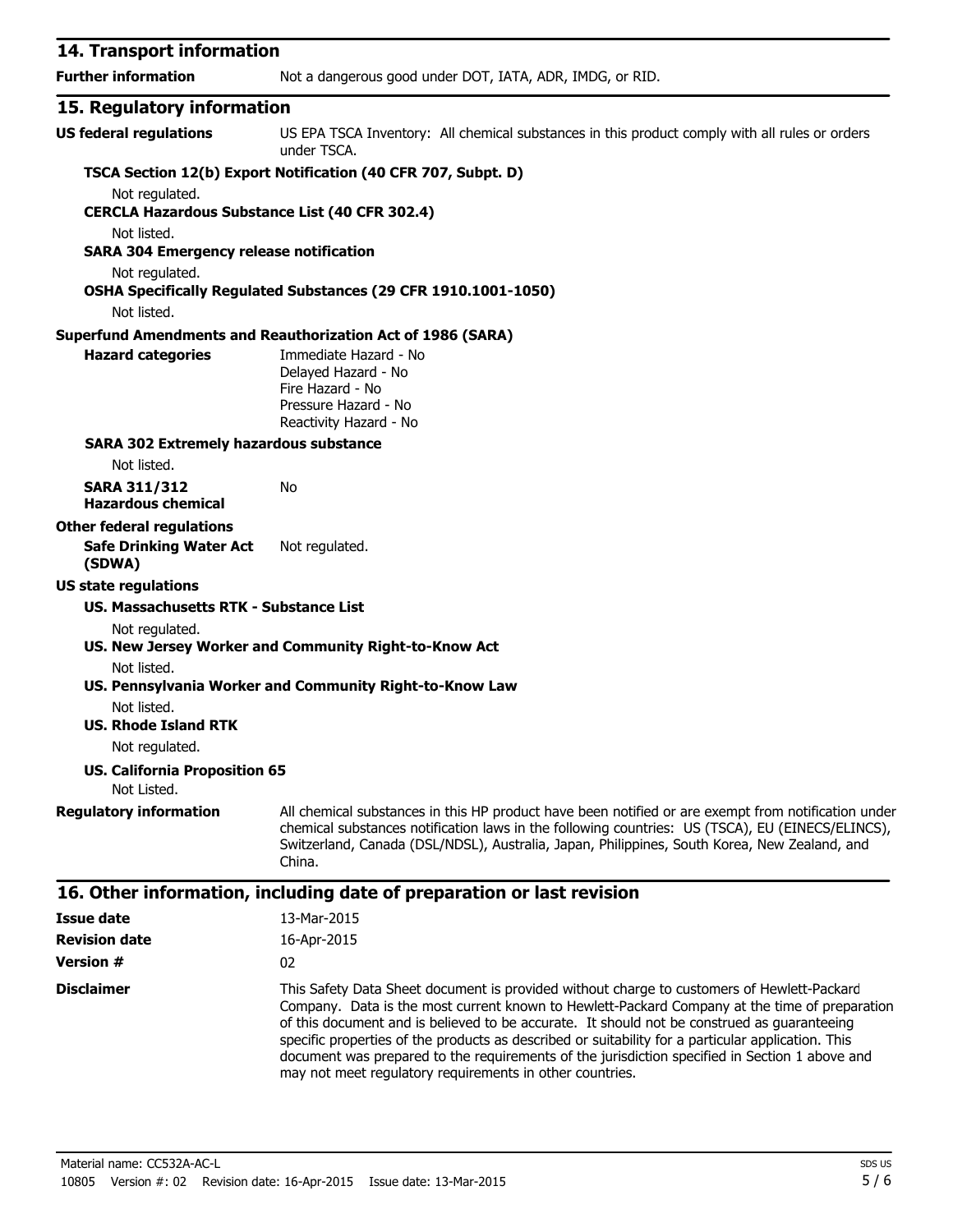| <b>Manufacturer information</b> | Hewlett-Packard Company                  |
|---------------------------------|------------------------------------------|
|                                 | 11311 Chinden Boulevard                  |
|                                 | Boise, ID 83714 USA                      |
|                                 | (Direct) 1-503-494-7199                  |
|                                 | (Toll-free within the US) 1-800-457-4209 |

#### **Explanation of abbreviations**

| <b>ACGIH</b>  | American Conference of Governmental Industrial Hygienists           |  |  |
|---------------|---------------------------------------------------------------------|--|--|
| <b>CAS</b>    | <b>Chemical Abstracts Service</b>                                   |  |  |
| <b>CERCLA</b> | Comprehensive Environmental Response Compensation and Liability Act |  |  |
| <b>CFR</b>    | Code of Federal Regulations                                         |  |  |
| <b>COC</b>    | Cleveland Open Cup                                                  |  |  |
| <b>DOT</b>    | Department of Transportation                                        |  |  |
| <b>EPCRA</b>  | Emergency Planning and Community Right-to-Know Act (aka SARA)       |  |  |
| <b>IARC</b>   | International Agency for Research on Cancer                         |  |  |
| <b>NIOSH</b>  | National Institute for Occupational Safety and Health               |  |  |
| <b>NTP</b>    | National Toxicology Program                                         |  |  |
| <b>OSHA</b>   | Occupational Safety and Health Administration                       |  |  |
| <b>PEL</b>    | Permissible Exposure Limit                                          |  |  |
| <b>RCRA</b>   | Resource Conservation and Recovery Act                              |  |  |
| <b>REC</b>    | Recommended                                                         |  |  |
| <b>REL</b>    | Recommended Exposure Limit                                          |  |  |
| <b>SARA</b>   | Superfund Amendments and Reauthorization Act of 1986                |  |  |
| <b>STEL</b>   | Short-Term Exposure Limit                                           |  |  |
| <b>TCLP</b>   | <b>Toxicity Characteristics Leaching Procedure</b>                  |  |  |
| <b>TLV</b>    | <b>Threshold Limit Value</b>                                        |  |  |
| <b>TSCA</b>   | Toxic Substances Control Act                                        |  |  |
| <b>VOC</b>    | Volatile Organic Compounds                                          |  |  |
|               |                                                                     |  |  |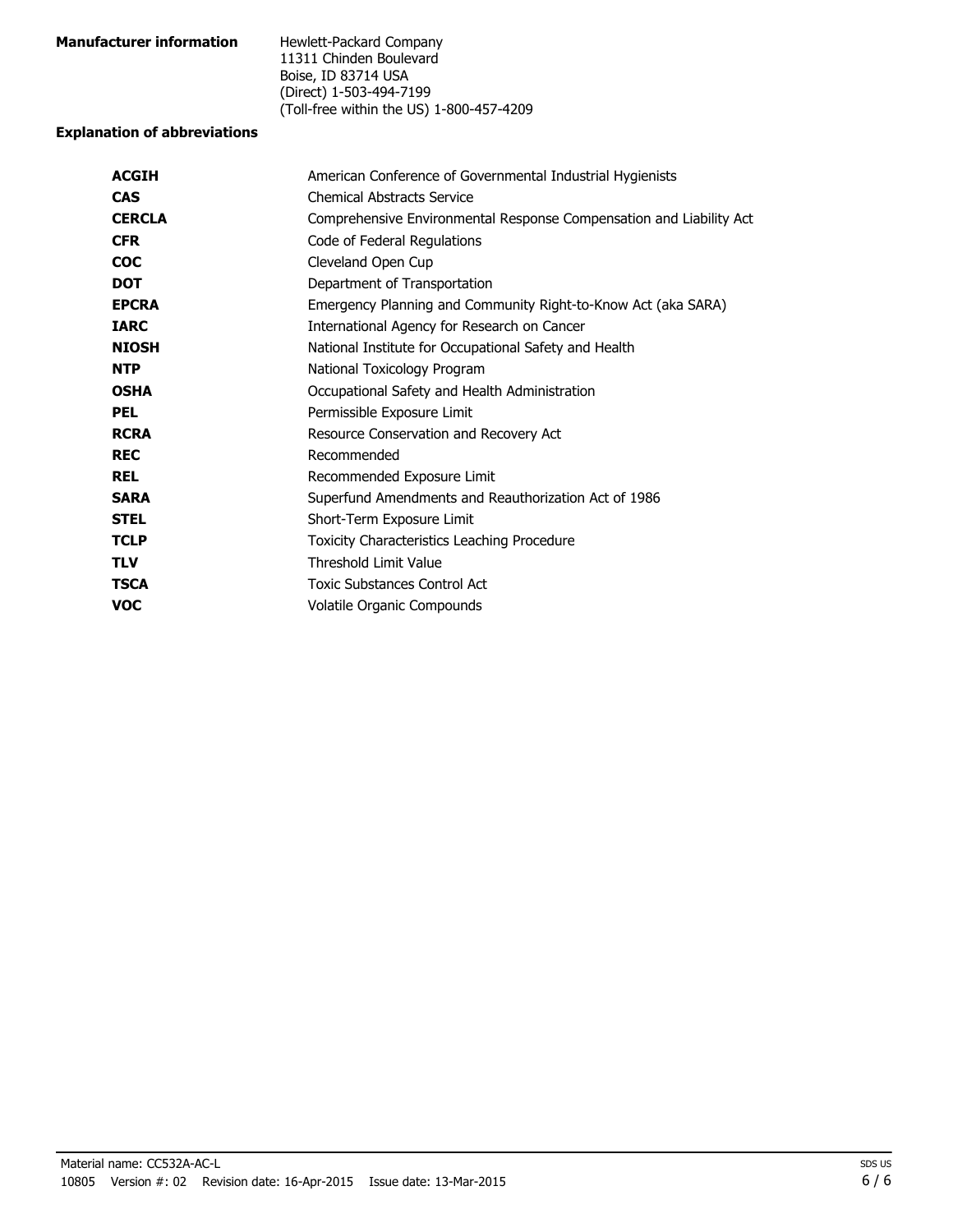

# **SAFETY DATA SHEET**

### **1. Identification**

| <b>Product identifier</b>       | HP Color LaserJet CE252A-AC-YC Yellow Print Cartridge                                                                                                                                                                                                                                                                                                                            |  |  |
|---------------------------------|----------------------------------------------------------------------------------------------------------------------------------------------------------------------------------------------------------------------------------------------------------------------------------------------------------------------------------------------------------------------------------|--|--|
| Other means of identification   | Not available.                                                                                                                                                                                                                                                                                                                                                                   |  |  |
| Recommended use                 | This product is a yellow toner preparation that is used in HP Color LaserJet CP3525 and CM353C<br>series printers.                                                                                                                                                                                                                                                               |  |  |
| <b>Recommended restrictions</b> | None known.                                                                                                                                                                                                                                                                                                                                                                      |  |  |
| <b>Company identification</b>   | Hewlett-Packard Company<br>3000 Hanover Street<br>Palo Alto, CA 94304-1185<br>United States<br>Telephone 650-857-5020<br>Hewlett-Packard health effects line<br>(Toll-free within the US) 1-800-457-4209<br>(Direct) 1-760-710-0048<br><b>HP Customer Care Line</b><br>(Toll-free within the US) 1-800-474-6836<br>(Direct) 1-208-323-2551<br>Email: hpcustomer.inquiries@hp.com |  |  |

## **2. Hazard(s) identification**

| <b>Physical hazards</b>                      | Not classified.                                                                                                                                                                                                                       |
|----------------------------------------------|---------------------------------------------------------------------------------------------------------------------------------------------------------------------------------------------------------------------------------------|
| <b>Health hazards</b>                        | Not classified.                                                                                                                                                                                                                       |
| <b>Environmental hazards</b>                 | Not classified.                                                                                                                                                                                                                       |
| <b>OSHA defined hazards</b>                  | Not classified.                                                                                                                                                                                                                       |
| Label elements                               |                                                                                                                                                                                                                                       |
| <b>Hazard symbol</b>                         | None.                                                                                                                                                                                                                                 |
| <b>Signal word</b>                           | None.                                                                                                                                                                                                                                 |
| <b>Hazard statement</b>                      | Not available.                                                                                                                                                                                                                        |
| <b>Precautionary statement</b>               |                                                                                                                                                                                                                                       |
| <b>Prevention</b>                            | Not available.                                                                                                                                                                                                                        |
| <b>Response</b>                              | Not available.                                                                                                                                                                                                                        |
| <b>Storage</b>                               | Not available.                                                                                                                                                                                                                        |
| <b>Disposal</b>                              | Not available.                                                                                                                                                                                                                        |
| Hazard(s) not otherwise<br>classified (HNOC) | This product is not classified as hazardous according to OSHA CFR 1910.1200 or EU Directive<br>1999/45/EC, as amended. None of the ingredients have been classified as carcinogens according<br>to EU, IARC, MAK, NTP, OSHA or ACGIH. |
| <b>Supplemental information</b>              | None.                                                                                                                                                                                                                                 |

#### **3. Composition/information on ingredients**

#### **Mixtures**

| <b>Chemical name</b>       | Common name and synonyms | <b>CAS</b> number | $\frac{0}{0}$ |
|----------------------------|--------------------------|-------------------|---------------|
| Styrene acrylate copolymer |                          | Trade Secret      | <85           |
| Wax                        | Wax                      | Trade Secret      | $<$ 10        |
| Pigment                    | Pigment                  | Trade Secret      | <5            |
| Amorphous silica           | Amorphous silica         | 7631-86-9         | ≺ ∕           |

#### **4. First-aid measures**

**Inhalation** Move person to fresh air immediately. If irritation persists, consult a physician.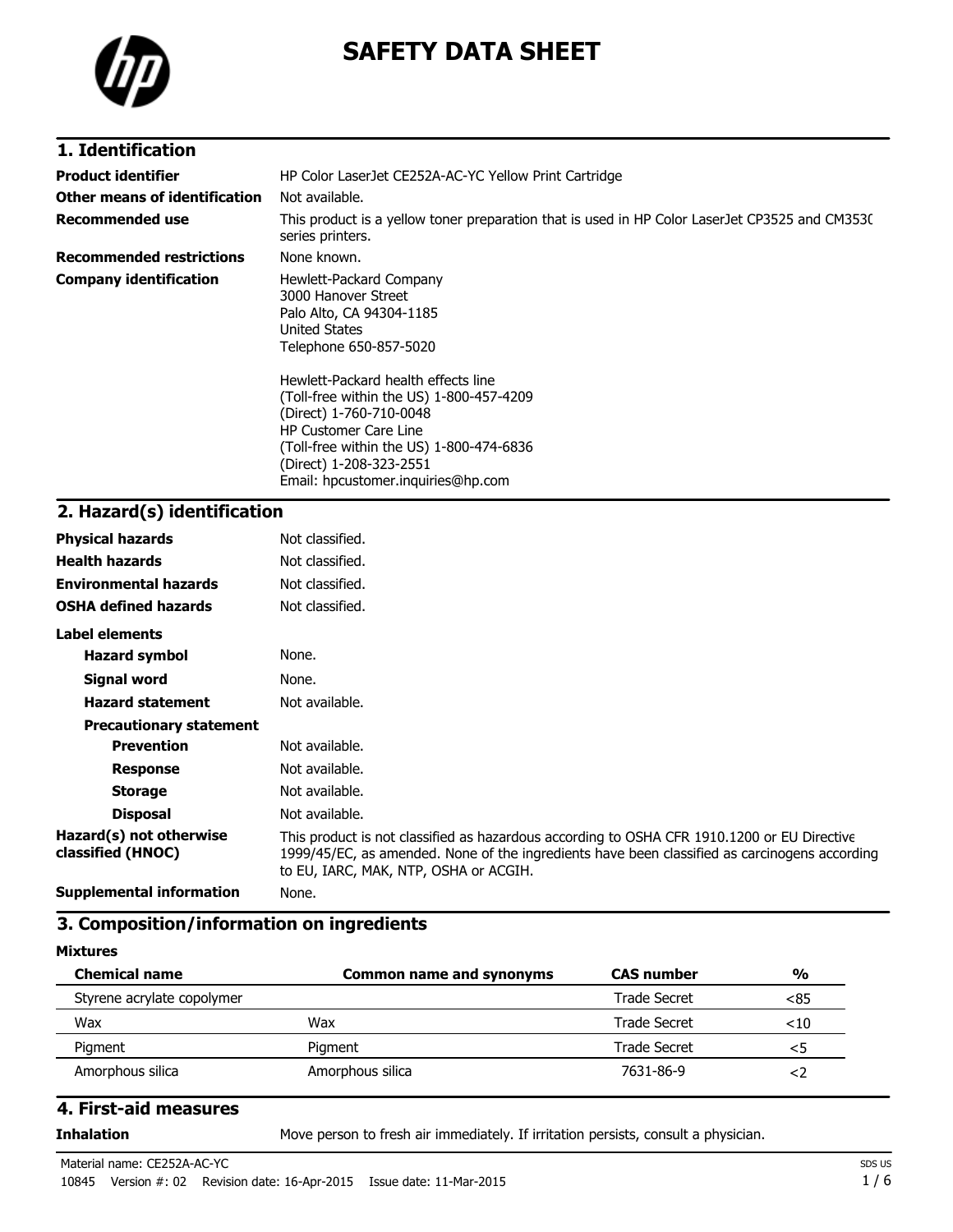| <b>Skin contact</b>                                             | Wash affected areas thoroughly with mild soap and water. Get medical attention if irritation<br>develops or persists.                                                                             |
|-----------------------------------------------------------------|---------------------------------------------------------------------------------------------------------------------------------------------------------------------------------------------------|
| Eye contact                                                     | Do not rub eyes. Immediately flush with large amounts of clean, warm water (low pressure) for at<br>least 15 minutes or until particles are removed. If irritation persists, consult a physician. |
| <b>Ingestion</b>                                                | Rinse mouth out with water. Drink one to two glasses of water. If symptoms occur, consult a<br>physician.                                                                                         |
| <b>Most important</b><br>symptoms/effects, acute and<br>delayed | Not available.                                                                                                                                                                                    |

### **5. Fire-fighting measures**

| Suitable extinguishing media                                        | CO2, water, or dry chemical                                 |
|---------------------------------------------------------------------|-------------------------------------------------------------|
| Unsuitable extinguishing<br>media                                   | None known.                                                 |
| Specific hazards arising from<br>the chemical                       | Not applicable.                                             |
| Special protective equipment<br>and precautions for<br>firefighters | Not available.                                              |
| Fire-fighting<br>equipment/instructions                             | If fire occurs in the printer, treat as an electrical fire. |
| <b>Specific methods</b>                                             | None established.                                           |

#### **6. Accidental release measures**

| <b>Personal precautions,</b><br>protective equipment and<br>emergency procedures | Minimize dust generation and accumulation.                                                                |  |
|----------------------------------------------------------------------------------|-----------------------------------------------------------------------------------------------------------|--|
| <b>Methods and materials for</b><br>containment and cleaning up                  | Not available.                                                                                            |  |
| <b>Environmental precautions</b>                                                 | Do not flush into surface water or sanitary sewer system. See also section 13 Disposal<br>considerations. |  |

## **7. Handling and storage**

| <b>Precautions for safe handling</b>                                      | Keep out of the reach of children. Avoid inhalation of dust and contact with skin and eyes. Use with<br>adequate ventilation. Keep away from excessive heat, sparks, and open flames. |
|---------------------------------------------------------------------------|---------------------------------------------------------------------------------------------------------------------------------------------------------------------------------------|
| Conditions for safe storage,<br>including any<br><i>incompatibilities</i> | Keep out of the reach of children. Keep tightly closed and dry. Store away from strong oxidizers.<br>Store at room temperature.                                                       |

## **8. Exposure controls/personal protection**

#### **Occupational exposure limits**

| <b>US. NIOSH: Pocket Guide to Chemical Hazards</b><br><b>Components</b> | <b>Type</b>                                                                                    | Value            |  |
|-------------------------------------------------------------------------|------------------------------------------------------------------------------------------------|------------------|--|
| Amorphous silica (CAS<br>7631-86-9)                                     | <b>TWA</b>                                                                                     | $6 \text{ mg/m}$ |  |
| <b>Biological limit values</b>                                          | No biological exposure limits noted for the ingredient(s).                                     |                  |  |
| <b>Exposure guidelines</b>                                              | USA OSHA (TWA/PEL): 15 mg/m3 (Total Dust), 5 mg/m3 (Respirable Fraction)                       |                  |  |
|                                                                         | ACGIH (TWA/TLV): 10 mg/m3 (Inhalable Particulate), 3 mg/m3 (Respirable Particulate)            |                  |  |
|                                                                         | Amorphous silica: USA OSHA (TWA/PEL): 20 mppcf 80 (mg/m3)/%SiO2, ACGIH (TWA/TLV): 10<br>mq/m3  |                  |  |
|                                                                         | TRGS 900 (Luftgrenzwert) - 10 mg/m3 (Einatembare partikel), 3 mg/m3 (Alveolengängige fraktion) |                  |  |
| <b>Appropriate engineering</b><br>controls                              | UK WEL: 10 mg/m3 (Respirable Dust), 5 mg/m3 (Inhalable Dust)<br>Use in a well ventilated area. |                  |  |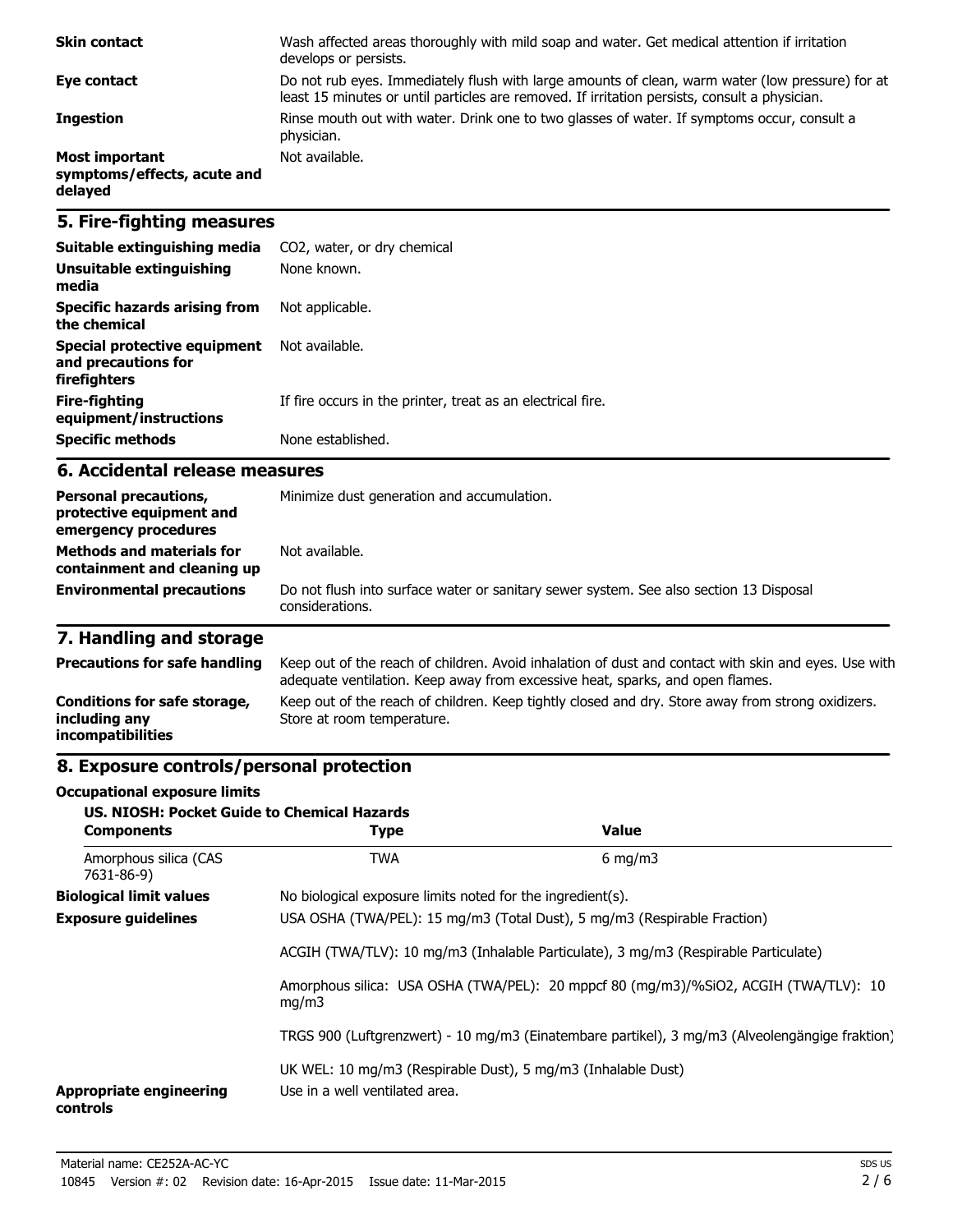#### **Individual protection measures, such as personal protective equipment**

| Not available. |
|----------------|
|                |
| Not available. |
| Not available. |
| Not available. |
| Not available. |
|                |

## **9. Physical and chemical properties**

| <b>Appearance</b>                                   | Fine powder                                                   |
|-----------------------------------------------------|---------------------------------------------------------------|
| <b>Physical state</b>                               | Solid.                                                        |
| <b>Color</b>                                        | Yellow                                                        |
| Odor                                                | Slight plastic odor                                           |
| <b>Odor threshold</b>                               | Not available.                                                |
| рH                                                  | Not applicable                                                |
| <b>Melting point/freezing point</b>                 | Not available.                                                |
| <b>Initial boiling point and</b><br>boiling range   | Not applicable                                                |
| <b>Flash point</b>                                  | Not applicable                                                |
| <b>Evaporation rate</b>                             | Not applicable                                                |
| <b>Flammability (solid, gas)</b>                    | Not available.                                                |
| <b>Upper/lower flammability or explosive limits</b> |                                                               |
| <b>Flammability limit - lower</b><br>(9/6)          | Not flammable                                                 |
| <b>Flammability limit -</b><br>upper $(% )$         | Not available.                                                |
| <b>Explosive limit - lower</b><br>(%)               | Not available.                                                |
| <b>Explosive limit - upper</b><br>(9/6)             | Not available.                                                |
| <b>Vapor pressure</b>                               | Not applicable                                                |
| Solubility(ies)                                     |                                                               |
| <b>Solubility (water)</b>                           | Negligible in water. Partially soluble in toluene and xylene. |
| <b>Partition coefficient</b><br>(n-octanol/water)   | Not available.                                                |
| <b>Auto-ignition temperature</b>                    | Not applicable                                                |
| <b>Decomposition temperature</b>                    | > 392 °F (> 200 °C)                                           |
| <b>Viscosity</b>                                    | Not applicable                                                |
| <b>Other information</b>                            |                                                               |
| <b>Percent volatile</b>                             | 0 % estimated                                                 |
| <b>Softening point</b>                              | 176 - 266 °F (80 - 130 °C)                                    |
| <b>Specific gravity</b>                             | $1 - 1.2$                                                     |

### **10. Stability and reactivity**

| <b>Reactivity</b>                            | Not available.                          |
|----------------------------------------------|-----------------------------------------|
| <b>Chemical stability</b>                    | Stable under normal storage conditions. |
| <b>Possibility of hazardous</b><br>reactions | Will not occur.                         |
| <b>Conditions to avoid</b>                   | Imaging Drum: Exposure to light         |
| Incompatible materials                       | Strong oxidizers                        |
| <b>Hazardous decomposition</b><br>products   | Carbon monoxide and carbon dioxide.     |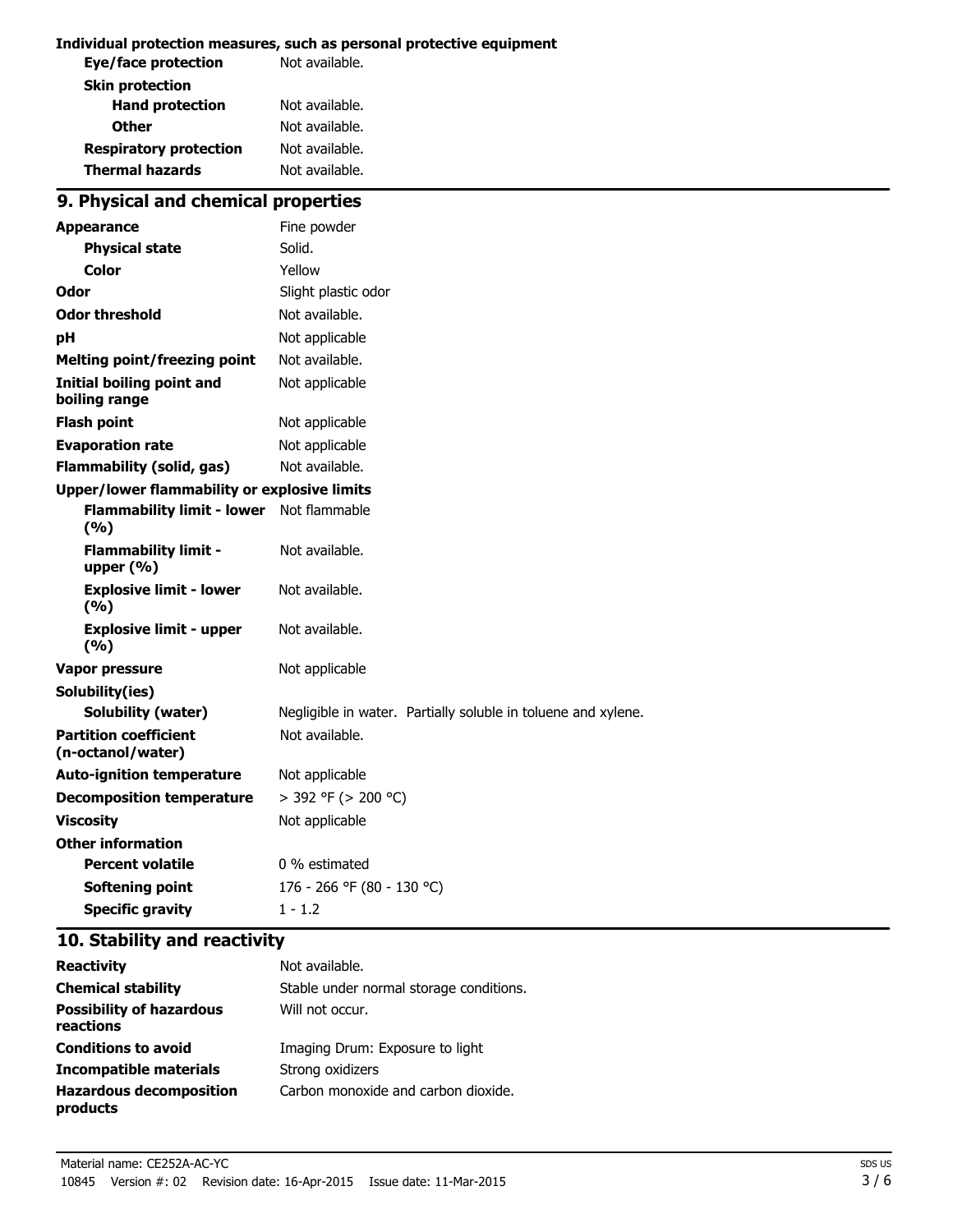### **11. Toxicological information**

| Symptoms related to the<br>physical, chemical and<br>toxicological characteristics | Not available.                                                                                                                                                  |                                                                                          |  |
|------------------------------------------------------------------------------------|-----------------------------------------------------------------------------------------------------------------------------------------------------------------|------------------------------------------------------------------------------------------|--|
| <b>Information on toxicological effects</b>                                        |                                                                                                                                                                 |                                                                                          |  |
| <b>Acute toxicity</b>                                                              | LD50/oral/rat >2000 mg/kg; (OECD 401); Not harmful.<br>Not classified for acute toxicity according to EU Directive 67/548/EEC and 1999/45/EC.                   |                                                                                          |  |
| <b>Skin corrosion/irritation</b>                                                   | Not available.                                                                                                                                                  |                                                                                          |  |
| Serious eye damage/eye<br>irritation                                               | Directive 67/548/EEC and as amended.                                                                                                                            | Not classified as irritant, according to OSHA Hazard Communication Standard (HCS) and EU |  |
| <b>Respiratory or skin sensitization</b>                                           |                                                                                                                                                                 |                                                                                          |  |
| <b>Respiratory sensitization</b>                                                   | Not available.                                                                                                                                                  |                                                                                          |  |
| <b>Skin sensitization</b>                                                          | Not classified as irritant, according to OSHA Hazard Communication Standard (HCS) and EU<br>Directive 67/548/EEC and as amended.                                |                                                                                          |  |
| <b>Germ cell mutagenicity</b>                                                      | Negative, does not indicate mutagenic potential (Ames Test: Salmonella typhimurium)                                                                             |                                                                                          |  |
| Carcinogenicity                                                                    | Not a known or suspected carcinogen according to any IARC Monograph, NTP, OSHA Regulations<br>(USA), EU Directive, or Proposition 65 (California).              |                                                                                          |  |
| <b>Reproductive toxicity</b>                                                       | Not classified as toxic according to EU Directive 67/548/EEC and as amended, California Prop. 65,<br>and DFG (Germany).                                         |                                                                                          |  |
| <b>Specific target organ toxicity</b><br>- single exposure                         | Not available.                                                                                                                                                  |                                                                                          |  |
| Specific target organ toxicity<br>- repeated exposure                              | Not available.                                                                                                                                                  |                                                                                          |  |
| <b>Aspiration hazard</b>                                                           | Not available.                                                                                                                                                  |                                                                                          |  |
| <b>Chronic effects</b>                                                             | No information available.                                                                                                                                       |                                                                                          |  |
| <b>Further information</b>                                                         | Complete toxicity data are not available for this specific formulation<br>Refer to Section 2 for potential health effects and Section 4 for first aid measures. |                                                                                          |  |
| <b>Components</b>                                                                  | <b>Species</b>                                                                                                                                                  | <b>Test Results</b>                                                                      |  |
| Amorphous silica (CAS 7631-86-9)                                                   |                                                                                                                                                                 |                                                                                          |  |
| <b>Acute</b>                                                                       |                                                                                                                                                                 |                                                                                          |  |
| Oral                                                                               |                                                                                                                                                                 |                                                                                          |  |
| LD50                                                                               | Mouse                                                                                                                                                           | $>15000$ mg/kg                                                                           |  |
|                                                                                    | Rat                                                                                                                                                             | > 22500 mg/kg                                                                            |  |

#### **12. Ecological information**

| <b>Ecotoxicity</b>               |                |                |                         |
|----------------------------------|----------------|----------------|-------------------------|
| <b>Product</b>                   |                | <b>Species</b> | <b>Test Results</b>     |
| CE252A-AC-YC (CAS Mixture)       |                |                |                         |
| <b>Aquatic</b>                   |                |                |                         |
| Fish                             | LL50           | Fish           | $> 1000$ mg/l, 96 Hours |
| Persistence and degradability    | Not available. |                |                         |
| <b>Bioaccumulative potential</b> | Not available. |                |                         |
| <b>Mobility in soil</b>          | Not available. |                |                         |
| Other adverse effects            | Not available. |                |                         |

## **13. Disposal considerations**

| <b>Disposal instructions</b> | Do not shred toner cartridge, unless dust-explosion prevention measures are taken. Finely<br>dispersed particles may form explosive mixtures in air. Dispose of in compliance with federal, state,<br>and local regulations.                                                     |
|------------------------------|----------------------------------------------------------------------------------------------------------------------------------------------------------------------------------------------------------------------------------------------------------------------------------|
|                              | HP's Planet Partners (trademark) supplies recycling program enables simple, convenient recycling of<br>HP original inkjet and LaserJet supplies. For more information and to determine if this service is<br>available in your location, please visit http://www.hp.com/recycle. |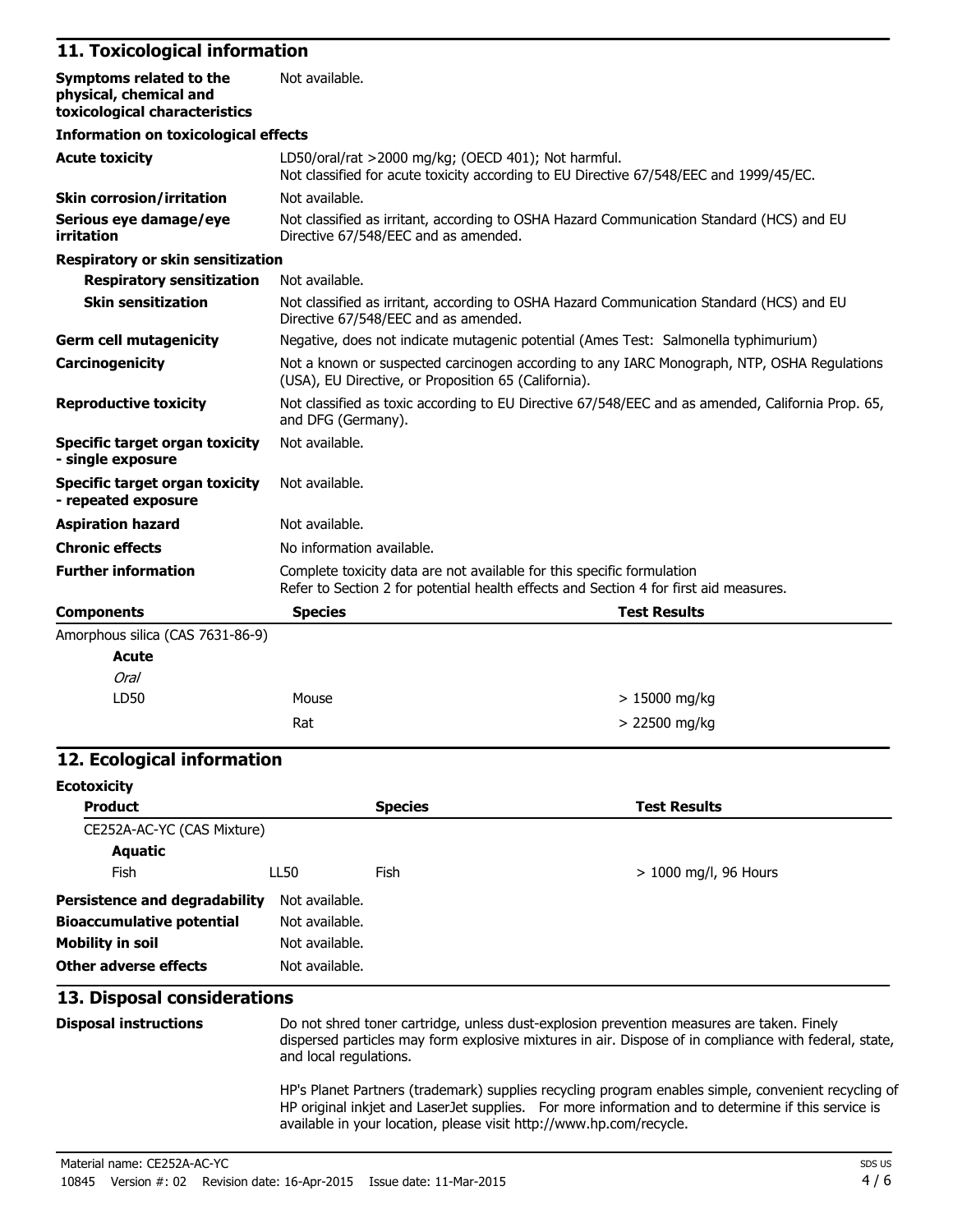| 14. Transport information                                     |                                                                                                                                                                                                                                                                                                                   |
|---------------------------------------------------------------|-------------------------------------------------------------------------------------------------------------------------------------------------------------------------------------------------------------------------------------------------------------------------------------------------------------------|
| <b>Further information</b>                                    | Not a dangerous good under DOT, IATA, ADR, IMDG, or RID.                                                                                                                                                                                                                                                          |
| 15. Regulatory information                                    |                                                                                                                                                                                                                                                                                                                   |
| <b>US federal regulations</b>                                 | US EPA TSCA Inventory: All chemical substances in this product comply with all rules or orders<br>under TSCA.                                                                                                                                                                                                     |
|                                                               | TSCA Section 12(b) Export Notification (40 CFR 707, Subpt. D)                                                                                                                                                                                                                                                     |
| Not regulated.                                                |                                                                                                                                                                                                                                                                                                                   |
| <b>CERCLA Hazardous Substance List (40 CFR 302.4)</b>         |                                                                                                                                                                                                                                                                                                                   |
| Not listed.<br><b>SARA 304 Emergency release notification</b> |                                                                                                                                                                                                                                                                                                                   |
| Not regulated.                                                |                                                                                                                                                                                                                                                                                                                   |
|                                                               | OSHA Specifically Regulated Substances (29 CFR 1910.1001-1050)                                                                                                                                                                                                                                                    |
| Not listed.                                                   |                                                                                                                                                                                                                                                                                                                   |
|                                                               | <b>Superfund Amendments and Reauthorization Act of 1986 (SARA)</b>                                                                                                                                                                                                                                                |
| <b>Hazard categories</b>                                      | Immediate Hazard - No<br>Delayed Hazard - No<br>Fire Hazard - No<br>Pressure Hazard - No                                                                                                                                                                                                                          |
|                                                               | Reactivity Hazard - No                                                                                                                                                                                                                                                                                            |
| <b>SARA 302 Extremely hazardous substance</b>                 |                                                                                                                                                                                                                                                                                                                   |
| Not listed.                                                   |                                                                                                                                                                                                                                                                                                                   |
| <b>SARA 311/312</b><br><b>Hazardous chemical</b>              | No                                                                                                                                                                                                                                                                                                                |
| <b>Other federal regulations</b>                              |                                                                                                                                                                                                                                                                                                                   |
| <b>Safe Drinking Water Act</b><br>(SDWA)                      | Not regulated.                                                                                                                                                                                                                                                                                                    |
| <b>US state regulations</b>                                   |                                                                                                                                                                                                                                                                                                                   |
| US. Massachusetts RTK - Substance List                        |                                                                                                                                                                                                                                                                                                                   |
| Not regulated.                                                | US. New Jersey Worker and Community Right-to-Know Act                                                                                                                                                                                                                                                             |
| Not listed.                                                   |                                                                                                                                                                                                                                                                                                                   |
|                                                               | US. Pennsylvania Worker and Community Right-to-Know Law                                                                                                                                                                                                                                                           |
| Not listed.                                                   |                                                                                                                                                                                                                                                                                                                   |
| <b>US. Rhode Island RTK</b>                                   |                                                                                                                                                                                                                                                                                                                   |
| Not regulated.                                                |                                                                                                                                                                                                                                                                                                                   |
| <b>US. California Proposition 65</b>                          |                                                                                                                                                                                                                                                                                                                   |
| Not Listed.                                                   |                                                                                                                                                                                                                                                                                                                   |
| <b>Regulatory information</b>                                 | All chemical substances in this HP product have been notified or are exempt from notification under<br>chemical substances notification laws in the following countries: US (TSCA), EU (EINECS/ELINCS),<br>Switzerland, Canada (DSL/NDSL), Australia, Japan, Philippines, South Korea, New Zealand, and<br>China. |
|                                                               | 16. Other information, including date of preparation or last revision                                                                                                                                                                                                                                             |
| <b>Issue date</b>                                             | 11-Mar-2015                                                                                                                                                                                                                                                                                                       |
| <b>Revision date</b>                                          | 16-Apr-2015                                                                                                                                                                                                                                                                                                       |

**Version #** 02

**Disclaimer** This Safety Data Sheet document is provided without charge to customers of Hewlett-Packard Company. Data is the most current known to Hewlett-Packard Company at the time of preparation of this document and is believed to be accurate. It should not be construed as guaranteeing specific properties of the products as described or suitability for a particular application. This document was prepared to the requirements of the jurisdiction specified in Section 1 above and may not meet regulatory requirements in other countries.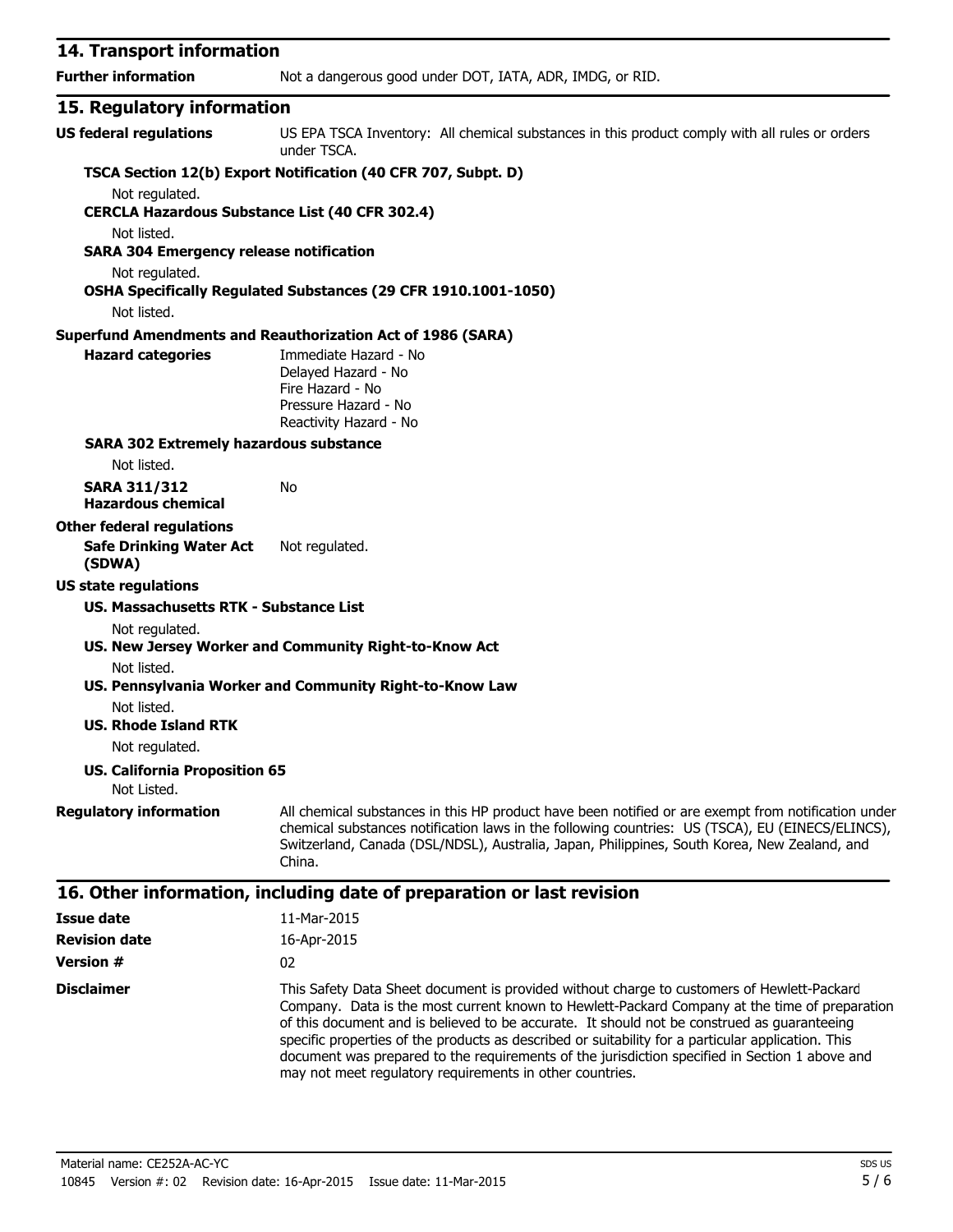| <b>Manufacturer information</b> | Hewlett-Packard Company                  |
|---------------------------------|------------------------------------------|
|                                 | 11311 Chinden Boulevard                  |
|                                 | Boise, ID 83714 USA                      |
|                                 | (Direct) 1-503-494-7199                  |
|                                 | (Toll-free within the US) 1-800-457-4209 |
|                                 |                                          |

#### **Explanation of abbreviations**

| <b>ACGIH</b>  | American Conference of Governmental Industrial Hygienists           |
|---------------|---------------------------------------------------------------------|
| <b>CAS</b>    | <b>Chemical Abstracts Service</b>                                   |
| <b>CERCLA</b> | Comprehensive Environmental Response Compensation and Liability Act |
| <b>CFR</b>    | Code of Federal Regulations                                         |
| <b>COC</b>    | Cleveland Open Cup                                                  |
| <b>DOT</b>    | Department of Transportation                                        |
| <b>EPCRA</b>  | Emergency Planning and Community Right-to-Know Act (aka SARA)       |
| <b>IARC</b>   | International Agency for Research on Cancer                         |
| <b>NIOSH</b>  | National Institute for Occupational Safety and Health               |
| <b>NTP</b>    | National Toxicology Program                                         |
| <b>OSHA</b>   | Occupational Safety and Health Administration                       |
| <b>PEL</b>    | Permissible Exposure Limit                                          |
| <b>RCRA</b>   | Resource Conservation and Recovery Act                              |
| <b>REC</b>    | Recommended                                                         |
| <b>REL</b>    | Recommended Exposure Limit                                          |
| <b>SARA</b>   | Superfund Amendments and Reauthorization Act of 1986                |
| <b>STEL</b>   | Short-Term Exposure Limit                                           |
| <b>TCLP</b>   | <b>Toxicity Characteristics Leaching Procedure</b>                  |
| <b>TLV</b>    | <b>Threshold Limit Value</b>                                        |
| <b>TSCA</b>   | Toxic Substances Control Act                                        |
| <b>VOC</b>    | Volatile Organic Compounds                                          |
|               |                                                                     |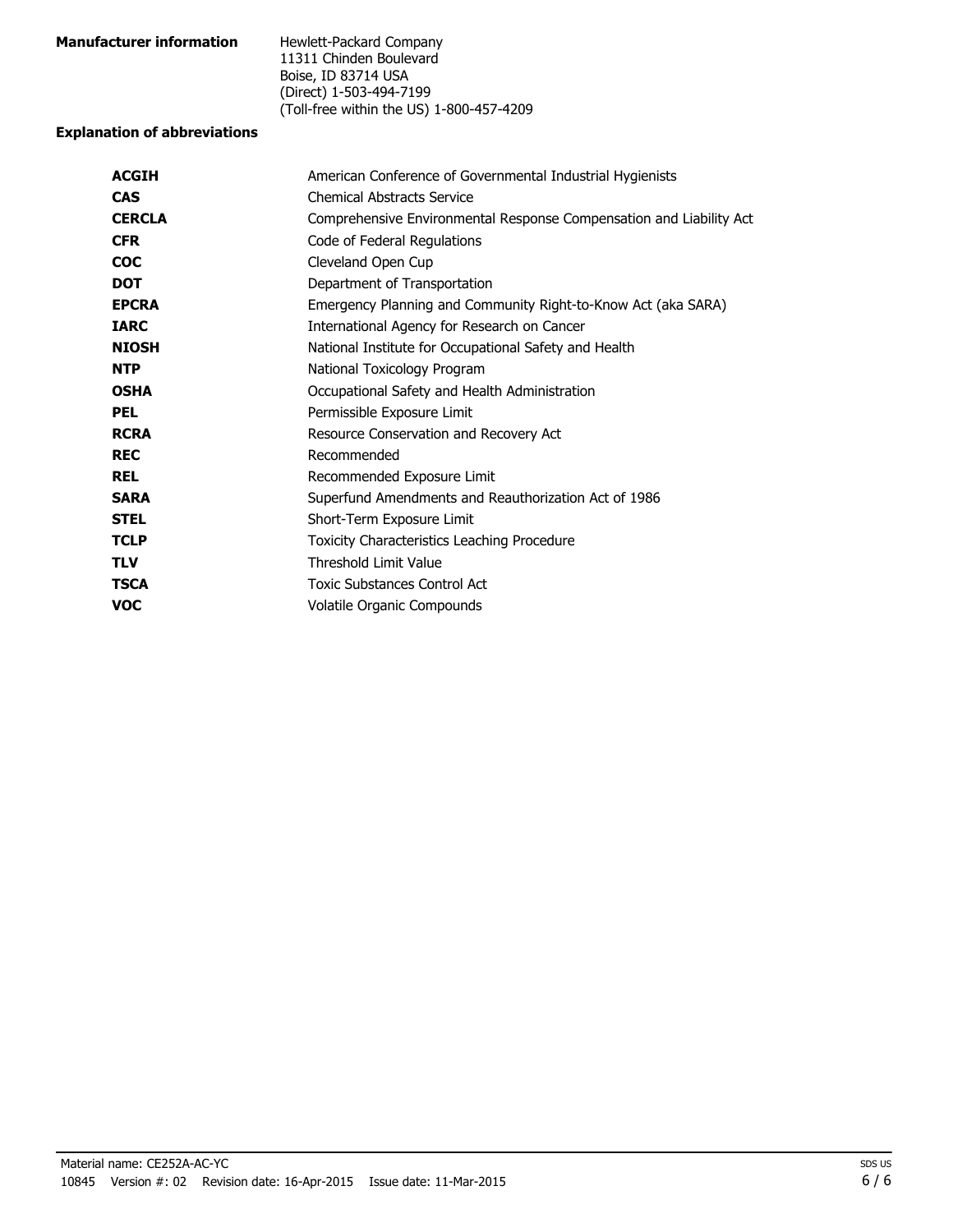

# **SAFETY DATA SHEET**

### **1. Identification**

| <b>Product identifier</b>       | HP Color LaserJet CE262A-AC Yellow Print Cartridge                                                                                                                                                                                                                                                                                                                               |
|---------------------------------|----------------------------------------------------------------------------------------------------------------------------------------------------------------------------------------------------------------------------------------------------------------------------------------------------------------------------------------------------------------------------------|
| Other means of identification   | Not available.                                                                                                                                                                                                                                                                                                                                                                   |
| Recommended use                 | This product is a yellow toner preparation that is used in HP Color LaserJet CP4525, CP4025 series<br>printers.                                                                                                                                                                                                                                                                  |
| <b>Recommended restrictions</b> | None known.                                                                                                                                                                                                                                                                                                                                                                      |
| <b>Company identification</b>   | Hewlett-Packard Company<br>3000 Hanover Street<br>Palo Alto, CA 94304-1185<br>United States<br>Telephone 650-857-5020<br>Hewlett-Packard health effects line<br>(Toll-free within the US) 1-800-457-4209<br>(Direct) 1-760-710-0048<br><b>HP Customer Care Line</b><br>(Toll-free within the US) 1-800-474-6836<br>(Direct) 1-208-323-2551<br>Email: hpcustomer.inguiries@hp.com |

## **2. Hazard(s) identification**

| <b>Physical hazards</b>                      | Not classified.                                                                                                                                                                                                                       |
|----------------------------------------------|---------------------------------------------------------------------------------------------------------------------------------------------------------------------------------------------------------------------------------------|
| <b>Health hazards</b>                        | Not classified.                                                                                                                                                                                                                       |
| <b>Environmental hazards</b>                 | Not classified.                                                                                                                                                                                                                       |
| <b>OSHA defined hazards</b>                  | Not classified.                                                                                                                                                                                                                       |
| Label elements                               |                                                                                                                                                                                                                                       |
| <b>Hazard symbol</b>                         | None.                                                                                                                                                                                                                                 |
| Signal word                                  | None.                                                                                                                                                                                                                                 |
| <b>Hazard statement</b>                      | Not available.                                                                                                                                                                                                                        |
| <b>Precautionary statement</b>               |                                                                                                                                                                                                                                       |
| <b>Prevention</b>                            | Not available.                                                                                                                                                                                                                        |
| <b>Response</b>                              | Not available.                                                                                                                                                                                                                        |
| <b>Storage</b>                               | Not available.                                                                                                                                                                                                                        |
| <b>Disposal</b>                              | Not available.                                                                                                                                                                                                                        |
| Hazard(s) not otherwise<br>classified (HNOC) | This product is not classified as hazardous according to OSHA CFR 1910.1200 or EU Directive<br>1999/45/EC, as amended. None of the ingredients have been classified as carcinogens according<br>to EU, IARC, MAK, NTP, OSHA or ACGIH. |
| <b>Supplemental information</b>              | None.                                                                                                                                                                                                                                 |

### **3. Composition/information on ingredients**

#### **Mixtures**

| <b>Chemical name</b>       | <b>Common name and synonyms</b> | <b>CAS number</b>   | $\frac{0}{0}$ |
|----------------------------|---------------------------------|---------------------|---------------|
| Styrene acrylate copolymer |                                 | Trade Secret        | <85           |
| Wax                        | Wax                             | Trade Secret        | $<$ 10        |
| Pigment                    | Pigment                         | <b>Trade Secret</b> | <5            |
| Amorphous silica           | Amorphous silica                | 7631-86-9           | < /           |

#### **4. First-aid measures**

**Inhalation** Move person to fresh air immediately. If irritation persists, consult a physician.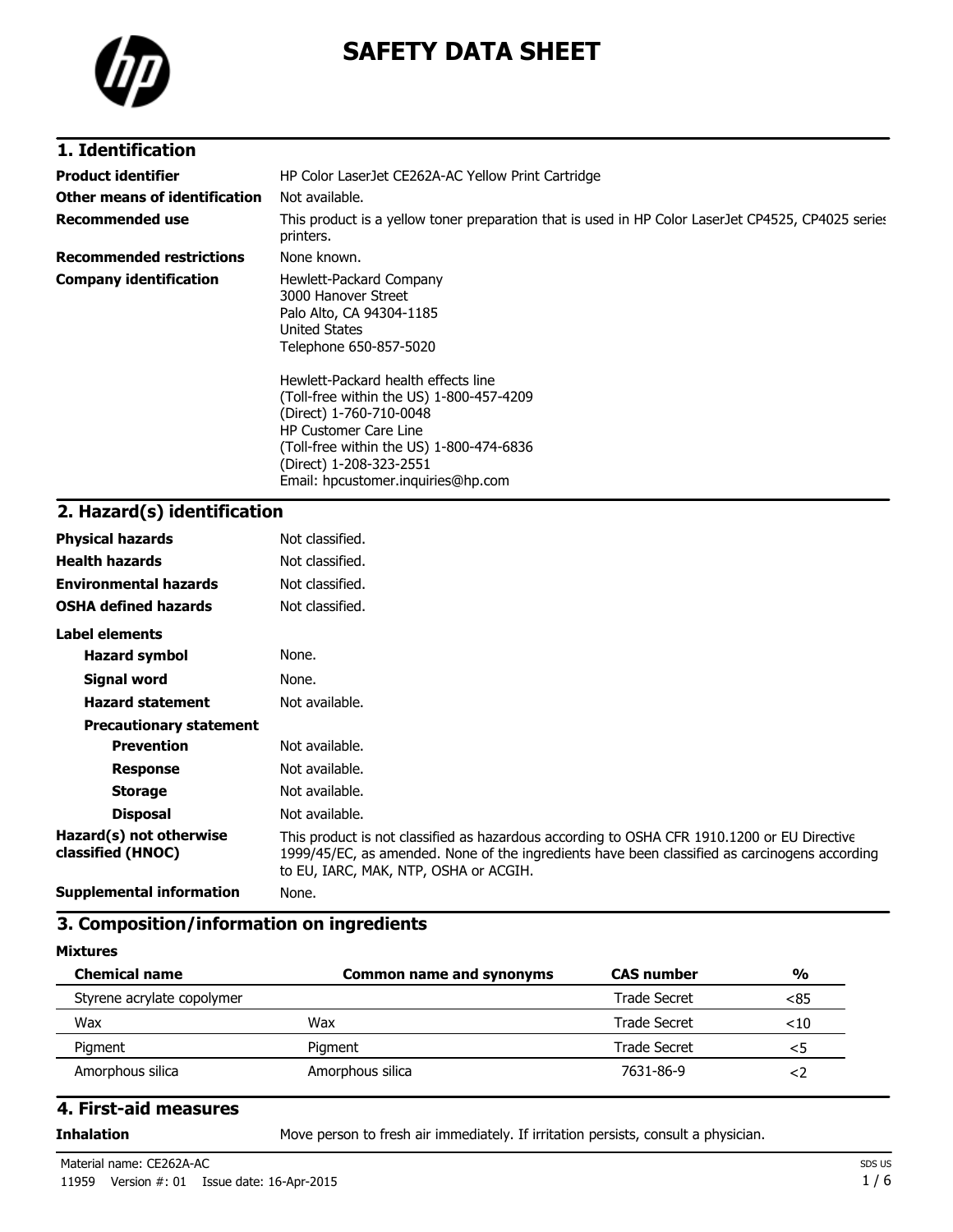| <b>Skin contact</b>                                             | Wash affected areas thoroughly with mild soap and water. Get medical attention if irritation<br>develops or persists.                                                                             |
|-----------------------------------------------------------------|---------------------------------------------------------------------------------------------------------------------------------------------------------------------------------------------------|
| Eye contact                                                     | Do not rub eyes. Immediately flush with large amounts of clean, warm water (low pressure) for at<br>least 15 minutes or until particles are removed. If irritation persists, consult a physician. |
| <b>Ingestion</b>                                                | Rinse mouth out with water. Drink one to two glasses of water. If symptoms occur, consult a<br>physician.                                                                                         |
| <b>Most important</b><br>symptoms/effects, acute and<br>delayed | Not available.                                                                                                                                                                                    |

### **5. Fire-fighting measures**

| Suitable extinguishing media                                        | CO2, water, or dry chemical                                 |
|---------------------------------------------------------------------|-------------------------------------------------------------|
| Unsuitable extinguishing<br>media                                   | None known.                                                 |
| Specific hazards arising from<br>the chemical                       | Not applicable.                                             |
| Special protective equipment<br>and precautions for<br>firefighters | Not available.                                              |
| Fire-fighting<br>equipment/instructions                             | If fire occurs in the printer, treat as an electrical fire. |
| <b>Specific methods</b>                                             | None established.                                           |

#### **6. Accidental release measures**

| <b>Personal precautions,</b><br>protective equipment and<br>emergency procedures | Minimize dust generation and accumulation.                                                                |  |
|----------------------------------------------------------------------------------|-----------------------------------------------------------------------------------------------------------|--|
| <b>Methods and materials for</b><br>containment and cleaning up                  | Not available.                                                                                            |  |
| <b>Environmental precautions</b>                                                 | Do not flush into surface water or sanitary sewer system. See also section 13 Disposal<br>considerations. |  |

## **7. Handling and storage**

| <b>Precautions for safe handling</b>                                      | Keep out of the reach of children. Avoid inhalation of dust and contact with skin and eyes. Use with<br>adequate ventilation. Keep away from excessive heat, sparks, and open flames. |
|---------------------------------------------------------------------------|---------------------------------------------------------------------------------------------------------------------------------------------------------------------------------------|
| Conditions for safe storage,<br>including any<br><i>incompatibilities</i> | Keep out of the reach of children. Keep tightly closed and dry. Store away from strong oxidizers.<br>Store at room temperature.                                                       |

## **8. Exposure controls/personal protection**

#### **Occupational exposure limits**

| <b>US. NIOSH: Pocket Guide to Chemical Hazards</b><br><b>Components</b> | <b>Type</b>                                                                                    | <b>Value</b>                                                                                   |  |  |
|-------------------------------------------------------------------------|------------------------------------------------------------------------------------------------|------------------------------------------------------------------------------------------------|--|--|
| Amorphous silica (CAS<br>7631-86-9)                                     | <b>TWA</b>                                                                                     | $6 \text{ mg/m}$                                                                               |  |  |
| <b>Biological limit values</b>                                          | No biological exposure limits noted for the ingredient(s).                                     |                                                                                                |  |  |
| <b>Exposure guidelines</b>                                              |                                                                                                | USA OSHA (TWA/PEL): 15 mg/m3 (Total Dust), 5 mg/m3 (Respirable Fraction)                       |  |  |
|                                                                         | ACGIH (TWA/TLV): 10 mg/m3 (Inhalable Particulate), 3 mg/m3 (Respirable Particulate)            |                                                                                                |  |  |
|                                                                         | mq/m3                                                                                          | Amorphous silica: USA OSHA (TWA/PEL): 20 mppcf 80 (mg/m3)/%SiO2, ACGIH (TWA/TLV): 10           |  |  |
|                                                                         |                                                                                                | TRGS 900 (Luftgrenzwert) - 10 mg/m3 (Einatembare partikel), 3 mg/m3 (Alveolengängige fraktion) |  |  |
| <b>Appropriate engineering</b><br>controls                              | UK WEL: 10 mg/m3 (Respirable Dust), 5 mg/m3 (Inhalable Dust)<br>Use in a well ventilated area. |                                                                                                |  |  |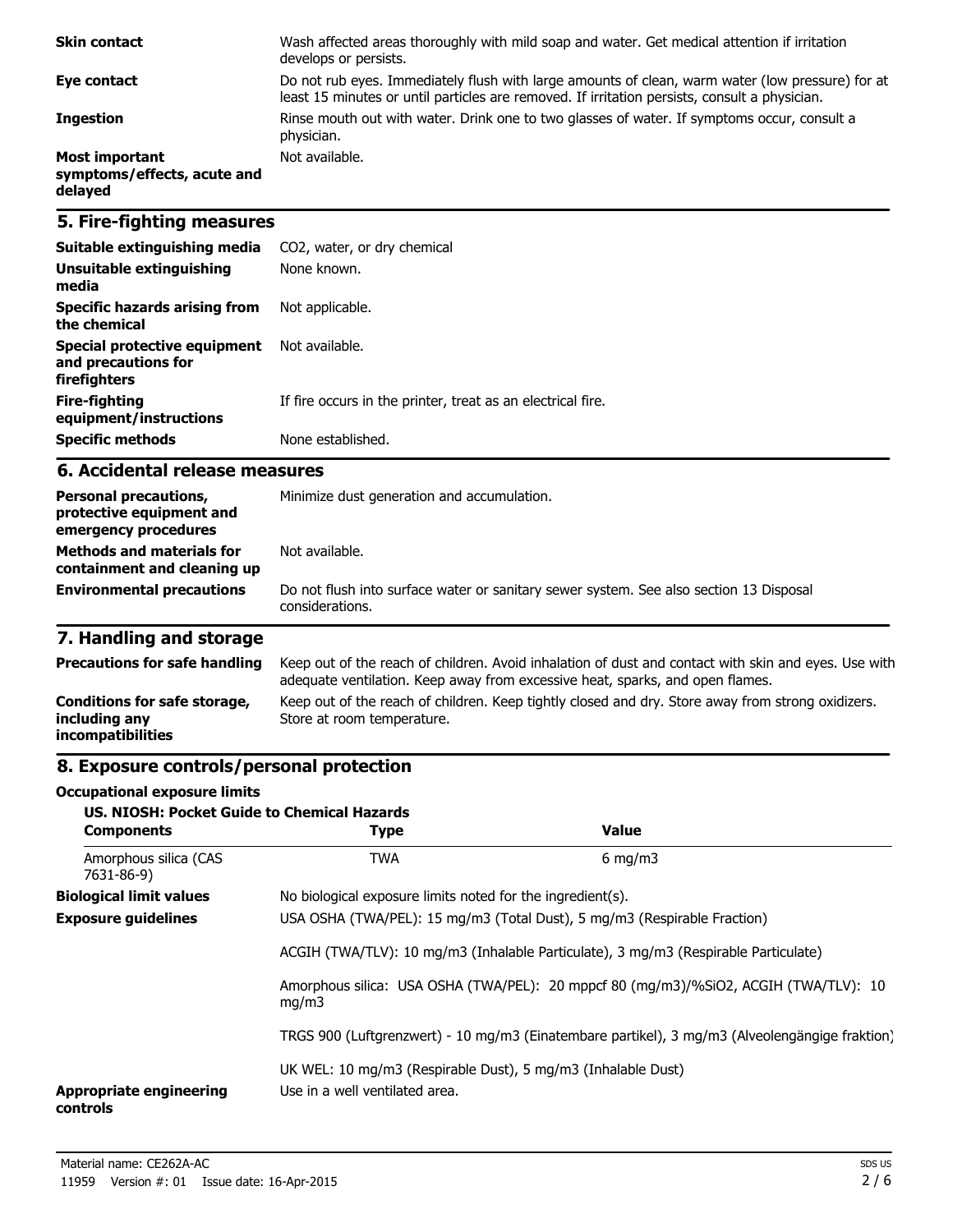#### **Individual protection measures, such as personal protective equipment**

| Eye/face protection           | Not available. |
|-------------------------------|----------------|
| <b>Skin protection</b>        |                |
| <b>Hand protection</b>        | Not available. |
| <b>Other</b>                  | Not available. |
| <b>Respiratory protection</b> | Not available. |
| <b>Thermal hazards</b>        | Not available. |
|                               |                |

## **9. Physical and chemical properties**

| <b>Appearance</b>                                   | Fine powder                                                   |
|-----------------------------------------------------|---------------------------------------------------------------|
| <b>Physical state</b>                               | Solid.                                                        |
| Color                                               | Yellow                                                        |
| Odor                                                | Slight plastic odor                                           |
| <b>Odor threshold</b>                               | Not available.                                                |
| рH                                                  | Not applicable                                                |
| <b>Melting point/freezing point</b>                 | Not available.                                                |
| <b>Initial boiling point and</b><br>boiling range   | Not applicable                                                |
| <b>Flash point</b>                                  | Not applicable                                                |
| <b>Evaporation rate</b>                             | Not applicable                                                |
| <b>Flammability (solid, gas)</b>                    | Not available.                                                |
| <b>Upper/lower flammability or explosive limits</b> |                                                               |
| <b>Flammability limit - lower</b><br>(9/6)          | Not flammable                                                 |
| <b>Flammability limit -</b><br>upper $(% )$         | Not available.                                                |
| <b>Explosive limit - lower</b><br>(9/6)             | Not available.                                                |
| <b>Explosive limit - upper</b><br>(%)               | Not available.                                                |
| Vapor pressure                                      | Not applicable                                                |
| Solubility(ies)                                     |                                                               |
| <b>Solubility (water)</b>                           | Negligible in water. Partially soluble in toluene and xylene. |
| <b>Partition coefficient</b><br>(n-octanol/water)   | Not available.                                                |
| <b>Auto-ignition temperature</b>                    | Not applicable                                                |
| <b>Decomposition temperature</b>                    | Not available.                                                |
| <b>Viscosity</b>                                    | Not applicable                                                |
| <b>Other information</b>                            |                                                               |
| <b>Percent volatile</b>                             | 0 % estimated                                                 |
| <b>Softening point</b>                              | 176 - 266 °F (80 - 130 °C)<br>176 - 266 °F (80 - 130 °C)      |

## **10. Stability and reactivity**

| <b>Reactivity</b>                            | Not available.                          |
|----------------------------------------------|-----------------------------------------|
| <b>Chemical stability</b>                    | Stable under normal storage conditions. |
| <b>Possibility of hazardous</b><br>reactions | Will not occur.                         |
| <b>Conditions to avoid</b>                   | Imaging Drum: Exposure to light         |
| Incompatible materials                       | Strong oxidizers                        |
| <b>Hazardous decomposition</b><br>products   | Carbon monoxide and carbon dioxide.     |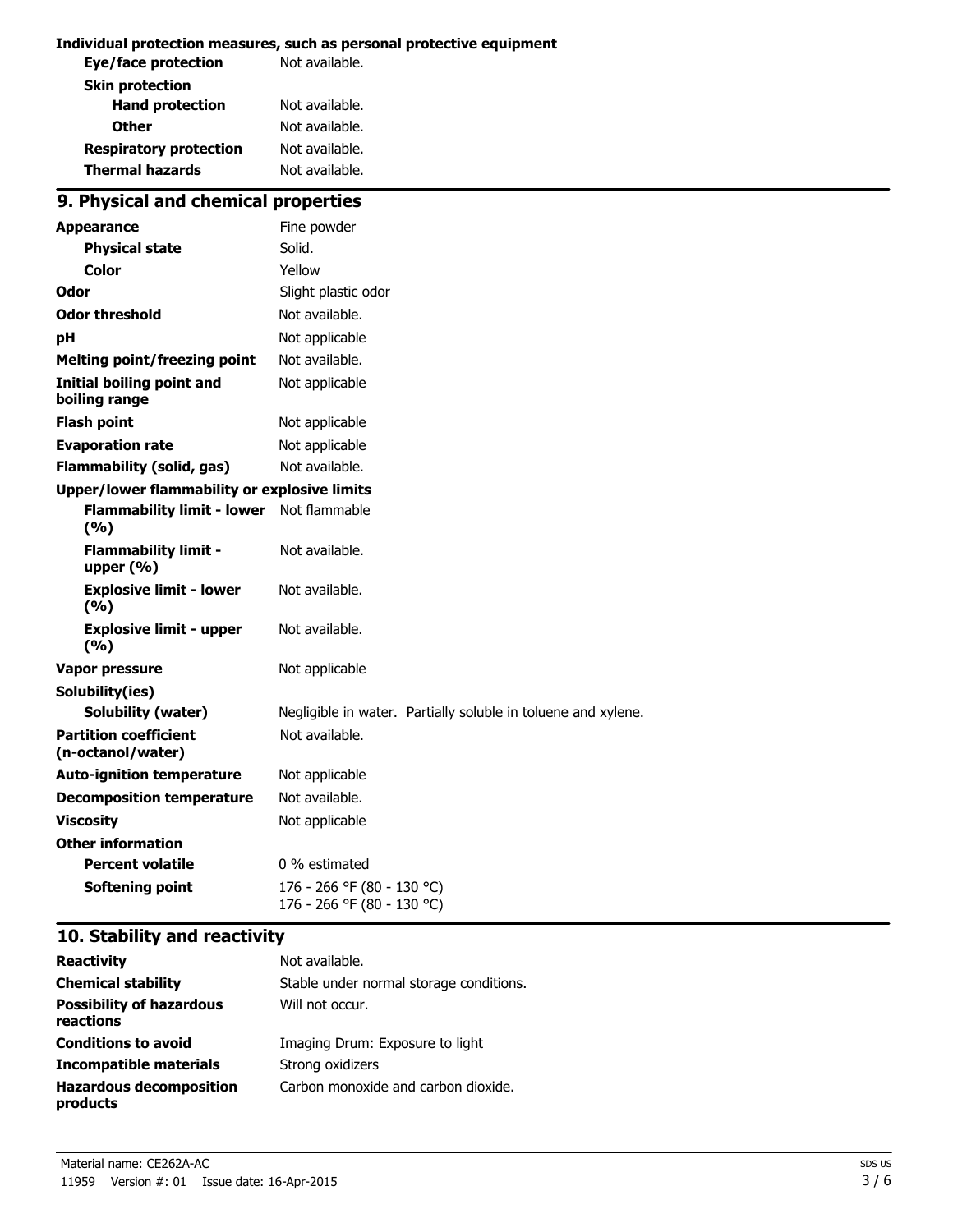#### **11. Toxicological information**

| Symptoms related to the<br>physical, chemical and            | Not available.                                                                                                                                                  |                                                                                     |  |
|--------------------------------------------------------------|-----------------------------------------------------------------------------------------------------------------------------------------------------------------|-------------------------------------------------------------------------------------|--|
| toxicological characteristics                                |                                                                                                                                                                 |                                                                                     |  |
| <b>Information on toxicological effects</b>                  |                                                                                                                                                                 |                                                                                     |  |
| <b>Acute toxicity</b>                                        |                                                                                                                                                                 |                                                                                     |  |
| <b>Skin corrosion/irritation</b>                             | Not available.                                                                                                                                                  |                                                                                     |  |
| Serious eye damage/eye<br>irritation                         | Not classified as irritant, according to OSHA Hazard Communication Standard (HCS) and EU<br>Directive 67/548/EEC and as amended.                                |                                                                                     |  |
| Respiratory or skin sensitization                            |                                                                                                                                                                 |                                                                                     |  |
| <b>Respiratory sensitization</b>                             | Not available.                                                                                                                                                  |                                                                                     |  |
| <b>Skin sensitization</b>                                    | Not classified as irritant, according to OSHA Hazard Communication Standard (HCS) and EU<br>Directive 67/548/EEC and as amended.                                |                                                                                     |  |
| <b>Germ cell mutagenicity</b>                                |                                                                                                                                                                 | Negative, does not indicate mutagenic potential (Ames Test: Salmonella typhimurium) |  |
| Carcinogenicity                                              | Not a known or suspected carcinogen according to any IARC Monograph, NTP, OSHA Regulations<br>(USA), EU Directive, or Proposition 65 (California).              |                                                                                     |  |
| <b>Reproductive toxicity</b>                                 | Not classified as toxic according to EU Directive 67/548/EEC and as amended, California Prop. 65,<br>and DFG (Germany).                                         |                                                                                     |  |
| Specific target organ toxicity<br>- single exposure          | Not available.                                                                                                                                                  |                                                                                     |  |
| <b>Specific target organ toxicity</b><br>- repeated exposure | Not available.                                                                                                                                                  |                                                                                     |  |
| <b>Aspiration hazard</b>                                     | Not available.                                                                                                                                                  |                                                                                     |  |
| <b>Chronic effects</b>                                       | No information available.                                                                                                                                       |                                                                                     |  |
| <b>Further information</b>                                   | Complete toxicity data are not available for this specific formulation<br>Refer to Section 2 for potential health effects and Section 4 for first aid measures. |                                                                                     |  |
| <b>Components</b>                                            | <b>Species</b>                                                                                                                                                  | <b>Test Results</b>                                                                 |  |
| Amorphous silica (CAS 7631-86-9)                             |                                                                                                                                                                 |                                                                                     |  |
| <b>Acute</b>                                                 |                                                                                                                                                                 |                                                                                     |  |
| Oral                                                         |                                                                                                                                                                 |                                                                                     |  |
| LD50                                                         | Mouse                                                                                                                                                           | $> 15000$ mg/kg                                                                     |  |

## $Rat$   $> 22500$  mg/kg **12. Ecological information**

| <b>Ecotoxicity</b>                   |                |                      |                         |
|--------------------------------------|----------------|----------------------|-------------------------|
| <b>Product</b>                       |                | <b>Species</b>       | <b>Test Results</b>     |
| CE262A-AC                            |                |                      |                         |
| <b>Aquatic</b>                       |                |                      |                         |
| Fish                                 | LL50           | <b>Rainbow Trout</b> | $> 1000$ mg/l, 96 Hours |
| <b>Persistence and degradability</b> | Not available. |                      |                         |
| <b>Bioaccumulative potential</b>     | Not available. |                      |                         |
| <b>Mobility in soil</b>              | Not available. |                      |                         |
| Other adverse effects                | Not available. |                      |                         |

### **13. Disposal considerations**

**Disposal instructions** Do not shred toner cartridge, unless dust-explosion prevention measures are taken. Finely dispersed particles may form explosive mixtures in air. Dispose of in compliance with federal, state, and local regulations.

> 15000 mg/kg

HP's Planet Partners (trademark) supplies recycling program enables simple, convenient recycling of HP original inkjet and LaserJet supplies. For more information and to determine if this service is available in your location, please visit http://www.hp.com/recycle.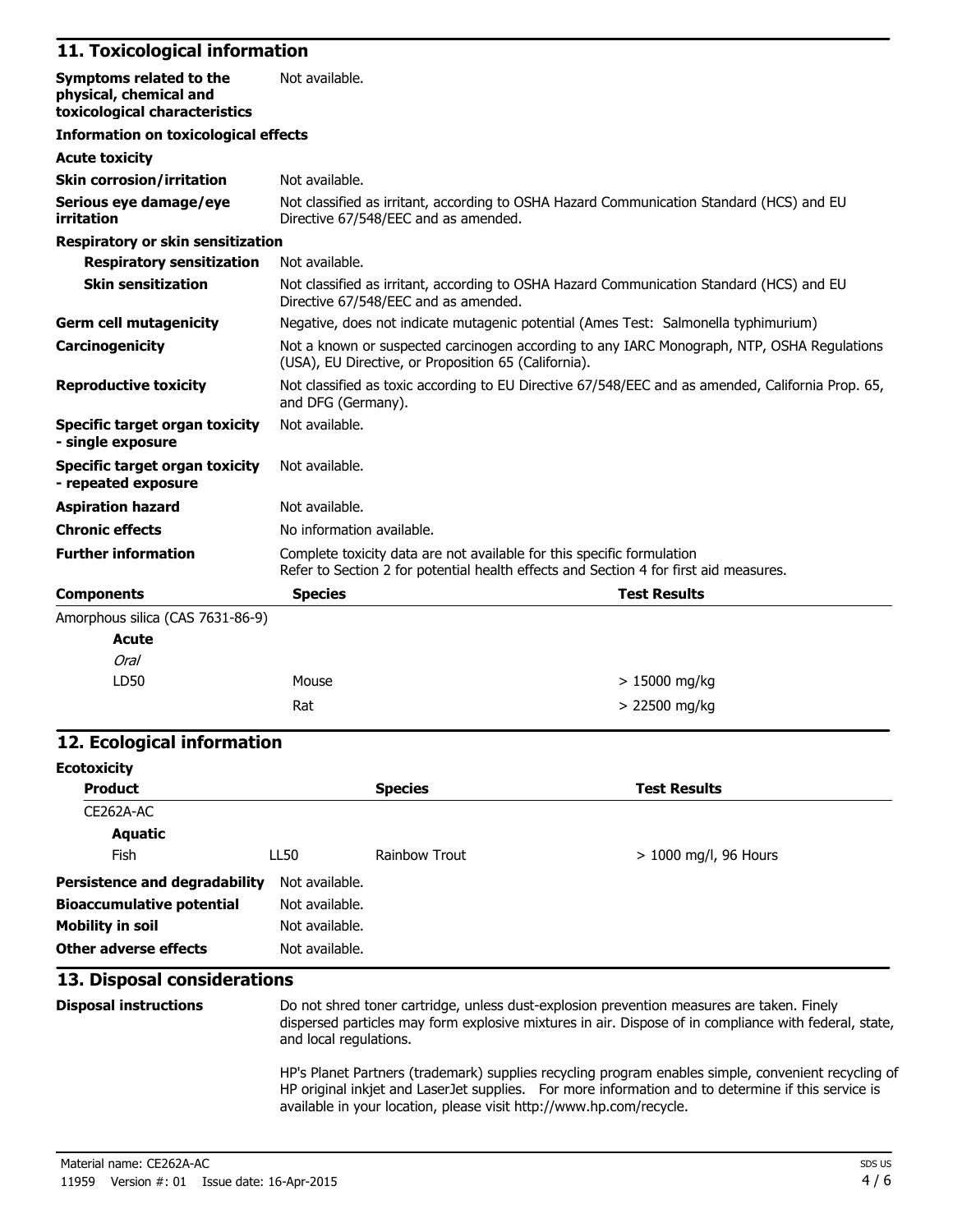| 14. Transport information                                               |                                                                                                                                                                                                                                                                                                                   |  |
|-------------------------------------------------------------------------|-------------------------------------------------------------------------------------------------------------------------------------------------------------------------------------------------------------------------------------------------------------------------------------------------------------------|--|
| <b>Further information</b>                                              | Not a dangerous good under DOT, IATA, ADR, IMDG, or RID.                                                                                                                                                                                                                                                          |  |
| 15. Regulatory information                                              |                                                                                                                                                                                                                                                                                                                   |  |
| <b>US federal regulations</b>                                           | US EPA TSCA Inventory: All chemical substances in this product comply with all rules or orders<br>under TSCA.                                                                                                                                                                                                     |  |
|                                                                         | TSCA Section 12(b) Export Notification (40 CFR 707, Subpt. D)                                                                                                                                                                                                                                                     |  |
| Not regulated.<br><b>CERCLA Hazardous Substance List (40 CFR 302.4)</b> |                                                                                                                                                                                                                                                                                                                   |  |
| Not listed.<br><b>SARA 304 Emergency release notification</b>           |                                                                                                                                                                                                                                                                                                                   |  |
| Not regulated.<br>Not listed.                                           | OSHA Specifically Regulated Substances (29 CFR 1910.1001-1050)                                                                                                                                                                                                                                                    |  |
|                                                                         | <b>Superfund Amendments and Reauthorization Act of 1986 (SARA)</b>                                                                                                                                                                                                                                                |  |
| <b>Hazard categories</b>                                                | Immediate Hazard - No<br>Delayed Hazard - No<br>Fire Hazard - No<br>Pressure Hazard - No<br>Reactivity Hazard - No                                                                                                                                                                                                |  |
| <b>SARA 302 Extremely hazardous substance</b>                           |                                                                                                                                                                                                                                                                                                                   |  |
| Not listed.                                                             |                                                                                                                                                                                                                                                                                                                   |  |
| <b>SARA 311/312</b><br><b>Hazardous chemical</b>                        | No                                                                                                                                                                                                                                                                                                                |  |
| <b>Other federal regulations</b>                                        |                                                                                                                                                                                                                                                                                                                   |  |
| <b>Safe Drinking Water Act</b><br>(SDWA)                                | Not regulated.                                                                                                                                                                                                                                                                                                    |  |
| <b>US state regulations</b>                                             |                                                                                                                                                                                                                                                                                                                   |  |
| US. Massachusetts RTK - Substance List                                  |                                                                                                                                                                                                                                                                                                                   |  |
| Not regulated.                                                          |                                                                                                                                                                                                                                                                                                                   |  |
|                                                                         | US. New Jersey Worker and Community Right-to-Know Act                                                                                                                                                                                                                                                             |  |
| Not listed.                                                             | US. Pennsylvania Worker and Community Right-to-Know Law                                                                                                                                                                                                                                                           |  |
| Not listed.                                                             |                                                                                                                                                                                                                                                                                                                   |  |
| <b>US. Rhode Island RTK</b>                                             |                                                                                                                                                                                                                                                                                                                   |  |
| Not regulated.                                                          |                                                                                                                                                                                                                                                                                                                   |  |
| <b>US. California Proposition 65</b><br>Not Listed.                     |                                                                                                                                                                                                                                                                                                                   |  |
| <b>Regulatory information</b>                                           | All chemical substances in this HP product have been notified or are exempt from notification under<br>chemical substances notification laws in the following countries: US (TSCA), EU (EINECS/ELINCS),<br>Switzerland, Canada (DSL/NDSL), Australia, Japan, Philippines, South Korea, New Zealand, and<br>China. |  |
|                                                                         | 16. Other information, including date of preparation or last revision                                                                                                                                                                                                                                             |  |
| <b>Issue date</b>                                                       | 16-Apr-2015                                                                                                                                                                                                                                                                                                       |  |
| <b>Version #</b>                                                        | 01                                                                                                                                                                                                                                                                                                                |  |
| <b>Disclaimer</b>                                                       | This Safety Data Sheet document is provided without charge to customers of Hewlett-Packard<br>Company. Data is the most current known to Hewlett-Packard Company at the time of preparation<br>of this document and is believed to be accurate. It should not be construed as guaranteeing                        |  |

specific properties of the products as described or suitability for a particular application. This

document was prepared to the requirements of the jurisdiction specified in Section 1 above and may not meet regulatory requirements in other countries. **Revision Information** 1. Product and Company Identification: Physical States Composition / Information on Ingredients: Ingredients Physical & Chemical Properties: Multiple Properties Ecological Information: Ecotoxicity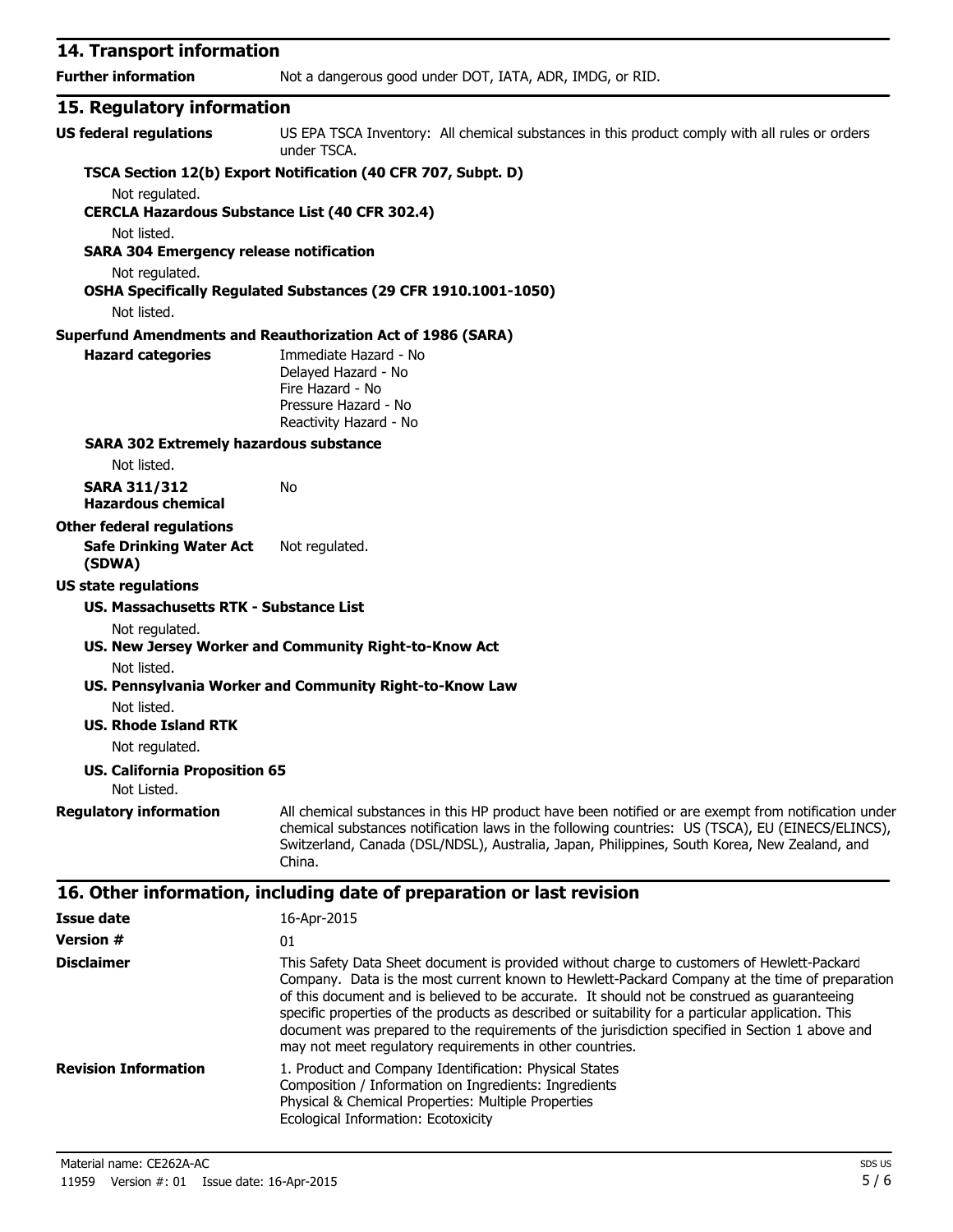| <b>Manufacturer information</b> | Hewlett-Packard Company                  |
|---------------------------------|------------------------------------------|
|                                 | 11311 Chinden Boulevard                  |
|                                 | Boise, ID 83714 USA                      |
|                                 | (Direct) 1-503-494-7199                  |
|                                 | (Toll-free within the US) 1-800-457-4209 |

#### **Explanation of abbreviations**

| American Conference of Governmental Industrial Hygienists           |  |
|---------------------------------------------------------------------|--|
| <b>Chemical Abstracts Service</b>                                   |  |
| Comprehensive Environmental Response Compensation and Liability Act |  |
| Code of Federal Regulations                                         |  |
| Cleveland Open Cup                                                  |  |
| Department of Transportation                                        |  |
| Emergency Planning and Community Right-to-Know Act (aka SARA)       |  |
| International Agency for Research on Cancer                         |  |
| National Institute for Occupational Safety and Health               |  |
| National Toxicology Program                                         |  |
| Occupational Safety and Health Administration                       |  |
| Permissible Exposure Limit                                          |  |
| Resource Conservation and Recovery Act                              |  |
| Recommended                                                         |  |
| Recommended Exposure Limit                                          |  |
| Superfund Amendments and Reauthorization Act of 1986                |  |
| Short-Term Exposure Limit                                           |  |
| Toxicity Characteristics Leaching Procedure                         |  |
| <b>Threshold Limit Value</b>                                        |  |
| Toxic Substances Control Act                                        |  |
| Volatile Organic Compounds                                          |  |
|                                                                     |  |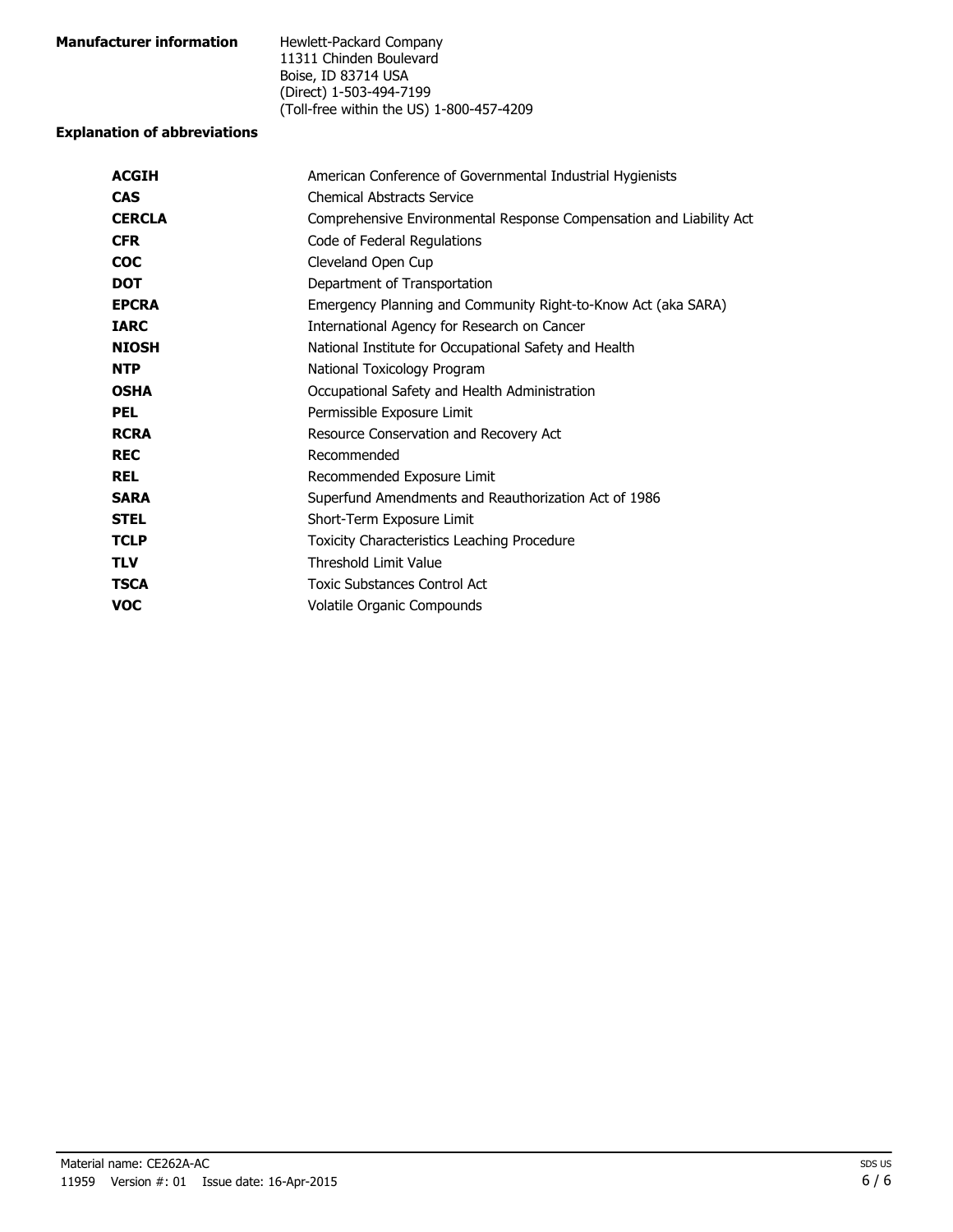

# **SAFETY DATA SHEET**

| 1. Identification               |                                                                                                                                                                                                                   |  |
|---------------------------------|-------------------------------------------------------------------------------------------------------------------------------------------------------------------------------------------------------------------|--|
| <b>Product identifier</b>       | HP Color LaserJet CE272A-AC Yellow Print Cartridge                                                                                                                                                                |  |
| Other means of identification   | Not available.                                                                                                                                                                                                    |  |
| <b>Recommended use</b>          | This product is a yellow toner preparation that is used in HP Color LaserJet CLJ CP5525/ HP Color<br>LaserJet Enterprise M750 series printers.                                                                    |  |
| <b>Recommended restrictions</b> | None known.                                                                                                                                                                                                       |  |
| <b>Company identification</b>   | Hewlett-Packard Company<br>3000 Hanover Street<br>Palo Alto, CA 94304-1185<br>United States<br>Telephone 650-857-5020                                                                                             |  |
|                                 | Hewlett-Packard health effects line<br>(Toll-free within the US) 1-800-457-4209<br>(Direct) 1-760-710-0048<br><b>HP Customer Care Line</b><br>(Toll-free within the US) 1-800-474-6836<br>(Direct) 1-208-323-2551 |  |

Email: hpcustomer.inquiries@hp.com

### **2. Hazard(s) identification**

| <b>Physical hazards</b>                      | Not classified.                                                                                                                                                                                                                       |
|----------------------------------------------|---------------------------------------------------------------------------------------------------------------------------------------------------------------------------------------------------------------------------------------|
| <b>Health hazards</b>                        | Not classified.                                                                                                                                                                                                                       |
| <b>Environmental hazards</b>                 | Not classified.                                                                                                                                                                                                                       |
| <b>OSHA defined hazards</b>                  | Not classified.                                                                                                                                                                                                                       |
| Label elements                               |                                                                                                                                                                                                                                       |
| <b>Hazard symbol</b>                         | None.                                                                                                                                                                                                                                 |
| Signal word                                  | None.                                                                                                                                                                                                                                 |
| <b>Hazard statement</b>                      | Not available.                                                                                                                                                                                                                        |
| <b>Precautionary statement</b>               |                                                                                                                                                                                                                                       |
| <b>Prevention</b>                            | Not available.                                                                                                                                                                                                                        |
| <b>Response</b>                              | Not available.                                                                                                                                                                                                                        |
| <b>Storage</b>                               | Not available.                                                                                                                                                                                                                        |
| <b>Disposal</b>                              | Not available.                                                                                                                                                                                                                        |
| Hazard(s) not otherwise<br>classified (HNOC) | This product is not classified as hazardous according to OSHA CFR 1910.1200 or EU Directive<br>1999/45/EC, as amended. None of the ingredients have been classified as carcinogens according<br>to EU, IARC, MAK, NTP, OSHA or ACGIH. |
| <b>Supplemental information</b>              | None.                                                                                                                                                                                                                                 |

### **3. Composition/information on ingredients**

#### **Mixtures**

| <b>Chemical name</b>       | <b>Common name and synonyms</b> | <b>CAS number</b> | $\frac{0}{0}$ |
|----------------------------|---------------------------------|-------------------|---------------|
| Styrene acrylate copolymer |                                 | Trade Secret      | <85           |
| Wax                        | Wax                             | Trade Secret      | $<$ 10        |
| Pigment                    | Piament                         | Trade Secret      | <5            |
| Amorphous silica           | Amorphous silica                | 7631-86-9         |               |

#### **4. First-aid measures**

**Inhalation** Move person to fresh air immediately. If irritation persists, consult a physician.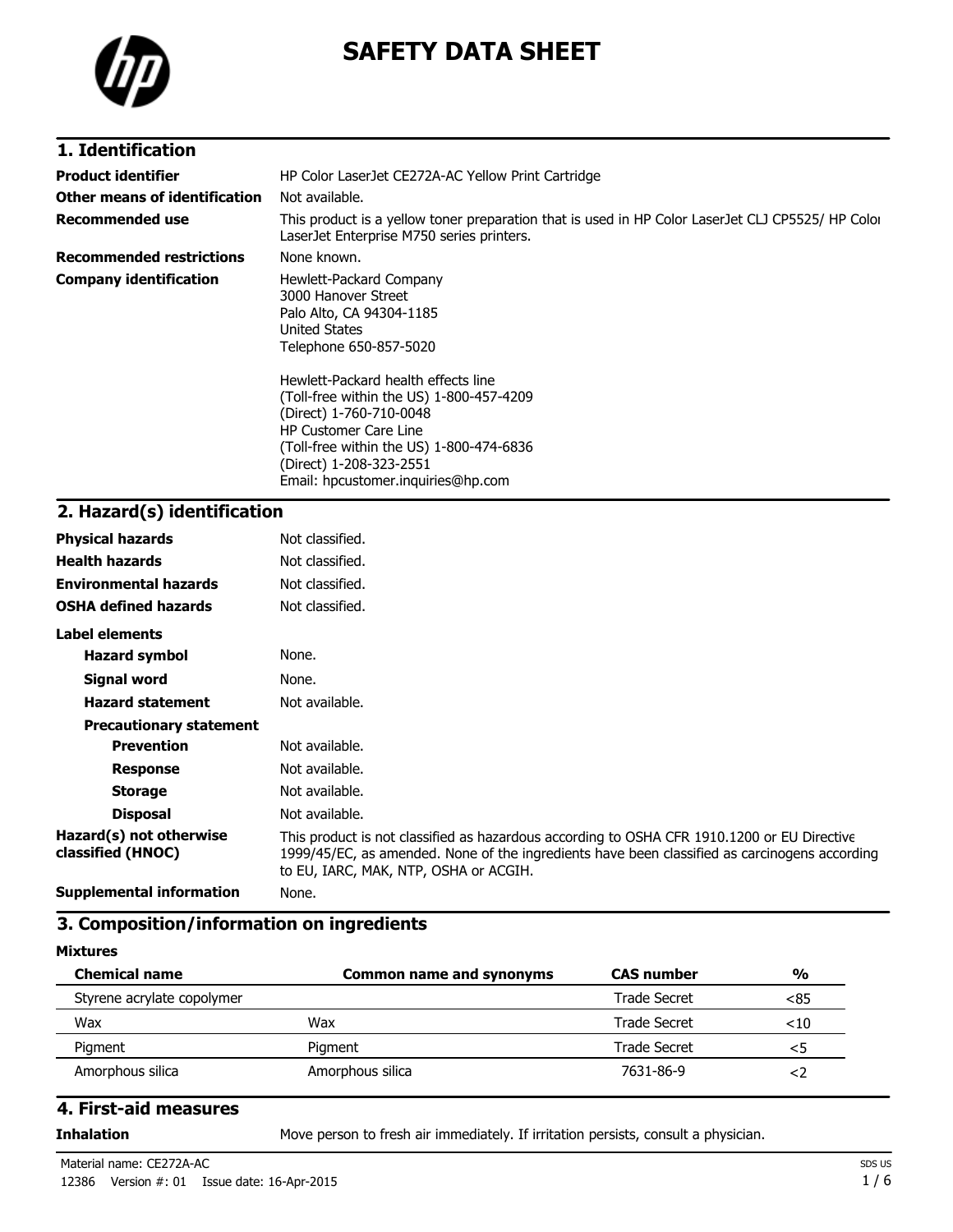| <b>Skin contact</b>                                      | Wash affected areas thoroughly with mild soap and water. Get medical attention if irritation<br>develops or persists.                                                                             |
|----------------------------------------------------------|---------------------------------------------------------------------------------------------------------------------------------------------------------------------------------------------------|
| Eye contact                                              | Do not rub eyes. Immediately flush with large amounts of clean, warm water (low pressure) for at<br>least 15 minutes or until particles are removed. If irritation persists, consult a physician. |
| <b>Ingestion</b>                                         | Rinse mouth out with water. Drink one to two glasses of water. If symptoms occur, consult a<br>physician.                                                                                         |
| Most important<br>symptoms/effects, acute and<br>delayed | Not available.                                                                                                                                                                                    |

### **5. Fire-fighting measures**

| Suitable extinguishing media                                        | CO2, water, or dry chemical                                 |
|---------------------------------------------------------------------|-------------------------------------------------------------|
| Unsuitable extinguishing<br>media                                   | None known.                                                 |
| Specific hazards arising from<br>the chemical                       | Not applicable.                                             |
| Special protective equipment<br>and precautions for<br>firefighters | Not available.                                              |
| Fire-fighting<br>equipment/instructions                             | If fire occurs in the printer, treat as an electrical fire. |
| <b>Specific methods</b>                                             | None established.                                           |

#### **6. Accidental release measures**

| <b>Personal precautions,</b><br>protective equipment and<br>emergency procedures | Minimize dust generation and accumulation.                                                                |  |
|----------------------------------------------------------------------------------|-----------------------------------------------------------------------------------------------------------|--|
| <b>Methods and materials for</b><br>containment and cleaning up                  | Not available.                                                                                            |  |
| <b>Environmental precautions</b>                                                 | Do not flush into surface water or sanitary sewer system. See also section 13 Disposal<br>considerations. |  |

## **7. Handling and storage**

| <b>Precautions for safe handling</b>                                      | Keep out of the reach of children. Avoid inhalation of dust and contact with skin and eyes. Use with<br>adequate ventilation. Keep away from excessive heat, sparks, and open flames. |
|---------------------------------------------------------------------------|---------------------------------------------------------------------------------------------------------------------------------------------------------------------------------------|
| Conditions for safe storage,<br>including any<br><i>incompatibilities</i> | Keep out of the reach of children. Keep tightly closed and dry. Store away from strong oxidizers.<br>Store at room temperature.                                                       |

## **8. Exposure controls/personal protection**

#### **Occupational exposure limits**

| <b>US. NIOSH: Pocket Guide to Chemical Hazards</b><br><b>Components</b>             | <b>Type</b>                                                                                    | Value            |
|-------------------------------------------------------------------------------------|------------------------------------------------------------------------------------------------|------------------|
| Amorphous silica (CAS<br>7631-86-9)                                                 | <b>TWA</b>                                                                                     | $6 \text{ mg/m}$ |
| <b>Biological limit values</b>                                                      | No biological exposure limits noted for the ingredient(s).                                     |                  |
| <b>Exposure guidelines</b>                                                          | USA OSHA (TWA/PEL): 15 mg/m3 (Total Dust), 5 mg/m3 (Respirable Fraction)                       |                  |
| ACGIH (TWA/TLV): 10 mg/m3 (Inhalable Particulate), 3 mg/m3 (Respirable Particulate) |                                                                                                |                  |
| mq/m3                                                                               | Amorphous silica: USA OSHA (TWA/PEL): 20 mppcf 80 (mg/m3)/%SiO2, ACGIH (TWA/TLV): 10           |                  |
|                                                                                     | TRGS 900 (Luftgrenzwert) - 10 mg/m3 (Einatembare partikel), 3 mg/m3 (Alveolengängige fraktion) |                  |
| <b>Appropriate engineering</b><br>controls                                          | UK WEL: 10 mg/m3 (Respirable Dust), 5 mg/m3 (Inhalable Dust)<br>Use in a well ventilated area. |                  |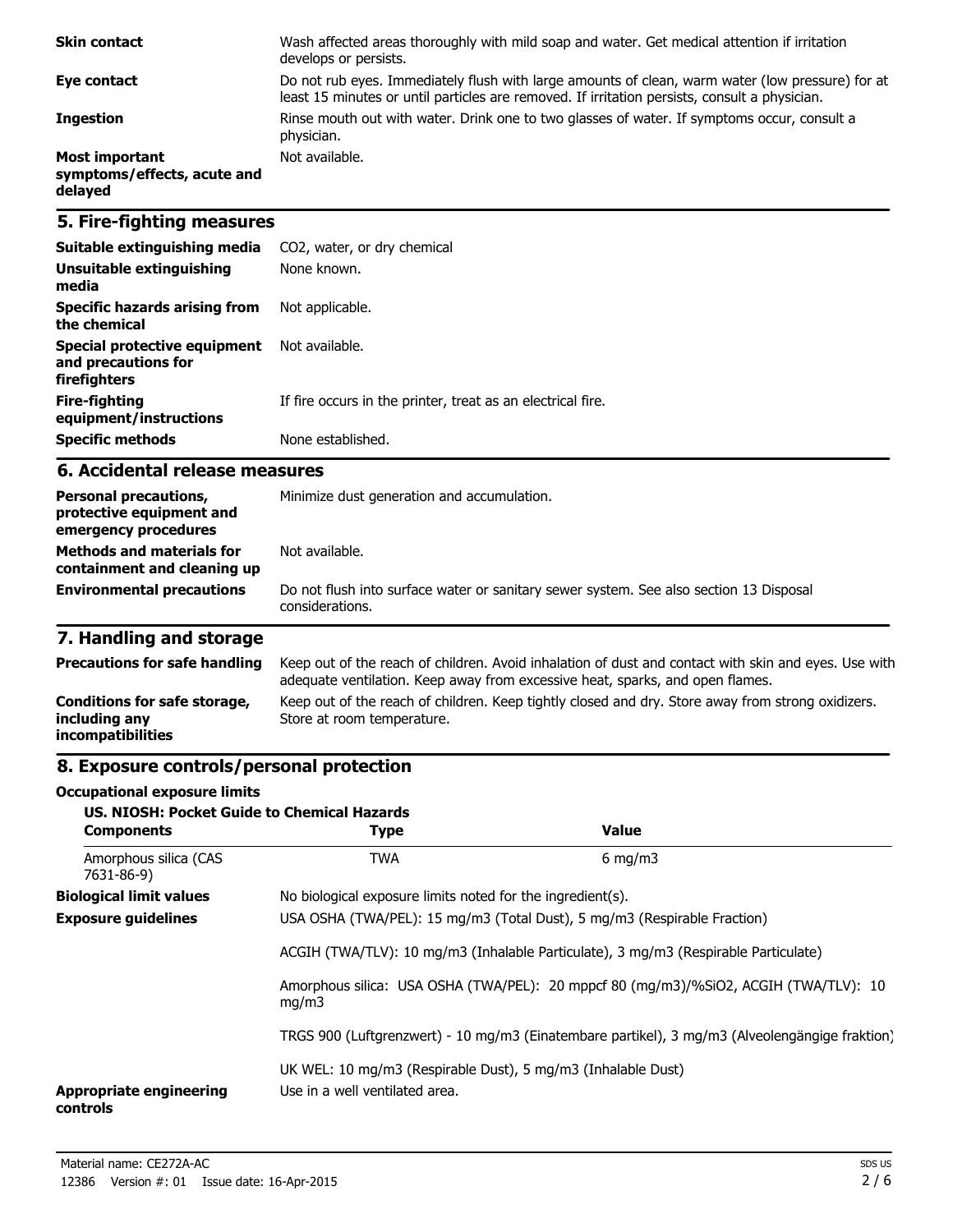#### **Individual protection measures, such as personal protective equipment**

| Not available. |
|----------------|
|                |
| Not available. |
| Not available. |
| Not available. |
| Not available. |
|                |

## **9. Physical and chemical properties**

| <b>Appearance</b>                                   | Fine powder                                                   |  |
|-----------------------------------------------------|---------------------------------------------------------------|--|
| <b>Physical state</b>                               | Solid.                                                        |  |
| Color                                               | Yellow                                                        |  |
| Odor                                                | Slight plastic odor                                           |  |
| <b>Odor threshold</b>                               | Not available.                                                |  |
| рH                                                  | Not applicable                                                |  |
| <b>Melting point/freezing point</b>                 | Not available.                                                |  |
| <b>Initial boiling point and</b><br>boiling range   | Not applicable                                                |  |
| <b>Flash point</b>                                  | Not applicable                                                |  |
| <b>Evaporation rate</b>                             | Not applicable                                                |  |
| <b>Flammability (solid, gas)</b>                    | Not available.                                                |  |
| <b>Upper/lower flammability or explosive limits</b> |                                                               |  |
| <b>Flammability limit - lower</b><br>(9/6)          | Not flammable                                                 |  |
| <b>Flammability limit -</b><br>upper $(% )$         | Not available.                                                |  |
| <b>Explosive limit - lower</b><br>(9/6)             | Not available.                                                |  |
| <b>Explosive limit - upper</b><br>(9/6)             | Not available.                                                |  |
| <b>Vapor pressure</b>                               | Not applicable                                                |  |
| Solubility(ies)                                     |                                                               |  |
| <b>Solubility (water)</b>                           | Negligible in water. Partially soluble in toluene and xylene. |  |
| <b>Partition coefficient</b><br>(n-octanol/water)   | Not available.                                                |  |
| <b>Auto-ignition temperature</b>                    | Not applicable                                                |  |
| <b>Decomposition temperature</b>                    | > 392 °F (> 200 °C)                                           |  |
| <b>Viscosity</b>                                    | Not applicable                                                |  |
| <b>Other information</b>                            |                                                               |  |
| <b>Percent volatile</b>                             | Negligible                                                    |  |
| <b>Softening point</b>                              | 176 - 266 °F (80 - 130 °C)                                    |  |
| VOC (Weight %)                                      | Not applicable                                                |  |

### **10. Stability and reactivity**

| <b>Reactivity</b>                            | Not available.                          |
|----------------------------------------------|-----------------------------------------|
| <b>Chemical stability</b>                    | Stable under normal storage conditions. |
| <b>Possibility of hazardous</b><br>reactions | Will not occur.                         |
| <b>Conditions to avoid</b>                   | Imaging Drum: Exposure to light         |
| Incompatible materials                       | Strong oxidizers                        |
| <b>Hazardous decomposition</b><br>products   | Carbon monoxide and carbon dioxide.     |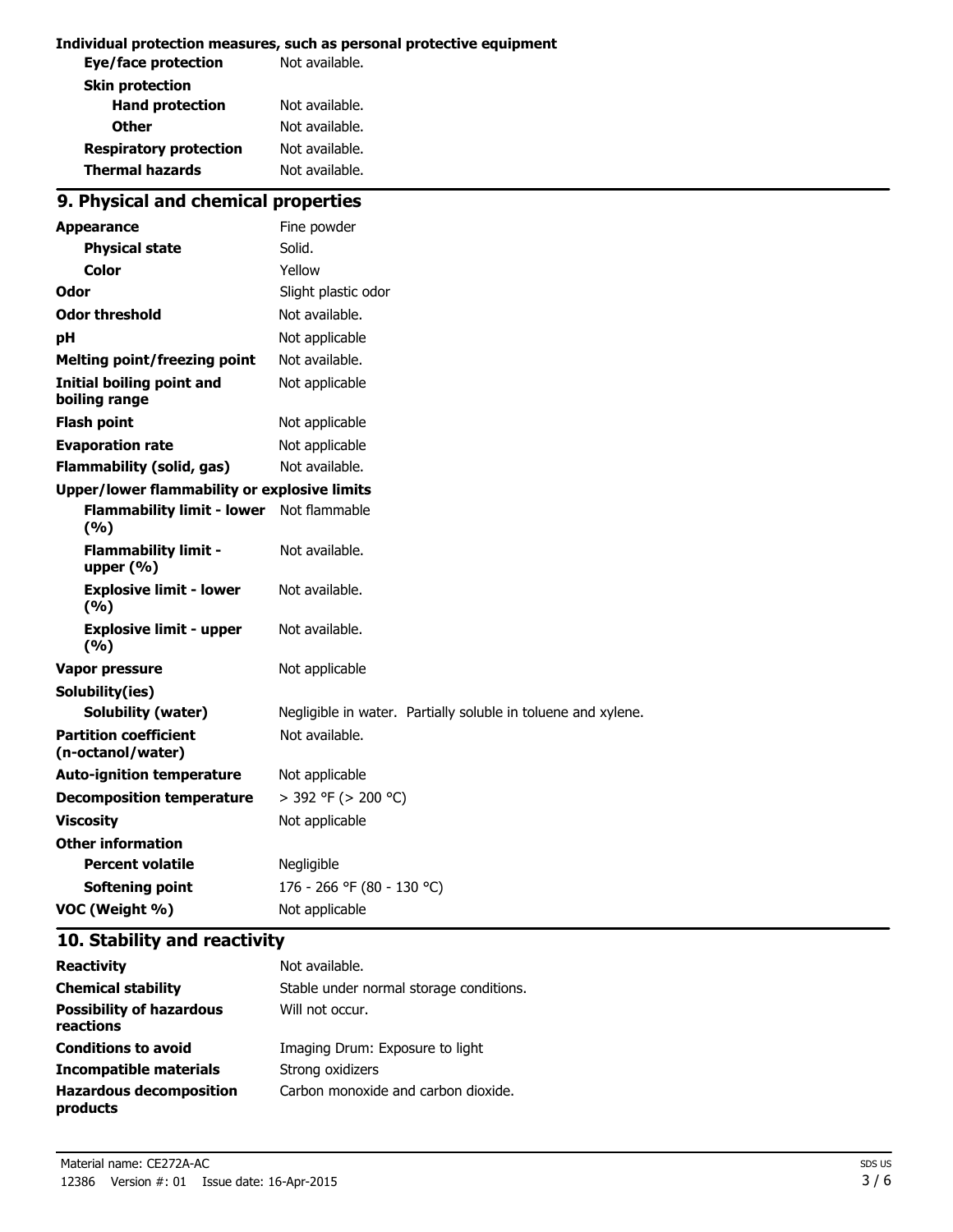#### **11. Toxicological information**

| Symptoms related to the<br>physical, chemical and<br>toxicological characteristics | Not available.                                                                                                                                                  |  |  |
|------------------------------------------------------------------------------------|-----------------------------------------------------------------------------------------------------------------------------------------------------------------|--|--|
| <b>Information on toxicological effects</b>                                        |                                                                                                                                                                 |  |  |
| <b>Acute toxicity</b>                                                              |                                                                                                                                                                 |  |  |
| <b>Skin corrosion/irritation</b>                                                   | Not available.                                                                                                                                                  |  |  |
| Serious eye damage/eye<br>irritation                                               | Not classified as irritant, according to OSHA Hazard Communication Standard (HCS) and EU<br>Directive 67/548/EEC and as amended.                                |  |  |
| <b>Respiratory or skin sensitization</b>                                           |                                                                                                                                                                 |  |  |
| <b>Respiratory sensitization</b>                                                   | Not available.                                                                                                                                                  |  |  |
| <b>Skin sensitization</b>                                                          | Not classified as irritant, according to OSHA Hazard Communication Standard (HCS) and EU<br>Directive 67/548/EEC and as amended.                                |  |  |
| <b>Germ cell mutagenicity</b>                                                      | Negative, does not indicate mutagenic potential (Ames Test: Salmonella typhimurium)                                                                             |  |  |
| Carcinogenicity                                                                    | Not a known or suspected carcinogen according to any IARC Monograph, NTP, OSHA Regulations<br>(USA), EU Directive, or Proposition 65 (California).              |  |  |
| <b>Reproductive toxicity</b>                                                       | Not classified as toxic according to EU Directive 67/548/EEC and as amended, California Prop. 65,<br>and DFG (Germany).                                         |  |  |
| Specific target organ toxicity<br>- single exposure                                | Not available.                                                                                                                                                  |  |  |
| <b>Specific target organ toxicity</b><br>- repeated exposure                       | Not available.                                                                                                                                                  |  |  |
| <b>Aspiration hazard</b>                                                           | Not available.                                                                                                                                                  |  |  |
| <b>Chronic effects</b>                                                             | No information available.                                                                                                                                       |  |  |
| <b>Further information</b>                                                         | Complete toxicity data are not available for this specific formulation<br>Refer to Section 2 for potential health effects and Section 4 for first aid measures. |  |  |
| <b>Components</b>                                                                  | <b>Species</b><br><b>Test Results</b>                                                                                                                           |  |  |
| Amorphous silica (CAS 7631-86-9)                                                   |                                                                                                                                                                 |  |  |
| <b>Acute</b>                                                                       |                                                                                                                                                                 |  |  |
| Oral                                                                               |                                                                                                                                                                 |  |  |

#### **12. Ecological information**

LD50 Mouse

| <b>Ecotoxicity</b>                   |                |                |                        |  |  |
|--------------------------------------|----------------|----------------|------------------------|--|--|
| <b>Product</b>                       |                | <b>Species</b> | <b>Test Results</b>    |  |  |
| CE272A-AC                            |                |                |                        |  |  |
| <b>Aquatic</b>                       |                |                |                        |  |  |
| <b>Fish</b>                          | LC50           | Fish           | $> 100$ mg/l, 96 Hours |  |  |
| <b>Persistence and degradability</b> | Not available. |                |                        |  |  |
| <b>Bioaccumulative potential</b>     | Not available. |                |                        |  |  |
| <b>Mobility in soil</b>              | Not available. |                |                        |  |  |
| Other adverse effects                | Not available. |                |                        |  |  |

 $Rat$   $> 22500$  mg/kg

#### **13. Disposal considerations**

**Disposal instructions** Do not shred toner cartridge, unless dust-explosion prevention measures are taken. Finely dispersed particles may form explosive mixtures in air. Dispose of in compliance with federal, state, and local regulations.

> 15000 mg/kg

HP's Planet Partners (trademark) supplies recycling program enables simple, convenient recycling of HP original inkjet and LaserJet supplies. For more information and to determine if this service is available in your location, please visit http://www.hp.com/recycle.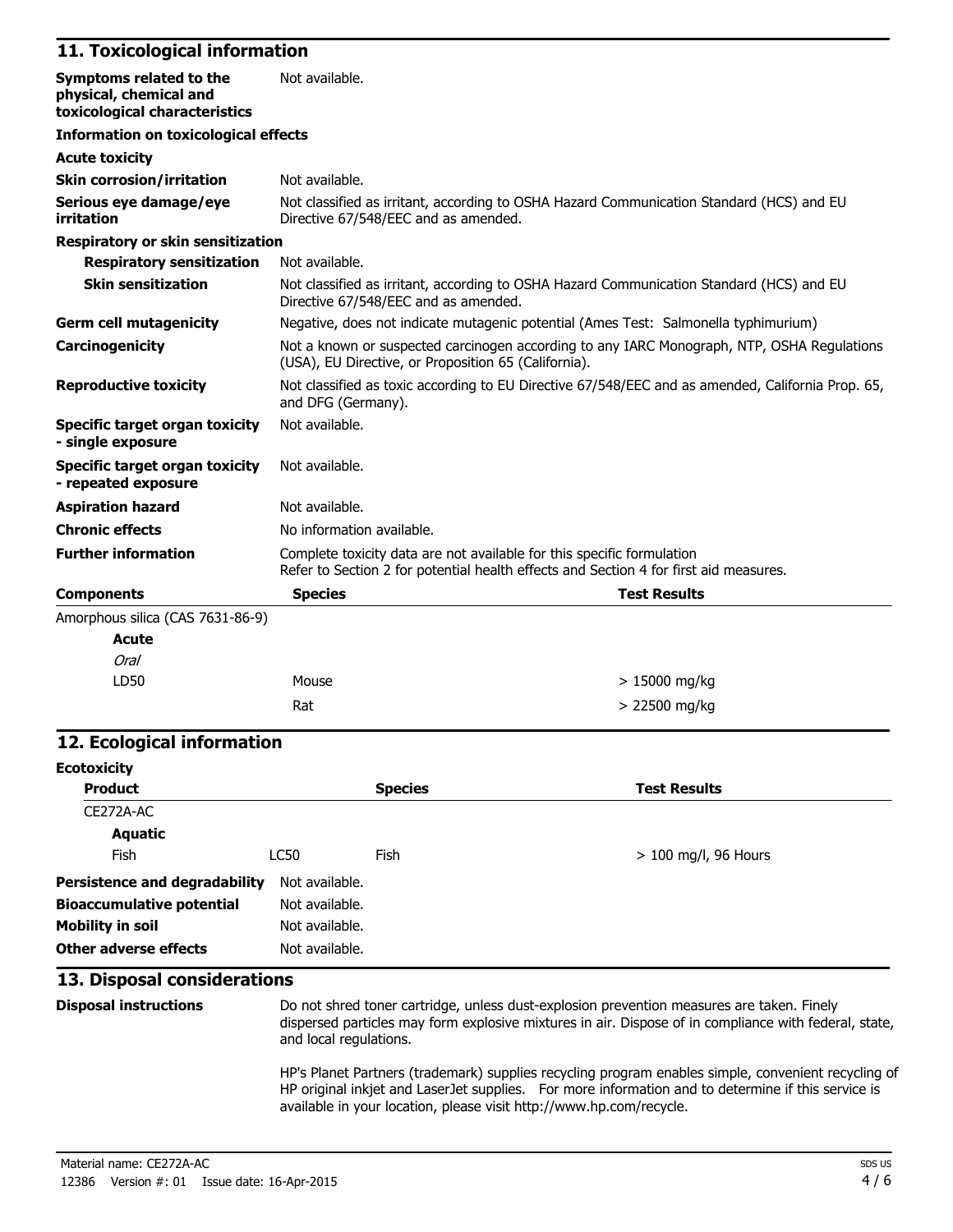| 14. Transport information                                                                                                                                                                                                                                                                                       |                                                                                                                                                                                                                                                                                                                   |  |  |
|-----------------------------------------------------------------------------------------------------------------------------------------------------------------------------------------------------------------------------------------------------------------------------------------------------------------|-------------------------------------------------------------------------------------------------------------------------------------------------------------------------------------------------------------------------------------------------------------------------------------------------------------------|--|--|
| <b>Further information</b>                                                                                                                                                                                                                                                                                      | Not a dangerous good under DOT, IATA, ADR, IMDG, or RID.                                                                                                                                                                                                                                                          |  |  |
| 15. Regulatory information                                                                                                                                                                                                                                                                                      |                                                                                                                                                                                                                                                                                                                   |  |  |
| <b>US federal regulations</b>                                                                                                                                                                                                                                                                                   | US EPA TSCA Inventory: All chemical substances in this product comply with all rules or orders<br>under TSCA.                                                                                                                                                                                                     |  |  |
|                                                                                                                                                                                                                                                                                                                 | TSCA Section 12(b) Export Notification (40 CFR 707, Subpt. D)                                                                                                                                                                                                                                                     |  |  |
| Not regulated.<br><b>CERCLA Hazardous Substance List (40 CFR 302.4)</b>                                                                                                                                                                                                                                         |                                                                                                                                                                                                                                                                                                                   |  |  |
| Not listed.<br><b>SARA 304 Emergency release notification</b>                                                                                                                                                                                                                                                   |                                                                                                                                                                                                                                                                                                                   |  |  |
| Not regulated.<br>Not listed.                                                                                                                                                                                                                                                                                   | OSHA Specifically Regulated Substances (29 CFR 1910.1001-1050)                                                                                                                                                                                                                                                    |  |  |
|                                                                                                                                                                                                                                                                                                                 | <b>Superfund Amendments and Reauthorization Act of 1986 (SARA)</b>                                                                                                                                                                                                                                                |  |  |
| <b>Hazard categories</b>                                                                                                                                                                                                                                                                                        | Immediate Hazard - No<br>Delayed Hazard - No<br>Fire Hazard - No<br>Pressure Hazard - No<br>Reactivity Hazard - No                                                                                                                                                                                                |  |  |
| <b>SARA 302 Extremely hazardous substance</b>                                                                                                                                                                                                                                                                   |                                                                                                                                                                                                                                                                                                                   |  |  |
| Not listed.                                                                                                                                                                                                                                                                                                     |                                                                                                                                                                                                                                                                                                                   |  |  |
| <b>SARA 311/312</b><br><b>Hazardous chemical</b>                                                                                                                                                                                                                                                                | No                                                                                                                                                                                                                                                                                                                |  |  |
| <b>Other federal regulations</b>                                                                                                                                                                                                                                                                                |                                                                                                                                                                                                                                                                                                                   |  |  |
| <b>Safe Drinking Water Act</b><br>(SDWA)                                                                                                                                                                                                                                                                        | Not regulated.                                                                                                                                                                                                                                                                                                    |  |  |
| <b>US state regulations</b>                                                                                                                                                                                                                                                                                     |                                                                                                                                                                                                                                                                                                                   |  |  |
| US. Massachusetts RTK - Substance List                                                                                                                                                                                                                                                                          |                                                                                                                                                                                                                                                                                                                   |  |  |
| Not regulated.                                                                                                                                                                                                                                                                                                  |                                                                                                                                                                                                                                                                                                                   |  |  |
|                                                                                                                                                                                                                                                                                                                 | US. New Jersey Worker and Community Right-to-Know Act                                                                                                                                                                                                                                                             |  |  |
| Not listed.                                                                                                                                                                                                                                                                                                     | US. Pennsylvania Worker and Community Right-to-Know Law                                                                                                                                                                                                                                                           |  |  |
| Not listed.                                                                                                                                                                                                                                                                                                     |                                                                                                                                                                                                                                                                                                                   |  |  |
| <b>US. Rhode Island RTK</b>                                                                                                                                                                                                                                                                                     |                                                                                                                                                                                                                                                                                                                   |  |  |
| Not regulated.                                                                                                                                                                                                                                                                                                  |                                                                                                                                                                                                                                                                                                                   |  |  |
| <b>US. California Proposition 65</b><br>Not Listed.                                                                                                                                                                                                                                                             |                                                                                                                                                                                                                                                                                                                   |  |  |
| <b>Regulatory information</b>                                                                                                                                                                                                                                                                                   | All chemical substances in this HP product have been notified or are exempt from notification under<br>chemical substances notification laws in the following countries: US (TSCA), EU (EINECS/ELINCS),<br>Switzerland, Canada (DSL/NDSL), Australia, Japan, Philippines, South Korea, New Zealand, and<br>China. |  |  |
|                                                                                                                                                                                                                                                                                                                 | 16. Other information, including date of preparation or last revision                                                                                                                                                                                                                                             |  |  |
| <b>Issue date</b>                                                                                                                                                                                                                                                                                               | 16-Apr-2015                                                                                                                                                                                                                                                                                                       |  |  |
| <b>Version #</b>                                                                                                                                                                                                                                                                                                | 01                                                                                                                                                                                                                                                                                                                |  |  |
| <b>Disclaimer</b><br>This Safety Data Sheet document is provided without charge to customers of Hewlett-Packard<br>Company. Data is the most current known to Hewlett-Packard Company at the time of preparation<br>of this document and is believed to be accurate. It should not be construed as guaranteeing |                                                                                                                                                                                                                                                                                                                   |  |  |

#### document was prepared to the requirements of the jurisdiction specified in Section 1 above and may not meet regulatory requirements in other countries. **Revision Information** 1. Product and Company Identification: Alternate Trade Names Composition / Information on Ingredients: Ingredients Physical & Chemical Properties: Multiple Properties Ecological Information: Ecotoxicity

specific properties of the products as described or suitability for a particular application. This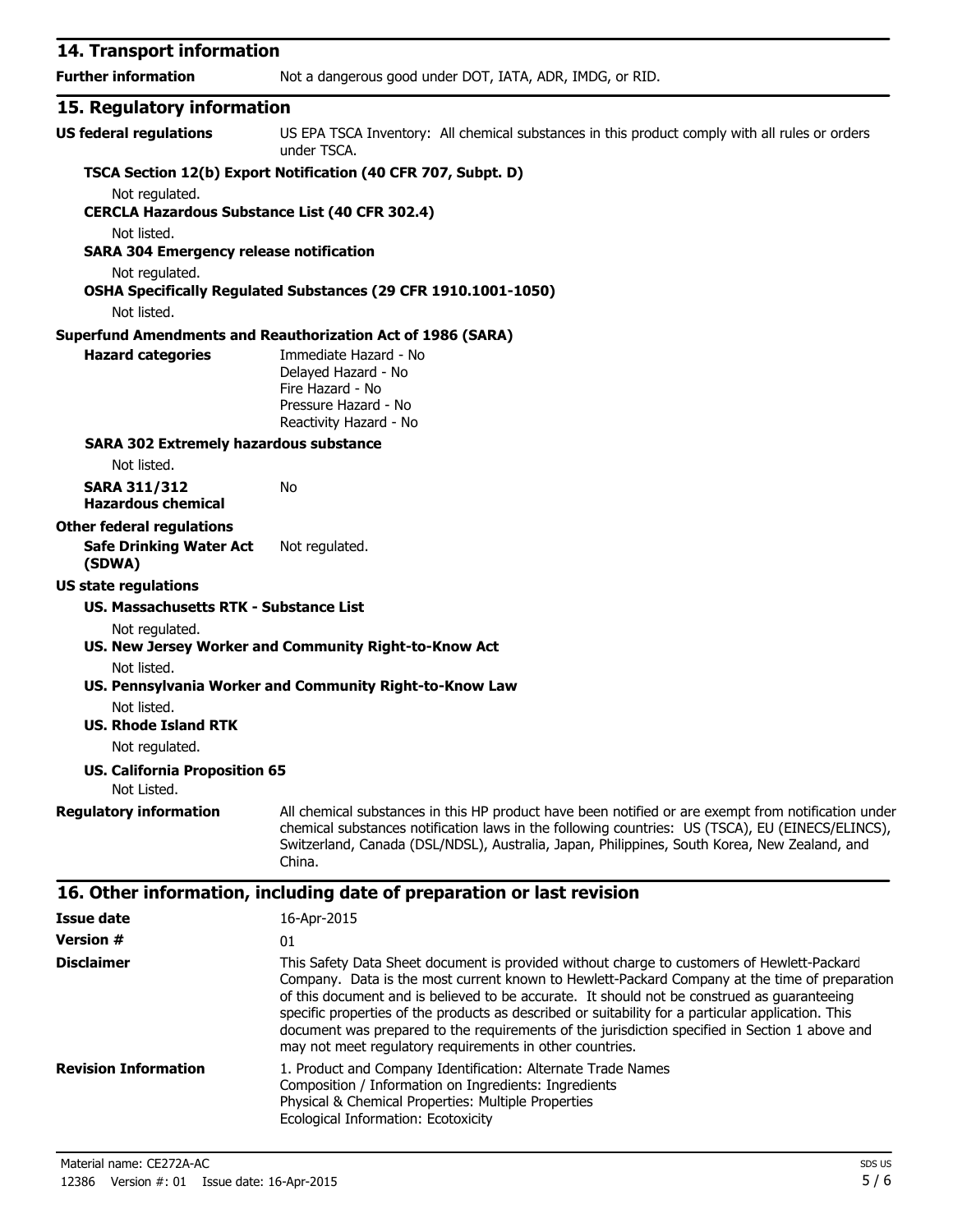| <b>Manufacturer information</b> | Hewlett-Packard Company                  |
|---------------------------------|------------------------------------------|
|                                 | 11311 Chinden Boulevard                  |
|                                 | Boise, ID 83714 USA                      |
|                                 | (Direct) 1-503-494-7199                  |
|                                 | (Toll-free within the US) 1-800-457-4209 |

#### **Explanation of abbreviations**

| American Conference of Governmental Industrial Hygienists           |
|---------------------------------------------------------------------|
| <b>Chemical Abstracts Service</b>                                   |
| Comprehensive Environmental Response Compensation and Liability Act |
| Code of Federal Regulations                                         |
| Cleveland Open Cup                                                  |
| Department of Transportation                                        |
| Emergency Planning and Community Right-to-Know Act (aka SARA)       |
| International Agency for Research on Cancer                         |
| National Institute for Occupational Safety and Health               |
| National Toxicology Program                                         |
| Occupational Safety and Health Administration                       |
| Permissible Exposure Limit                                          |
| Resource Conservation and Recovery Act                              |
| Recommended                                                         |
| Recommended Exposure Limit                                          |
| Superfund Amendments and Reauthorization Act of 1986                |
| Short-Term Exposure Limit                                           |
| Toxicity Characteristics Leaching Procedure                         |
| <b>Threshold Limit Value</b>                                        |
| Toxic Substances Control Act                                        |
| Volatile Organic Compounds                                          |
|                                                                     |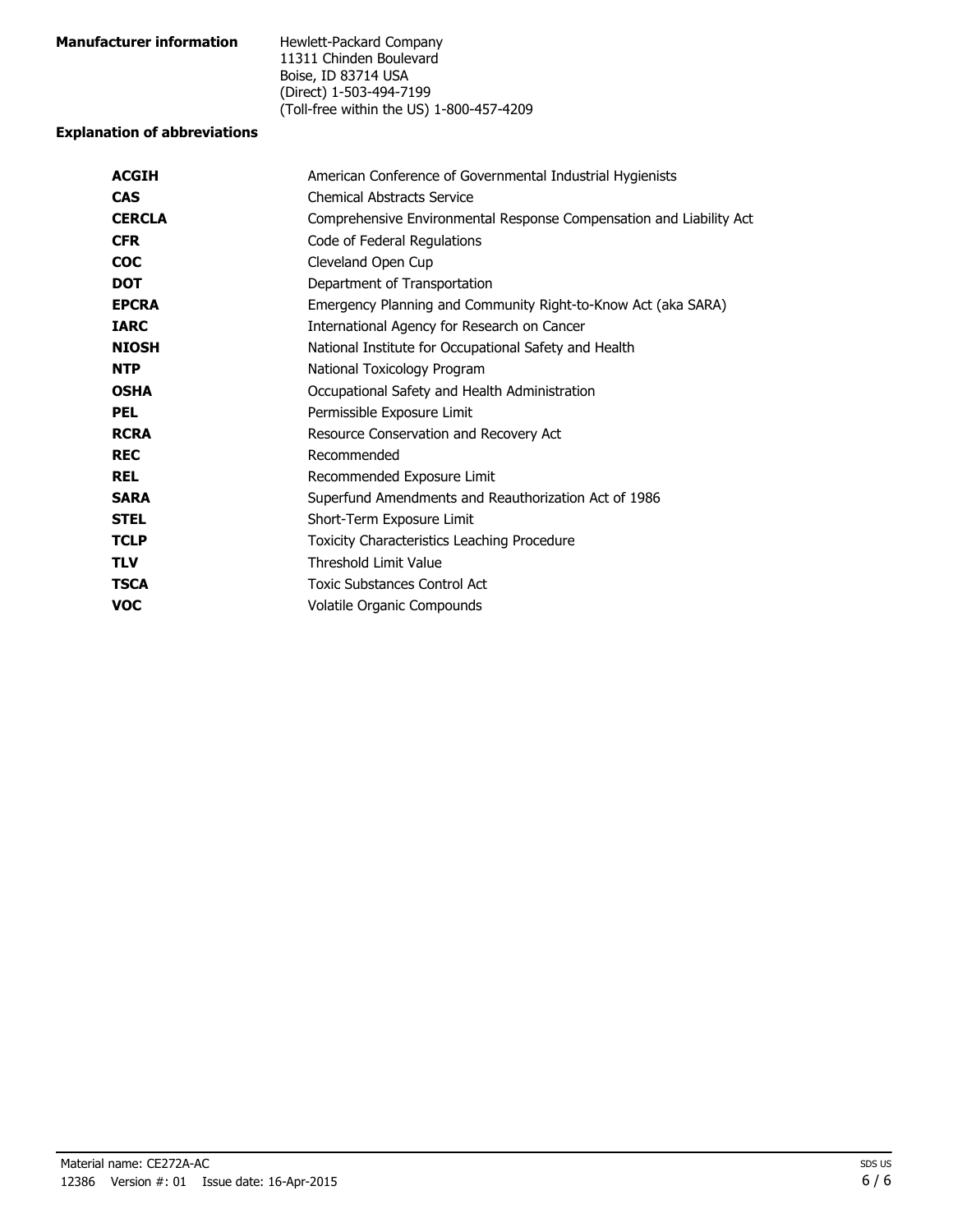

# **SAFETY DATA SHEET**

### **1. Identification**

| <b>Product identifier</b><br>Other means of identification | HP Color LaserJet CE342A-AC Yellow Print Cartridge<br>Not available.                                                                                                                                                                                                                                                                                                                    |
|------------------------------------------------------------|-----------------------------------------------------------------------------------------------------------------------------------------------------------------------------------------------------------------------------------------------------------------------------------------------------------------------------------------------------------------------------------------|
| <b>Recommended use</b>                                     | This product is a yellow toner preparation that is used in HP LJ Enterprise 700 Color MFP M775<br>series printers.                                                                                                                                                                                                                                                                      |
| <b>Recommended restrictions</b>                            | None known.                                                                                                                                                                                                                                                                                                                                                                             |
| <b>Company identification</b>                              | Hewlett-Packard Company<br>3000 Hanover Street<br>Palo Alto, CA 94304-1185<br><b>United States</b><br>Telephone 650-857-5020<br>Hewlett-Packard health effects line<br>(Toll-free within the US) 1-800-457-4209<br>(Direct) 1-760-710-0048<br><b>HP Customer Care Line</b><br>(Toll-free within the US) 1-800-474-6836<br>(Direct) 1-208-323-2551<br>Email: hpcustomer.inquiries@hp.com |

# **2. Hazard(s) identification**

| <b>Physical hazards</b>                      | Not classified.                                                                                                                                                                                                                       |
|----------------------------------------------|---------------------------------------------------------------------------------------------------------------------------------------------------------------------------------------------------------------------------------------|
| <b>Health hazards</b>                        | Not classified.                                                                                                                                                                                                                       |
| <b>Environmental hazards</b>                 | Not classified.                                                                                                                                                                                                                       |
| <b>OSHA defined hazards</b>                  | Not classified.                                                                                                                                                                                                                       |
| Label elements                               |                                                                                                                                                                                                                                       |
| <b>Hazard symbol</b>                         | None.                                                                                                                                                                                                                                 |
| Signal word                                  | None.                                                                                                                                                                                                                                 |
| <b>Hazard statement</b>                      | Not available.                                                                                                                                                                                                                        |
| <b>Precautionary statement</b>               |                                                                                                                                                                                                                                       |
| <b>Prevention</b>                            | Not available.                                                                                                                                                                                                                        |
| <b>Response</b>                              | Not available.                                                                                                                                                                                                                        |
| <b>Storage</b>                               | Not available.                                                                                                                                                                                                                        |
| <b>Disposal</b>                              | Not available.                                                                                                                                                                                                                        |
| Hazard(s) not otherwise<br>classified (HNOC) | This product is not classified as hazardous according to OSHA CFR 1910.1200 or EU Directive<br>1999/45/EC, as amended. None of the ingredients have been classified as carcinogens according<br>to EU, IARC, MAK, NTP, OSHA or ACGIH. |
| <b>Supplemental information</b>              | None.                                                                                                                                                                                                                                 |

### **3. Composition/information on ingredients**

#### **Mixtures**

| <b>Chemical name</b>       | Common name and synonyms | <b>CAS number</b>   | $\frac{0}{0}$ |
|----------------------------|--------------------------|---------------------|---------------|
| Styrene acrylate copolymer |                          | Trade Secret        | $90$          |
| Wax                        | Wax                      | Trade Secret        | $<$ 10        |
| Pigment                    | Pigment                  | <b>Trade Secret</b> | <5            |
| Amorphous silica           | Amorphous silica         | 7631-86-9           | <3            |

### **4. First-aid measures**

**Inhalation** Move person to fresh air immediately. If irritation persists, consult a physician.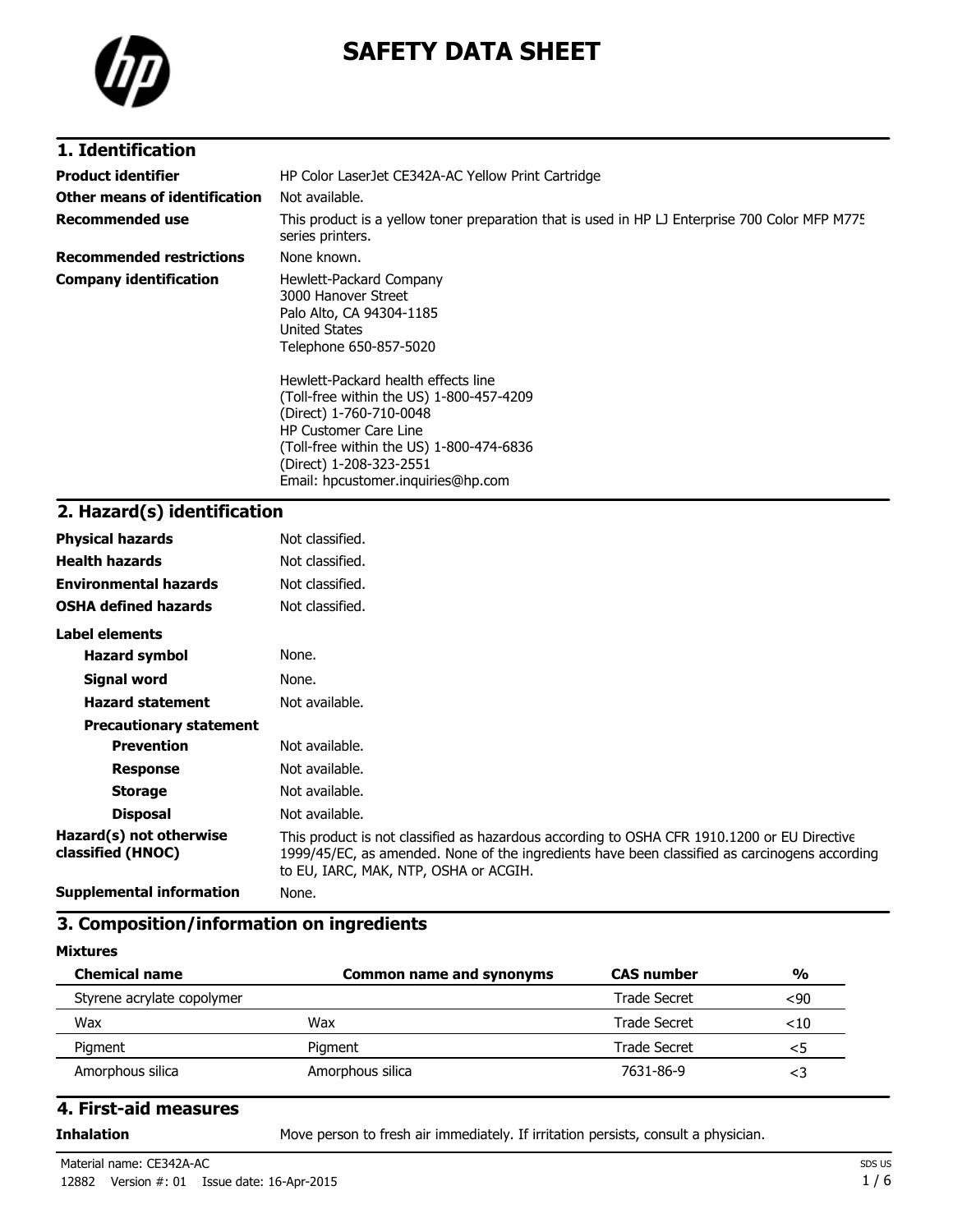| <b>Skin contact</b>                                             | Wash affected areas thoroughly with mild soap and water. Get medical attention if irritation<br>develops or persists.                                                                             |
|-----------------------------------------------------------------|---------------------------------------------------------------------------------------------------------------------------------------------------------------------------------------------------|
| Eye contact                                                     | Do not rub eyes. Immediately flush with large amounts of clean, warm water (low pressure) for at<br>least 15 minutes or until particles are removed. If irritation persists, consult a physician. |
| <b>Ingestion</b>                                                | Rinse mouth out with water. Drink one to two glasses of water. If symptoms occur, consult a<br>physician.                                                                                         |
| <b>Most important</b><br>symptoms/effects, acute and<br>delayed | Not available.                                                                                                                                                                                    |

### **5. Fire-fighting measures**

| Suitable extinguishing media                                        | CO2, water, or dry chemical                                 |
|---------------------------------------------------------------------|-------------------------------------------------------------|
| Unsuitable extinguishing<br>media                                   | None known.                                                 |
| Specific hazards arising from<br>the chemical                       | Not applicable.                                             |
| Special protective equipment<br>and precautions for<br>firefighters | Not available.                                              |
| Fire-fighting<br>equipment/instructions                             | If fire occurs in the printer, treat as an electrical fire. |
| <b>Specific methods</b>                                             | None established.                                           |

### **6. Accidental release measures**

| <b>Personal precautions,</b><br>protective equipment and<br>emergency procedures | Minimize dust generation and accumulation.                                                                |
|----------------------------------------------------------------------------------|-----------------------------------------------------------------------------------------------------------|
| <b>Methods and materials for</b><br>containment and cleaning up                  | Not available.                                                                                            |
| <b>Environmental precautions</b>                                                 | Do not flush into surface water or sanitary sewer system. See also section 13 Disposal<br>considerations. |

# **7. Handling and storage**

| <b>Precautions for safe handling</b>                                      | Keep out of the reach of children. Avoid inhalation of dust and contact with skin and eyes. Use with<br>adequate ventilation. Keep away from excessive heat, sparks, and open flames. |
|---------------------------------------------------------------------------|---------------------------------------------------------------------------------------------------------------------------------------------------------------------------------------|
| Conditions for safe storage,<br>including any<br><i>incompatibilities</i> | Keep out of the reach of children. Keep tightly closed and dry. Store away from strong oxidizers.<br>Store at room temperature.                                                       |

# **8. Exposure controls/personal protection**

#### **Occupational exposure limits**

| <b>US. NIOSH: Pocket Guide to Chemical Hazards</b><br><b>Components</b> | <b>Type</b>                                                                                                                                                     | <b>Value</b>                                                                         |
|-------------------------------------------------------------------------|-----------------------------------------------------------------------------------------------------------------------------------------------------------------|--------------------------------------------------------------------------------------|
| Amorphous silica (CAS<br>7631-86-9)                                     | <b>TWA</b>                                                                                                                                                      | $6 \text{ mg/m}$                                                                     |
| <b>Biological limit values</b>                                          | No biological exposure limits noted for the ingredient(s).                                                                                                      |                                                                                      |
| <b>Exposure guidelines</b>                                              | USA OSHA (TWA/PEL): 15 mg/m3 (Total Dust), 5 mg/m3 (Respirable Fraction)<br>ACGIH (TWA/TLV): 10 mg/m3 (Inhalable Particulate), 3 mg/m3 (Respirable Particulate) |                                                                                      |
|                                                                         |                                                                                                                                                                 |                                                                                      |
| mq/m3                                                                   |                                                                                                                                                                 | Amorphous silica: USA OSHA (TWA/PEL): 20 mppcf 80 (mg/m3)/%SiO2, ACGIH (TWA/TLV): 10 |
|                                                                         | TRGS 900 (Luftgrenzwert) - 10 mg/m3 (Einatembare partikel), 3 mg/m3 (Alveolengängige fraktion)                                                                  |                                                                                      |
| <b>Appropriate engineering</b><br>controls                              | UK WEL: 10 mg/m3 (Respirable Dust), 5 mg/m3 (Inhalable Dust)<br>Use in a well ventilated area.                                                                  |                                                                                      |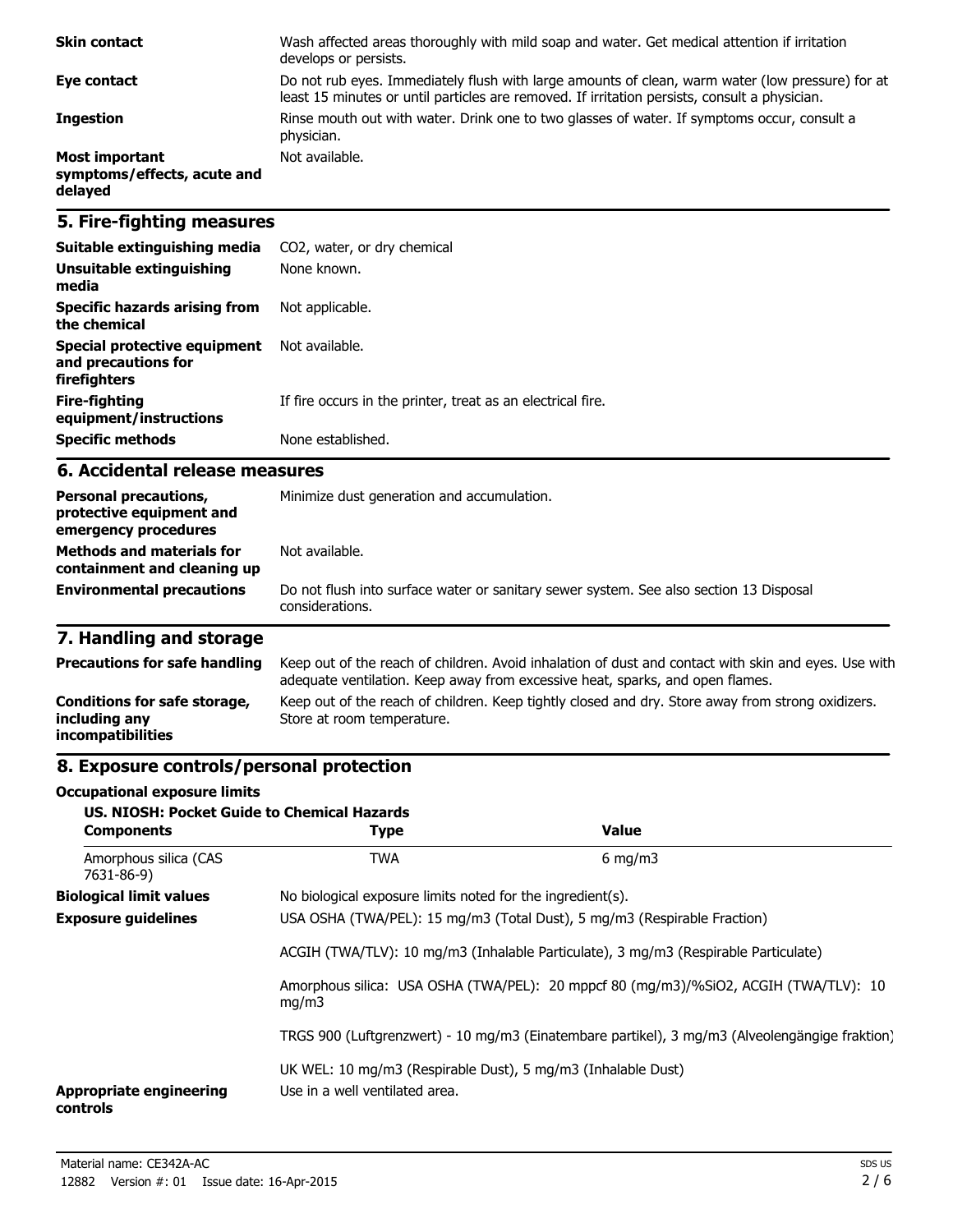#### **Individual protection measures, such as personal protective equipment**

| Not available. |
|----------------|
|                |
| Not available. |
| Not available. |
| Not available. |
| Not available. |
|                |

# **9. Physical and chemical properties**

| <b>Appearance</b>                                   | Fine powder                                                   |  |
|-----------------------------------------------------|---------------------------------------------------------------|--|
| <b>Physical state</b>                               | Solid.                                                        |  |
| Color                                               | Yellow                                                        |  |
| Odor                                                | Slight plastic odor                                           |  |
| <b>Odor threshold</b>                               | Not available.                                                |  |
| pH                                                  | Not applicable                                                |  |
| <b>Melting point/freezing point</b>                 | Not available.                                                |  |
| <b>Initial boiling point and</b><br>boiling range   | Not applicable                                                |  |
| <b>Flash point</b>                                  | Not applicable                                                |  |
| <b>Evaporation rate</b>                             | Not applicable                                                |  |
| <b>Flammability (solid, gas)</b>                    | Not available.                                                |  |
| <b>Upper/lower flammability or explosive limits</b> |                                                               |  |
| <b>Flammability limit - lower</b><br>(9/6)          | Not flammable                                                 |  |
| <b>Flammability limit -</b><br>upper $(\% )$        | Not available.                                                |  |
| <b>Explosive limit - lower</b><br>(9/6)             | Not available.                                                |  |
| <b>Explosive limit - upper</b><br>(9/6)             | Not available.                                                |  |
| <b>Vapor pressure</b>                               | Not applicable                                                |  |
| Solubility(ies)                                     |                                                               |  |
| <b>Solubility (water)</b>                           | Negligible in water. Partially soluble in toluene and xylene. |  |
| <b>Partition coefficient</b><br>(n-octanol/water)   | Not available.                                                |  |
| <b>Auto-ignition temperature</b>                    | Not applicable                                                |  |
| <b>Decomposition temperature</b>                    | $>=$ 392 °F ( $>=$ 200 °C)                                    |  |
| <b>Viscosity</b>                                    | Not applicable                                                |  |
| <b>Other information</b>                            |                                                               |  |
| <b>Percent volatile</b>                             | Negligible                                                    |  |
| <b>Softening point</b>                              | 176 - 266 °F (80 - 130 °C)<br>176 - 266 °F (80 - 130 °C)      |  |
| <b>Specific gravity</b>                             | $1 - 1.2$ (H2O = 1)                                           |  |
| VOC (Weight %)                                      | Not applicable                                                |  |

### **10. Stability and reactivity**

| <b>Reactivity</b>                            | Not available.                          |
|----------------------------------------------|-----------------------------------------|
| <b>Chemical stability</b>                    | Stable under normal storage conditions. |
| <b>Possibility of hazardous</b><br>reactions | Will not occur.                         |
| <b>Conditions to avoid</b>                   | Imaging Drum: Exposure to light         |
| Incompatible materials                       | Strong oxidizers                        |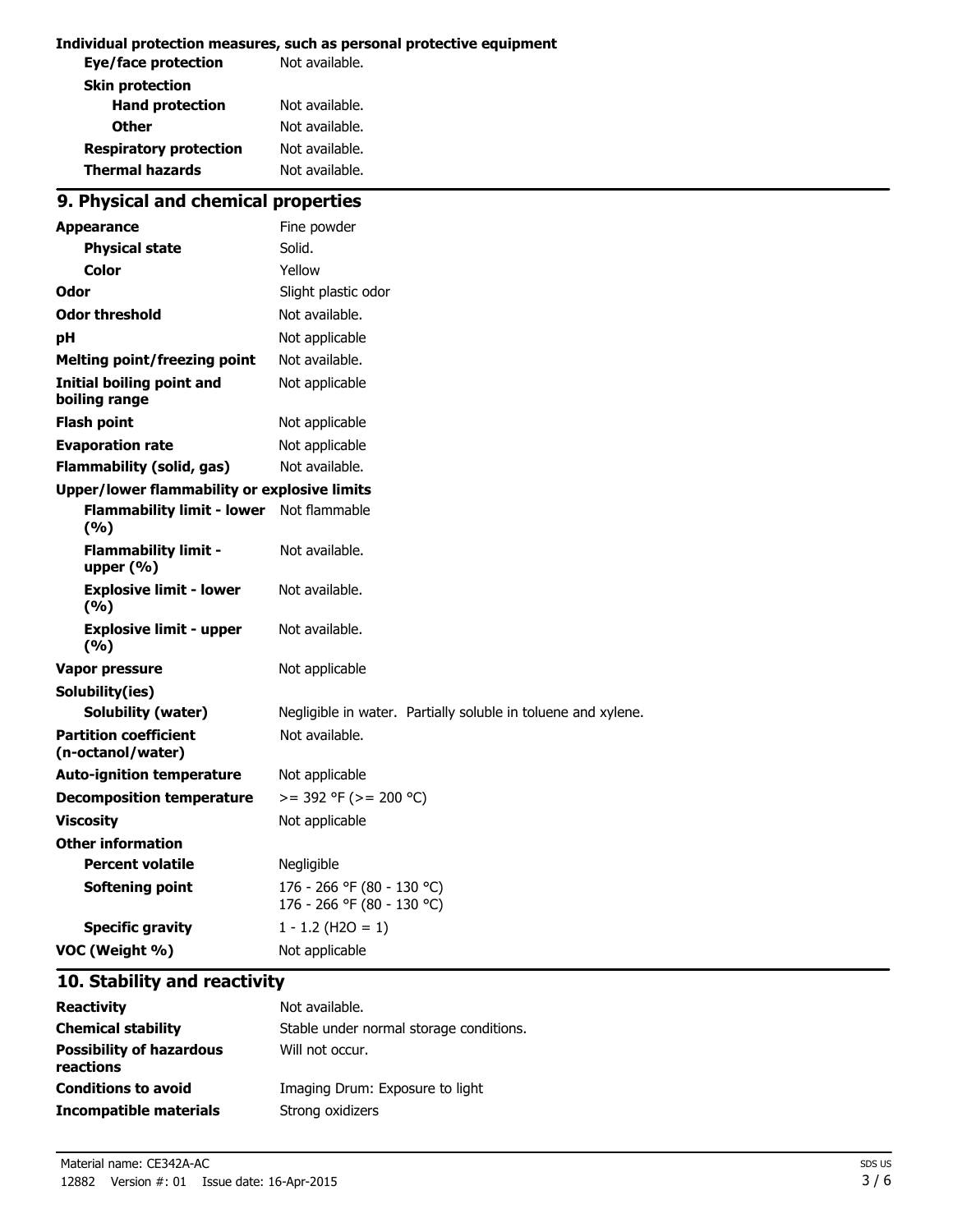### **11. Toxicological information**

| Symptoms related to the<br>physical, chemical and<br>toxicological characteristics | Not available.                                                                                                                                                  |                     |
|------------------------------------------------------------------------------------|-----------------------------------------------------------------------------------------------------------------------------------------------------------------|---------------------|
| <b>Information on toxicological effects</b>                                        |                                                                                                                                                                 |                     |
| <b>Acute toxicity</b>                                                              |                                                                                                                                                                 |                     |
| <b>Skin corrosion/irritation</b>                                                   | Not available.                                                                                                                                                  |                     |
| Serious eye damage/eye<br>irritation                                               | Not classified as irritant, according to OSHA Hazard Communication Standard (HCS) and EU<br>Directive 67/548/EEC and as amended.                                |                     |
| <b>Respiratory or skin sensitization</b>                                           |                                                                                                                                                                 |                     |
| <b>Respiratory sensitization</b>                                                   | Not available.                                                                                                                                                  |                     |
| <b>Skin sensitization</b>                                                          | Not classified as irritant, according to OSHA Hazard Communication Standard (HCS) and EU<br>Directive 67/548/EEC and as amended.                                |                     |
| <b>Germ cell mutagenicity</b>                                                      | Negative, does not indicate mutagenic potential (Ames Test: Salmonella typhimurium)                                                                             |                     |
| Carcinogenicity                                                                    | Not a known or suspected carcinogen according to any IARC Monograph, NTP, OSHA Regulations<br>(USA), EU Directive, or Proposition 65 (California).              |                     |
| <b>Reproductive toxicity</b>                                                       | Not classified as toxic according to EU Directive 67/548/EEC and as amended, California Prop. 65,<br>and DFG (Germany).                                         |                     |
| Specific target organ toxicity<br>- single exposure                                | Not available.                                                                                                                                                  |                     |
| Specific target organ toxicity<br>- repeated exposure                              | Not available.                                                                                                                                                  |                     |
| <b>Aspiration hazard</b>                                                           | Not available.                                                                                                                                                  |                     |
| <b>Chronic effects</b>                                                             | No information available.                                                                                                                                       |                     |
| <b>Further information</b>                                                         | Complete toxicity data are not available for this specific formulation<br>Refer to Section 2 for potential health effects and Section 4 for first aid measures. |                     |
| <b>Components</b>                                                                  | <b>Species</b>                                                                                                                                                  | <b>Test Results</b> |
| Amorphous silica (CAS 7631-86-9)                                                   |                                                                                                                                                                 |                     |
| <b>Acute</b>                                                                       |                                                                                                                                                                 |                     |
| Oral                                                                               |                                                                                                                                                                 |                     |
| LD50                                                                               | Mouse                                                                                                                                                           | $>15000$ mg/kg      |
|                                                                                    | Rat                                                                                                                                                             | $> 22500$ mg/kg     |

### **12. Ecological information**

| <b>Ecotoxicity</b>                   |                |                |                        |
|--------------------------------------|----------------|----------------|------------------------|
| <b>Product</b>                       |                | <b>Species</b> | <b>Test Results</b>    |
| CE342A-AC                            |                |                |                        |
| Aquatic                              |                |                |                        |
| <b>Fish</b>                          | LC50           | Fish           | $> 100$ mg/l, 96 Hours |
| <b>Persistence and degradability</b> | Not available. |                |                        |
| <b>Bioaccumulative potential</b>     | Not available. |                |                        |
| <b>Mobility in soil</b>              | Not available. |                |                        |
| Other adverse effects                | Not available. |                |                        |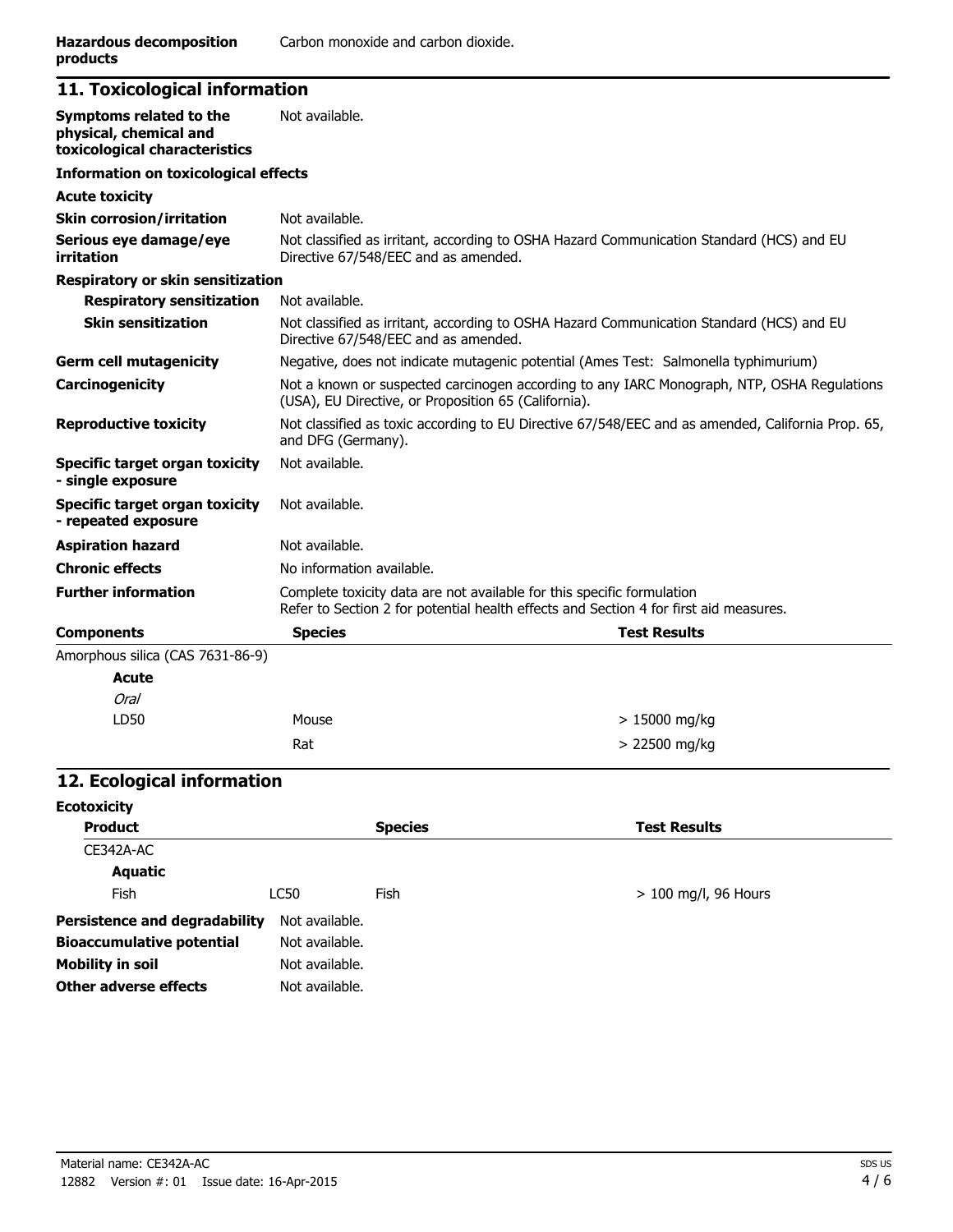| 13. Disposal considerations                                                                                            |                                                                                                                                                                                                                                                                                                                   |
|------------------------------------------------------------------------------------------------------------------------|-------------------------------------------------------------------------------------------------------------------------------------------------------------------------------------------------------------------------------------------------------------------------------------------------------------------|
| <b>Disposal instructions</b>                                                                                           | Do not shred toner cartridge, unless dust-explosion prevention measures are taken. Finely<br>dispersed particles may form explosive mixtures in air. Dispose of in compliance with federal, state,<br>and local regulations.                                                                                      |
|                                                                                                                        | HP's Planet Partners (trademark) supplies recycling program enables simple, convenient recycling of<br>HP original inkjet and LaserJet supplies. For more information and to determine if this service is<br>available in your location, please visit http://www.hp.com/recycle.                                  |
| 14. Transport information                                                                                              |                                                                                                                                                                                                                                                                                                                   |
| <b>Further information</b>                                                                                             | Not a dangerous good under DOT, IATA, ADR, IMDG, or RID.                                                                                                                                                                                                                                                          |
| 15. Regulatory information                                                                                             |                                                                                                                                                                                                                                                                                                                   |
| <b>US federal regulations</b>                                                                                          | US EPA TSCA Inventory: All chemical substances in this product comply with all rules or orders<br>under TSCA.                                                                                                                                                                                                     |
|                                                                                                                        | TSCA Section 12(b) Export Notification (40 CFR 707, Subpt. D)                                                                                                                                                                                                                                                     |
| Not regulated.                                                                                                         |                                                                                                                                                                                                                                                                                                                   |
| <b>CERCLA Hazardous Substance List (40 CFR 302.4)</b><br>Not listed.<br><b>SARA 304 Emergency release notification</b> |                                                                                                                                                                                                                                                                                                                   |
| Not regulated.                                                                                                         | OSHA Specifically Regulated Substances (29 CFR 1910.1001-1050)                                                                                                                                                                                                                                                    |
| Not listed.                                                                                                            |                                                                                                                                                                                                                                                                                                                   |
|                                                                                                                        | <b>Superfund Amendments and Reauthorization Act of 1986 (SARA)</b>                                                                                                                                                                                                                                                |
| <b>Hazard categories</b>                                                                                               | Immediate Hazard - No<br>Delayed Hazard - No<br>Fire Hazard - No<br>Pressure Hazard - No<br>Reactivity Hazard - No                                                                                                                                                                                                |
| <b>SARA 302 Extremely hazardous substance</b>                                                                          |                                                                                                                                                                                                                                                                                                                   |
| Not listed.                                                                                                            |                                                                                                                                                                                                                                                                                                                   |
| <b>SARA 311/312</b><br><b>Hazardous chemical</b>                                                                       | No                                                                                                                                                                                                                                                                                                                |
| <b>Other federal regulations</b><br><b>Safe Drinking Water Act</b><br>(SDWA)                                           | Not regulated.                                                                                                                                                                                                                                                                                                    |
| <b>US state regulations</b>                                                                                            |                                                                                                                                                                                                                                                                                                                   |
| <b>US. Massachusetts RTK - Substance List</b>                                                                          |                                                                                                                                                                                                                                                                                                                   |
| Not regulated.                                                                                                         | US. New Jersey Worker and Community Right-to-Know Act                                                                                                                                                                                                                                                             |
| Not listed.                                                                                                            | US. Pennsylvania Worker and Community Right-to-Know Law                                                                                                                                                                                                                                                           |
| Not listed.<br><b>US. Rhode Island RTK</b><br>Not regulated.                                                           |                                                                                                                                                                                                                                                                                                                   |
| <b>US. California Proposition 65</b><br>Not Listed.                                                                    |                                                                                                                                                                                                                                                                                                                   |
| <b>Regulatory information</b>                                                                                          | All chemical substances in this HP product have been notified or are exempt from notification under<br>chemical substances notification laws in the following countries: US (TSCA), EU (EINECS/ELINCS),<br>Switzerland, Canada (DSL/NDSL), Australia, Japan, Philippines, South Korea, New Zealand, and<br>China. |
|                                                                                                                        | 16. Other information, including date of preparation or last revision                                                                                                                                                                                                                                             |

#### **16. Other information, including date of preparation or last revision**

| Issue date | 16-Apr-2015 |
|------------|-------------|
| Version #  | 01          |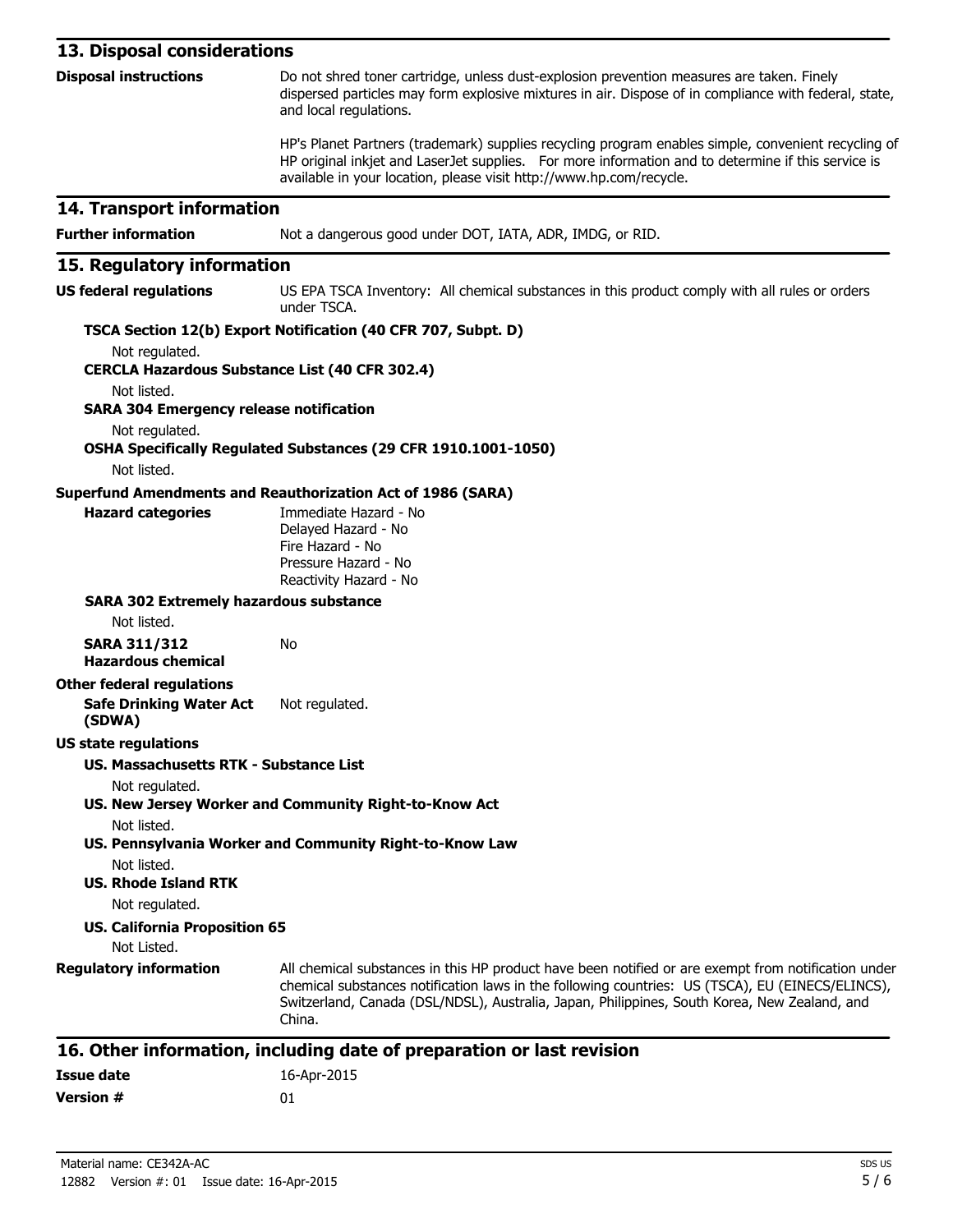| <b>Disclaimer</b>               | This Safety Data Sheet document is provided without charge to customers of Hewlett-Packard<br>Company. Data is the most current known to Hewlett-Packard Company at the time of preparation<br>of this document and is believed to be accurate. It should not be construed as guaranteeing<br>specific properties of the products as described or suitability for a particular application. This<br>document was prepared to the requirements of the jurisdiction specified in Section 1 above and<br>may not meet regulatory requirements in other countries. |
|---------------------------------|----------------------------------------------------------------------------------------------------------------------------------------------------------------------------------------------------------------------------------------------------------------------------------------------------------------------------------------------------------------------------------------------------------------------------------------------------------------------------------------------------------------------------------------------------------------|
| <b>Revision Information</b>     | 1. Product and Company Identification: Alternate Trade Names<br>Composition / Information on Ingredients: Ingredients<br>Physical & Chemical Properties: Multiple Properties                                                                                                                                                                                                                                                                                                                                                                                   |
| <b>Manufacturer information</b> | Hewlett-Packard Company<br>11311 Chinden Boulevard<br>Boise, ID 83714 USA<br>(Direct) 1-503-494-7199<br>(Toll-free within the US) 1-800-457-4209                                                                                                                                                                                                                                                                                                                                                                                                               |

### **Explanation of abbreviations**

| <b>ACGIH</b>  | American Conference of Governmental Industrial Hygienists           |
|---------------|---------------------------------------------------------------------|
| <b>CAS</b>    | <b>Chemical Abstracts Service</b>                                   |
| <b>CERCLA</b> | Comprehensive Environmental Response Compensation and Liability Act |
| <b>CFR</b>    | Code of Federal Regulations                                         |
| <b>COC</b>    | Cleveland Open Cup                                                  |
| <b>DOT</b>    | Department of Transportation                                        |
| <b>EPCRA</b>  | Emergency Planning and Community Right-to-Know Act (aka SARA)       |
| <b>IARC</b>   | International Agency for Research on Cancer                         |
| <b>NIOSH</b>  | National Institute for Occupational Safety and Health               |
| <b>NTP</b>    | National Toxicology Program                                         |
| <b>OSHA</b>   | Occupational Safety and Health Administration                       |
| PEL           | Permissible Exposure Limit                                          |
| <b>RCRA</b>   | Resource Conservation and Recovery Act                              |
| <b>REC</b>    | Recommended                                                         |
| <b>REL</b>    | Recommended Exposure Limit                                          |
| <b>SARA</b>   | Superfund Amendments and Reauthorization Act of 1986                |
| <b>STEL</b>   | Short-Term Exposure Limit                                           |
| <b>TCLP</b>   | Toxicity Characteristics Leaching Procedure                         |
| <b>TLV</b>    | <b>Threshold Limit Value</b>                                        |
| <b>TSCA</b>   | <b>Toxic Substances Control Act</b>                                 |
| <b>VOC</b>    | Volatile Organic Compounds                                          |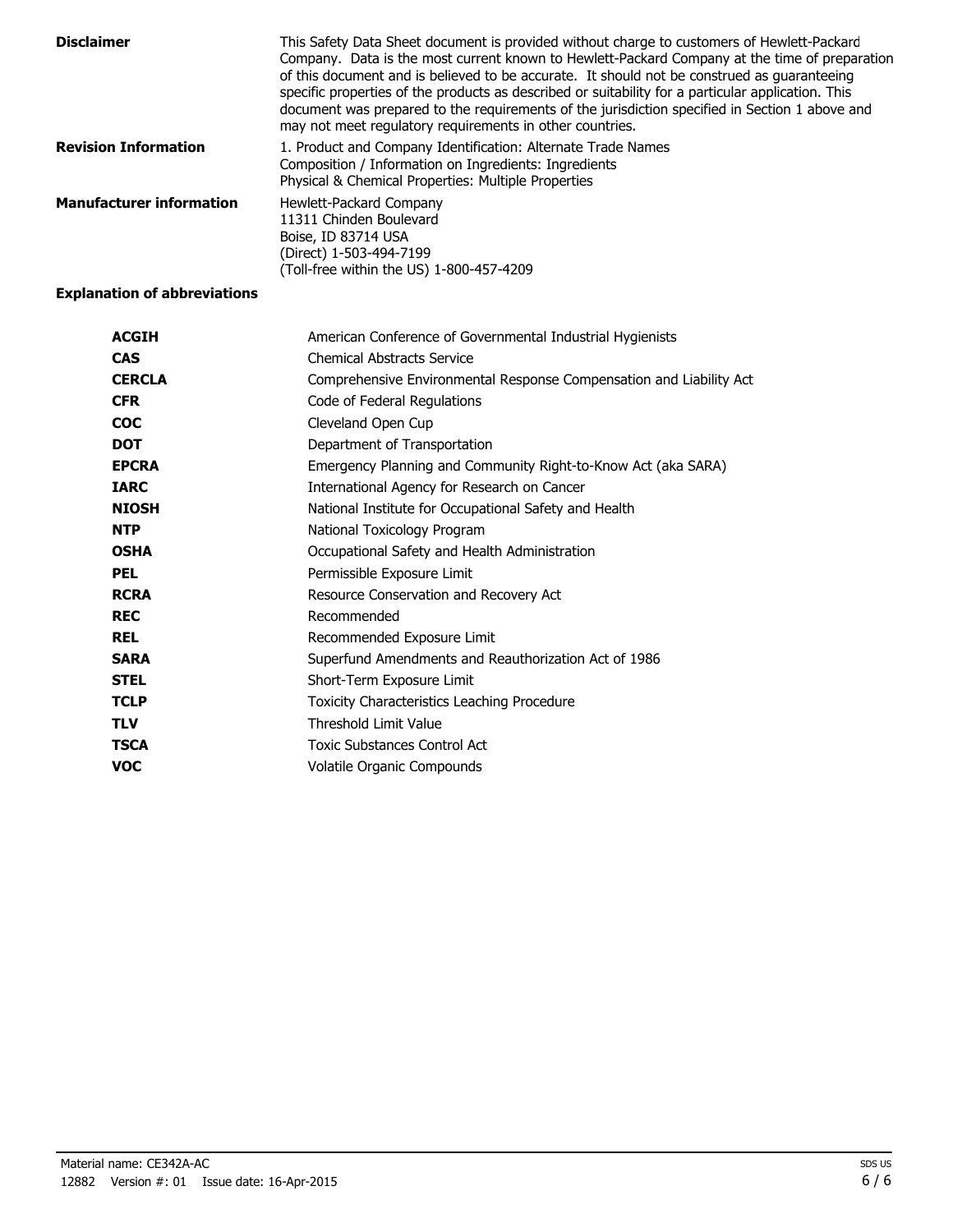

# **SAFETY DATA SHEET**

| 1. Identification |  |
|-------------------|--|
|                   |  |

| Product identifier            | HP Color LaserJet CE402A-AC-YC Yellow Print Cartridge                                                                                                                                                                                                   |
|-------------------------------|---------------------------------------------------------------------------------------------------------------------------------------------------------------------------------------------------------------------------------------------------------|
| Other means of identification | Not available.                                                                                                                                                                                                                                          |
| Recommended use               | This product is a yellow toner preparation that is used in HP LaserJet Enterprise 500 Color M551,<br>HP LaserJet Enterprise 500 color MFP M575 / HP LaserJet Pro 500 color MFP M570 series printers.                                                    |
| Recommended restrictions      | None known.                                                                                                                                                                                                                                             |
| Company identification        | Hewlett-Packard Company<br>3000 Hanover Street<br>Palo Alto, CA 94304-1185<br><b>United States</b><br>Telephone 650-857-5020                                                                                                                            |
|                               | Hewlett-Packard health effects line<br>(Toll-free within the US) 1-800-457-4209<br>(Direct) 1-760-710-0048<br><b>HP Customer Care Line</b><br>(Toll-free within the US) 1-800-474-6836<br>(Direct) 1-208-323-2551<br>Email: hpcustomer.inguiries@hp.com |

## **2. Hazard(s) identification**

| <b>Physical hazards</b>                      | Not classified.                                                                                                                                                                                                                       |
|----------------------------------------------|---------------------------------------------------------------------------------------------------------------------------------------------------------------------------------------------------------------------------------------|
| <b>Health hazards</b>                        | Not classified.                                                                                                                                                                                                                       |
| <b>Environmental hazards</b>                 | Not classified.                                                                                                                                                                                                                       |
| <b>OSHA defined hazards</b>                  | Not classified.                                                                                                                                                                                                                       |
| Label elements                               |                                                                                                                                                                                                                                       |
| <b>Hazard symbol</b>                         | None.                                                                                                                                                                                                                                 |
| Signal word                                  | None.                                                                                                                                                                                                                                 |
| <b>Hazard statement</b>                      | Not available.                                                                                                                                                                                                                        |
| <b>Precautionary statement</b>               |                                                                                                                                                                                                                                       |
| <b>Prevention</b>                            | Not available.                                                                                                                                                                                                                        |
| <b>Response</b>                              | Not available.                                                                                                                                                                                                                        |
| <b>Storage</b>                               | Not available.                                                                                                                                                                                                                        |
| <b>Disposal</b>                              | Not available.                                                                                                                                                                                                                        |
| Hazard(s) not otherwise<br>classified (HNOC) | This product is not classified as hazardous according to OSHA CFR 1910.1200 or EU Directive<br>1999/45/EC, as amended. None of the ingredients have been classified as carcinogens according<br>to EU, IARC, MAK, NTP, OSHA or ACGIH. |
| <b>Supplemental information</b>              | None.                                                                                                                                                                                                                                 |

### **3. Composition/information on ingredients**

#### **Mixtures**

| <b>Chemical name</b>       | Common name and synonyms | <b>CAS</b> number | $\frac{0}{0}$ |
|----------------------------|--------------------------|-------------------|---------------|
| Styrene acrylate copolymer |                          | Trade Secret      | $90$          |
| Wax                        | Wax                      | Trade Secret      | $<$ 10        |
| Pigment                    | Pigment                  | Trade Secret      | <5            |
| Amorphous silica           | Amorphous silica         | 7631-86-9         | <3            |

### **4. First-aid measures**

**Inhalation** Move person to fresh air immediately. If irritation persists, consult a physician.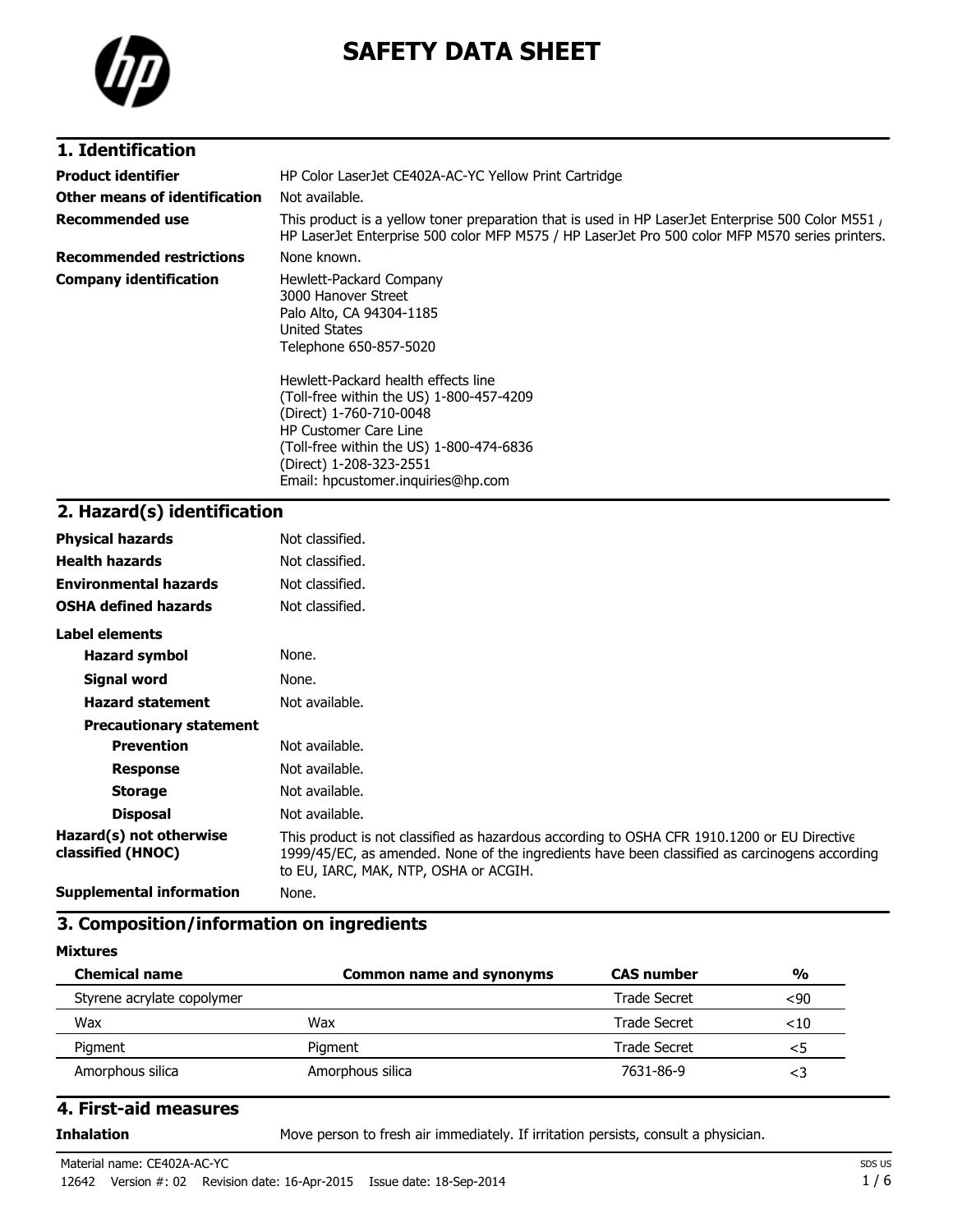| <b>Skin contact</b>                                             | Wash affected areas thoroughly with mild soap and water. Get medical attention if irritation<br>develops or persists.                                                                             |
|-----------------------------------------------------------------|---------------------------------------------------------------------------------------------------------------------------------------------------------------------------------------------------|
| Eye contact                                                     | Do not rub eyes. Immediately flush with large amounts of clean, warm water (low pressure) for at<br>least 15 minutes or until particles are removed. If irritation persists, consult a physician. |
| <b>Ingestion</b>                                                | Rinse mouth out with water. Drink one to two glasses of water. If symptoms occur, consult a<br>physician.                                                                                         |
| <b>Most important</b><br>symptoms/effects, acute and<br>delayed | Not available.                                                                                                                                                                                    |

### **5. Fire-fighting measures**

| Suitable extinguishing media                                        | CO2, water, or dry chemical                                 |
|---------------------------------------------------------------------|-------------------------------------------------------------|
| Unsuitable extinguishing<br>media                                   | None known.                                                 |
| Specific hazards arising from<br>the chemical                       | Not applicable.                                             |
| Special protective equipment<br>and precautions for<br>firefighters | Not available.                                              |
| Fire-fighting<br>equipment/instructions                             | If fire occurs in the printer, treat as an electrical fire. |
| <b>Specific methods</b>                                             | None established.                                           |

### **6. Accidental release measures**

| <b>Personal precautions,</b><br>protective equipment and<br>emergency procedures | Minimize dust generation and accumulation.                                                                |  |
|----------------------------------------------------------------------------------|-----------------------------------------------------------------------------------------------------------|--|
| <b>Methods and materials for</b><br>containment and cleaning up                  | Not available.                                                                                            |  |
| <b>Environmental precautions</b>                                                 | Do not flush into surface water or sanitary sewer system. See also section 13 Disposal<br>considerations. |  |

# **7. Handling and storage**

| <b>Precautions for safe handling</b>                                      | Keep out of the reach of children. Avoid inhalation of dust and contact with skin and eyes. Use with<br>adequate ventilation. Keep away from excessive heat, sparks, and open flames. |
|---------------------------------------------------------------------------|---------------------------------------------------------------------------------------------------------------------------------------------------------------------------------------|
| Conditions for safe storage,<br>including any<br><i>incompatibilities</i> | Keep out of the reach of children. Keep tightly closed and dry. Store away from strong oxidizers.<br>Store at room temperature.                                                       |

# **8. Exposure controls/personal protection**

#### **Occupational exposure limits**

| US. NIOSH: Pocket Guide to Chemical Hazards<br><b>Components</b>                    | <b>Type</b>                                                                                    | <b>Value</b>                                                                                   |  |  |
|-------------------------------------------------------------------------------------|------------------------------------------------------------------------------------------------|------------------------------------------------------------------------------------------------|--|--|
| Amorphous silica (CAS<br>7631-86-9)                                                 | <b>TWA</b>                                                                                     | $6 \text{ mg/m}$                                                                               |  |  |
| <b>Biological limit values</b>                                                      | No biological exposure limits noted for the ingredient(s).                                     |                                                                                                |  |  |
| <b>Exposure guidelines</b>                                                          |                                                                                                | USA OSHA (TWA/PEL): 15 mg/m3 (Total Dust), 5 mg/m3 (Respirable Fraction)                       |  |  |
| ACGIH (TWA/TLV): 10 mg/m3 (Inhalable Particulate), 3 mg/m3 (Respirable Particulate) |                                                                                                |                                                                                                |  |  |
|                                                                                     | mq/m3                                                                                          | Amorphous silica: USA OSHA (TWA/PEL): 20 mppcf 80 (mq/m3)/%SiO2, ACGIH (TWA/TLV): 10           |  |  |
|                                                                                     |                                                                                                | TRGS 900 (Luftgrenzwert) - 10 mg/m3 (Einatembare partikel), 3 mg/m3 (Alveolengängige fraktion) |  |  |
| <b>Appropriate engineering</b><br>controls                                          | UK WEL: 10 mg/m3 (Respirable Dust), 5 mg/m3 (Inhalable Dust)<br>Use in a well ventilated area. |                                                                                                |  |  |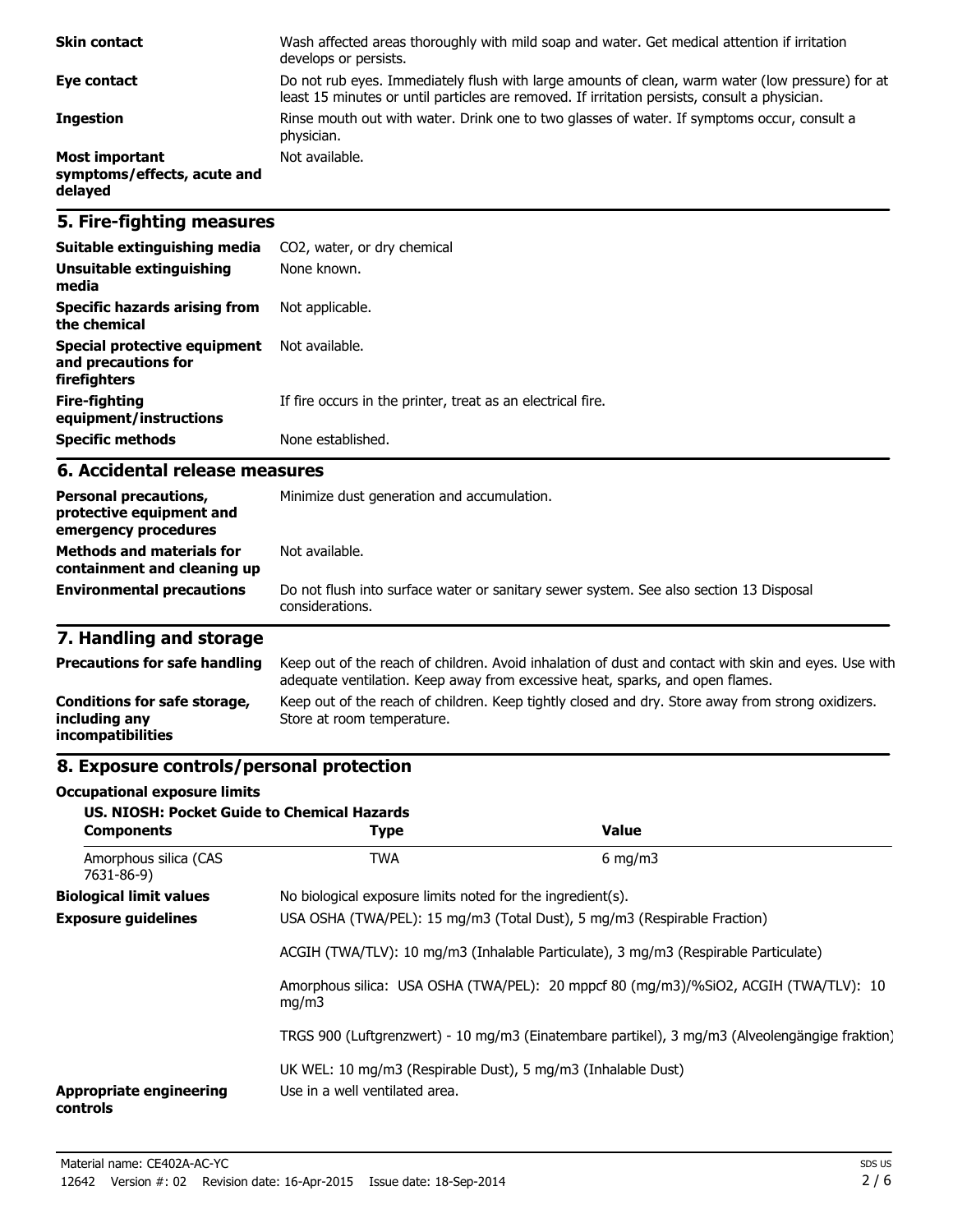#### **Individual protection measures, such as personal protective equipment**

| Not available. |
|----------------|
|                |
| Not available. |
| Not available. |
| Not available. |
| Not available. |
|                |

# **9. Physical and chemical properties**

| <b>Appearance</b>                                   | Fine powder                                                   |  |
|-----------------------------------------------------|---------------------------------------------------------------|--|
| <b>Physical state</b>                               | Solid.                                                        |  |
| Color                                               | Yellow                                                        |  |
| Odor                                                | Slight plastic odor                                           |  |
| <b>Odor threshold</b>                               | Not available.                                                |  |
| рH                                                  | Not applicable                                                |  |
| <b>Melting point/freezing point</b>                 | Not available.                                                |  |
| <b>Initial boiling point and</b><br>boiling range   | Not applicable                                                |  |
| <b>Flash point</b>                                  | Not applicable                                                |  |
| <b>Evaporation rate</b>                             | Not applicable                                                |  |
| <b>Flammability (solid, gas)</b>                    | Not available.                                                |  |
| <b>Upper/lower flammability or explosive limits</b> |                                                               |  |
| <b>Flammability limit - lower</b><br>(9/6)          | Not flammable                                                 |  |
| <b>Flammability limit -</b><br>upper $(% )$         | Not available.                                                |  |
| <b>Explosive limit - lower</b><br>(9/6)             | Not available.                                                |  |
| <b>Explosive limit - upper</b><br>(9/6)             | Not available.                                                |  |
| <b>Vapor pressure</b>                               | Not applicable                                                |  |
| Solubility(ies)                                     |                                                               |  |
| Solubility (water)                                  | Negligible in water. Partially soluble in toluene and xylene. |  |
| <b>Partition coefficient</b><br>(n-octanol/water)   | Not available.                                                |  |
| <b>Auto-ignition temperature</b>                    | Not applicable                                                |  |
| <b>Decomposition temperature</b>                    | $>$ 392 °F ( $>$ 200 °C)                                      |  |
| <b>Viscosity</b>                                    | Not applicable                                                |  |
| <b>Other information</b>                            |                                                               |  |
| <b>Percent volatile</b>                             | 0 % estimated                                                 |  |
| <b>Softening point</b>                              | 176 - 266 °F (80 - 130 °C)                                    |  |
| <b>Specific gravity</b>                             | $1 - 1.2$                                                     |  |

### **10. Stability and reactivity**

| <b>Reactivity</b>                            | Not available.                          |
|----------------------------------------------|-----------------------------------------|
| <b>Chemical stability</b>                    | Stable under normal storage conditions. |
| <b>Possibility of hazardous</b><br>reactions | Will not occur.                         |
| <b>Conditions to avoid</b>                   | Imaging Drum: Exposure to light         |
| Incompatible materials                       | Strong oxidizers                        |
| <b>Hazardous decomposition</b><br>products   | Carbon monoxide and carbon dioxide.     |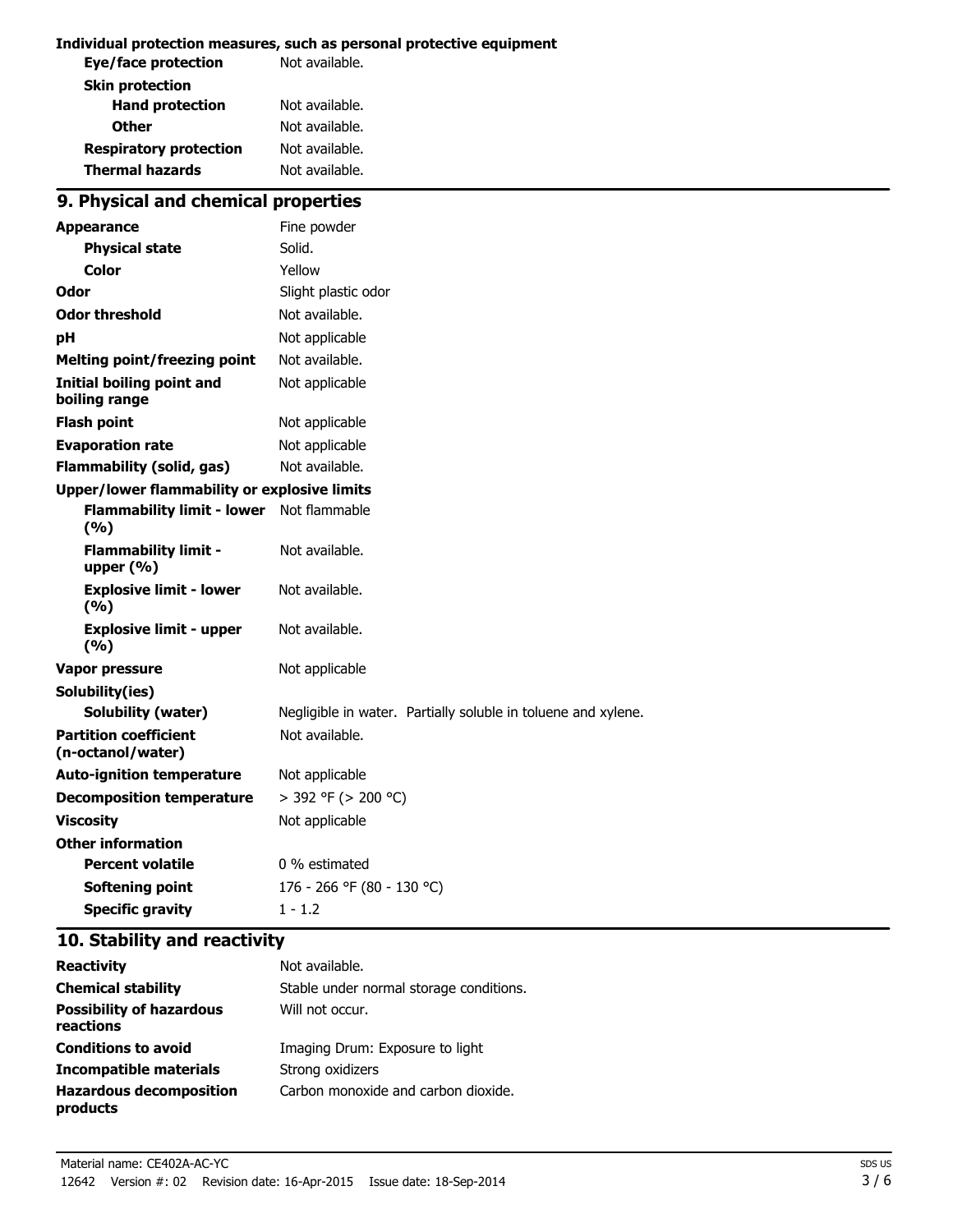### **11. Toxicological information**

| Symptoms related to the<br>physical, chemical and<br>toxicological characteristics | Not available.                                                                                                                                     |                                                                                                                                                                 |  |
|------------------------------------------------------------------------------------|----------------------------------------------------------------------------------------------------------------------------------------------------|-----------------------------------------------------------------------------------------------------------------------------------------------------------------|--|
| <b>Information on toxicological effects</b>                                        |                                                                                                                                                    |                                                                                                                                                                 |  |
| <b>Acute toxicity</b>                                                              |                                                                                                                                                    |                                                                                                                                                                 |  |
| <b>Skin corrosion/irritation</b>                                                   | Not available.                                                                                                                                     |                                                                                                                                                                 |  |
| Serious eye damage/eye<br>irritation                                               | Directive 67/548/EEC and as amended.                                                                                                               | Not classified as irritant, according to OSHA Hazard Communication Standard (HCS) and EU                                                                        |  |
| <b>Respiratory or skin sensitization</b>                                           |                                                                                                                                                    |                                                                                                                                                                 |  |
| <b>Respiratory sensitization</b>                                                   | Not available.                                                                                                                                     |                                                                                                                                                                 |  |
| <b>Skin sensitization</b>                                                          | Not classified as irritant, according to OSHA Hazard Communication Standard (HCS) and EU<br>Directive 67/548/EEC and as amended.                   |                                                                                                                                                                 |  |
| <b>Germ cell mutagenicity</b>                                                      |                                                                                                                                                    | Negative, does not indicate mutagenic potential (Ames Test: Salmonella typhimurium)                                                                             |  |
| Carcinogenicity                                                                    | Not a known or suspected carcinogen according to any IARC Monograph, NTP, OSHA Requlations<br>(USA), EU Directive, or Proposition 65 (California). |                                                                                                                                                                 |  |
| <b>Reproductive toxicity</b>                                                       | Not classified as toxic according to EU Directive 67/548/EEC and as amended, California Prop. 65,<br>and DFG (Germany).                            |                                                                                                                                                                 |  |
| <b>Specific target organ toxicity</b><br>- single exposure                         | Not available.                                                                                                                                     |                                                                                                                                                                 |  |
| Specific target organ toxicity<br>- repeated exposure                              | Not available.                                                                                                                                     |                                                                                                                                                                 |  |
| <b>Aspiration hazard</b>                                                           | Not available.                                                                                                                                     |                                                                                                                                                                 |  |
| <b>Chronic effects</b>                                                             | No information available.                                                                                                                          |                                                                                                                                                                 |  |
| <b>Further information</b>                                                         |                                                                                                                                                    | Complete toxicity data are not available for this specific formulation<br>Refer to Section 2 for potential health effects and Section 4 for first aid measures. |  |
| <b>Components</b>                                                                  | <b>Species</b>                                                                                                                                     | <b>Test Results</b>                                                                                                                                             |  |
| Amorphous silica (CAS 7631-86-9)                                                   |                                                                                                                                                    |                                                                                                                                                                 |  |
| <b>Acute</b>                                                                       |                                                                                                                                                    |                                                                                                                                                                 |  |
| Oral                                                                               |                                                                                                                                                    |                                                                                                                                                                 |  |
| LD50                                                                               | Mouse                                                                                                                                              | $> 15000$ mg/kg                                                                                                                                                 |  |

### **12. Ecological information**

| <b>Ecotoxicity</b>                   |                |                |                        |
|--------------------------------------|----------------|----------------|------------------------|
| <b>Product</b>                       |                | <b>Species</b> | <b>Test Results</b>    |
| CE402A-AC-YC                         |                |                |                        |
| <b>Aquatic</b>                       |                |                |                        |
| <b>Fish</b>                          | LC50           | <b>Fish</b>    | $> 100$ mg/l, 96 Hours |
| <b>Persistence and degradability</b> | Not available. |                |                        |
| <b>Bioaccumulative potential</b>     | Not available. |                |                        |
| <b>Mobility in soil</b>              | Not available. |                |                        |
| Other adverse effects                | Not available. |                |                        |

 $Rat$   $> 22500$  mg/kg

#### **13. Disposal considerations**

**Disposal instructions** Do not shred toner cartridge, unless dust-explosion prevention measures are taken. Finely

dispersed particles may form explosive mixtures in air. Dispose of in compliance with federal, state, and local regulations.

> 15000 mg/kg

HP's Planet Partners (trademark) supplies recycling program enables simple, convenient recycling of HP original inkjet and LaserJet supplies. For more information and to determine if this service is available in your location, please visit http://www.hp.com/recycle.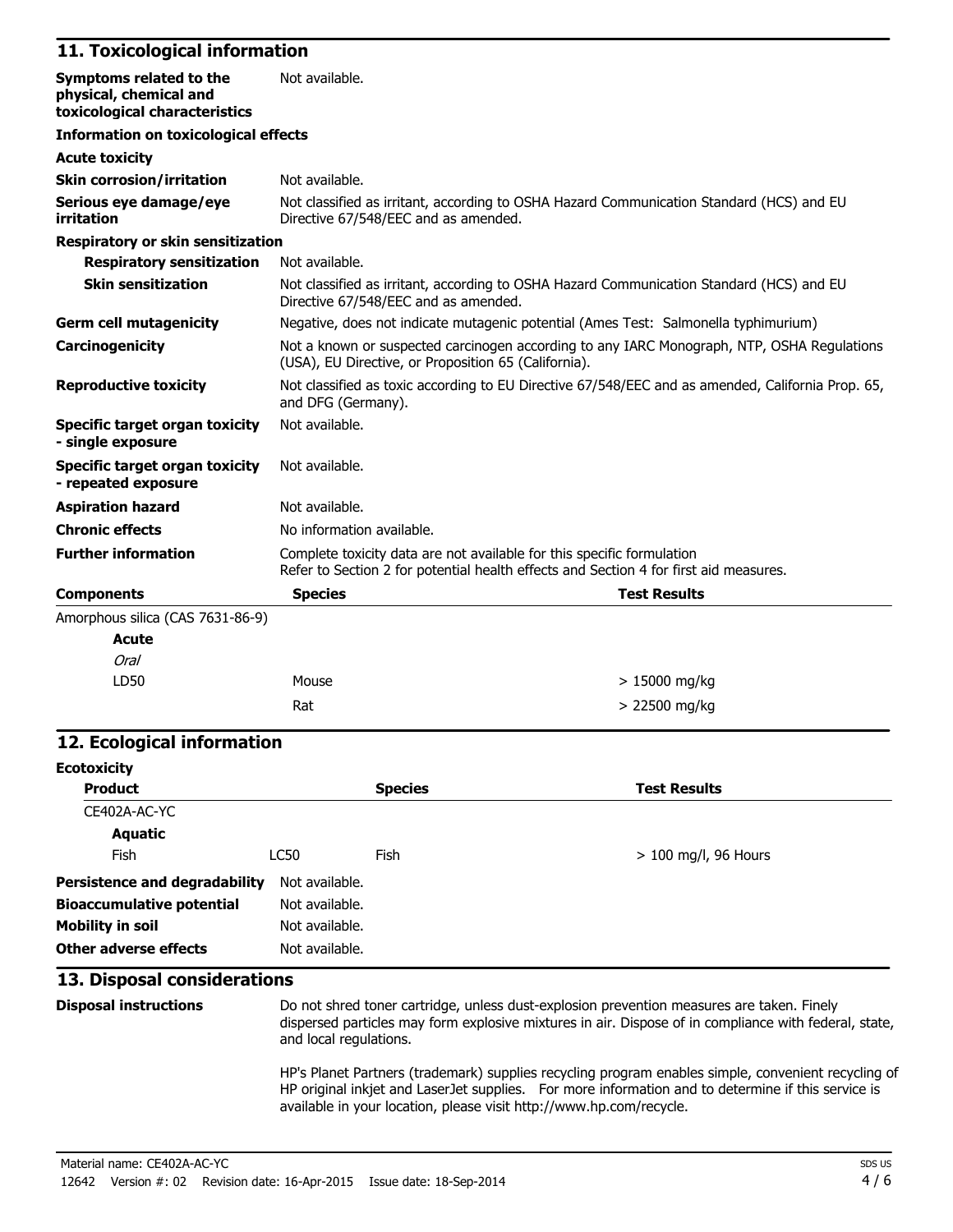| 14. Transport information                                               |                                                                                                                                                                                                                                                                                                                   |
|-------------------------------------------------------------------------|-------------------------------------------------------------------------------------------------------------------------------------------------------------------------------------------------------------------------------------------------------------------------------------------------------------------|
| <b>Further information</b>                                              | Not a dangerous good under DOT, IATA, ADR, IMDG, or RID.                                                                                                                                                                                                                                                          |
| 15. Regulatory information                                              |                                                                                                                                                                                                                                                                                                                   |
| <b>US federal regulations</b>                                           | US EPA TSCA Inventory: All chemical substances in this product comply with all rules or orders<br>under TSCA.                                                                                                                                                                                                     |
|                                                                         | TSCA Section 12(b) Export Notification (40 CFR 707, Subpt. D)                                                                                                                                                                                                                                                     |
| Not regulated.<br><b>CERCLA Hazardous Substance List (40 CFR 302.4)</b> |                                                                                                                                                                                                                                                                                                                   |
| Not listed.<br><b>SARA 304 Emergency release notification</b>           |                                                                                                                                                                                                                                                                                                                   |
| Not regulated.                                                          | OSHA Specifically Regulated Substances (29 CFR 1910.1001-1050)                                                                                                                                                                                                                                                    |
| Not listed.                                                             |                                                                                                                                                                                                                                                                                                                   |
|                                                                         | <b>Superfund Amendments and Reauthorization Act of 1986 (SARA)</b>                                                                                                                                                                                                                                                |
| <b>Hazard categories</b>                                                | Immediate Hazard - No<br>Delayed Hazard - No<br>Fire Hazard - No<br>Pressure Hazard - No<br>Reactivity Hazard - No                                                                                                                                                                                                |
| <b>SARA 302 Extremely hazardous substance</b>                           |                                                                                                                                                                                                                                                                                                                   |
| Not listed.                                                             |                                                                                                                                                                                                                                                                                                                   |
| <b>SARA 311/312</b><br><b>Hazardous chemical</b>                        | No                                                                                                                                                                                                                                                                                                                |
| <b>Other federal regulations</b>                                        |                                                                                                                                                                                                                                                                                                                   |
| <b>Safe Drinking Water Act</b><br>(SDWA)                                | Not regulated.                                                                                                                                                                                                                                                                                                    |
| <b>US state regulations</b>                                             |                                                                                                                                                                                                                                                                                                                   |
| US. Massachusetts RTK - Substance List                                  |                                                                                                                                                                                                                                                                                                                   |
| Not regulated.                                                          | US. New Jersey Worker and Community Right-to-Know Act                                                                                                                                                                                                                                                             |
| Not listed.                                                             | US. Pennsylvania Worker and Community Right-to-Know Law                                                                                                                                                                                                                                                           |
| Not listed.<br><b>US. Rhode Island RTK</b>                              |                                                                                                                                                                                                                                                                                                                   |
| Not regulated.                                                          |                                                                                                                                                                                                                                                                                                                   |
| <b>US. California Proposition 65</b><br>Not Listed.                     |                                                                                                                                                                                                                                                                                                                   |
| <b>Regulatory information</b>                                           | All chemical substances in this HP product have been notified or are exempt from notification under<br>chemical substances notification laws in the following countries: US (TSCA), EU (EINECS/ELINCS),<br>Switzerland, Canada (DSL/NDSL), Australia, Japan, Philippines, South Korea, New Zealand, and<br>China. |

| Issue date           | 18-Sep-2014                                                                                                                                                                                                                                                                                                                                                                                                                                                                                                                                                    |
|----------------------|----------------------------------------------------------------------------------------------------------------------------------------------------------------------------------------------------------------------------------------------------------------------------------------------------------------------------------------------------------------------------------------------------------------------------------------------------------------------------------------------------------------------------------------------------------------|
| <b>Revision date</b> | 16-Apr-2015                                                                                                                                                                                                                                                                                                                                                                                                                                                                                                                                                    |
| <b>Version #</b>     | 02                                                                                                                                                                                                                                                                                                                                                                                                                                                                                                                                                             |
| <b>Disclaimer</b>    | This Safety Data Sheet document is provided without charge to customers of Hewlett-Packard<br>Company. Data is the most current known to Hewlett-Packard Company at the time of preparation<br>of this document and is believed to be accurate. It should not be construed as quaranteeing<br>specific properties of the products as described or suitability for a particular application. This<br>document was prepared to the requirements of the jurisdiction specified in Section 1 above and<br>may not meet regulatory requirements in other countries. |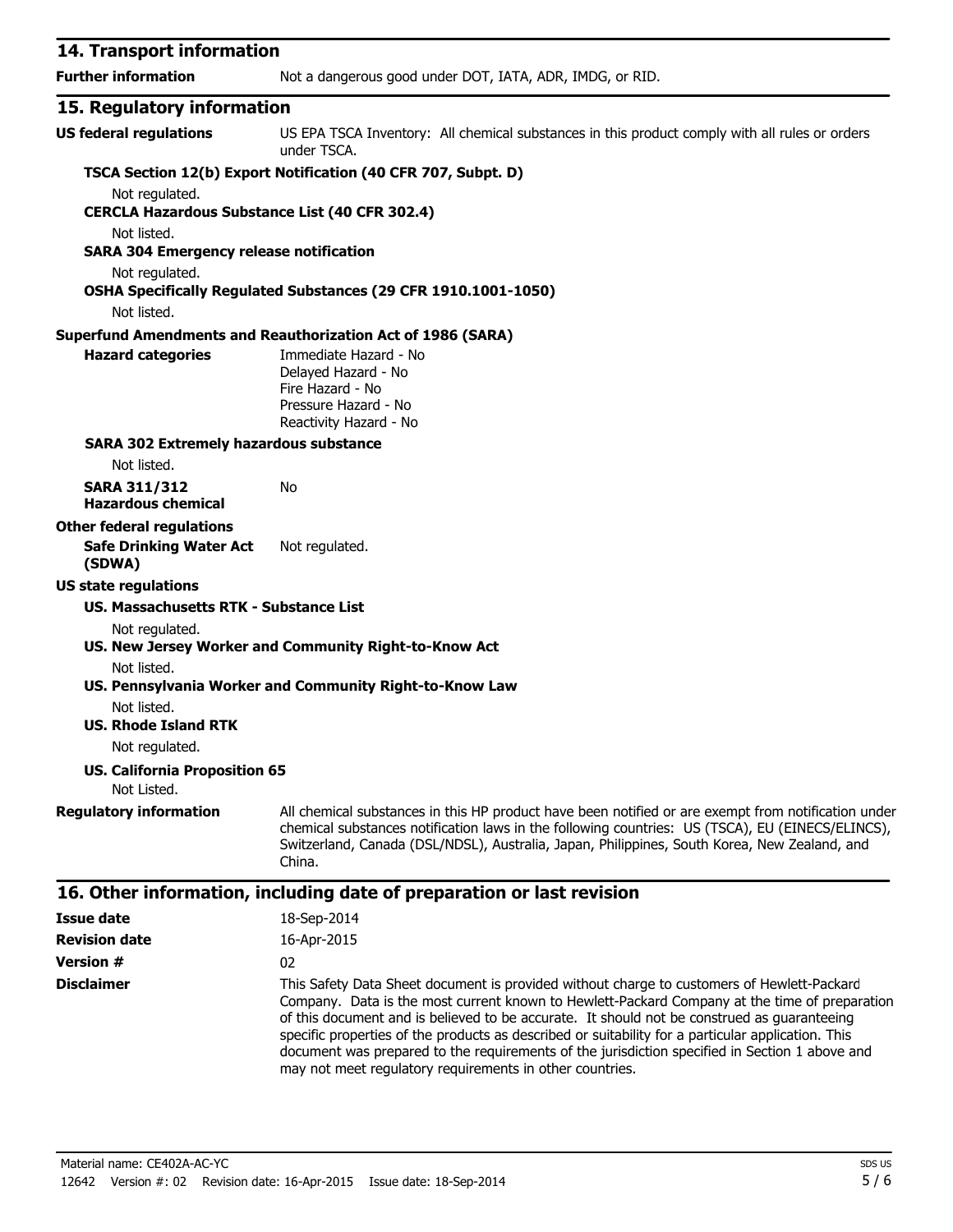| <b>Manufacturer information</b> | Hewlett-Packard Company                  |
|---------------------------------|------------------------------------------|
|                                 | 11311 Chinden Boulevard                  |
|                                 | Boise, ID 83714 USA                      |
|                                 | (Direct) 1-503-494-7199                  |
|                                 | (Toll-free within the US) 1-800-457-4209 |

### **Explanation of abbreviations**

| <b>ACGIH</b>  | American Conference of Governmental Industrial Hygienists           |
|---------------|---------------------------------------------------------------------|
| <b>CAS</b>    | <b>Chemical Abstracts Service</b>                                   |
| <b>CERCLA</b> | Comprehensive Environmental Response Compensation and Liability Act |
| <b>CFR</b>    | Code of Federal Regulations                                         |
| <b>COC</b>    | Cleveland Open Cup                                                  |
| <b>DOT</b>    | Department of Transportation                                        |
| <b>EPCRA</b>  | Emergency Planning and Community Right-to-Know Act (aka SARA)       |
| <b>IARC</b>   | International Agency for Research on Cancer                         |
| <b>NIOSH</b>  | National Institute for Occupational Safety and Health               |
| <b>NTP</b>    | National Toxicology Program                                         |
| <b>OSHA</b>   | Occupational Safety and Health Administration                       |
| <b>PEL</b>    | Permissible Exposure Limit                                          |
| <b>RCRA</b>   | Resource Conservation and Recovery Act                              |
| <b>REC</b>    | Recommended                                                         |
| <b>REL</b>    | Recommended Exposure Limit                                          |
| <b>SARA</b>   | Superfund Amendments and Reauthorization Act of 1986                |
| <b>STEL</b>   | Short-Term Exposure Limit                                           |
| <b>TCLP</b>   | <b>Toxicity Characteristics Leaching Procedure</b>                  |
| <b>TLV</b>    | <b>Threshold Limit Value</b>                                        |
| <b>TSCA</b>   | Toxic Substances Control Act                                        |
| <b>VOC</b>    | Volatile Organic Compounds                                          |
|               |                                                                     |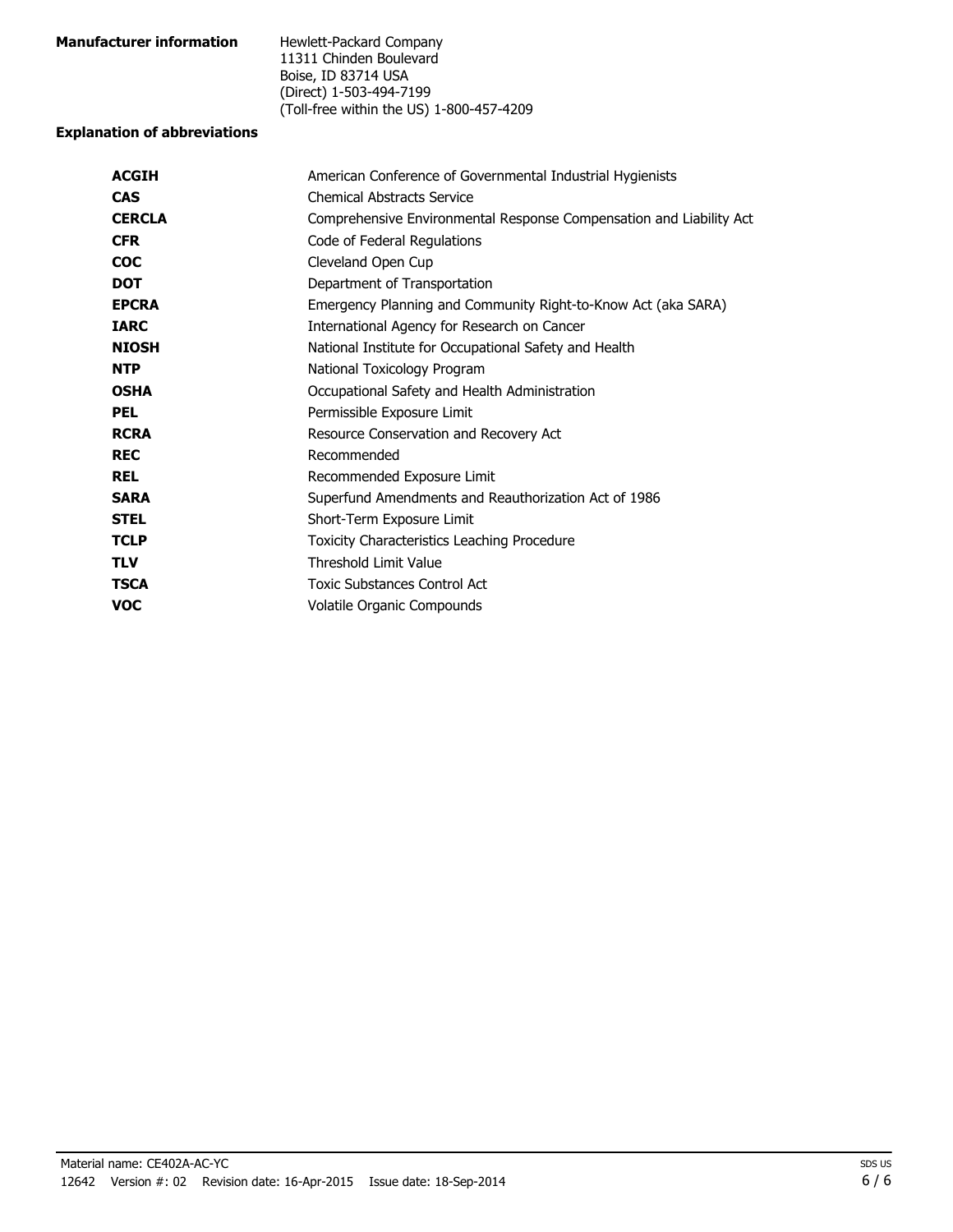

# **SAFETY DATA SHEET**

| 1. Identification               |                                                                                                                                                                                                                                                         |
|---------------------------------|---------------------------------------------------------------------------------------------------------------------------------------------------------------------------------------------------------------------------------------------------------|
| <b>Product identifier</b>       | HP Color LaserJet CE412A-AC-L Yellow Print Cartridge                                                                                                                                                                                                    |
| Other means of identification   | Not available.                                                                                                                                                                                                                                          |
| <b>Recommended use</b>          | This product is a yellow toner preparation that is used in HP LaserJet Pro 300 Color M351/HF<br>LaserJet Pro 400 Color M451/HP LaserJet Pro 300 Color MFP M375/HP LaserJet Pro 400 Color MFP<br>M475 series printers.                                   |
| <b>Recommended restrictions</b> | None known.                                                                                                                                                                                                                                             |
| <b>Company identification</b>   | Hewlett-Packard Company<br>3000 Hanover Street<br>Palo Alto, CA 94304-1185<br><b>United States</b><br>Telephone 650-857-5020                                                                                                                            |
|                                 | Hewlett-Packard health effects line<br>(Toll-free within the US) 1-800-457-4209<br>(Direct) 1-760-710-0048<br><b>HP Customer Care Line</b><br>(Toll-free within the US) 1-800-474-6836<br>(Direct) 1-208-323-2551<br>Email: hpcustomer.inguiries@hp.com |

### **2. Hazard(s) identification**

| <b>Physical hazards</b>                      | Not classified.                                                                                                                                                                                                                       |
|----------------------------------------------|---------------------------------------------------------------------------------------------------------------------------------------------------------------------------------------------------------------------------------------|
| <b>Health hazards</b>                        | Not classified.                                                                                                                                                                                                                       |
| <b>Environmental hazards</b>                 | Not classified.                                                                                                                                                                                                                       |
| <b>OSHA defined hazards</b>                  | Not classified.                                                                                                                                                                                                                       |
| Label elements                               |                                                                                                                                                                                                                                       |
| <b>Hazard symbol</b>                         | None.                                                                                                                                                                                                                                 |
| Signal word                                  | None.                                                                                                                                                                                                                                 |
| <b>Hazard statement</b>                      | Not available.                                                                                                                                                                                                                        |
| <b>Precautionary statement</b>               |                                                                                                                                                                                                                                       |
| <b>Prevention</b>                            | Not available.                                                                                                                                                                                                                        |
| <b>Response</b>                              | Not available.                                                                                                                                                                                                                        |
| <b>Storage</b>                               | Not available.                                                                                                                                                                                                                        |
| <b>Disposal</b>                              | Not available.                                                                                                                                                                                                                        |
| Hazard(s) not otherwise<br>classified (HNOC) | This product is not classified as hazardous according to OSHA CFR 1910.1200 or EU Directive<br>1999/45/EC, as amended. None of the ingredients have been classified as carcinogens according<br>to EU, IARC, MAK, NTP, OSHA or ACGIH. |
| <b>Supplemental information</b>              | None.                                                                                                                                                                                                                                 |

### **3. Composition/information on ingredients**

**Mixtures**

| <b>Chemical name</b>       | <b>Common name and synonyms</b> | <b>CAS number</b> | $\frac{0}{0}$ |
|----------------------------|---------------------------------|-------------------|---------------|
| Styrene acrylate copolymer |                                 | Trade Secret      | <85           |
| Wax                        | Wax                             | Trade Secret      | ${<}10$       |
| Pigment                    | Piament                         | Trade Secret      | <5            |
| Amorphous silica           | Amorphous silica                | 7631-86-9         |               |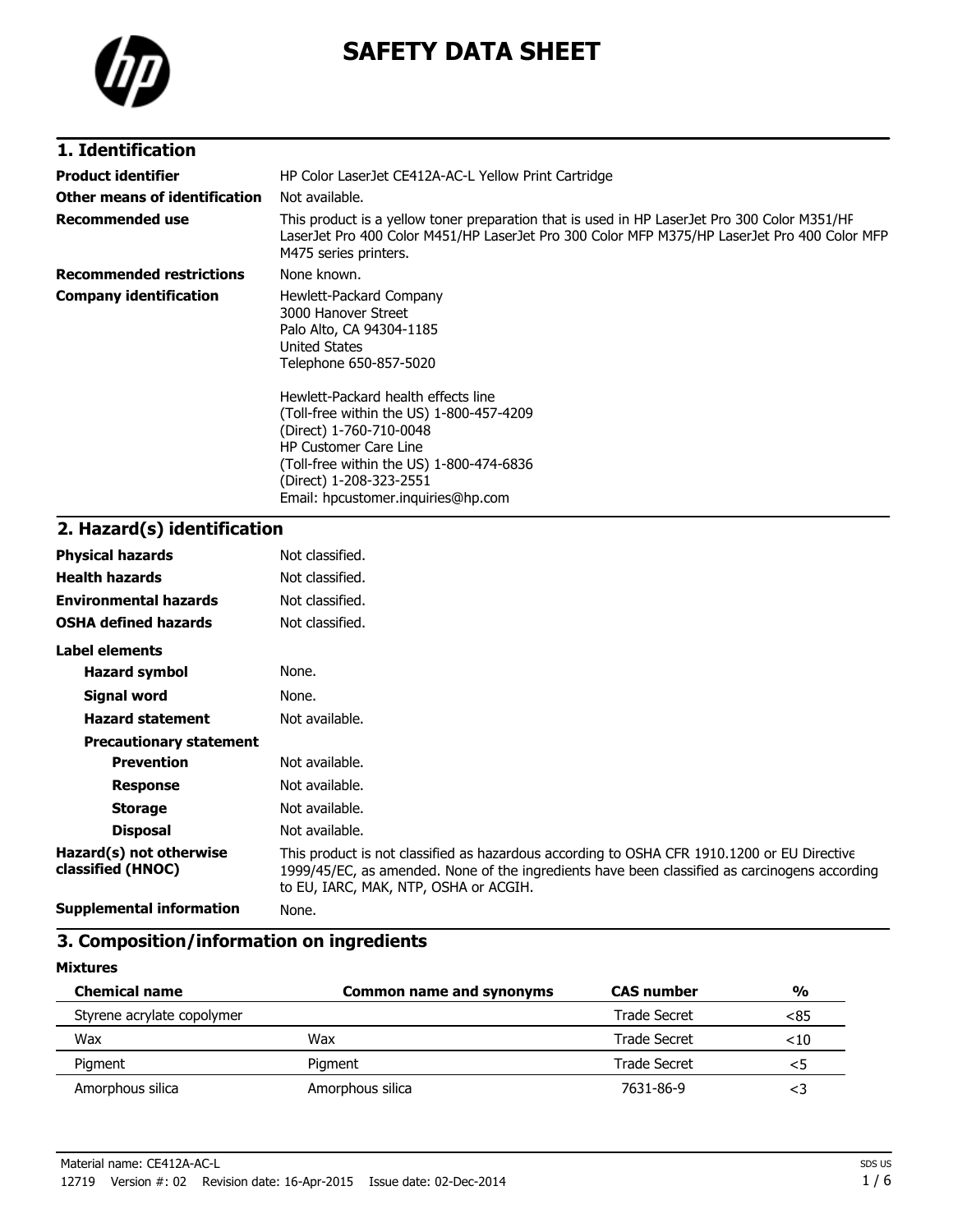| 4. First-aid measures                                    |                                                                                                                                                                                                   |
|----------------------------------------------------------|---------------------------------------------------------------------------------------------------------------------------------------------------------------------------------------------------|
| <b>Inhalation</b>                                        | Move person to fresh air immediately. If irritation persists, consult a physician.                                                                                                                |
| <b>Skin contact</b>                                      | Wash affected areas thoroughly with mild soap and water. Get medical attention if irritation<br>develops or persists.                                                                             |
| Eye contact                                              | Do not rub eyes. Immediately flush with large amounts of clean, warm water (low pressure) for at<br>least 15 minutes or until particles are removed. If irritation persists, consult a physician. |
| <b>Ingestion</b>                                         | Rinse mouth out with water. Drink one to two glasses of water. If symptoms occur, consult a<br>physician.                                                                                         |
| Most important<br>symptoms/effects, acute and<br>delayed | Not available.                                                                                                                                                                                    |

# **5. Fire-fighting measures**

| Suitable extinguishing media                                                     | CO2, water, or dry chemical                                                                                                                                                           |  |
|----------------------------------------------------------------------------------|---------------------------------------------------------------------------------------------------------------------------------------------------------------------------------------|--|
| <b>Unsuitable extinguishing</b><br>media                                         | None known.                                                                                                                                                                           |  |
| <b>Specific hazards arising from</b><br>the chemical                             | Not applicable.                                                                                                                                                                       |  |
| <b>Special protective equipment</b><br>and precautions for<br>firefighters       | Not available.                                                                                                                                                                        |  |
| <b>Fire-fighting</b><br>equipment/instructions                                   | If fire occurs in the printer, treat as an electrical fire.                                                                                                                           |  |
| <b>Specific methods</b>                                                          | None established.                                                                                                                                                                     |  |
| 6. Accidental release measures                                                   |                                                                                                                                                                                       |  |
| <b>Personal precautions,</b><br>protective equipment and<br>emergency procedures | Minimize dust generation and accumulation.                                                                                                                                            |  |
| <b>Methods and materials for</b><br>containment and cleaning up                  | Not available.                                                                                                                                                                        |  |
| <b>Environmental precautions</b>                                                 | Do not flush into surface water or sanitary sewer system. See also section 13 Disposal<br>considerations.                                                                             |  |
| 7. Handling and storage                                                          |                                                                                                                                                                                       |  |
| <b>Precautions for safe handling</b>                                             | Keep out of the reach of children. Avoid inhalation of dust and contact with skin and eyes. Use with<br>adequate ventilation. Keep away from excessive heat, sparks, and open flames. |  |
| Conditions for safe storage,<br>including any<br>incompatibilities               | Keep out of the reach of children. Keep tightly closed and dry. Store away from strong oxidizers.<br>Store at room temperature.                                                       |  |

### **8. Exposure controls/personal protection**

### **Occupational exposure limits**

| <b>Components</b>                                                                   | US, NIOSH: Pocket Guide to Chemical Hazards<br><b>Type</b>                                     | <b>Value</b>                                                                         |  |
|-------------------------------------------------------------------------------------|------------------------------------------------------------------------------------------------|--------------------------------------------------------------------------------------|--|
| Amorphous silica (CAS<br>7631-86-9)                                                 | <b>TWA</b>                                                                                     | $6 \text{ mg/m}$                                                                     |  |
| <b>Biological limit values</b>                                                      | No biological exposure limits noted for the ingredient(s).                                     |                                                                                      |  |
| <b>Exposure guidelines</b>                                                          | USA OSHA (TWA/PEL): 15 mg/m3 (Total Dust), 5 mg/m3 (Respirable Fraction)                       |                                                                                      |  |
| ACGIH (TWA/TLV): 10 mg/m3 (Inhalable Particulate), 3 mg/m3 (Respirable Particulate) |                                                                                                |                                                                                      |  |
|                                                                                     | mq/m3                                                                                          | Amorphous silica: USA OSHA (TWA/PEL): 20 mppcf 80 (mq/m3)/%SiO2, ACGIH (TWA/TLV): 10 |  |
|                                                                                     | TRGS 900 (Luftgrenzwert) - 10 mg/m3 (Einatembare partikel), 3 mg/m3 (Alveolengängige fraktion) |                                                                                      |  |
|                                                                                     | UK WEL: 10 mg/m3 (Respirable Dust), 5 mg/m3 (Inhalable Dust)                                   |                                                                                      |  |
|                                                                                     |                                                                                                |                                                                                      |  |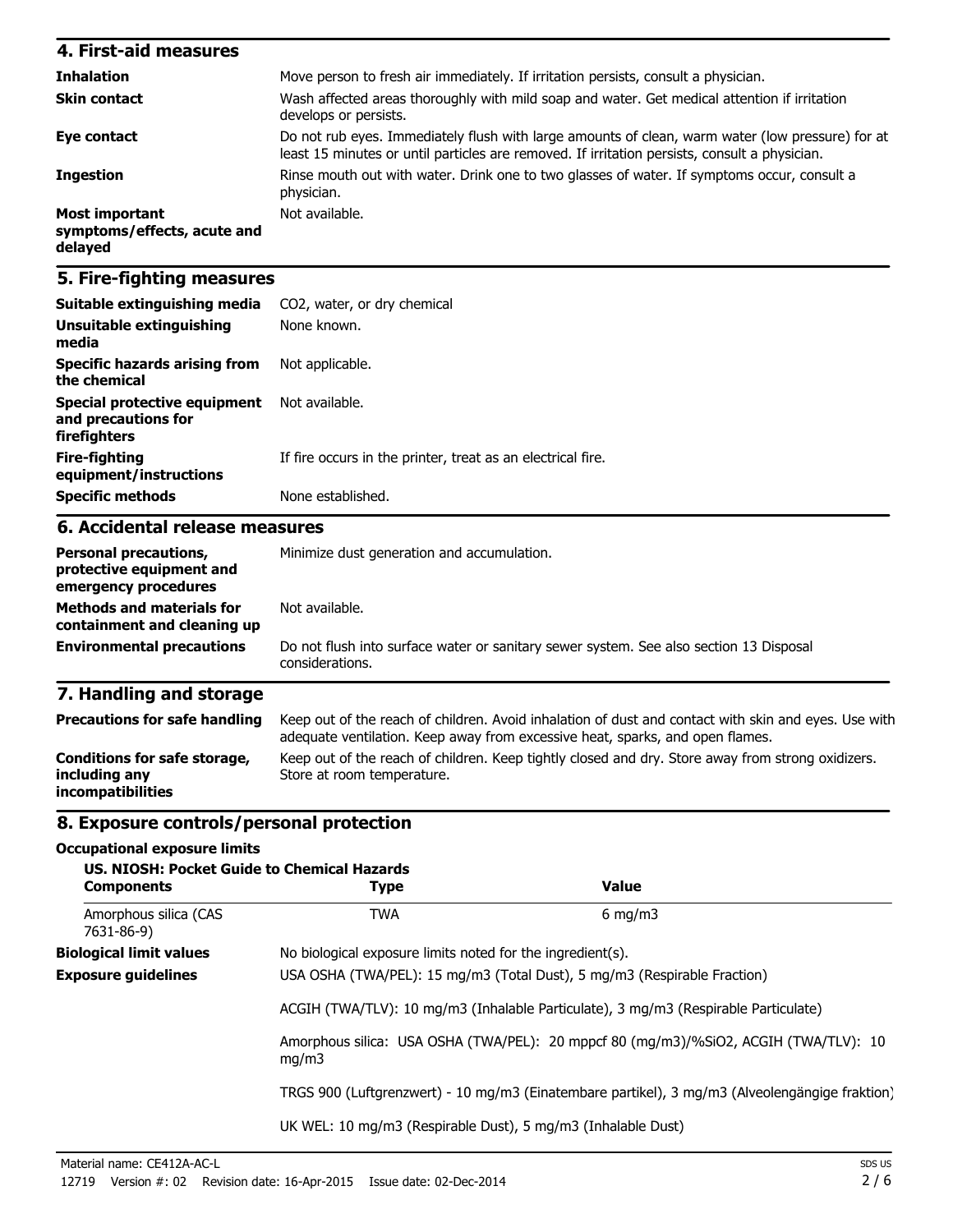| <b>Appropriate engineering</b><br>controls          | Use in a well ventilated area.                                        |  |  |
|-----------------------------------------------------|-----------------------------------------------------------------------|--|--|
|                                                     | Individual protection measures, such as personal protective equipment |  |  |
| <b>Eye/face protection</b>                          | Not available.                                                        |  |  |
| <b>Skin protection</b>                              |                                                                       |  |  |
| <b>Hand protection</b>                              | Not available.                                                        |  |  |
| <b>Other</b>                                        | Not available.                                                        |  |  |
| <b>Respiratory protection</b>                       | Not available.                                                        |  |  |
| <b>Thermal hazards</b>                              | Not available.                                                        |  |  |
| 9. Physical and chemical properties                 |                                                                       |  |  |
| <b>Appearance</b>                                   | Fine powder                                                           |  |  |
| <b>Physical state</b>                               | Solid.                                                                |  |  |
| Color                                               | Yellow                                                                |  |  |
| Odor                                                | Slight plastic odor                                                   |  |  |
| <b>Odor threshold</b>                               | Not available.                                                        |  |  |
| pH                                                  | Not applicable                                                        |  |  |
| <b>Melting point/freezing point</b>                 | Not available.                                                        |  |  |
| <b>Initial boiling point and</b><br>boiling range   | Not applicable                                                        |  |  |
| <b>Flash point</b>                                  | Not applicable                                                        |  |  |
| <b>Evaporation rate</b>                             | Not applicable                                                        |  |  |
| <b>Flammability (solid, gas)</b>                    | Not available.                                                        |  |  |
| <b>Upper/lower flammability or explosive limits</b> |                                                                       |  |  |
| <b>Flammability limit - lower</b><br>(%)            | Not flammable                                                         |  |  |
| <b>Flammability limit -</b><br>upper $(% )$         | Not available.                                                        |  |  |
| <b>Explosive limit - lower</b><br>(%)               | Not available.                                                        |  |  |
| <b>Explosive limit - upper</b><br>(%)               | Not available.                                                        |  |  |
| Vapor pressure                                      | Not applicable                                                        |  |  |
| Solubility(ies)                                     |                                                                       |  |  |
| <b>Solubility (water)</b>                           | Negligible in water. Partially soluble in toluene and xylene.         |  |  |
| <b>Partition coefficient</b><br>(n-octanol/water)   | Not available.                                                        |  |  |
| <b>Auto-ignition temperature</b>                    | Not applicable                                                        |  |  |
| <b>Decomposition temperature</b>                    | > 392 °F (> 200 °C)                                                   |  |  |
| <b>Viscosity</b>                                    | Not applicable                                                        |  |  |
| <b>Other information</b>                            |                                                                       |  |  |
| <b>Percent volatile</b>                             | 0 % estimated                                                         |  |  |
| <b>Softening point</b>                              | 176 - 266 °F (80 - 130 °C)                                            |  |  |
| <b>Specific gravity</b>                             | $1 - 1.2$                                                             |  |  |

# **10. Stability and reactivity**

| <b>Reactivity</b>                            | Not available.                          |
|----------------------------------------------|-----------------------------------------|
| <b>Chemical stability</b>                    | Stable under normal storage conditions. |
| <b>Possibility of hazardous</b><br>reactions | Will not occur.                         |
| <b>Conditions to avoid</b>                   | Imaging Drum: Exposure to light         |
| Incompatible materials                       | Strong oxidizers                        |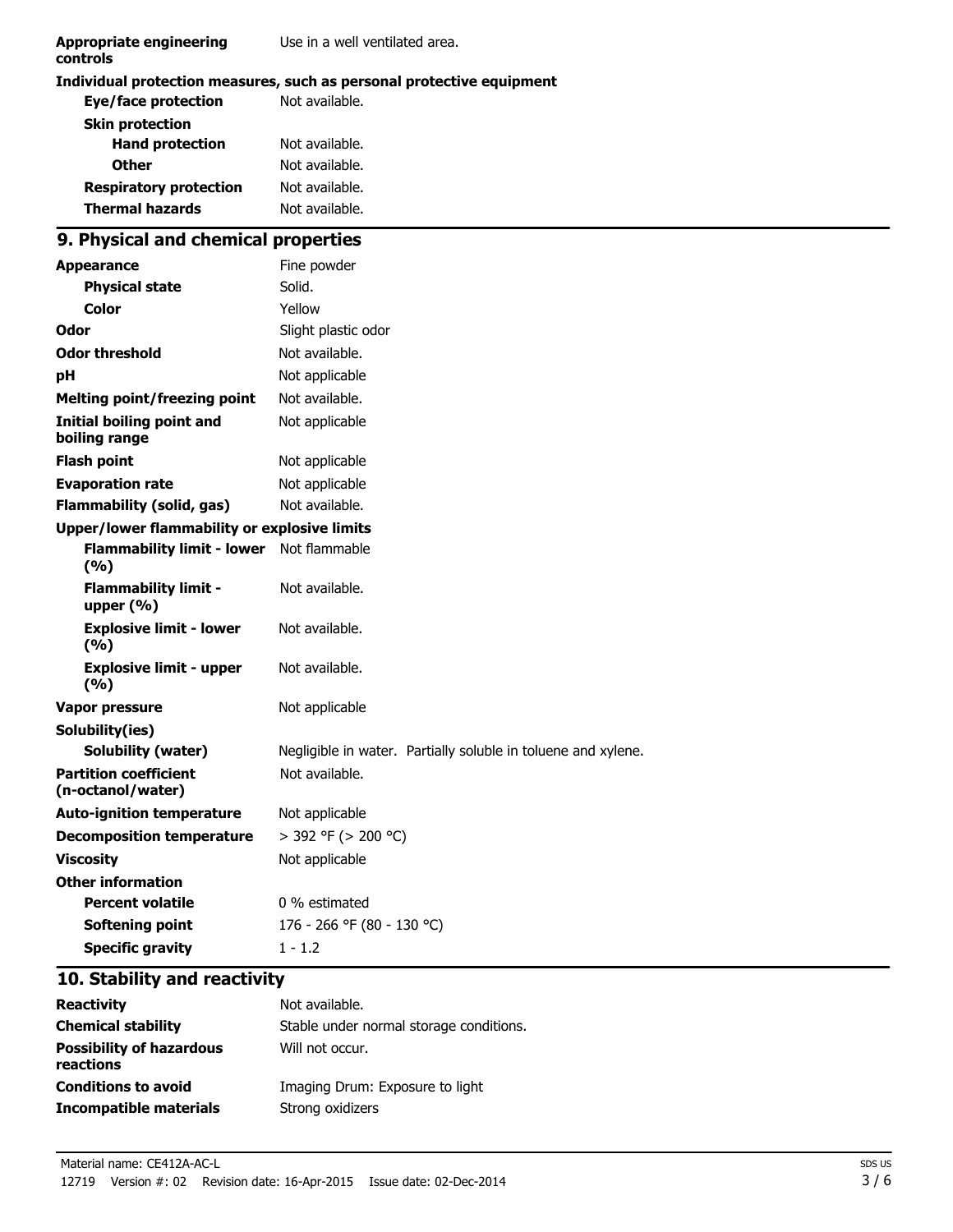### **11. Toxicological information**

| Symptoms related to the<br>physical, chemical and<br>toxicological characteristics | Not available.                                                                                                                                                  |                     |
|------------------------------------------------------------------------------------|-----------------------------------------------------------------------------------------------------------------------------------------------------------------|---------------------|
| <b>Information on toxicological effects</b>                                        |                                                                                                                                                                 |                     |
| <b>Acute toxicity</b>                                                              |                                                                                                                                                                 |                     |
| <b>Skin corrosion/irritation</b>                                                   | Not available.                                                                                                                                                  |                     |
| Serious eye damage/eye<br>irritation                                               | Not classified as irritant, according to OSHA Hazard Communication Standard (HCS) and EU<br>Directive 67/548/EEC and as amended.                                |                     |
| <b>Respiratory or skin sensitization</b>                                           |                                                                                                                                                                 |                     |
| <b>Respiratory sensitization</b>                                                   | Not available.                                                                                                                                                  |                     |
| <b>Skin sensitization</b>                                                          | Not classified as irritant, according to OSHA Hazard Communication Standard (HCS) and EU<br>Directive 67/548/EEC and as amended.                                |                     |
| <b>Germ cell mutagenicity</b>                                                      | Negative, does not indicate mutagenic potential (Ames Test: Salmonella typhimurium)                                                                             |                     |
| Carcinogenicity                                                                    | Not a known or suspected carcinogen according to any IARC Monograph, NTP, OSHA Regulations<br>(USA), EU Directive, or Proposition 65 (California).              |                     |
| <b>Reproductive toxicity</b>                                                       | Not classified as toxic according to EU Directive 67/548/EEC and as amended, California Prop. 65,<br>and DFG (Germany).                                         |                     |
| Specific target organ toxicity<br>- single exposure                                | Not available.                                                                                                                                                  |                     |
| Specific target organ toxicity<br>- repeated exposure                              | Not available.                                                                                                                                                  |                     |
| <b>Aspiration hazard</b>                                                           | Not available.                                                                                                                                                  |                     |
| <b>Chronic effects</b>                                                             | No information available.                                                                                                                                       |                     |
| <b>Further information</b>                                                         | Complete toxicity data are not available for this specific formulation<br>Refer to Section 2 for potential health effects and Section 4 for first aid measures. |                     |
| <b>Components</b>                                                                  | <b>Species</b>                                                                                                                                                  | <b>Test Results</b> |
| Amorphous silica (CAS 7631-86-9)                                                   |                                                                                                                                                                 |                     |
| <b>Acute</b>                                                                       |                                                                                                                                                                 |                     |
| Oral                                                                               |                                                                                                                                                                 |                     |
| LD50                                                                               | Mouse                                                                                                                                                           | $>15000$ mg/kg      |
|                                                                                    | Rat                                                                                                                                                             | $> 22500$ mg/kg     |

# **12. Ecological information**

| <b>Ecotoxicity</b>                   |                |                |                        |
|--------------------------------------|----------------|----------------|------------------------|
| <b>Product</b>                       |                | <b>Species</b> | <b>Test Results</b>    |
| CE412A-AC-L                          |                |                |                        |
| <b>Aquatic</b>                       |                |                |                        |
| Fish                                 | <b>LC50</b>    | Fish           | $> 100$ mg/l, 96 Hours |
| <b>Persistence and degradability</b> | Not available. |                |                        |
| <b>Bioaccumulative potential</b>     | Not available. |                |                        |
| <b>Mobility in soil</b>              | Not available. |                |                        |
| Other adverse effects                | Not available. |                |                        |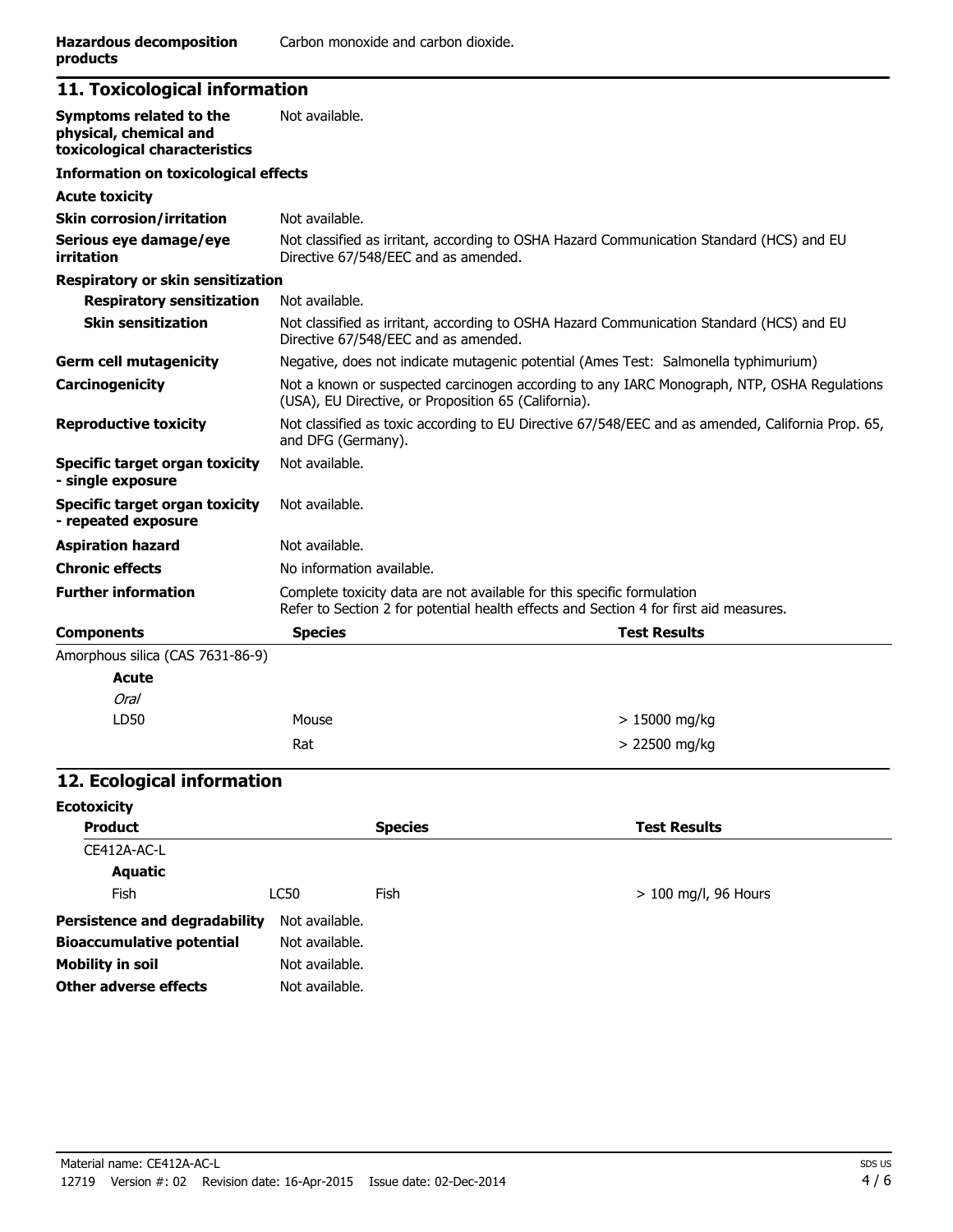| 13. Disposal considerations                                                  |                                                                                                                                                                                                                                                                                                                   |
|------------------------------------------------------------------------------|-------------------------------------------------------------------------------------------------------------------------------------------------------------------------------------------------------------------------------------------------------------------------------------------------------------------|
| <b>Disposal instructions</b>                                                 | Do not shred toner cartridge, unless dust-explosion prevention measures are taken. Finely<br>dispersed particles may form explosive mixtures in air. Dispose of in compliance with federal, state,<br>and local regulations.                                                                                      |
|                                                                              | HP's Planet Partners (trademark) supplies recycling program enables simple, convenient recycling of<br>HP original inkjet and LaserJet supplies. For more information and to determine if this service is<br>available in your location, please visit http://www.hp.com/recycle.                                  |
| 14. Transport information                                                    |                                                                                                                                                                                                                                                                                                                   |
| <b>Further information</b>                                                   | Not a dangerous good under DOT, IATA, ADR, IMDG, or RID.                                                                                                                                                                                                                                                          |
| 15. Regulatory information                                                   |                                                                                                                                                                                                                                                                                                                   |
| <b>US federal regulations</b>                                                | US EPA TSCA Inventory: All chemical substances in this product comply with all rules or orders<br>under TSCA.                                                                                                                                                                                                     |
|                                                                              | TSCA Section 12(b) Export Notification (40 CFR 707, Subpt. D)                                                                                                                                                                                                                                                     |
| Not regulated.                                                               |                                                                                                                                                                                                                                                                                                                   |
| <b>CERCLA Hazardous Substance List (40 CFR 302.4)</b><br>Not listed.         |                                                                                                                                                                                                                                                                                                                   |
| <b>SARA 304 Emergency release notification</b>                               |                                                                                                                                                                                                                                                                                                                   |
| Not regulated.                                                               |                                                                                                                                                                                                                                                                                                                   |
|                                                                              | OSHA Specifically Regulated Substances (29 CFR 1910.1001-1050)                                                                                                                                                                                                                                                    |
| Not listed.                                                                  |                                                                                                                                                                                                                                                                                                                   |
| <b>Hazard categories</b>                                                     | <b>Superfund Amendments and Reauthorization Act of 1986 (SARA)</b><br>Immediate Hazard - No<br>Delayed Hazard - No<br>Fire Hazard - No<br>Pressure Hazard - No<br>Reactivity Hazard - No                                                                                                                          |
| <b>SARA 302 Extremely hazardous substance</b>                                |                                                                                                                                                                                                                                                                                                                   |
| Not listed.                                                                  |                                                                                                                                                                                                                                                                                                                   |
| <b>SARA 311/312</b><br><b>Hazardous chemical</b>                             | No                                                                                                                                                                                                                                                                                                                |
| <b>Other federal regulations</b><br><b>Safe Drinking Water Act</b><br>(SDWA) | Not regulated.                                                                                                                                                                                                                                                                                                    |
| <b>US state regulations</b>                                                  |                                                                                                                                                                                                                                                                                                                   |
| <b>US. Massachusetts RTK - Substance List</b>                                |                                                                                                                                                                                                                                                                                                                   |
| Not regulated.                                                               |                                                                                                                                                                                                                                                                                                                   |
| Not listed.                                                                  | US. New Jersey Worker and Community Right-to-Know Act                                                                                                                                                                                                                                                             |
|                                                                              | US. Pennsylvania Worker and Community Right-to-Know Law                                                                                                                                                                                                                                                           |
| Not listed.                                                                  |                                                                                                                                                                                                                                                                                                                   |
| <b>US. Rhode Island RTK</b>                                                  |                                                                                                                                                                                                                                                                                                                   |
| Not regulated.                                                               |                                                                                                                                                                                                                                                                                                                   |
| <b>US. California Proposition 65</b>                                         |                                                                                                                                                                                                                                                                                                                   |
| Not Listed.                                                                  |                                                                                                                                                                                                                                                                                                                   |
| <b>Regulatory information</b>                                                | All chemical substances in this HP product have been notified or are exempt from notification under<br>chemical substances notification laws in the following countries: US (TSCA), EU (EINECS/ELINCS),<br>Switzerland, Canada (DSL/NDSL), Australia, Japan, Philippines, South Korea, New Zealand, and<br>China. |

#### **16. Other information, including date of preparation or last revision**

| Issue date           | 02-Dec-2014 |
|----------------------|-------------|
| <b>Revision date</b> | 16-Apr-2015 |
| Version #            | በ2          |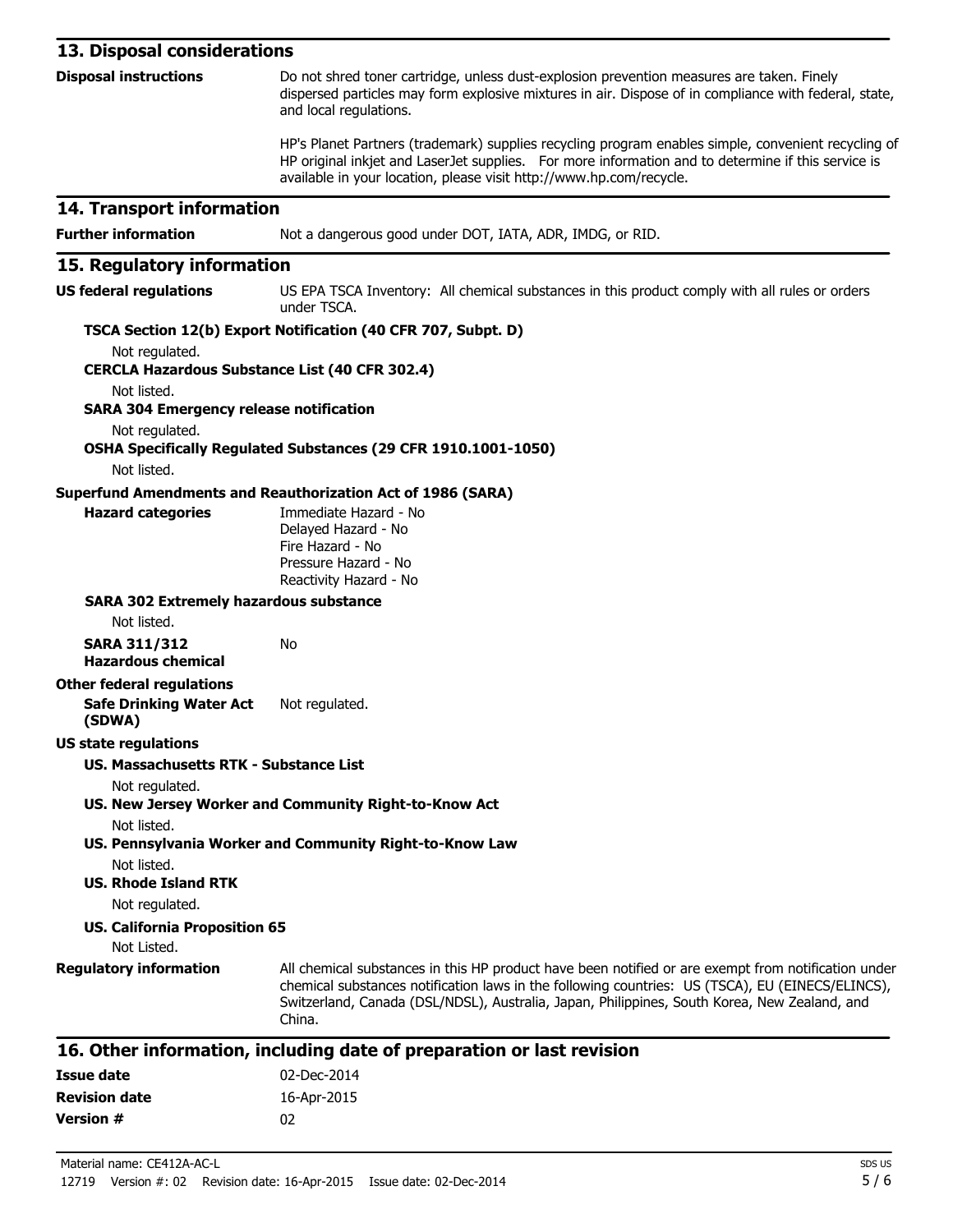| <b>Disclaimer</b>               | This Safety Data Sheet document is provided without charge to customers of Hewlett-Packard<br>Company. Data is the most current known to Hewlett-Packard Company at the time of preparation<br>of this document and is believed to be accurate. It should not be construed as quaranteeing<br>specific properties of the products as described or suitability for a particular application. This<br>document was prepared to the requirements of the jurisdiction specified in Section 1 above and<br>may not meet regulatory requirements in other countries. |
|---------------------------------|----------------------------------------------------------------------------------------------------------------------------------------------------------------------------------------------------------------------------------------------------------------------------------------------------------------------------------------------------------------------------------------------------------------------------------------------------------------------------------------------------------------------------------------------------------------|
| <b>Manufacturer information</b> | Hewlett-Packard Company<br>11311 Chinden Boulevard<br>Boise, ID 83714 USA<br>(Direct) 1-503-494-7199<br>(Toll-free within the US) 1-800-457-4209                                                                                                                                                                                                                                                                                                                                                                                                               |

### **Explanation of abbreviations**

| <b>ACGIH</b>  | American Conference of Governmental Industrial Hygienists           |
|---------------|---------------------------------------------------------------------|
| <b>CAS</b>    | <b>Chemical Abstracts Service</b>                                   |
| <b>CERCLA</b> | Comprehensive Environmental Response Compensation and Liability Act |
| <b>CFR</b>    | Code of Federal Regulations                                         |
| <b>COC</b>    | Cleveland Open Cup                                                  |
| <b>DOT</b>    | Department of Transportation                                        |
| <b>EPCRA</b>  | Emergency Planning and Community Right-to-Know Act (aka SARA)       |
| <b>IARC</b>   | International Agency for Research on Cancer                         |
| <b>NIOSH</b>  | National Institute for Occupational Safety and Health               |
| <b>NTP</b>    | National Toxicology Program                                         |
| <b>OSHA</b>   | Occupational Safety and Health Administration                       |
| <b>PEL</b>    | Permissible Exposure Limit                                          |
| <b>RCRA</b>   | Resource Conservation and Recovery Act                              |
| <b>REC</b>    | Recommended                                                         |
| <b>REL</b>    | Recommended Exposure Limit                                          |
| <b>SARA</b>   | Superfund Amendments and Reauthorization Act of 1986                |
| <b>STEL</b>   | Short-Term Exposure Limit                                           |
| <b>TCLP</b>   | Toxicity Characteristics Leaching Procedure                         |
| <b>TLV</b>    | <b>Threshold Limit Value</b>                                        |
| <b>TSCA</b>   | <b>Toxic Substances Control Act</b>                                 |
| <b>VOC</b>    | Volatile Organic Compounds                                          |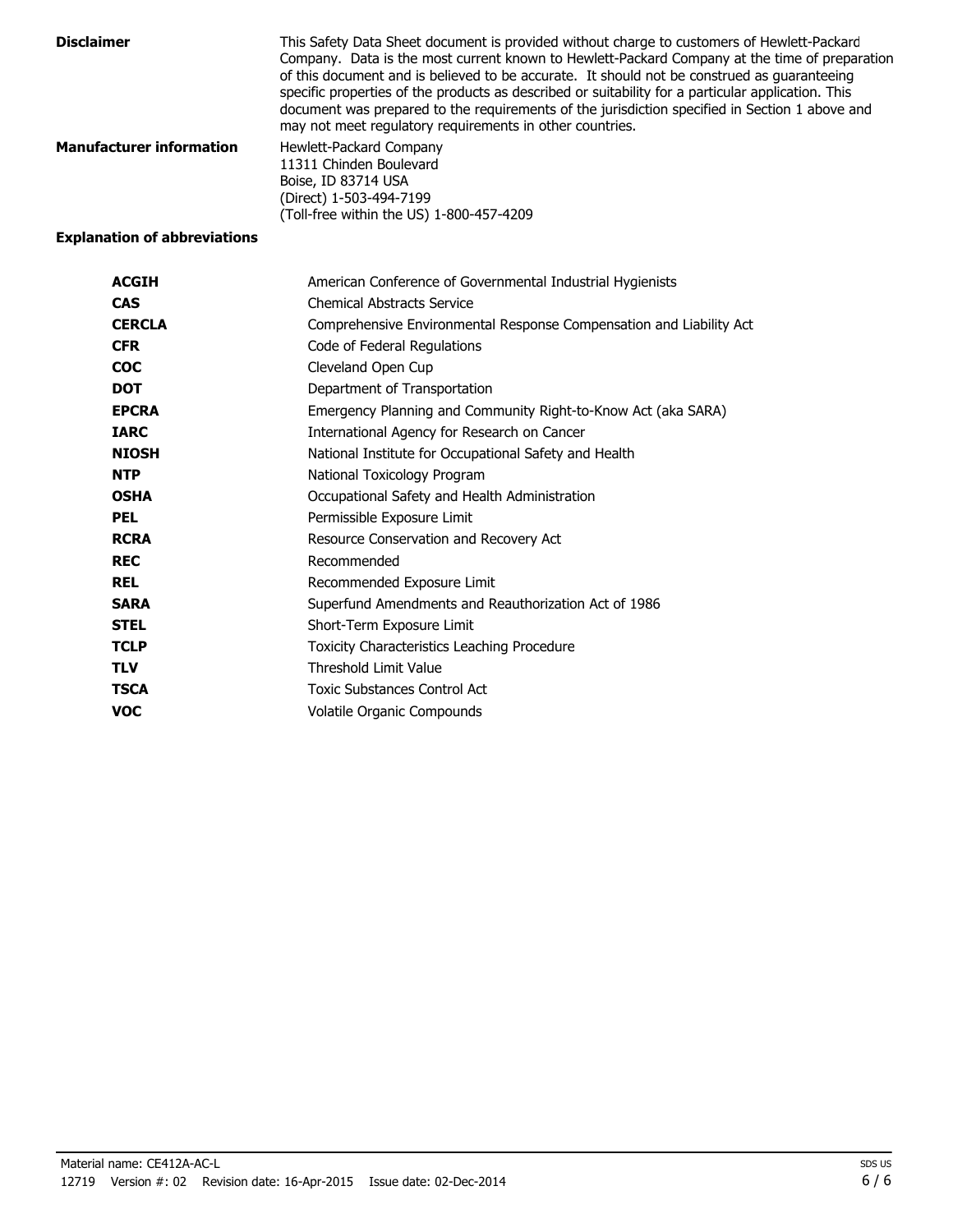

# **SAFETY DATA SHEET**

### **1. Identification**

| <b>Product identifier</b>       | HP Color LaserJet CE742A Yellow Print Cartridge                                                                                                                                                                                                                                                                                                                                         |  |
|---------------------------------|-----------------------------------------------------------------------------------------------------------------------------------------------------------------------------------------------------------------------------------------------------------------------------------------------------------------------------------------------------------------------------------------|--|
| Other means of identification   | Not available.                                                                                                                                                                                                                                                                                                                                                                          |  |
| <b>Recommended use</b>          | This product is a yellow toner preparation that is used in HP Color LaserJet CLJ CP 5225 series<br>printers.                                                                                                                                                                                                                                                                            |  |
| <b>Recommended restrictions</b> | None known.                                                                                                                                                                                                                                                                                                                                                                             |  |
| <b>Company identification</b>   | Hewlett-Packard Company<br>3000 Hanover Street<br>Palo Alto, CA 94304-1185<br><b>United States</b><br>Telephone 650-857-5020<br>Hewlett-Packard health effects line<br>(Toll-free within the US) 1-800-457-4209<br>(Direct) 1-760-710-0048<br><b>HP Customer Care Line</b><br>(Toll-free within the US) 1-800-474-6836<br>(Direct) 1-208-323-2551<br>Email: hpcustomer.inguiries@hp.com |  |

# **2. Hazard(s) identification**

| <b>Physical hazards</b>                      | Not classified.                                                                                                                                                                                                                       |
|----------------------------------------------|---------------------------------------------------------------------------------------------------------------------------------------------------------------------------------------------------------------------------------------|
| <b>Health hazards</b>                        | Not classified.                                                                                                                                                                                                                       |
| <b>Environmental hazards</b>                 | Not classified.                                                                                                                                                                                                                       |
| <b>OSHA defined hazards</b>                  | Not classified.                                                                                                                                                                                                                       |
| Label elements                               |                                                                                                                                                                                                                                       |
| <b>Hazard symbol</b>                         | None.                                                                                                                                                                                                                                 |
| Signal word                                  | None.                                                                                                                                                                                                                                 |
| <b>Hazard statement</b>                      | Not available.                                                                                                                                                                                                                        |
| <b>Precautionary statement</b>               |                                                                                                                                                                                                                                       |
| <b>Prevention</b>                            | Not available.                                                                                                                                                                                                                        |
| <b>Response</b>                              | Not available.                                                                                                                                                                                                                        |
| <b>Storage</b>                               | Not available.                                                                                                                                                                                                                        |
| <b>Disposal</b>                              | Not available.                                                                                                                                                                                                                        |
| Hazard(s) not otherwise<br>classified (HNOC) | This product is not classified as hazardous according to OSHA CFR 1910.1200 or EU Directive<br>1999/45/EC, as amended. None of the ingredients have been classified as carcinogens according<br>to EU, IARC, MAK, NTP, OSHA or ACGIH. |
| <b>Supplemental information</b>              | None.                                                                                                                                                                                                                                 |

### **3. Composition/information on ingredients**

#### **Mixtures**

| <b>Chemical name</b>       | Common name and synonyms | <b>CAS</b> number | $\frac{0}{0}$ |
|----------------------------|--------------------------|-------------------|---------------|
| Styrene acrylate copolymer |                          | Trade Secret      | <85           |
| Wax                        | Wax                      | Trade Secret      | $<$ 10        |
| Pigment                    | Pigment                  | Trade Secret      | <5            |
| Amorphous silica           | Amorphous silica         | 7631-86-9         | ≺ ∕           |

### **4. First-aid measures**

**Inhalation** Move person to fresh air immediately. If irritation persists, consult a physician.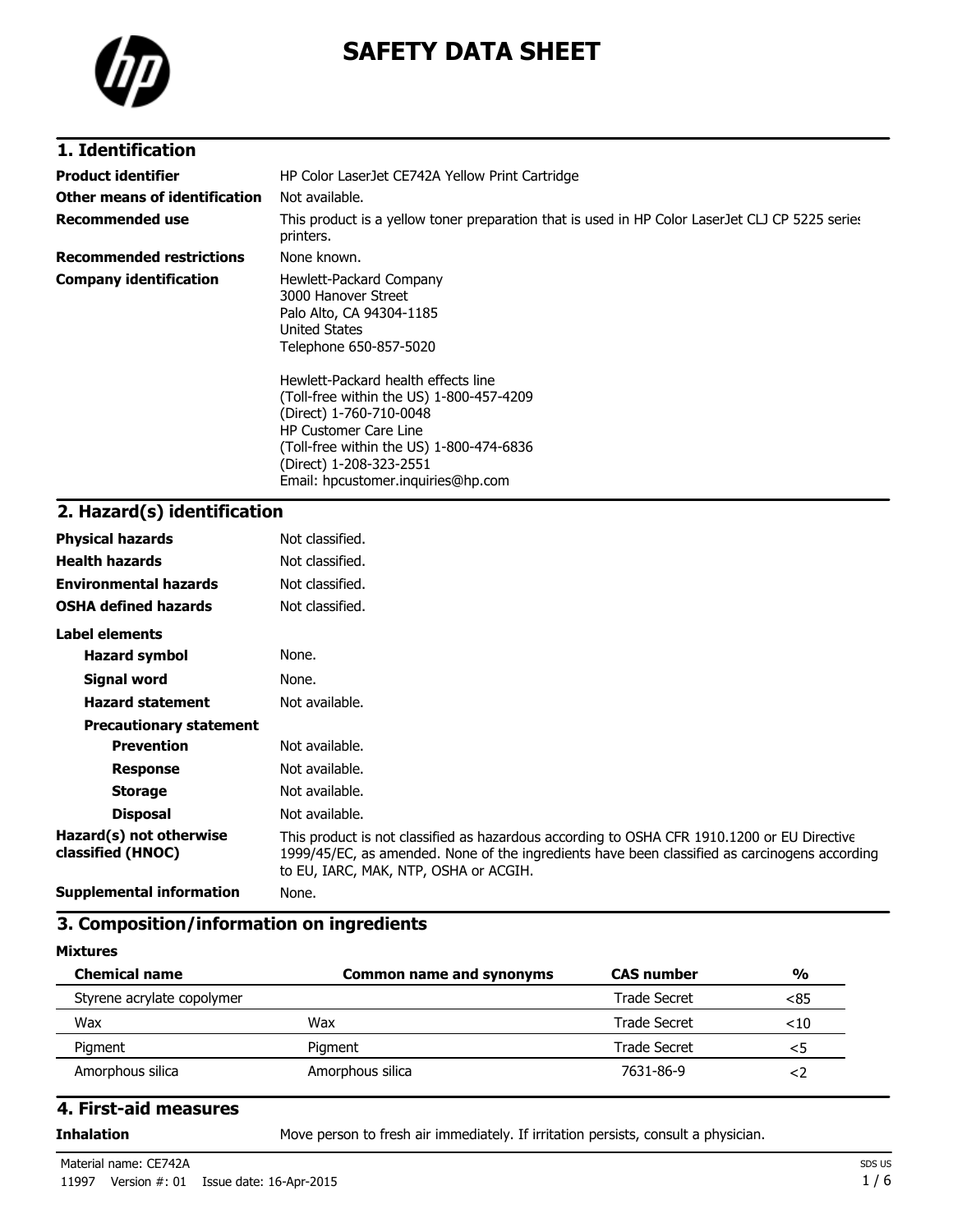| <b>Skin contact</b>                                             | Wash affected areas thoroughly with mild soap and water. Get medical attention if irritation<br>develops or persists.                                                                             |
|-----------------------------------------------------------------|---------------------------------------------------------------------------------------------------------------------------------------------------------------------------------------------------|
| Eye contact                                                     | Do not rub eyes. Immediately flush with large amounts of clean, warm water (low pressure) for at<br>least 15 minutes or until particles are removed. If irritation persists, consult a physician. |
| <b>Ingestion</b>                                                | Rinse mouth out with water. Drink one to two glasses of water. If symptoms occur, consult a<br>physician.                                                                                         |
| <b>Most important</b><br>symptoms/effects, acute and<br>delayed | Not available.                                                                                                                                                                                    |

### **5. Fire-fighting measures**

| Suitable extinguishing media                                        | CO2, water, or dry chemical                                 |
|---------------------------------------------------------------------|-------------------------------------------------------------|
| Unsuitable extinguishing<br>media                                   | None known.                                                 |
| Specific hazards arising from<br>the chemical                       | Not applicable.                                             |
| Special protective equipment<br>and precautions for<br>firefighters | Not available.                                              |
| Fire-fighting<br>equipment/instructions                             | If fire occurs in the printer, treat as an electrical fire. |
| <b>Specific methods</b>                                             | None established.                                           |

### **6. Accidental release measures**

| <b>Personal precautions,</b><br>protective equipment and<br>emergency procedures | Minimize dust generation and accumulation.                                                                |  |
|----------------------------------------------------------------------------------|-----------------------------------------------------------------------------------------------------------|--|
| <b>Methods and materials for</b><br>containment and cleaning up                  | Not available.                                                                                            |  |
| <b>Environmental precautions</b>                                                 | Do not flush into surface water or sanitary sewer system. See also section 13 Disposal<br>considerations. |  |

# **7. Handling and storage**

| <b>Precautions for safe handling</b>                                      | Keep out of the reach of children. Avoid inhalation of dust and contact with skin and eyes. Use with<br>adequate ventilation. Keep away from excessive heat, sparks, and open flames. |
|---------------------------------------------------------------------------|---------------------------------------------------------------------------------------------------------------------------------------------------------------------------------------|
| Conditions for safe storage,<br>including any<br><i>incompatibilities</i> | Keep out of the reach of children. Keep tightly closed and dry. Store away from strong oxidizers.<br>Store at room temperature.                                                       |

### **8. Exposure controls/personal protection**

#### **Occupational exposure limits**

| <b>US. NIOSH: Pocket Guide to Chemical Hazards</b><br><b>Components</b> | <b>Type</b>                                                                                    | <b>Value</b>                                                                                   |
|-------------------------------------------------------------------------|------------------------------------------------------------------------------------------------|------------------------------------------------------------------------------------------------|
| Amorphous silica (CAS<br>7631-86-9)                                     | <b>TWA</b>                                                                                     | $6 \text{ mg/m}$                                                                               |
| <b>Biological limit values</b>                                          | No biological exposure limits noted for the ingredient(s).                                     |                                                                                                |
| <b>Exposure guidelines</b>                                              |                                                                                                | USA OSHA (TWA/PEL): 15 mg/m3 (Total Dust), 5 mg/m3 (Respirable Fraction)                       |
|                                                                         |                                                                                                | ACGIH (TWA/TLV): 10 mg/m3 (Inhalable Particulate), 3 mg/m3 (Respirable Particulate)            |
|                                                                         | mq/m3                                                                                          | Amorphous silica: USA OSHA (TWA/PEL): 20 mppcf 80 (mg/m3)/%SiO2, ACGIH (TWA/TLV): 10           |
|                                                                         |                                                                                                | TRGS 900 (Luftgrenzwert) - 10 mg/m3 (Einatembare partikel), 3 mg/m3 (Alveolengängige fraktion) |
| <b>Appropriate engineering</b><br>controls                              | UK WEL: 10 mg/m3 (Respirable Dust), 5 mg/m3 (Inhalable Dust)<br>Use in a well ventilated area. |                                                                                                |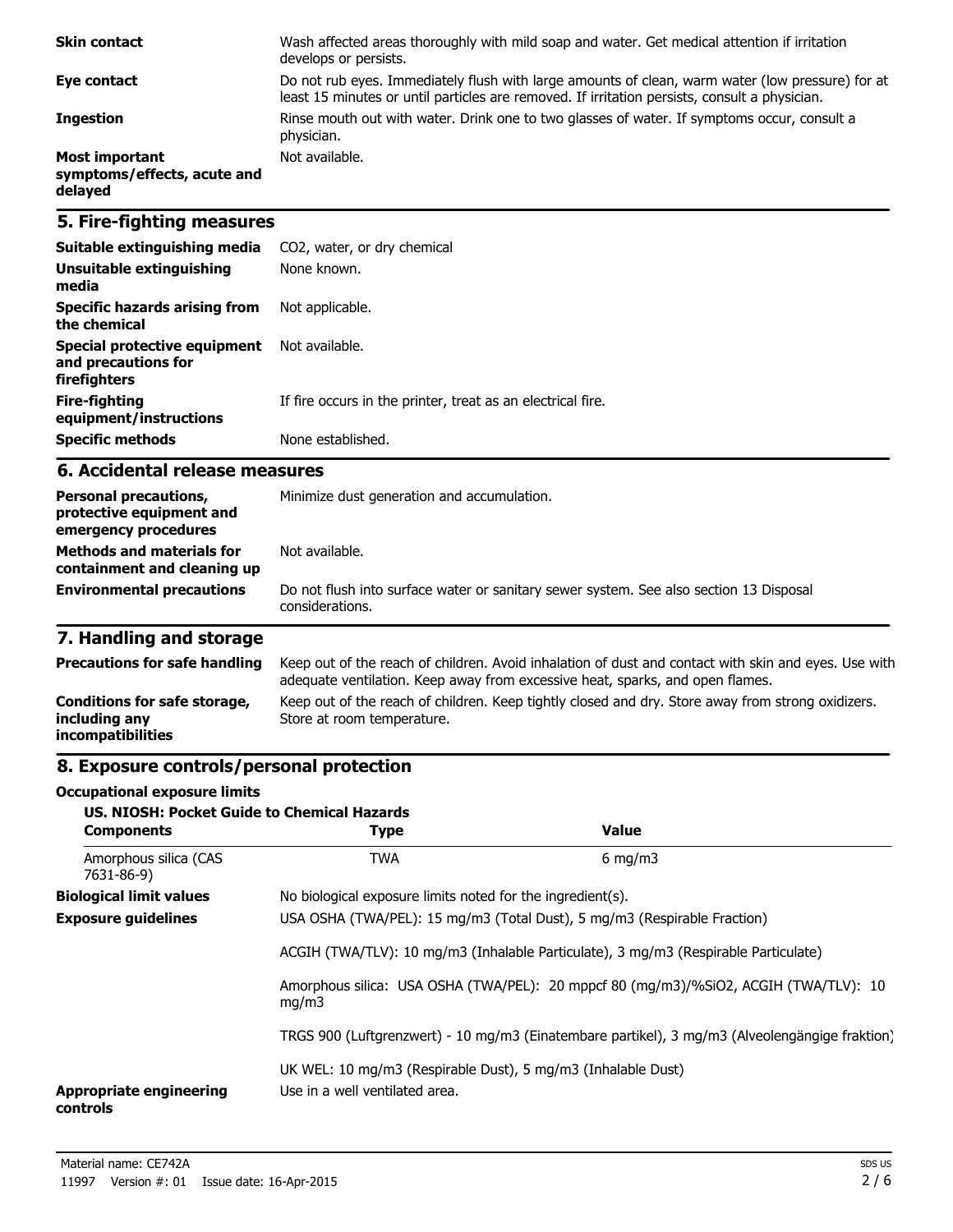#### **Individual protection measures, such as personal protective equipment**

| Not available. |
|----------------|
|                |
| Not available. |
| Not available. |
| Not available. |
| Not available. |
|                |

# **9. Physical and chemical properties**

| <b>Appearance</b>                                   | Fine powder                                                   |  |
|-----------------------------------------------------|---------------------------------------------------------------|--|
| <b>Physical state</b>                               | Solid.                                                        |  |
| Color                                               | Yellow                                                        |  |
| Odor                                                | Slight plastic odor                                           |  |
| <b>Odor threshold</b>                               | Not available.                                                |  |
| pH                                                  | Not applicable                                                |  |
| <b>Melting point/freezing point</b>                 | Not available.                                                |  |
| Initial boiling point and<br>boiling range          | Not applicable                                                |  |
| <b>Flash point</b>                                  | Not applicable                                                |  |
| <b>Evaporation rate</b>                             | Not applicable                                                |  |
| <b>Flammability (solid, gas)</b>                    | Not available.                                                |  |
| <b>Upper/lower flammability or explosive limits</b> |                                                               |  |
| <b>Flammability limit - lower</b><br>(9/6)          | Not flammable                                                 |  |
| <b>Flammability limit -</b><br>upper $(% )$         | Not available.                                                |  |
| <b>Explosive limit - lower</b><br>(%)               | Not available.                                                |  |
| <b>Explosive limit - upper</b><br>(9/6)             | Not available.                                                |  |
| <b>Vapor pressure</b>                               | Not applicable                                                |  |
| Solubility(ies)                                     |                                                               |  |
| <b>Solubility (water)</b>                           | Negligible in water. Partially soluble in toluene and xylene. |  |
| <b>Partition coefficient</b><br>(n-octanol/water)   | Not available.                                                |  |
| <b>Auto-ignition temperature</b>                    | Not applicable                                                |  |
| <b>Decomposition temperature</b>                    | Not available.                                                |  |
| <b>Viscosity</b>                                    | Not applicable                                                |  |
| <b>Other information</b>                            |                                                               |  |
| <b>Percent volatile</b>                             | Negligible                                                    |  |
| <b>Softening point</b>                              | 176 - 266 °F (80 - 130 °C)<br>176 - 266 °F (80 - 130 °C)      |  |
| VOC (Weight %)                                      | Not applicable                                                |  |

# **10. Stability and reactivity**

| <b>Reactivity</b>                            | Not available.                          |
|----------------------------------------------|-----------------------------------------|
| <b>Chemical stability</b>                    | Stable under normal storage conditions. |
| <b>Possibility of hazardous</b><br>reactions | Will not occur.                         |
| <b>Conditions to avoid</b>                   | Imaging Drum: Exposure to light         |
| <b>Incompatible materials</b>                | Strong oxidizers                        |
| <b>Hazardous decomposition</b><br>products   | Carbon monoxide and carbon dioxide.     |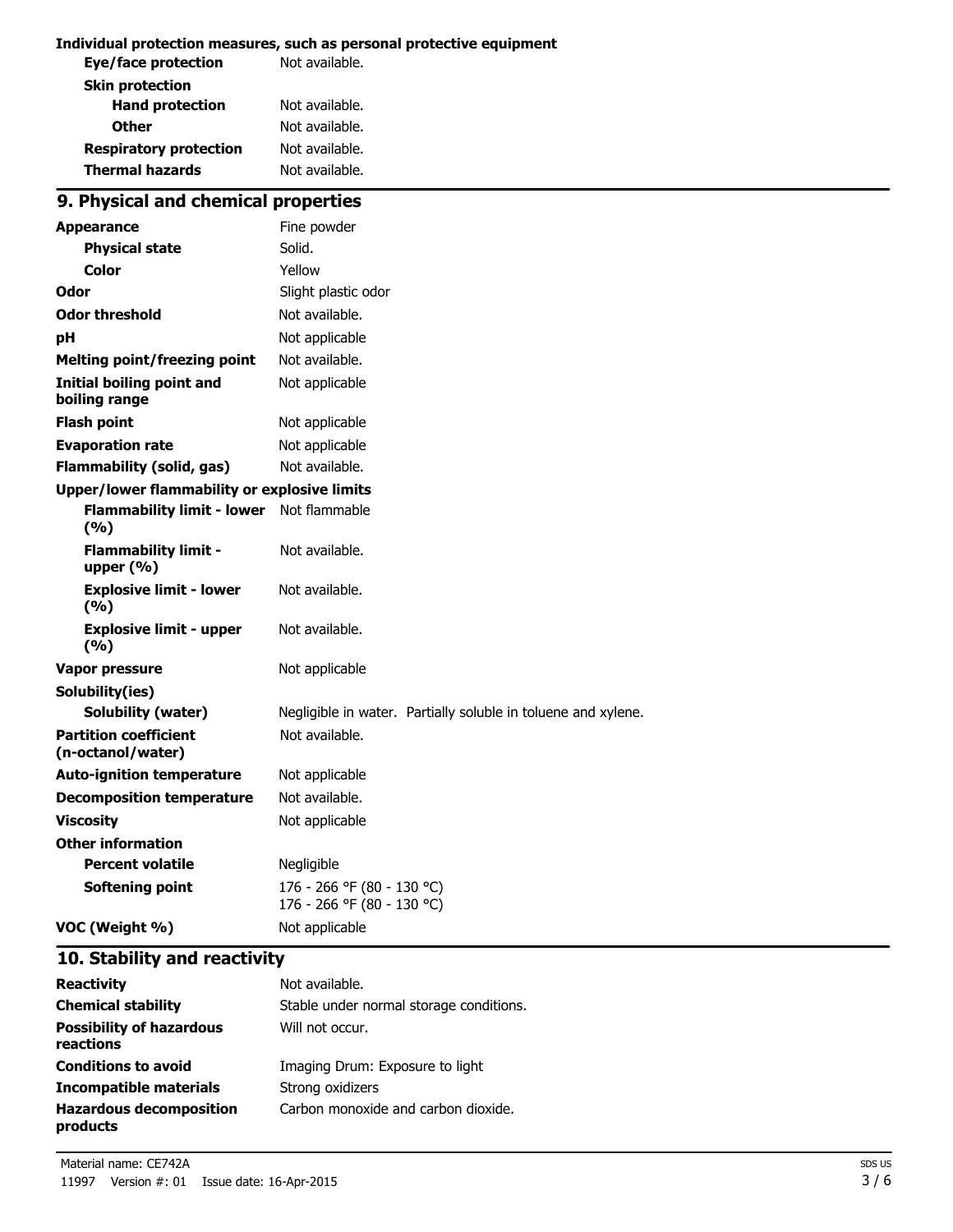### **11. Toxicological information**

| Symptoms related to the<br>physical, chemical and<br>toxicological characteristics | Not available.                                       |                                                                                                                                                                 |
|------------------------------------------------------------------------------------|------------------------------------------------------|-----------------------------------------------------------------------------------------------------------------------------------------------------------------|
| <b>Information on toxicological effects</b>                                        |                                                      |                                                                                                                                                                 |
| <b>Acute toxicity</b>                                                              |                                                      |                                                                                                                                                                 |
| <b>Skin corrosion/irritation</b>                                                   | Not available.                                       |                                                                                                                                                                 |
| Serious eye damage/eye<br>irritation                                               | Directive 67/548/EEC and as amended.                 | Not classified as irritant, according to OSHA Hazard Communication Standard (HCS) and EU                                                                        |
| Respiratory or skin sensitization                                                  |                                                      |                                                                                                                                                                 |
| <b>Respiratory sensitization</b>                                                   | Not available.                                       |                                                                                                                                                                 |
| <b>Skin sensitization</b>                                                          | Directive 67/548/EEC and as amended.                 | Not classified as irritant, according to OSHA Hazard Communication Standard (HCS) and EU                                                                        |
| <b>Germ cell mutagenicity</b>                                                      |                                                      | Negative, does not indicate mutagenic potential (Ames Test: Salmonella typhimurium)                                                                             |
| Carcinogenicity                                                                    | (USA), EU Directive, or Proposition 65 (California). | Not a known or suspected carcinogen according to any IARC Monograph, NTP, OSHA Regulations                                                                      |
| <b>Reproductive toxicity</b>                                                       | and DFG (Germany).                                   | Not classified as toxic according to EU Directive 67/548/EEC and as amended, California Prop. 65,                                                               |
| Specific target organ toxicity<br>- single exposure                                | Not available.                                       |                                                                                                                                                                 |
| <b>Specific target organ toxicity</b><br>- repeated exposure                       | Not available.                                       |                                                                                                                                                                 |
| <b>Aspiration hazard</b>                                                           | Not available.                                       |                                                                                                                                                                 |
| <b>Chronic effects</b>                                                             | No information available.                            |                                                                                                                                                                 |
| <b>Further information</b>                                                         |                                                      | Complete toxicity data are not available for this specific formulation<br>Refer to Section 2 for potential health effects and Section 4 for first aid measures. |
| <b>Components</b>                                                                  | <b>Species</b>                                       | <b>Test Results</b>                                                                                                                                             |
| Amorphous silica (CAS 7631-86-9)                                                   |                                                      |                                                                                                                                                                 |
| <b>Acute</b>                                                                       |                                                      |                                                                                                                                                                 |
| Oral                                                                               |                                                      |                                                                                                                                                                 |
| LD50                                                                               | Mouse                                                | $> 15000$ mg/kg                                                                                                                                                 |

### **12. Ecological information**

| <b>Ecotoxicity</b>                   |                |                |                         |
|--------------------------------------|----------------|----------------|-------------------------|
| <b>Product</b>                       |                | <b>Species</b> | <b>Test Results</b>     |
| CE742A (CAS Mixture)                 |                |                |                         |
| Aquatic                              |                |                |                         |
| <b>Fish</b>                          | LL50           | Fish           | $> 1000$ mg/l, 96 Hours |
| <b>Persistence and degradability</b> | Not available. |                |                         |
| <b>Bioaccumulative potential</b>     | Not available. |                |                         |
| <b>Mobility in soil</b>              | Not available. |                |                         |
| <b>Other adverse effects</b>         | Not available. |                |                         |

 $Rat$   $> 22500$  mg/kg

### **13. Disposal considerations**

**Disposal instructions** Do not shred toner cartridge, unless dust-explosion prevention measures are taken. Finely dispersed particles may form explosive mixtures in air. Dispose of in compliance with federal, state, and local regulations.

> HP's Planet Partners (trademark) supplies recycling program enables simple, convenient recycling of HP original inkjet and LaserJet supplies. For more information and to determine if this service is available in your location, please visit http://www.hp.com/recycle.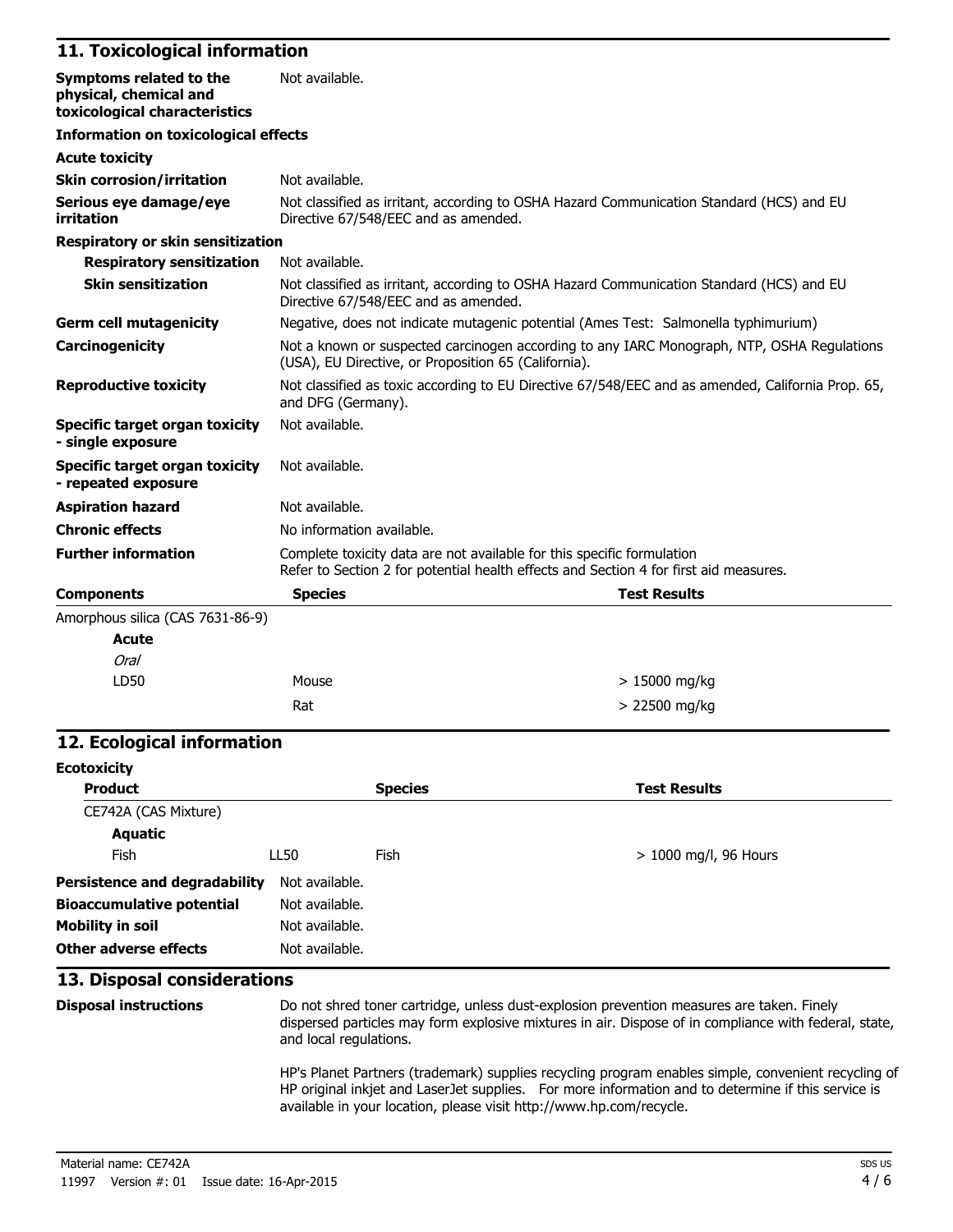| 14. Transport information                                     |                                                                                                                                                                                                                                                                                                                                                                                                  |
|---------------------------------------------------------------|--------------------------------------------------------------------------------------------------------------------------------------------------------------------------------------------------------------------------------------------------------------------------------------------------------------------------------------------------------------------------------------------------|
| <b>Further information</b>                                    | Not a dangerous good under DOT, IATA, ADR, IMDG, or RID.                                                                                                                                                                                                                                                                                                                                         |
| 15. Regulatory information                                    |                                                                                                                                                                                                                                                                                                                                                                                                  |
| <b>US federal regulations</b>                                 | US EPA TSCA Inventory: All chemical substances in this product comply with all rules or orders<br>under TSCA.                                                                                                                                                                                                                                                                                    |
|                                                               | TSCA Section 12(b) Export Notification (40 CFR 707, Subpt. D)                                                                                                                                                                                                                                                                                                                                    |
| Not regulated.                                                |                                                                                                                                                                                                                                                                                                                                                                                                  |
| <b>CERCLA Hazardous Substance List (40 CFR 302.4)</b>         |                                                                                                                                                                                                                                                                                                                                                                                                  |
| Not listed.<br><b>SARA 304 Emergency release notification</b> |                                                                                                                                                                                                                                                                                                                                                                                                  |
| Not regulated.                                                |                                                                                                                                                                                                                                                                                                                                                                                                  |
|                                                               | OSHA Specifically Regulated Substances (29 CFR 1910.1001-1050)                                                                                                                                                                                                                                                                                                                                   |
| Not listed.                                                   |                                                                                                                                                                                                                                                                                                                                                                                                  |
|                                                               | <b>Superfund Amendments and Reauthorization Act of 1986 (SARA)</b>                                                                                                                                                                                                                                                                                                                               |
| <b>Hazard categories</b>                                      | Immediate Hazard - No<br>Delayed Hazard - No<br>Fire Hazard - No<br>Pressure Hazard - No<br>Reactivity Hazard - No                                                                                                                                                                                                                                                                               |
| <b>SARA 302 Extremely hazardous substance</b>                 |                                                                                                                                                                                                                                                                                                                                                                                                  |
| Not listed.                                                   |                                                                                                                                                                                                                                                                                                                                                                                                  |
| <b>SARA 311/312</b><br><b>Hazardous chemical</b>              | No                                                                                                                                                                                                                                                                                                                                                                                               |
| <b>Other federal regulations</b>                              |                                                                                                                                                                                                                                                                                                                                                                                                  |
| <b>Safe Drinking Water Act</b><br>(SDWA)                      | Not regulated.                                                                                                                                                                                                                                                                                                                                                                                   |
| <b>US state regulations</b>                                   |                                                                                                                                                                                                                                                                                                                                                                                                  |
| US. Massachusetts RTK - Substance List                        |                                                                                                                                                                                                                                                                                                                                                                                                  |
| Not regulated.                                                | US. New Jersey Worker and Community Right-to-Know Act                                                                                                                                                                                                                                                                                                                                            |
| Not listed.                                                   | US. Pennsylvania Worker and Community Right-to-Know Law                                                                                                                                                                                                                                                                                                                                          |
| Not listed.<br><b>US. Rhode Island RTK</b>                    |                                                                                                                                                                                                                                                                                                                                                                                                  |
| Not regulated.                                                |                                                                                                                                                                                                                                                                                                                                                                                                  |
| <b>US. California Proposition 65</b>                          |                                                                                                                                                                                                                                                                                                                                                                                                  |
| Not Listed.                                                   |                                                                                                                                                                                                                                                                                                                                                                                                  |
| <b>Regulatory information</b>                                 | All chemical substances in this HP product have been notified or are exempt from notification under<br>chemical substances notification laws in the following countries: US (TSCA), EU (EINECS/ELINCS),<br>Switzerland, Canada (DSL/NDSL), Australia, Japan, Philippines, South Korea, New Zealand, and<br>China.                                                                                |
|                                                               | 16. Other information, including date of preparation or last revision                                                                                                                                                                                                                                                                                                                            |
| <b>Issue date</b>                                             | 16-Apr-2015                                                                                                                                                                                                                                                                                                                                                                                      |
| <b>Version #</b>                                              | 01                                                                                                                                                                                                                                                                                                                                                                                               |
| <b>Disclaimer</b>                                             | This Safety Data Sheet document is provided without charge to customers of Hewlett-Packard<br>Company. Data is the most current known to Hewlett-Packard Company at the time of preparation<br>of this document and is believed to be accurate. It should not be construed as guaranteeing<br>specific properties of the products as described or suitability for a particular application. This |

document was prepared to the requirements of the jurisdiction specified in Section 1 above and may not meet regulatory requirements in other countries. **Revision Information** 1. Product and Company Identification: Physical States Composition / Information on Ingredients: Ingredients Physical & Chemical Properties: Multiple Properties Ecological Information: Ecotoxicity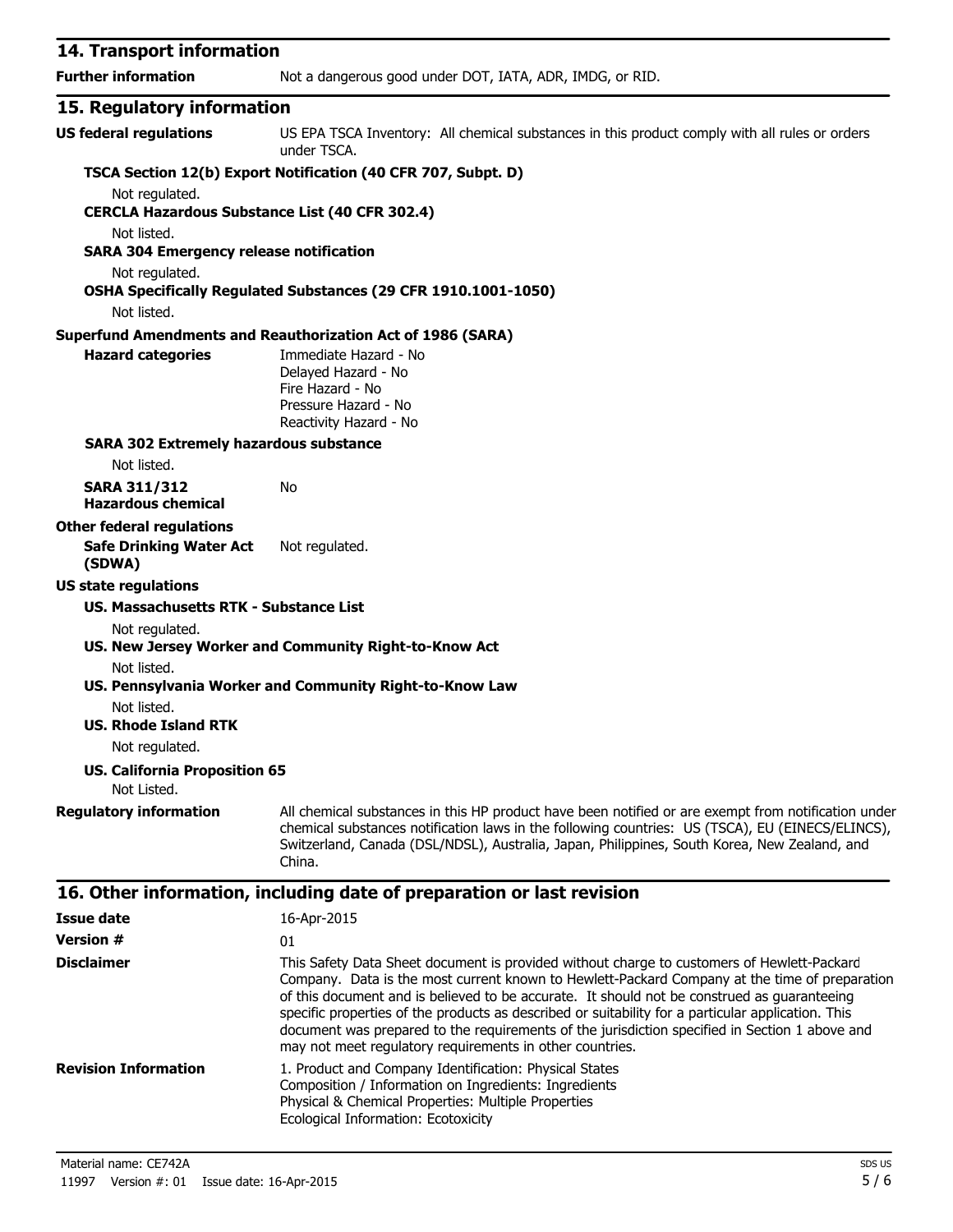| <b>Manufacturer information</b> | Hewlett-Packard Company                  |
|---------------------------------|------------------------------------------|
|                                 | 11311 Chinden Boulevard                  |
|                                 | Boise, ID 83714 USA                      |
|                                 | (Direct) 1-503-494-7199                  |
|                                 | (Toll-free within the US) 1-800-457-4209 |

#### **Explanation of abbreviations**

| American Conference of Governmental Industrial Hygienists           |
|---------------------------------------------------------------------|
| <b>Chemical Abstracts Service</b>                                   |
| Comprehensive Environmental Response Compensation and Liability Act |
| Code of Federal Regulations                                         |
| Cleveland Open Cup                                                  |
| Department of Transportation                                        |
| Emergency Planning and Community Right-to-Know Act (aka SARA)       |
| International Agency for Research on Cancer                         |
| National Institute for Occupational Safety and Health               |
| National Toxicology Program                                         |
| Occupational Safety and Health Administration                       |
| Permissible Exposure Limit                                          |
| Resource Conservation and Recovery Act                              |
| Recommended                                                         |
| Recommended Exposure Limit                                          |
| Superfund Amendments and Reauthorization Act of 1986                |
| Short-Term Exposure Limit                                           |
| Toxicity Characteristics Leaching Procedure                         |
| <b>Threshold Limit Value</b>                                        |
| Toxic Substances Control Act                                        |
| Volatile Organic Compounds                                          |
|                                                                     |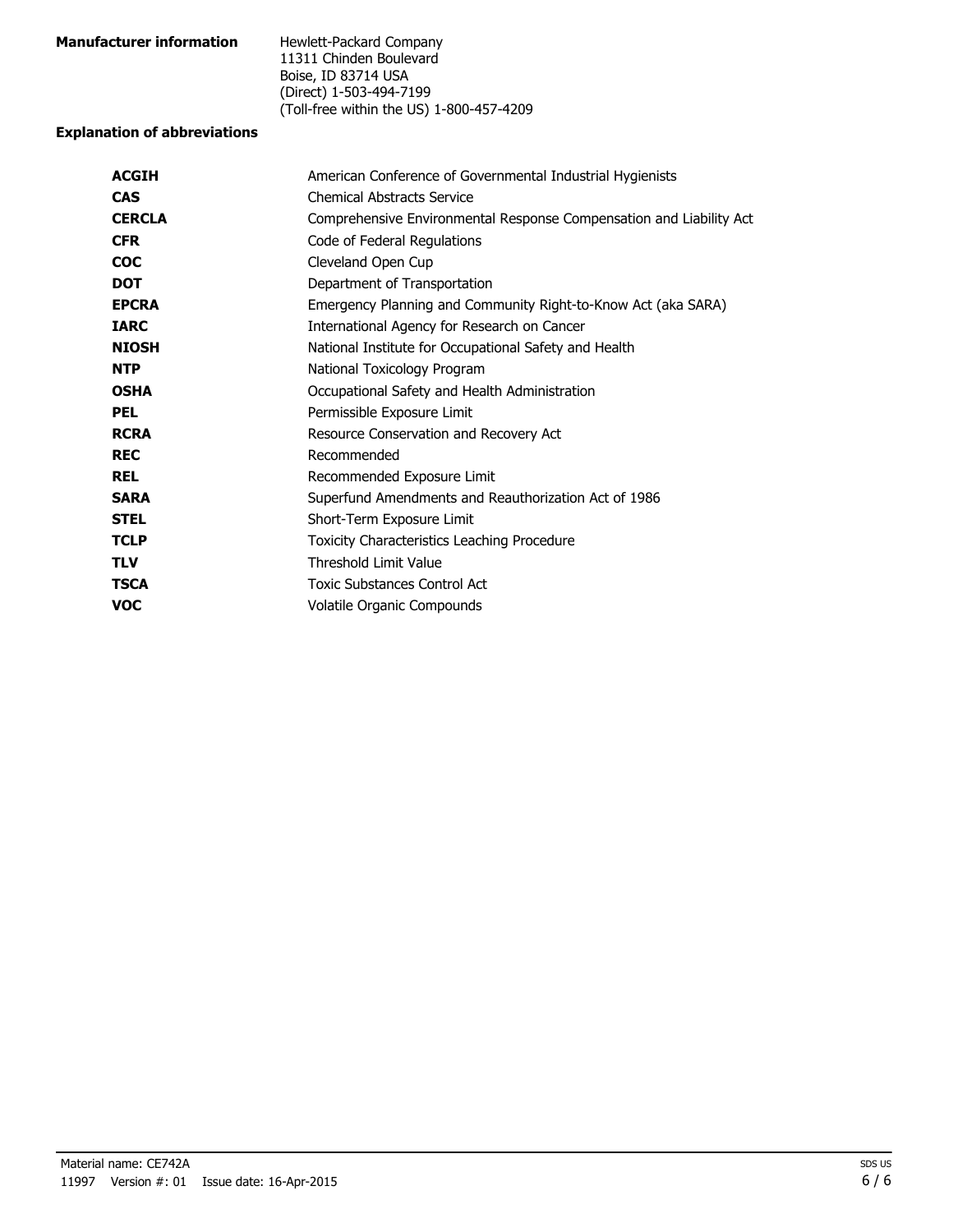

# **SAFETY DATA SHEET**

### **1. Identification**

| <b>Product identifier</b>       | HP Color LaserJet CF032A-AC Yellow Print Cartridge                                                                                                                                                                                                                                                                                                                               |
|---------------------------------|----------------------------------------------------------------------------------------------------------------------------------------------------------------------------------------------------------------------------------------------------------------------------------------------------------------------------------------------------------------------------------|
| Other means of identification   | Not available.                                                                                                                                                                                                                                                                                                                                                                   |
| <b>Recommended use</b>          | This product is a yellow toner preparation that is used in HP Color LaserJet CM4540 MFP series<br>printers.                                                                                                                                                                                                                                                                      |
| <b>Recommended restrictions</b> | None known.                                                                                                                                                                                                                                                                                                                                                                      |
| <b>Company identification</b>   | Hewlett-Packard Company<br>3000 Hanover Street<br>Palo Alto, CA 94304-1185<br>United States<br>Telephone 650-857-5020<br>Hewlett-Packard health effects line<br>(Toll-free within the US) 1-800-457-4209<br>(Direct) 1-760-710-0048<br><b>HP Customer Care Line</b><br>(Toll-free within the US) 1-800-474-6836<br>(Direct) 1-208-323-2551<br>Email: hpcustomer.inquiries@hp.com |

# **2. Hazard(s) identification**

| <b>Physical hazards</b>                      | Not classified.                                                                                                                                                                                                                       |
|----------------------------------------------|---------------------------------------------------------------------------------------------------------------------------------------------------------------------------------------------------------------------------------------|
| <b>Health hazards</b>                        | Not classified.                                                                                                                                                                                                                       |
| <b>Environmental hazards</b>                 | Not classified.                                                                                                                                                                                                                       |
| <b>OSHA defined hazards</b>                  | Not classified.                                                                                                                                                                                                                       |
| Label elements                               |                                                                                                                                                                                                                                       |
| <b>Hazard symbol</b>                         | None.                                                                                                                                                                                                                                 |
| Signal word                                  | None.                                                                                                                                                                                                                                 |
| <b>Hazard statement</b>                      | Not available.                                                                                                                                                                                                                        |
| <b>Precautionary statement</b>               |                                                                                                                                                                                                                                       |
| <b>Prevention</b>                            | Not available.                                                                                                                                                                                                                        |
| <b>Response</b>                              | Not available.                                                                                                                                                                                                                        |
| <b>Storage</b>                               | Not available.                                                                                                                                                                                                                        |
| <b>Disposal</b>                              | Not available.                                                                                                                                                                                                                        |
| Hazard(s) not otherwise<br>classified (HNOC) | This product is not classified as hazardous according to OSHA CFR 1910.1200 or EU Directive<br>1999/45/EC, as amended. None of the ingredients have been classified as carcinogens according<br>to EU, IARC, MAK, NTP, OSHA or ACGIH. |
| <b>Supplemental information</b>              | None.                                                                                                                                                                                                                                 |

### **3. Composition/information on ingredients**

#### **Mixtures**

| <b>Chemical name</b>       | <b>Common name and synonyms</b> | <b>CAS</b> number | $\frac{0}{0}$ |
|----------------------------|---------------------------------|-------------------|---------------|
| Styrene acrylate copolymer |                                 | Trade Secret      | <85           |
| Wax                        | Wax                             | Trade Secret      | $<$ 10        |
| Pigment                    | Piament                         | Trade Secret      | <5            |
| Amorphous silica           | Amorphous silica                | 7631-86-9         |               |

### **4. First-aid measures**

**Inhalation** Move person to fresh air immediately. If irritation persists, consult a physician.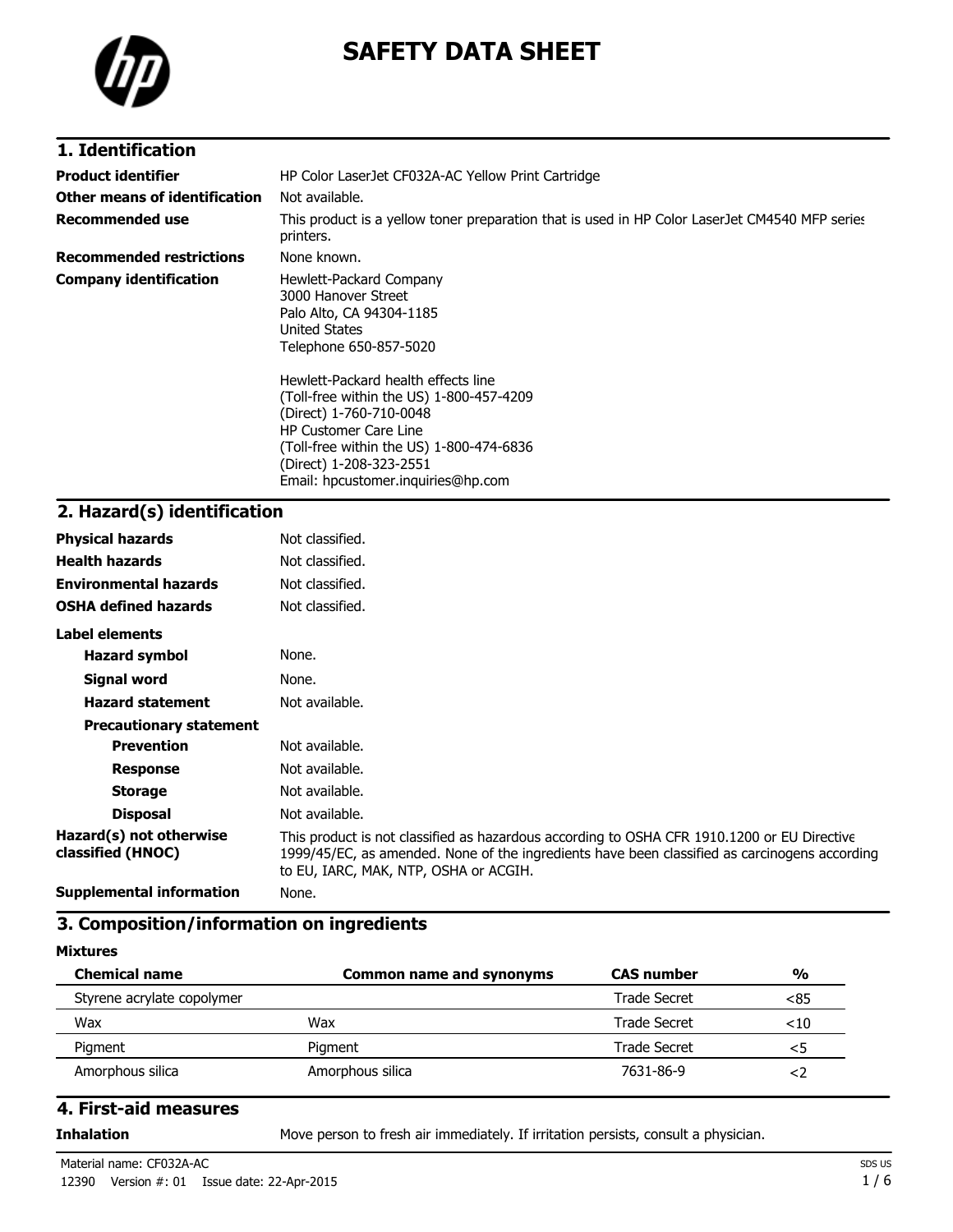| <b>Skin contact</b>                                      | Wash affected areas thoroughly with mild soap and water. Get medical attention if irritation<br>develops or persists.                                                                             |
|----------------------------------------------------------|---------------------------------------------------------------------------------------------------------------------------------------------------------------------------------------------------|
| Eye contact                                              | Do not rub eyes. Immediately flush with large amounts of clean, warm water (low pressure) for at<br>least 15 minutes or until particles are removed. If irritation persists, consult a physician. |
| <b>Ingestion</b>                                         | Rinse mouth out with water. Drink one to two glasses of water. If symptoms occur, consult a<br>physician.                                                                                         |
| Most important<br>symptoms/effects, acute and<br>delayed | Not available.                                                                                                                                                                                    |

### **5. Fire-fighting measures**

| Suitable extinguishing media                                        | CO2, water, or dry chemical                                 |
|---------------------------------------------------------------------|-------------------------------------------------------------|
| Unsuitable extinguishing<br>media                                   | None known.                                                 |
| Specific hazards arising from<br>the chemical                       | Not applicable.                                             |
| Special protective equipment<br>and precautions for<br>firefighters | Not available.                                              |
| Fire-fighting<br>equipment/instructions                             | If fire occurs in the printer, treat as an electrical fire. |
| <b>Specific methods</b>                                             | None established.                                           |

### **6. Accidental release measures**

| <b>Personal precautions,</b><br>protective equipment and<br>emergency procedures | Minimize dust generation and accumulation.                                                                |
|----------------------------------------------------------------------------------|-----------------------------------------------------------------------------------------------------------|
| <b>Methods and materials for</b><br>containment and cleaning up                  | Not available.                                                                                            |
| <b>Environmental precautions</b>                                                 | Do not flush into surface water or sanitary sewer system. See also section 13 Disposal<br>considerations. |

# **7. Handling and storage**

| <b>Precautions for safe handling</b>                                      | Keep out of the reach of children. Avoid inhalation of dust and contact with skin and eyes. Use with<br>adequate ventilation. Keep away from excessive heat, sparks, and open flames. |
|---------------------------------------------------------------------------|---------------------------------------------------------------------------------------------------------------------------------------------------------------------------------------|
| Conditions for safe storage,<br>including any<br><i>incompatibilities</i> | Keep out of the reach of children. Keep tightly closed and dry. Store away from strong oxidizers.<br>Store at room temperature.                                                       |

# **8. Exposure controls/personal protection**

#### **Occupational exposure limits**

| <b>US. NIOSH: Pocket Guide to Chemical Hazards</b><br><b>Components</b> | <b>Type</b>                                                                                    | <b>Value</b>                                               |  |  |
|-------------------------------------------------------------------------|------------------------------------------------------------------------------------------------|------------------------------------------------------------|--|--|
| Amorphous silica (CAS<br>7631-86-9)                                     | <b>TWA</b>                                                                                     | $6 \text{ mg/m}$                                           |  |  |
| <b>Biological limit values</b>                                          |                                                                                                | No biological exposure limits noted for the ingredient(s). |  |  |
| <b>Exposure guidelines</b>                                              | USA OSHA (TWA/PEL): 15 mg/m3 (Total Dust), 5 mg/m3 (Respirable Fraction)                       |                                                            |  |  |
|                                                                         | ACGIH (TWA/TLV): 10 mg/m3 (Inhalable Particulate), 3 mg/m3 (Respirable Particulate)            |                                                            |  |  |
| <b>Appropriate engineering</b><br>controls                              | Amorphous silica: USA OSHA (TWA/PEL): 20 mppcf 80 (mg/m3)/%SiO2, ACGIH (TWA/TLV): 10<br>mq/m3  |                                                            |  |  |
|                                                                         | TRGS 900 (Luftgrenzwert) - 10 mg/m3 (Einatembare partikel), 3 mg/m3 (Alveolengängige fraktion) |                                                            |  |  |
|                                                                         | UK WEL: 10 mg/m3 (Respirable Dust), 5 mg/m3 (Inhalable Dust)<br>Use in a well ventilated area. |                                                            |  |  |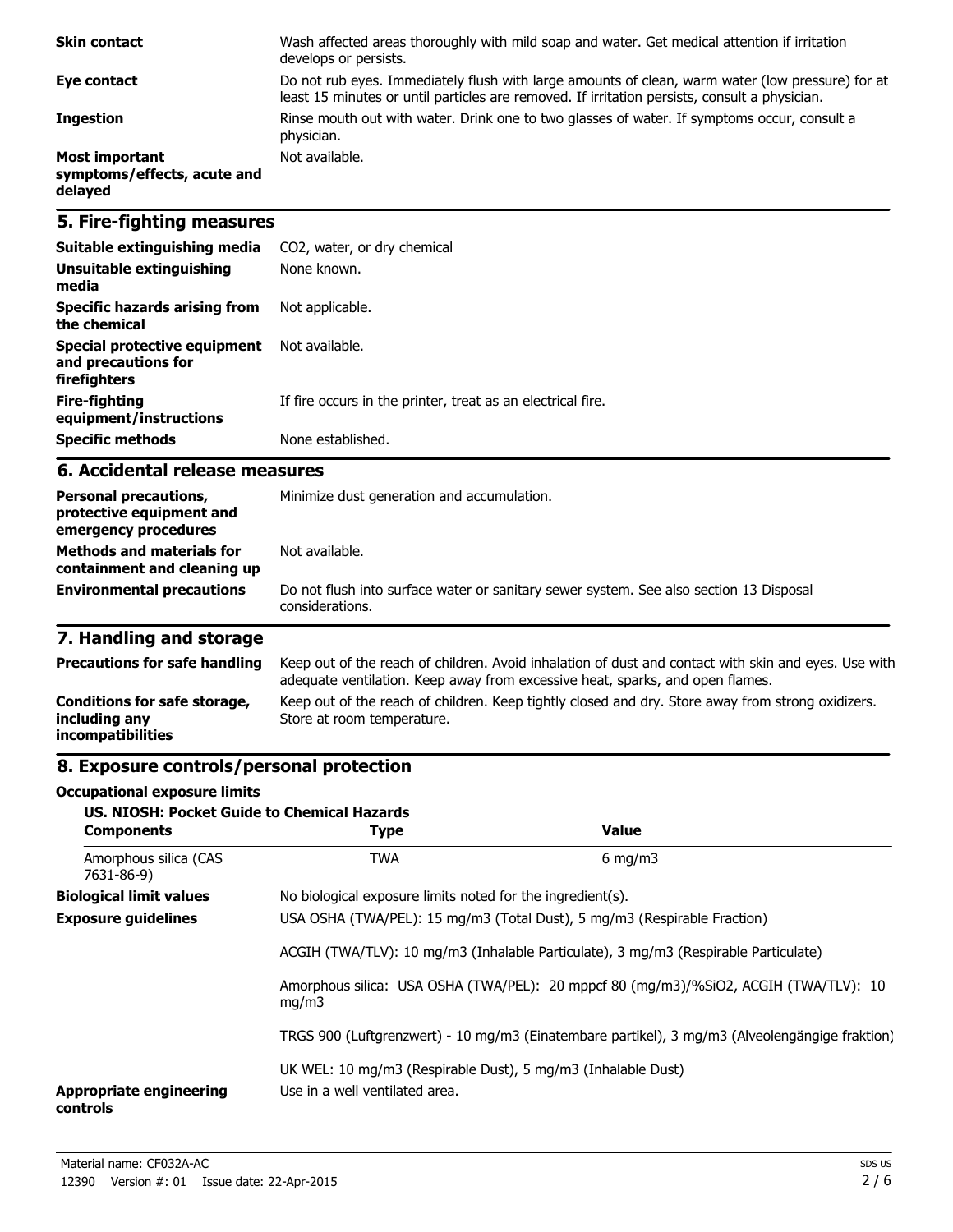#### **Individual protection measures, such as personal protective equipment**

| Eye/face protection           | Not available. |  |
|-------------------------------|----------------|--|
| <b>Skin protection</b>        |                |  |
| <b>Hand protection</b>        | Not available. |  |
| <b>Other</b>                  | Not available. |  |
| <b>Respiratory protection</b> | Not available. |  |
| <b>Thermal hazards</b>        | Not available. |  |
|                               |                |  |

# **9. Physical and chemical properties**

| <b>Appearance</b>                                   | Fine powder                                                   |  |
|-----------------------------------------------------|---------------------------------------------------------------|--|
| <b>Physical state</b>                               | Solid.                                                        |  |
| Color                                               | Yellow                                                        |  |
| Odor                                                | Slight plastic odor                                           |  |
| <b>Odor threshold</b>                               | Not available.                                                |  |
| рH                                                  | Not applicable                                                |  |
| <b>Melting point/freezing point</b>                 | Not available.                                                |  |
| <b>Initial boiling point and</b><br>boiling range   | Not applicable                                                |  |
| <b>Flash point</b>                                  | Not applicable                                                |  |
| <b>Evaporation rate</b>                             | Not applicable                                                |  |
| <b>Flammability (solid, gas)</b>                    | Not available.                                                |  |
| <b>Upper/lower flammability or explosive limits</b> |                                                               |  |
| <b>Flammability limit - lower</b><br>(9/6)          | Not flammable                                                 |  |
| <b>Flammability limit -</b><br>upper $(% )$         | Not available.                                                |  |
| <b>Explosive limit - lower</b><br>(9/6)             | Not available.                                                |  |
| <b>Explosive limit - upper</b><br>(%)               | Not available.                                                |  |
| Vapor pressure                                      | Not applicable                                                |  |
| Solubility(ies)                                     |                                                               |  |
| <b>Solubility (water)</b>                           | Negligible in water. Partially soluble in toluene and xylene. |  |
| <b>Partition coefficient</b><br>(n-octanol/water)   | Not available.                                                |  |
| <b>Auto-ignition temperature</b>                    | Not applicable                                                |  |
| <b>Decomposition temperature</b>                    | Not available.                                                |  |
| <b>Viscosity</b>                                    | Not applicable                                                |  |
| <b>Other information</b>                            |                                                               |  |
| <b>Percent volatile</b>                             | 0 % estimated                                                 |  |
| <b>Softening point</b>                              | 176 - 266 °F (80 - 130 °C)<br>176 - 266 °F (80 - 130 °C)      |  |

# **10. Stability and reactivity**

| <b>Reactivity</b>                            | Not available.                          |
|----------------------------------------------|-----------------------------------------|
| <b>Chemical stability</b>                    | Stable under normal storage conditions. |
| <b>Possibility of hazardous</b><br>reactions | Will not occur.                         |
| <b>Conditions to avoid</b>                   | Imaging Drum: Exposure to light         |
| Incompatible materials                       | Strong oxidizers                        |
| <b>Hazardous decomposition</b><br>products   | Carbon monoxide and carbon dioxide.     |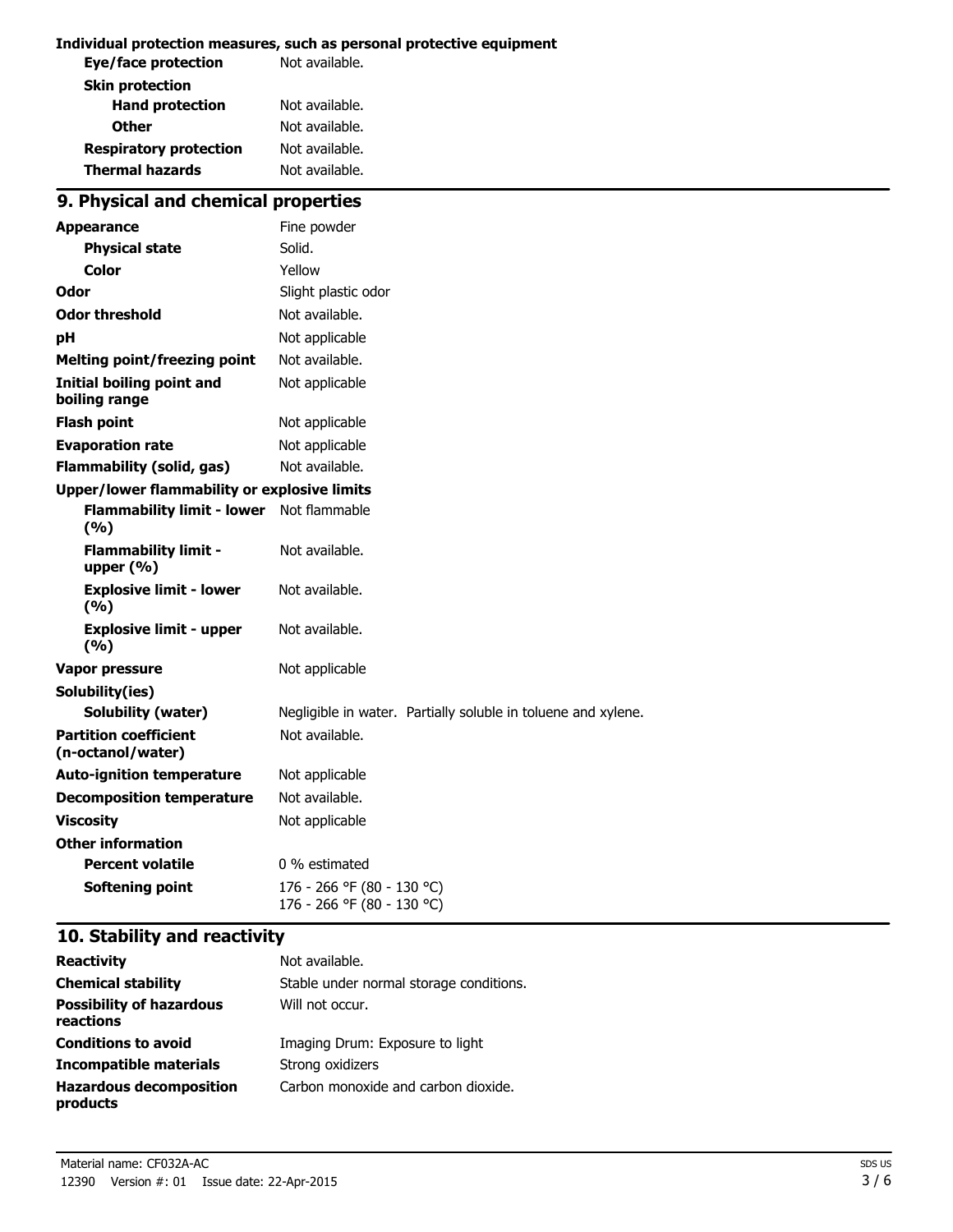### **11. Toxicological information**

| Symptoms related to the<br>physical, chemical and<br>toxicological characteristics | Not available.                                                                                                                                                  |  |  |
|------------------------------------------------------------------------------------|-----------------------------------------------------------------------------------------------------------------------------------------------------------------|--|--|
| <b>Information on toxicological effects</b>                                        |                                                                                                                                                                 |  |  |
| <b>Acute toxicity</b>                                                              |                                                                                                                                                                 |  |  |
| <b>Skin corrosion/irritation</b>                                                   | Not available.                                                                                                                                                  |  |  |
| Serious eye damage/eye<br>irritation                                               | Not classified as irritant, according to OSHA Hazard Communication Standard (HCS) and EU<br>Directive 67/548/EEC and as amended.                                |  |  |
| <b>Respiratory or skin sensitization</b>                                           |                                                                                                                                                                 |  |  |
| <b>Respiratory sensitization</b>                                                   | Not available.                                                                                                                                                  |  |  |
| <b>Skin sensitization</b>                                                          | Not classified as irritant, according to OSHA Hazard Communication Standard (HCS) and EU<br>Directive 67/548/EEC and as amended.                                |  |  |
| <b>Germ cell mutagenicity</b>                                                      | Negative, does not indicate mutagenic potential (Ames Test: Salmonella typhimurium)                                                                             |  |  |
| Carcinogenicity                                                                    | Not a known or suspected carcinogen according to any IARC Monograph, NTP, OSHA Regulations<br>(USA), EU Directive, or Proposition 65 (California).              |  |  |
| <b>Reproductive toxicity</b>                                                       | Not classified as toxic according to EU Directive 67/548/EEC and as amended, California Prop. 65,<br>and DFG (Germany).                                         |  |  |
| Specific target organ toxicity<br>- single exposure                                | Not available.                                                                                                                                                  |  |  |
| <b>Specific target organ toxicity</b><br>- repeated exposure                       | Not available.                                                                                                                                                  |  |  |
| <b>Aspiration hazard</b>                                                           | Not available.                                                                                                                                                  |  |  |
| <b>Chronic effects</b>                                                             | No information available.                                                                                                                                       |  |  |
| <b>Further information</b>                                                         | Complete toxicity data are not available for this specific formulation<br>Refer to Section 2 for potential health effects and Section 4 for first aid measures. |  |  |
| <b>Components</b>                                                                  | <b>Species</b><br><b>Test Results</b>                                                                                                                           |  |  |
| Amorphous silica (CAS 7631-86-9)                                                   |                                                                                                                                                                 |  |  |
| <b>Acute</b>                                                                       |                                                                                                                                                                 |  |  |
| Oral                                                                               |                                                                                                                                                                 |  |  |

### **12. Ecological information**

LD50 Mouse

| <b>Ecotoxicity</b>                   |                |                |                        |
|--------------------------------------|----------------|----------------|------------------------|
| <b>Product</b>                       |                | <b>Species</b> | <b>Test Results</b>    |
| CF032A-AC                            |                |                |                        |
| Aquatic                              |                |                |                        |
| Fish                                 | LC50           | Fish           | $> 100$ mg/l, 96 Hours |
| <b>Persistence and degradability</b> | Not available. |                |                        |
| <b>Bioaccumulative potential</b>     | Not available. |                |                        |
| <b>Mobility in soil</b>              | Not available. |                |                        |
| Other adverse effects                | Not available. |                |                        |

 $Rat$   $> 22500$  mg/kg

### **13. Disposal considerations**

**Disposal instructions** Do not shred toner cartridge, unless dust-explosion prevention measures are taken. Finely dispersed particles may form explosive mixtures in air. Dispose of in compliance with federal, state, and local regulations.

> 15000 mg/kg

HP's Planet Partners (trademark) supplies recycling program enables simple, convenient recycling of HP original inkjet and LaserJet supplies. For more information and to determine if this service is available in your location, please visit http://www.hp.com/recycle.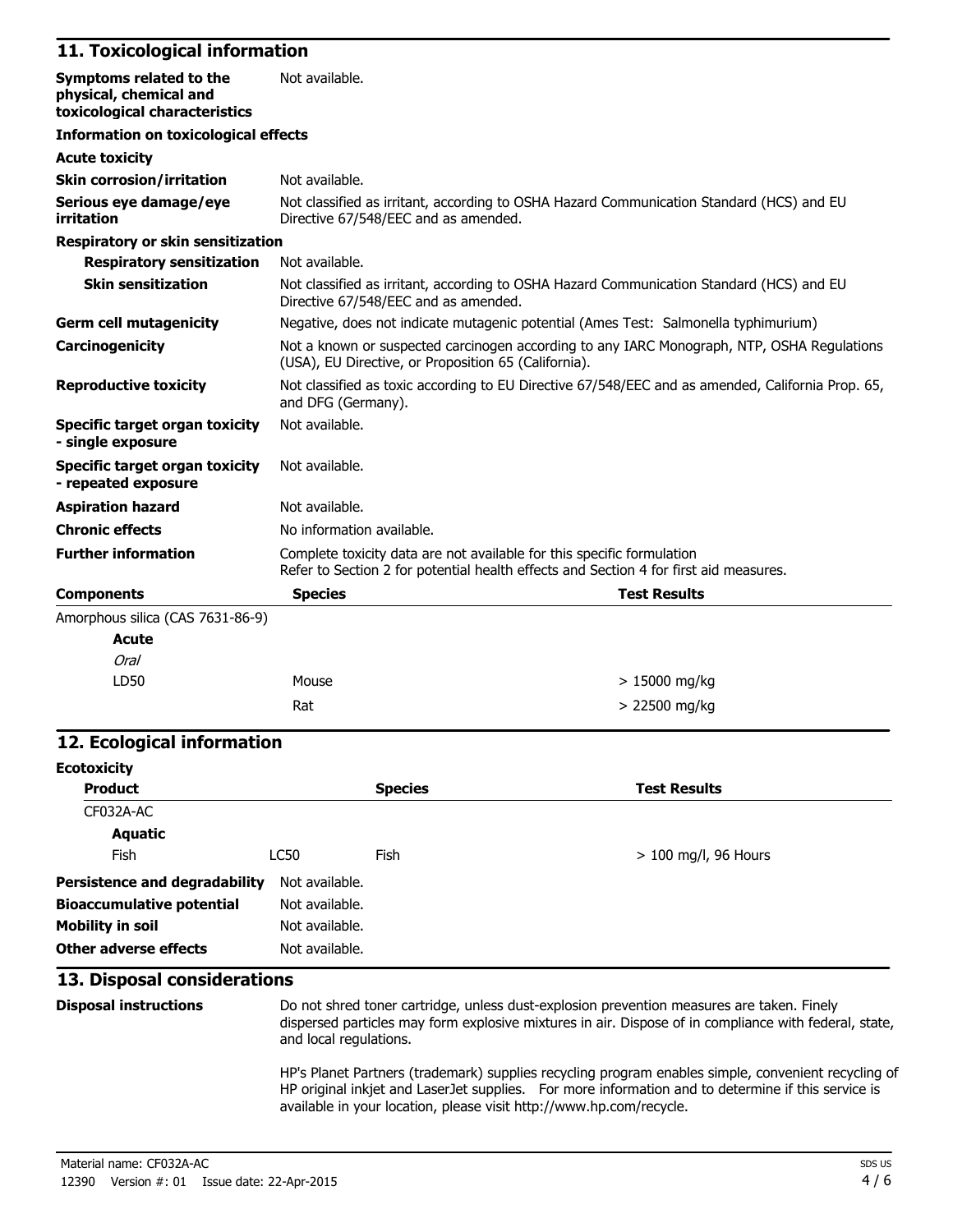| 14. Transport information                                               |                                                                                                                                                                                                                                                                                                                   |
|-------------------------------------------------------------------------|-------------------------------------------------------------------------------------------------------------------------------------------------------------------------------------------------------------------------------------------------------------------------------------------------------------------|
| <b>Further information</b>                                              | Not a dangerous good under DOT, IATA, ADR, IMDG, or RID.                                                                                                                                                                                                                                                          |
| 15. Regulatory information                                              |                                                                                                                                                                                                                                                                                                                   |
| <b>US federal regulations</b>                                           | US EPA TSCA Inventory: All chemical substances in this product comply with all rules or orders<br>under TSCA.                                                                                                                                                                                                     |
|                                                                         | TSCA Section 12(b) Export Notification (40 CFR 707, Subpt. D)                                                                                                                                                                                                                                                     |
| Not regulated.<br><b>CERCLA Hazardous Substance List (40 CFR 302.4)</b> |                                                                                                                                                                                                                                                                                                                   |
| Not listed.<br><b>SARA 304 Emergency release notification</b>           |                                                                                                                                                                                                                                                                                                                   |
| Not regulated.<br>Not listed.                                           | OSHA Specifically Regulated Substances (29 CFR 1910.1001-1050)                                                                                                                                                                                                                                                    |
|                                                                         | <b>Superfund Amendments and Reauthorization Act of 1986 (SARA)</b>                                                                                                                                                                                                                                                |
| <b>Hazard categories</b>                                                | Immediate Hazard - No<br>Delayed Hazard - No<br>Fire Hazard - No<br>Pressure Hazard - No<br>Reactivity Hazard - No                                                                                                                                                                                                |
| <b>SARA 302 Extremely hazardous substance</b>                           |                                                                                                                                                                                                                                                                                                                   |
| Not listed.                                                             |                                                                                                                                                                                                                                                                                                                   |
| <b>SARA 311/312</b><br><b>Hazardous chemical</b>                        | No                                                                                                                                                                                                                                                                                                                |
| <b>Other federal regulations</b>                                        |                                                                                                                                                                                                                                                                                                                   |
| <b>Safe Drinking Water Act</b><br>(SDWA)                                | Not regulated.                                                                                                                                                                                                                                                                                                    |
| <b>US state regulations</b>                                             |                                                                                                                                                                                                                                                                                                                   |
| US. Massachusetts RTK - Substance List                                  |                                                                                                                                                                                                                                                                                                                   |
| Not regulated.                                                          |                                                                                                                                                                                                                                                                                                                   |
|                                                                         | US. New Jersey Worker and Community Right-to-Know Act                                                                                                                                                                                                                                                             |
| Not listed.                                                             | US. Pennsylvania Worker and Community Right-to-Know Law                                                                                                                                                                                                                                                           |
| Not listed.                                                             |                                                                                                                                                                                                                                                                                                                   |
| <b>US. Rhode Island RTK</b>                                             |                                                                                                                                                                                                                                                                                                                   |
| Not regulated.                                                          |                                                                                                                                                                                                                                                                                                                   |
| <b>US. California Proposition 65</b><br>Not Listed.                     |                                                                                                                                                                                                                                                                                                                   |
| <b>Regulatory information</b>                                           | All chemical substances in this HP product have been notified or are exempt from notification under<br>chemical substances notification laws in the following countries: US (TSCA), EU (EINECS/ELINCS),<br>Switzerland, Canada (DSL/NDSL), Australia, Japan, Philippines, South Korea, New Zealand, and<br>China. |
|                                                                         | 16. Other information, including date of preparation or last revision                                                                                                                                                                                                                                             |
| <b>Issue date</b>                                                       | 22-Apr-2015                                                                                                                                                                                                                                                                                                       |
| <b>Version #</b>                                                        | 01                                                                                                                                                                                                                                                                                                                |
| <b>Disclaimer</b>                                                       | This Safety Data Sheet document is provided without charge to customers of Hewlett-Packard<br>Company. Data is the most current known to Hewlett-Packard Company at the time of preparation<br>of this document and is believed to be accurate. It should not be construed as quaranteeing                        |

specific properties of the products as described or suitability for a particular application. This document was prepared to the requirements of the jurisdiction specified in Section 1 above and

may not meet regulatory requirements in other countries.

Composition / Information on Ingredients: Ingredients Physical & Chemical Properties: Multiple Properties

**Revision Information** 1. Product and Company Identification: Physical States

Ecological Information: Ecotoxicity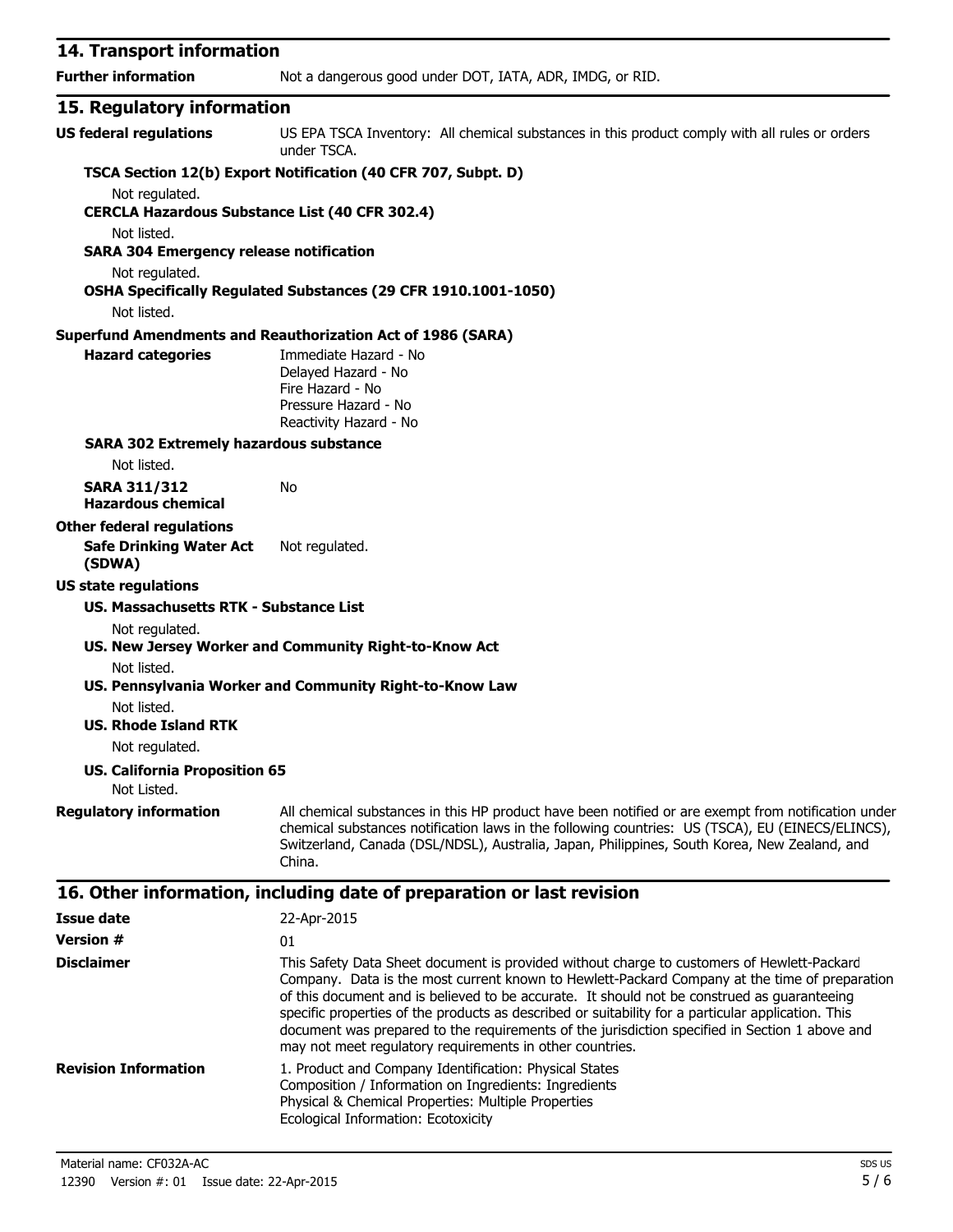| <b>Manufacturer information</b> | Hewlett-Packard Company                  |
|---------------------------------|------------------------------------------|
|                                 | 11311 Chinden Boulevard                  |
|                                 | Boise, ID 83714 USA                      |
|                                 | (Direct) 1-503-494-7199                  |
|                                 | (Toll-free within the US) 1-800-457-4209 |

### **Explanation of abbreviations**

| <b>ACGIH</b>  | American Conference of Governmental Industrial Hygienists           |
|---------------|---------------------------------------------------------------------|
| <b>CAS</b>    | <b>Chemical Abstracts Service</b>                                   |
| <b>CERCLA</b> | Comprehensive Environmental Response Compensation and Liability Act |
| <b>CFR</b>    | Code of Federal Regulations                                         |
| <b>COC</b>    | Cleveland Open Cup                                                  |
| <b>DOT</b>    | Department of Transportation                                        |
| <b>EPCRA</b>  | Emergency Planning and Community Right-to-Know Act (aka SARA)       |
| <b>IARC</b>   | International Agency for Research on Cancer                         |
| <b>NIOSH</b>  | National Institute for Occupational Safety and Health               |
| <b>NTP</b>    | National Toxicology Program                                         |
| <b>OSHA</b>   | Occupational Safety and Health Administration                       |
| <b>PEL</b>    | Permissible Exposure Limit                                          |
| <b>RCRA</b>   | Resource Conservation and Recovery Act                              |
| <b>REC</b>    | Recommended                                                         |
| <b>REL</b>    | Recommended Exposure Limit                                          |
| <b>SARA</b>   | Superfund Amendments and Reauthorization Act of 1986                |
| <b>STEL</b>   | Short-Term Exposure Limit                                           |
| <b>TCLP</b>   | Toxicity Characteristics Leaching Procedure                         |
| <b>TLV</b>    | <b>Threshold Limit Value</b>                                        |
| <b>TSCA</b>   | <b>Toxic Substances Control Act</b>                                 |
| <b>VOC</b>    | Volatile Organic Compounds                                          |
|               |                                                                     |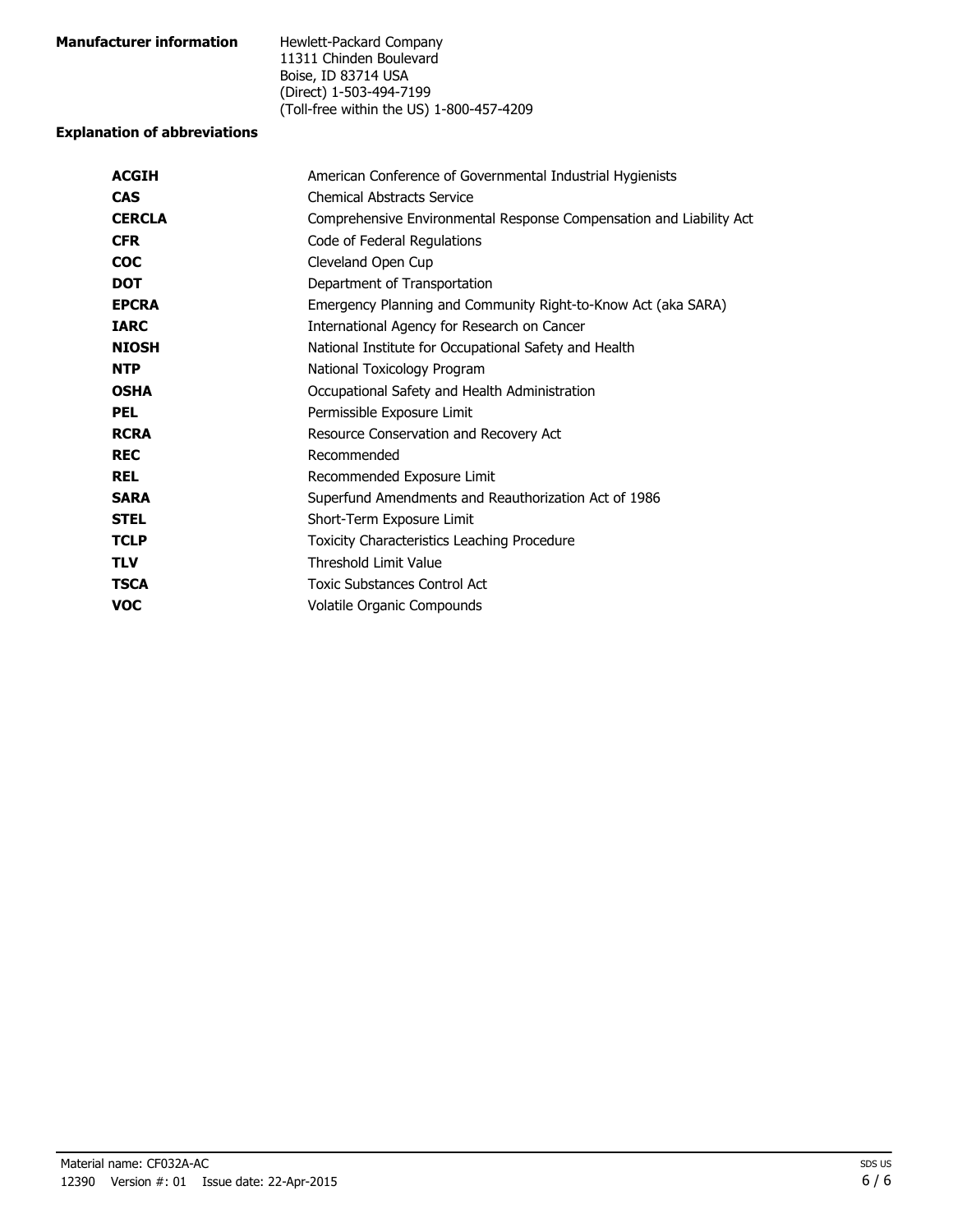

# **SAFETY DATA SHEET**

## **1. Identification**

| <b>Product identifier</b>       | HP Color LaserJet CF312A-AC Yellow Print Cartridge                                                                                                                                                                                                      |  |  |
|---------------------------------|---------------------------------------------------------------------------------------------------------------------------------------------------------------------------------------------------------------------------------------------------------|--|--|
| Other means of identification   | Not available.                                                                                                                                                                                                                                          |  |  |
| Recommended use                 | This product is a yellow toner preparation that is used in HP Color Laser Jet Enterprise M855 series<br>printers.                                                                                                                                       |  |  |
| <b>Recommended restrictions</b> | None known.                                                                                                                                                                                                                                             |  |  |
| <b>Company identification</b>   | Hewlett-Packard Company<br>3000 Hanover Street<br>Palo Alto, CA 94304-1185<br>United States<br>Telephone 650-857-5020                                                                                                                                   |  |  |
|                                 | Hewlett-Packard health effects line<br>(Toll-free within the US) 1-800-457-4209<br>(Direct) 1-760-710-0048<br><b>HP Customer Care Line</b><br>(Toll-free within the US) 1-800-474-6836<br>(Direct) 1-208-323-2551<br>Email: hpcustomer.inguiries@hp.com |  |  |

# **2. Hazard(s) identification**

| <b>Physical hazards</b>                      | Not classified.                                                                                                                                                                                                                       |
|----------------------------------------------|---------------------------------------------------------------------------------------------------------------------------------------------------------------------------------------------------------------------------------------|
| <b>Health hazards</b>                        | Not classified.                                                                                                                                                                                                                       |
| <b>Environmental hazards</b>                 | Not classified.                                                                                                                                                                                                                       |
| <b>OSHA defined hazards</b>                  | Not classified.                                                                                                                                                                                                                       |
| Label elements                               |                                                                                                                                                                                                                                       |
| <b>Hazard symbol</b>                         | None.                                                                                                                                                                                                                                 |
| Signal word                                  | None.                                                                                                                                                                                                                                 |
| <b>Hazard statement</b>                      | Not available.                                                                                                                                                                                                                        |
| <b>Precautionary statement</b>               |                                                                                                                                                                                                                                       |
| <b>Prevention</b>                            | Not available.                                                                                                                                                                                                                        |
| <b>Response</b>                              | Not available.                                                                                                                                                                                                                        |
| <b>Storage</b>                               | Not available.                                                                                                                                                                                                                        |
| <b>Disposal</b>                              | Not available.                                                                                                                                                                                                                        |
| Hazard(s) not otherwise<br>classified (HNOC) | This product is not classified as hazardous according to OSHA CFR 1910.1200 or EU Directive<br>1999/45/EC, as amended. None of the ingredients have been classified as carcinogens according<br>to EU, IARC, MAK, NTP, OSHA or ACGIH. |
| <b>Supplemental information</b>              | None.                                                                                                                                                                                                                                 |

### **3. Composition/information on ingredients**

#### **Mixtures**

| <b>Chemical name</b>       | Common name and synonyms | <b>CAS number</b>   | $\frac{0}{0}$ |
|----------------------------|--------------------------|---------------------|---------------|
| Styrene acrylate copolymer |                          | Trade Secret        | $90$          |
| Wax                        | Wax                      | Trade Secret        | $<$ 10        |
| Pigment                    | Pigment                  | <b>Trade Secret</b> | <5            |
| Amorphous silica           | Amorphous silica         | 7631-86-9           | <3            |

### **4. First-aid measures**

**Inhalation** Move person to fresh air immediately. If irritation persists, consult a physician.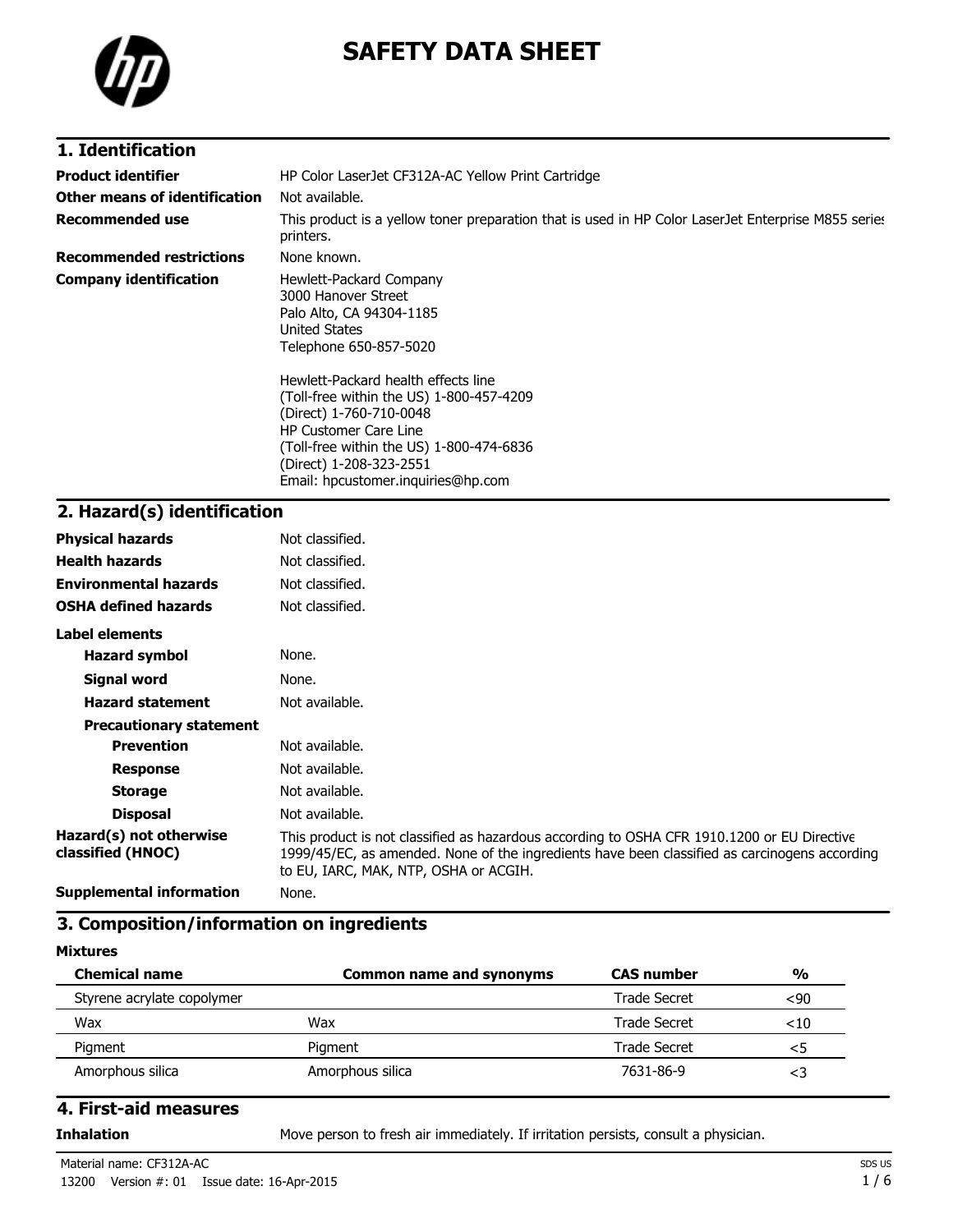| <b>Skin contact</b>                                      | Wash affected areas thoroughly with mild soap and water. Get medical attention if irritation<br>develops or persists.                                                                             |
|----------------------------------------------------------|---------------------------------------------------------------------------------------------------------------------------------------------------------------------------------------------------|
| Eye contact                                              | Do not rub eyes. Immediately flush with large amounts of clean, warm water (low pressure) for at<br>least 15 minutes or until particles are removed. If irritation persists, consult a physician. |
| <b>Ingestion</b>                                         | Rinse mouth out with water. Drink one to two glasses of water. If symptoms occur, consult a<br>physician.                                                                                         |
| Most important<br>symptoms/effects, acute and<br>delayed | Not available.                                                                                                                                                                                    |

### **5. Fire-fighting measures**

| Suitable extinguishing media                                        | CO2, water, or dry chemical                                 |
|---------------------------------------------------------------------|-------------------------------------------------------------|
| Unsuitable extinguishing<br>media                                   | None known.                                                 |
| Specific hazards arising from<br>the chemical                       | Not applicable.                                             |
| Special protective equipment<br>and precautions for<br>firefighters | Not available.                                              |
| Fire-fighting<br>equipment/instructions                             | If fire occurs in the printer, treat as an electrical fire. |
| <b>Specific methods</b>                                             | None established.                                           |

### **6. Accidental release measures**

| <b>Personal precautions,</b><br>protective equipment and<br>emergency procedures | Minimize dust generation and accumulation.                                                                |
|----------------------------------------------------------------------------------|-----------------------------------------------------------------------------------------------------------|
| <b>Methods and materials for</b><br>containment and cleaning up                  | Not available.                                                                                            |
| <b>Environmental precautions</b>                                                 | Do not flush into surface water or sanitary sewer system. See also section 13 Disposal<br>considerations. |

# **7. Handling and storage**

| <b>Precautions for safe handling</b>                                      | Keep out of the reach of children. Avoid inhalation of dust and contact with skin and eyes. Use with<br>adequate ventilation. Keep away from excessive heat, sparks, and open flames. |
|---------------------------------------------------------------------------|---------------------------------------------------------------------------------------------------------------------------------------------------------------------------------------|
| Conditions for safe storage,<br>including any<br><i>incompatibilities</i> | Keep out of the reach of children. Keep tightly closed and dry. Store away from strong oxidizers.<br>Store at room temperature.                                                       |

# **8. Exposure controls/personal protection**

#### **Occupational exposure limits**

| <b>US. NIOSH: Pocket Guide to Chemical Hazards</b><br><b>Components</b> | <b>Type</b>                                                                                                                                                     | <b>Value</b>                                                                                   |  |
|-------------------------------------------------------------------------|-----------------------------------------------------------------------------------------------------------------------------------------------------------------|------------------------------------------------------------------------------------------------|--|
| Amorphous silica (CAS<br>7631-86-9)                                     | <b>TWA</b>                                                                                                                                                      | $6 \text{ mg/m}$                                                                               |  |
| <b>Biological limit values</b>                                          | No biological exposure limits noted for the ingredient(s).                                                                                                      |                                                                                                |  |
| <b>Exposure guidelines</b>                                              | USA OSHA (TWA/PEL): 15 mg/m3 (Total Dust), 5 mg/m3 (Respirable Fraction)<br>ACGIH (TWA/TLV): 10 mg/m3 (Inhalable Particulate), 3 mg/m3 (Respirable Particulate) |                                                                                                |  |
|                                                                         |                                                                                                                                                                 |                                                                                                |  |
|                                                                         | mq/m3                                                                                                                                                           | Amorphous silica: USA OSHA (TWA/PEL): 20 mppcf 80 (mg/m3)/%SiO2, ACGIH (TWA/TLV): 10           |  |
|                                                                         |                                                                                                                                                                 | TRGS 900 (Luftgrenzwert) - 10 mg/m3 (Einatembare partikel), 3 mg/m3 (Alveolengängige fraktion) |  |
| <b>Appropriate engineering</b><br>controls                              | UK WEL: 10 mg/m3 (Respirable Dust), 5 mg/m3 (Inhalable Dust)<br>Use in a well ventilated area.                                                                  |                                                                                                |  |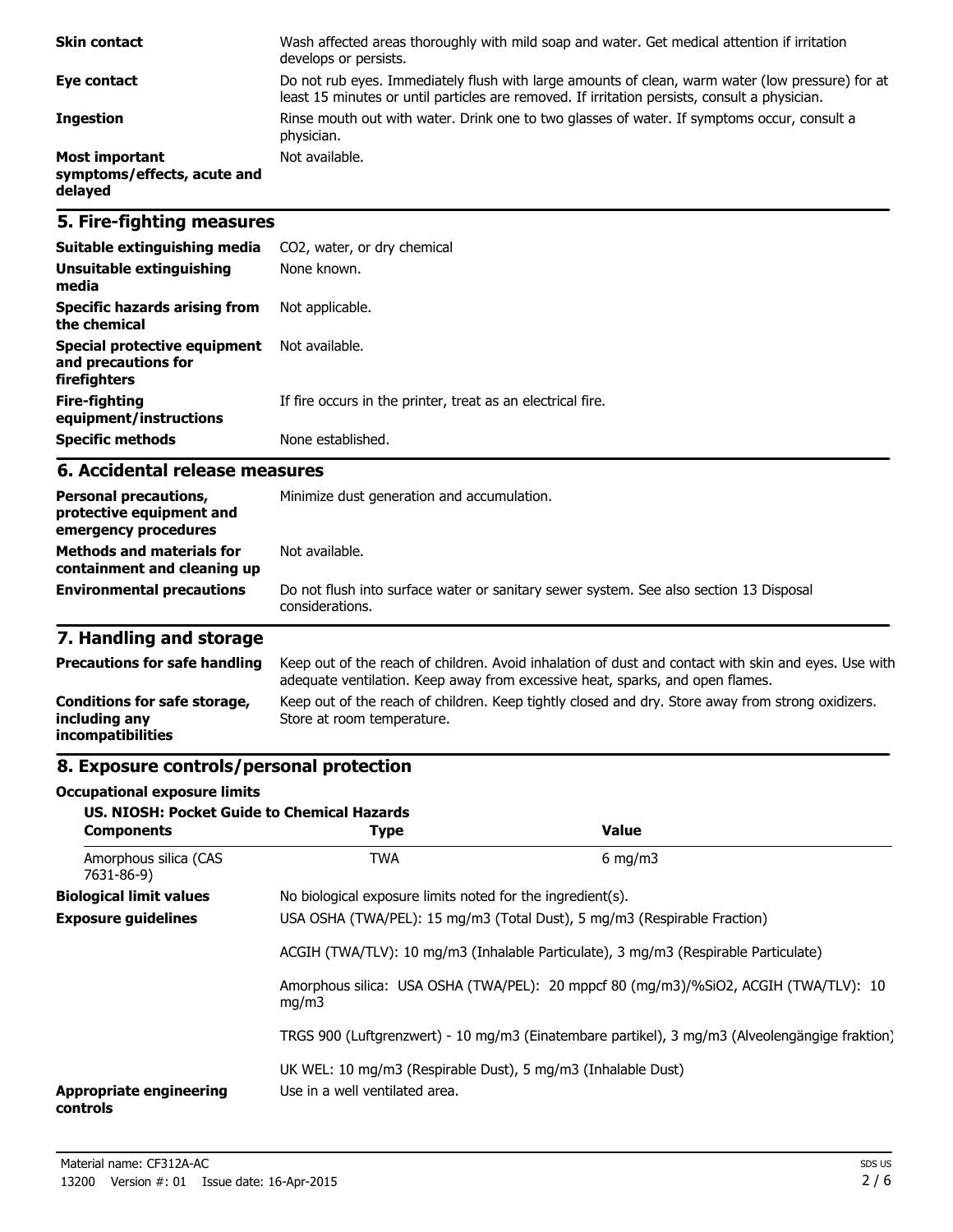#### **Individual protection measures, such as personal protective equipment**

| Not available. |
|----------------|
|                |
| Not available. |
| Not available. |
| Not available. |
| Not available. |
|                |

# **9. Physical and chemical properties**

| <b>Appearance</b>                                   | Fine powder                                                   |  |
|-----------------------------------------------------|---------------------------------------------------------------|--|
| <b>Physical state</b>                               | Solid.                                                        |  |
| Color                                               | Yellow                                                        |  |
| Odor                                                | Slight plastic odor                                           |  |
| <b>Odor threshold</b>                               | Not available.                                                |  |
| рH                                                  | Not applicable                                                |  |
| <b>Melting point/freezing point</b>                 | Not available.                                                |  |
| <b>Initial boiling point and</b><br>boiling range   | Not applicable                                                |  |
| <b>Flash point</b>                                  | Not applicable                                                |  |
| <b>Evaporation rate</b>                             | Not applicable                                                |  |
| <b>Flammability (solid, gas)</b>                    | Not available.                                                |  |
| <b>Upper/lower flammability or explosive limits</b> |                                                               |  |
| <b>Flammability limit - lower</b><br>(9/6)          | Not flammable                                                 |  |
| <b>Flammability limit -</b><br>upper $(% )$         | Not available.                                                |  |
| <b>Explosive limit - lower</b><br>(9/6)             | Not available.                                                |  |
| <b>Explosive limit - upper</b><br>(9/6)             | Not available.                                                |  |
| <b>Vapor pressure</b>                               | Not applicable                                                |  |
| Solubility(ies)                                     |                                                               |  |
| Solubility (water)                                  | Negligible in water. Partially soluble in toluene and xylene. |  |
| <b>Partition coefficient</b><br>(n-octanol/water)   | Not available.                                                |  |
| <b>Auto-ignition temperature</b>                    | Not applicable                                                |  |
| <b>Decomposition temperature</b>                    | > 392 °F (> 200 °C)                                           |  |
| <b>Viscosity</b>                                    | Not applicable                                                |  |
| <b>Other information</b>                            |                                                               |  |
| <b>Percent volatile</b>                             | 0 % estimated                                                 |  |
| <b>Softening point</b>                              | 176 - 266 °F (80 - 130 °C)                                    |  |
| <b>Specific gravity</b>                             | $1 - 1.2$                                                     |  |

# **10. Stability and reactivity**

| <b>Reactivity</b>                            | Not available.                          |
|----------------------------------------------|-----------------------------------------|
| <b>Chemical stability</b>                    | Stable under normal storage conditions. |
| <b>Possibility of hazardous</b><br>reactions | Will not occur.                         |
| <b>Conditions to avoid</b>                   | Imaging Drum: Exposure to light         |
| Incompatible materials                       | Strong oxidizers                        |
| <b>Hazardous decomposition</b><br>products   | Carbon monoxide and carbon dioxide.     |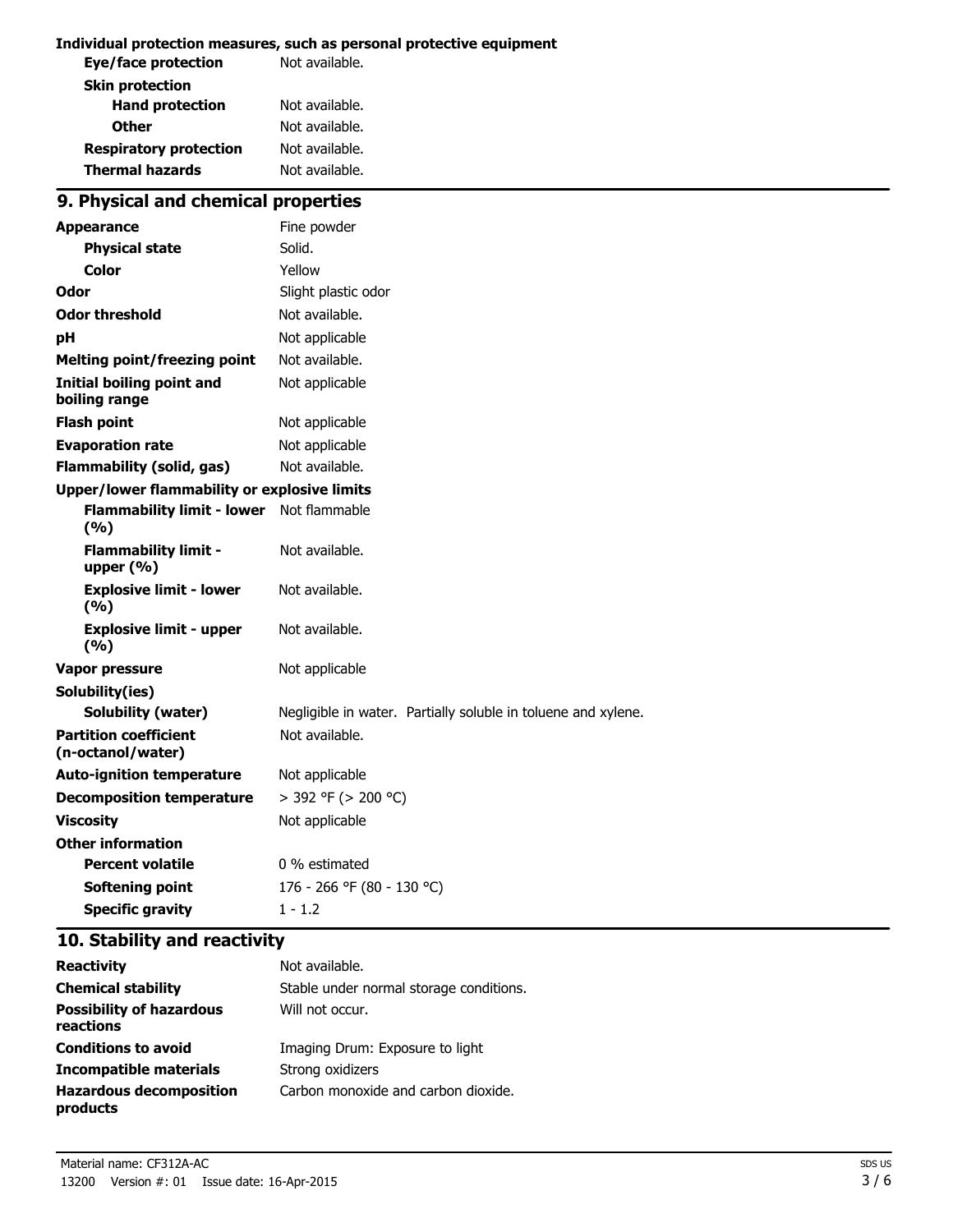# **11. Toxicological information**

| Symptoms related to the<br>physical, chemical and<br>toxicological characteristics | Not available.                                                                                                                                                  |                                                                                          |
|------------------------------------------------------------------------------------|-----------------------------------------------------------------------------------------------------------------------------------------------------------------|------------------------------------------------------------------------------------------|
| <b>Information on toxicological effects</b>                                        |                                                                                                                                                                 |                                                                                          |
| <b>Acute toxicity</b>                                                              |                                                                                                                                                                 |                                                                                          |
| <b>Skin corrosion/irritation</b>                                                   | Not available.                                                                                                                                                  |                                                                                          |
| Serious eye damage/eye<br>irritation                                               | Directive 67/548/EEC and as amended.                                                                                                                            | Not classified as irritant, according to OSHA Hazard Communication Standard (HCS) and EU |
| Respiratory or skin sensitization                                                  |                                                                                                                                                                 |                                                                                          |
| <b>Respiratory sensitization</b>                                                   | Not available.                                                                                                                                                  |                                                                                          |
| <b>Skin sensitization</b>                                                          | Not classified as irritant, according to OSHA Hazard Communication Standard (HCS) and EU<br>Directive 67/548/EEC and as amended.                                |                                                                                          |
| <b>Germ cell mutagenicity</b>                                                      | Negative, does not indicate mutagenic potential (Ames Test: Salmonella typhimurium)                                                                             |                                                                                          |
| Carcinogenicity                                                                    | Not a known or suspected carcinogen according to any IARC Monograph, NTP, OSHA Regulations<br>(USA), EU Directive, or Proposition 65 (California).              |                                                                                          |
|                                                                                    | <b>IARC Monographs. Overall Evaluation of Carcinogenicity</b>                                                                                                   |                                                                                          |
| Amorphous silica (CAS 7631-86-9)                                                   |                                                                                                                                                                 | 3 Not classifiable as to carcinogenicity to humans.                                      |
| <b>Reproductive toxicity</b>                                                       | Not classified as toxic according to EU Directive 67/548/EEC and as amended, California Prop. 65,<br>and DFG (Germany).                                         |                                                                                          |
| <b>Specific target organ toxicity</b><br>- single exposure                         | Not available.                                                                                                                                                  |                                                                                          |
| <b>Specific target organ toxicity</b><br>- repeated exposure                       | Not available.                                                                                                                                                  |                                                                                          |
| <b>Aspiration hazard</b>                                                           | Not available.                                                                                                                                                  |                                                                                          |
| <b>Chronic effects</b>                                                             | No information available.                                                                                                                                       |                                                                                          |
| <b>Further information</b>                                                         | Complete toxicity data are not available for this specific formulation<br>Refer to Section 2 for potential health effects and Section 4 for first aid measures. |                                                                                          |
| <b>Components</b>                                                                  | <b>Species</b>                                                                                                                                                  | <b>Test Results</b>                                                                      |
| Amorphous silica (CAS 7631-86-9)                                                   |                                                                                                                                                                 |                                                                                          |
| <b>Acute</b>                                                                       |                                                                                                                                                                 |                                                                                          |
| <b>Oral</b>                                                                        |                                                                                                                                                                 |                                                                                          |
| LD50                                                                               | Mouse                                                                                                                                                           | $> 15000$ mg/kg                                                                          |
|                                                                                    | Rat                                                                                                                                                             | > 22500 mg/kg                                                                            |

### **12. Ecological information**

| <b>Ecotoxicity</b>                   |                |                |                        |
|--------------------------------------|----------------|----------------|------------------------|
| <b>Product</b>                       |                | <b>Species</b> | <b>Test Results</b>    |
| CF312A-AC                            |                |                |                        |
| <b>Aquatic</b>                       |                |                |                        |
| Fish                                 | LC50           | Fish           | $> 100$ mg/l, 96 Hours |
| <b>Persistence and degradability</b> | Not available. |                |                        |
| <b>Bioaccumulative potential</b>     | Not available. |                |                        |
| <b>Mobility in soil</b>              | Not available. |                |                        |
| Other adverse effects                | Not available. |                |                        |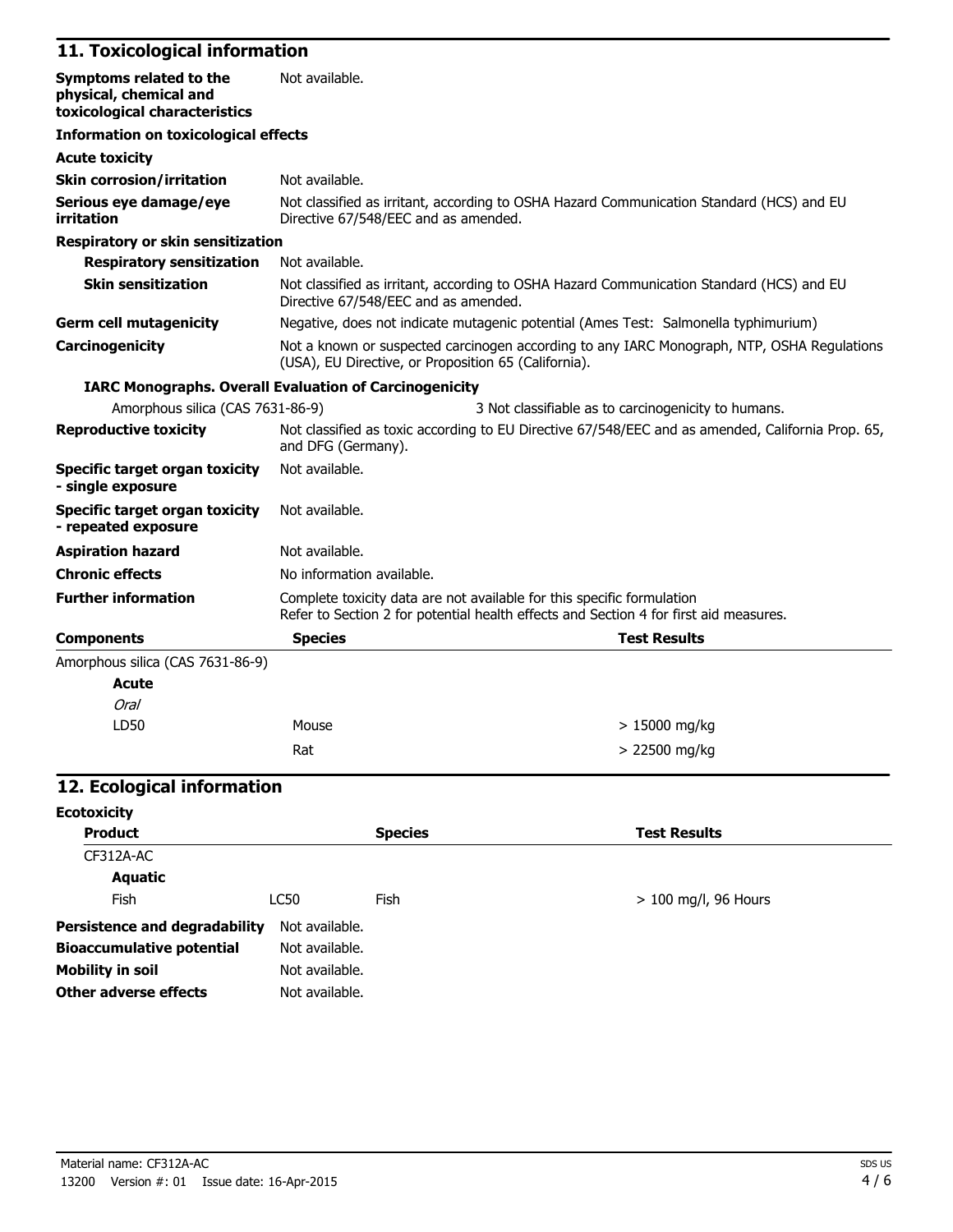| 13. Disposal considerations                                                  |                                                                                                                                                                                                                                                                                                                                                                                            |  |
|------------------------------------------------------------------------------|--------------------------------------------------------------------------------------------------------------------------------------------------------------------------------------------------------------------------------------------------------------------------------------------------------------------------------------------------------------------------------------------|--|
| <b>Disposal instructions</b>                                                 | Do not shred toner cartridge, unless dust-explosion prevention measures are taken. Finely<br>dispersed particles may form explosive mixtures in air. Dispose of in compliance with federal, state,<br>and local regulations.                                                                                                                                                               |  |
|                                                                              | HP's Planet Partners (trademark) supplies recycling program enables simple, convenient recycling of<br>HP original inkjet and LaserJet supplies. For more information and to determine if this service is<br>available in your location, please visit http://www.hp.com/recycle.                                                                                                           |  |
| 14. Transport information                                                    |                                                                                                                                                                                                                                                                                                                                                                                            |  |
| <b>Further information</b>                                                   | Not a dangerous good under DOT, IATA, ADR, IMDG, or RID.                                                                                                                                                                                                                                                                                                                                   |  |
| 15. Regulatory information                                                   |                                                                                                                                                                                                                                                                                                                                                                                            |  |
| <b>US federal regulations</b>                                                | US EPA TSCA Inventory: All chemical substances in this product comply with all rules or orders<br>under TSCA.                                                                                                                                                                                                                                                                              |  |
|                                                                              | TSCA Section 12(b) Export Notification (40 CFR 707, Subpt. D)                                                                                                                                                                                                                                                                                                                              |  |
| Not regulated.<br><b>CERCLA Hazardous Substance List (40 CFR 302.4)</b>      |                                                                                                                                                                                                                                                                                                                                                                                            |  |
| Not listed.<br><b>SARA 304 Emergency release notification</b>                |                                                                                                                                                                                                                                                                                                                                                                                            |  |
| Not regulated.                                                               | OSHA Specifically Regulated Substances (29 CFR 1910.1001-1050)                                                                                                                                                                                                                                                                                                                             |  |
| Not listed.                                                                  |                                                                                                                                                                                                                                                                                                                                                                                            |  |
| <b>Hazard categories</b>                                                     | <b>Superfund Amendments and Reauthorization Act of 1986 (SARA)</b><br>Immediate Hazard - No<br>Delayed Hazard - No<br>Fire Hazard - No<br>Pressure Hazard - No<br>Reactivity Hazard - No                                                                                                                                                                                                   |  |
| <b>SARA 302 Extremely hazardous substance</b>                                |                                                                                                                                                                                                                                                                                                                                                                                            |  |
| Not listed.                                                                  |                                                                                                                                                                                                                                                                                                                                                                                            |  |
| <b>SARA 311/312</b><br><b>Hazardous chemical</b>                             | No                                                                                                                                                                                                                                                                                                                                                                                         |  |
| <b>Other federal regulations</b><br><b>Safe Drinking Water Act</b><br>(SDWA) | Not regulated.                                                                                                                                                                                                                                                                                                                                                                             |  |
| <b>US state regulations</b>                                                  |                                                                                                                                                                                                                                                                                                                                                                                            |  |
| <b>US. Massachusetts RTK - Substance List</b>                                |                                                                                                                                                                                                                                                                                                                                                                                            |  |
| Amorphous silica (CAS 7631-86-9)<br>Not listed.                              | US. New Jersey Worker and Community Right-to-Know Act                                                                                                                                                                                                                                                                                                                                      |  |
|                                                                              | US. Pennsylvania Worker and Community Right-to-Know Law                                                                                                                                                                                                                                                                                                                                    |  |
| Amorphous silica (CAS 7631-86-9)<br><b>US. Rhode Island RTK</b>              |                                                                                                                                                                                                                                                                                                                                                                                            |  |
| Not regulated.<br><b>US. California Proposition 65</b>                       |                                                                                                                                                                                                                                                                                                                                                                                            |  |
| Not Listed.<br><b>Regulatory information</b>                                 | All chemical substances in this HP product have been notified or are exempt from notification under<br>chemical substances notification laws in the following countries: US (TSCA), EU (EINECS/ELINCS),<br>Switzerland, Canada (DSL/NDSL), Australia, Japan, Philippines, South Korea, New Zealand, and<br>China.<br>16. Other information, including date of preparation or last revision |  |

#### **16. Other information, including date of preparation or last revision**

| Issue date       | 16-Apr-2015 |
|------------------|-------------|
| <b>Version #</b> | 01          |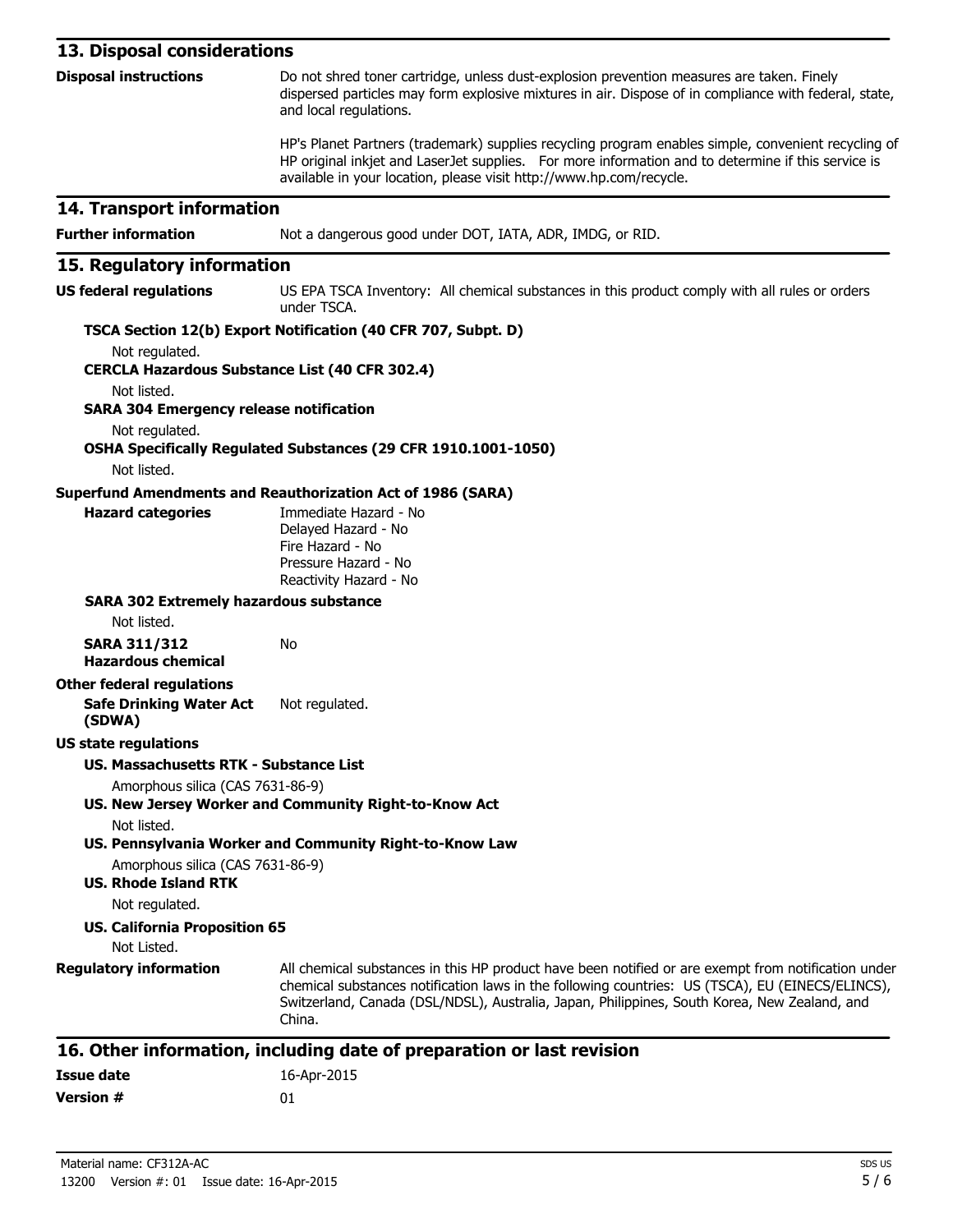| <b>Disclaimer</b>               | This Safety Data Sheet document is provided without charge to customers of Hewlett-Packard<br>Company. Data is the most current known to Hewlett-Packard Company at the time of preparation<br>of this document and is believed to be accurate. It should not be construed as guaranteeing<br>specific properties of the products as described or suitability for a particular application. This<br>document was prepared to the requirements of the jurisdiction specified in Section 1 above and<br>may not meet regulatory requirements in other countries. |
|---------------------------------|----------------------------------------------------------------------------------------------------------------------------------------------------------------------------------------------------------------------------------------------------------------------------------------------------------------------------------------------------------------------------------------------------------------------------------------------------------------------------------------------------------------------------------------------------------------|
| <b>Revision Information</b>     | 1. Product and Company Identification: Alternate Trade Names<br>Composition / Information on Ingredients: Ingredients<br>Physical & Chemical Properties: Multiple Properties<br>Ecological Information: Ecotoxicity                                                                                                                                                                                                                                                                                                                                            |
| <b>Manufacturer information</b> | Hewlett-Packard Company<br>11311 Chinden Boulevard<br>Boise, ID 83714 USA<br>(Direct) 1-503-494-7199<br>(Toll-free within the US) 1-800-457-4209                                                                                                                                                                                                                                                                                                                                                                                                               |

#### **Explanation of abbreviations**

| <b>ACGIH</b>  | American Conference of Governmental Industrial Hygienists           |
|---------------|---------------------------------------------------------------------|
| <b>CAS</b>    | <b>Chemical Abstracts Service</b>                                   |
| <b>CERCLA</b> | Comprehensive Environmental Response Compensation and Liability Act |
| <b>CFR</b>    | Code of Federal Regulations                                         |
| <b>COC</b>    | Cleveland Open Cup                                                  |
| <b>DOT</b>    | Department of Transportation                                        |
| <b>EPCRA</b>  | Emergency Planning and Community Right-to-Know Act (aka SARA)       |
| <b>IARC</b>   | International Agency for Research on Cancer                         |
| <b>NIOSH</b>  | National Institute for Occupational Safety and Health               |
| <b>NTP</b>    | National Toxicology Program                                         |
| <b>OSHA</b>   | Occupational Safety and Health Administration                       |
| <b>PEL</b>    | Permissible Exposure Limit                                          |
| <b>RCRA</b>   | Resource Conservation and Recovery Act                              |
| <b>REC</b>    | Recommended                                                         |
| <b>REL</b>    | Recommended Exposure Limit                                          |
| <b>SARA</b>   | Superfund Amendments and Reauthorization Act of 1986                |
| <b>STEL</b>   | Short-Term Exposure Limit                                           |
| <b>TCLP</b>   | Toxicity Characteristics Leaching Procedure                         |
| <b>TLV</b>    | Threshold Limit Value                                               |
| <b>TSCA</b>   | <b>Toxic Substances Control Act</b>                                 |
| <b>VOC</b>    | Volatile Organic Compounds                                          |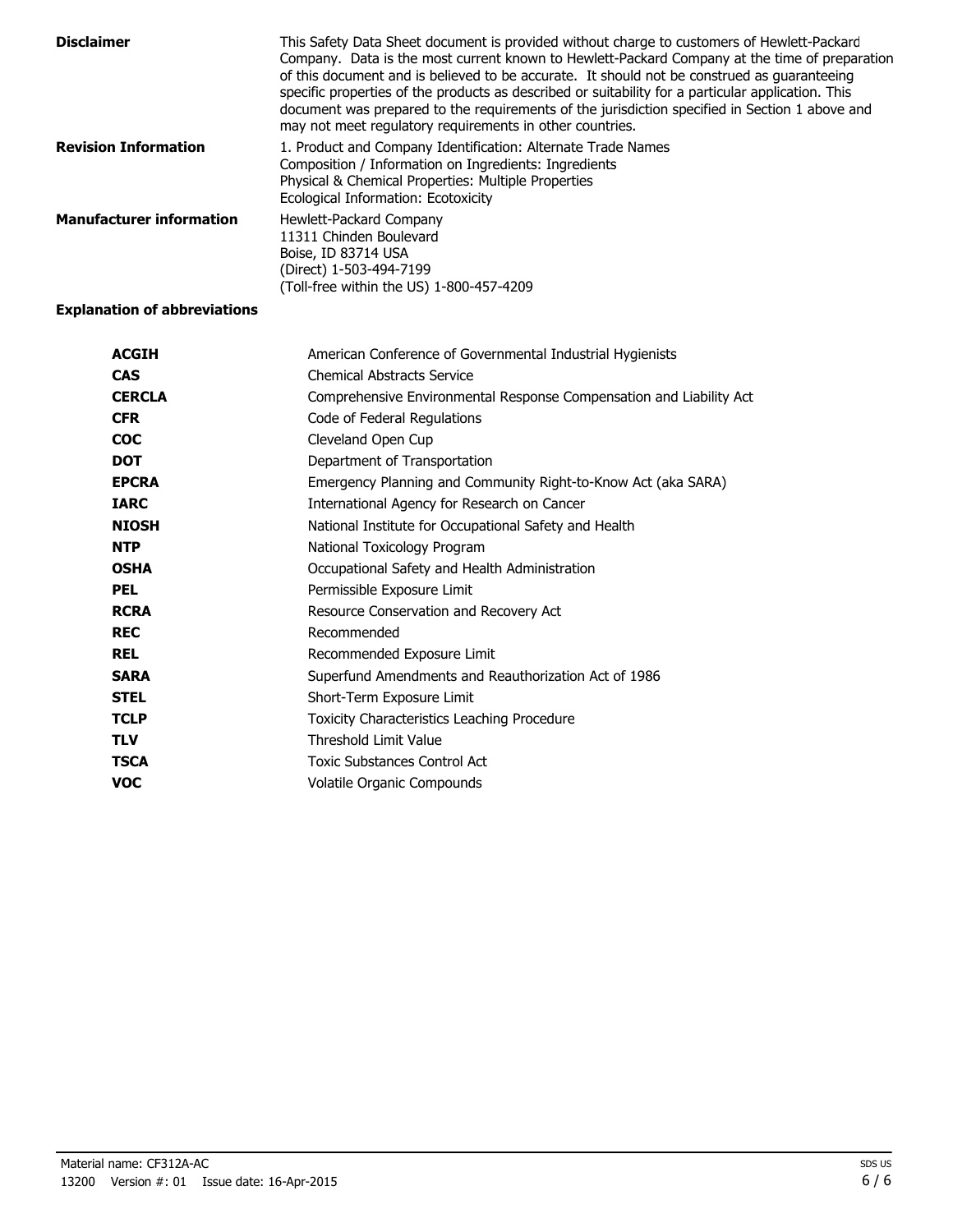

# **SAFETY DATA SHEET**

### **1. Identification**

| <b>Product identifier</b>       | HP Color LaserJet Q5952A-AC Yellow Print Cartridge                                                                                         |  |
|---------------------------------|--------------------------------------------------------------------------------------------------------------------------------------------|--|
| Other means of identification   | Not available.                                                                                                                             |  |
| <b>Recommended use</b>          | This product is a yellow toner preparation that is used in HP Color LaserJet 4700 series printers                                          |  |
| <b>Recommended restrictions</b> | None known.                                                                                                                                |  |
| <b>Company identification</b>   | Hewlett-Packard Company<br>3000 Hanover Street<br>Palo Alto, CA 94304-1185<br>United States<br>Telephone 650-857-5020                      |  |
|                                 | Hewlett-Packard health effects line<br>(Toll-free within the US) 1-800-457-4209<br>(Direct) 1-760-710-0048<br><b>HP Customer Care Line</b> |  |

(Toll-free within the US) 1-800-474-6836 (Direct) 1-208-323-2551 Email: hpcustomer.inquiries@hp.com

#### **2. Hazard(s) identification**

| <b>Physical hazards</b>                      | Not classified.                                                                                                                                                                                                                       |
|----------------------------------------------|---------------------------------------------------------------------------------------------------------------------------------------------------------------------------------------------------------------------------------------|
| <b>Health hazards</b>                        | Not classified.                                                                                                                                                                                                                       |
| <b>Environmental hazards</b>                 | Not classified.                                                                                                                                                                                                                       |
| <b>OSHA defined hazards</b>                  | Not classified.                                                                                                                                                                                                                       |
| Label elements                               |                                                                                                                                                                                                                                       |
| <b>Hazard symbol</b>                         | None.                                                                                                                                                                                                                                 |
| Signal word                                  | None.                                                                                                                                                                                                                                 |
| <b>Hazard statement</b>                      | Not available.                                                                                                                                                                                                                        |
| <b>Precautionary statement</b>               |                                                                                                                                                                                                                                       |
| <b>Prevention</b>                            | Not available.                                                                                                                                                                                                                        |
| <b>Response</b>                              | Not available.                                                                                                                                                                                                                        |
| <b>Storage</b>                               | Not available.                                                                                                                                                                                                                        |
| <b>Disposal</b>                              | Not available.                                                                                                                                                                                                                        |
| Hazard(s) not otherwise<br>classified (HNOC) | This product is not classified as hazardous according to OSHA CFR 1910.1200 or EU Directive<br>1999/45/EC, as amended. None of the ingredients have been classified as carcinogens according<br>to EU, IARC, MAK, NTP, OSHA or ACGIH. |
| Cunnismental information                     | <b>B B B B B B B</b>                                                                                                                                                                                                                  |

**Supplemental information** None.

## **3. Composition/information on ingredients**

**Mixtures**

| <b>Chemical name</b>       | <b>Common name and synonyms</b> | <b>CAS</b> number   | $\frac{0}{0}$ |
|----------------------------|---------------------------------|---------------------|---------------|
| Styrene acrylate copolymer |                                 | Trade Secret        | <85           |
| Wax                        | Wax                             | <b>Trade Secret</b> | <15           |
| Pigment                    | Pigment                         | Trade Secret        | <5            |
| Amorphous silica           | Amorphous silica                | 7631-86-9           | ≺∠            |

### **4. First-aid measures**

**Inhalation** Move person to fresh air immediately. If irritation persists, consult a physician.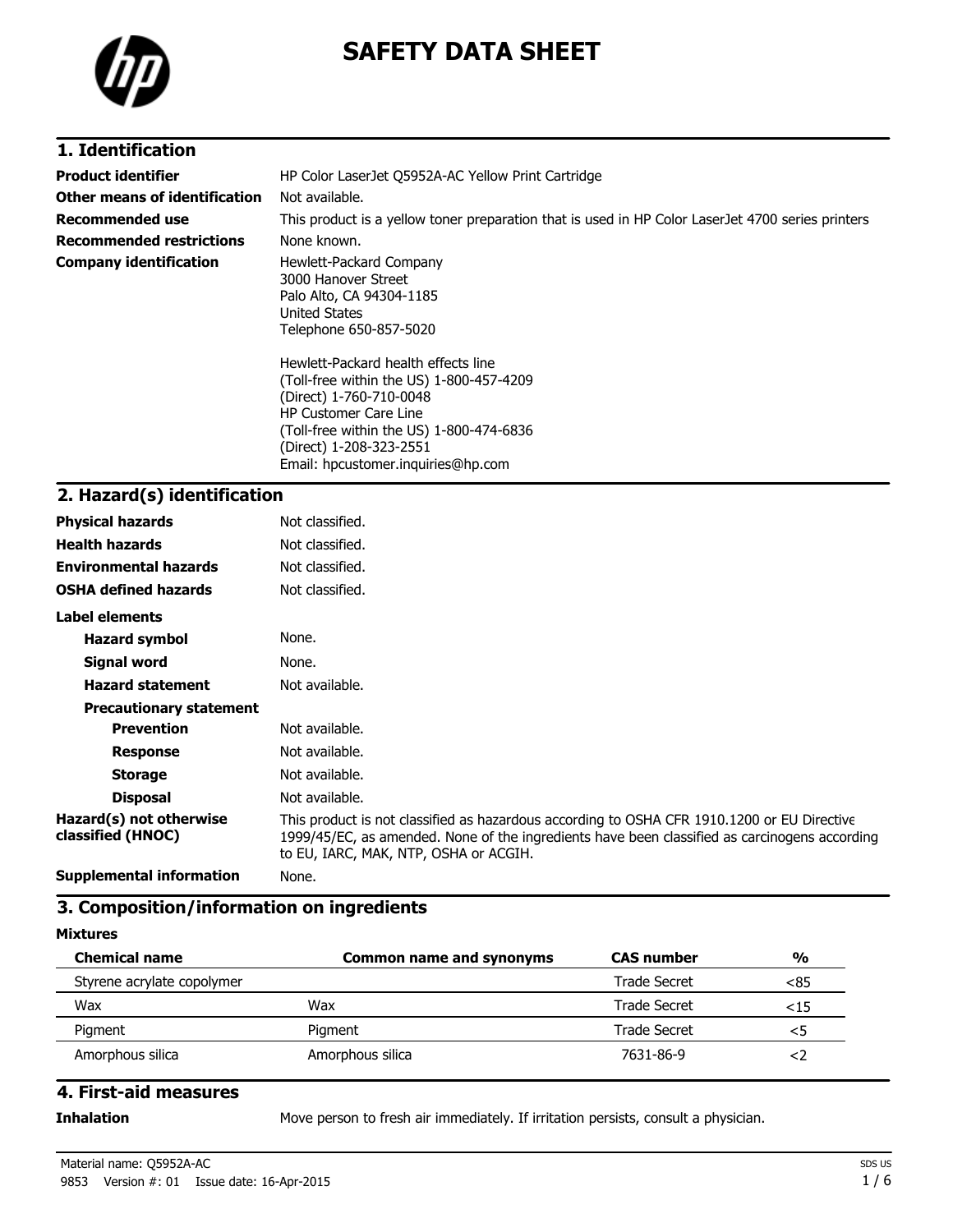| <b>Skin contact</b>                                      | Wash affected areas thoroughly with mild soap and water. Get medical attention if irritation<br>develops or persists.                                                                             |
|----------------------------------------------------------|---------------------------------------------------------------------------------------------------------------------------------------------------------------------------------------------------|
| Eye contact                                              | Do not rub eyes. Immediately flush with large amounts of clean, warm water (low pressure) for at<br>least 15 minutes or until particles are removed. If irritation persists, consult a physician. |
| <b>Ingestion</b>                                         | Rinse mouth out with water. Drink one to two glasses of water. If symptoms occur, consult a<br>physician.                                                                                         |
| Most important<br>symptoms/effects, acute and<br>delayed | Not available.                                                                                                                                                                                    |

## **5. Fire-fighting measures**

| Suitable extinguishing media                                        | CO2, water, or dry chemical                                 |
|---------------------------------------------------------------------|-------------------------------------------------------------|
| Unsuitable extinguishing<br>media                                   | None known.                                                 |
| Specific hazards arising from<br>the chemical                       | Not applicable.                                             |
| Special protective equipment<br>and precautions for<br>firefighters | Not available.                                              |
| Fire-fighting<br>equipment/instructions                             | If fire occurs in the printer, treat as an electrical fire. |
| <b>Specific methods</b>                                             | None established.                                           |

#### **6. Accidental release measures**

| <b>Personal precautions,</b><br>protective equipment and<br>emergency procedures | Minimize dust generation and accumulation.                                                                |  |
|----------------------------------------------------------------------------------|-----------------------------------------------------------------------------------------------------------|--|
| <b>Methods and materials for</b><br>containment and cleaning up                  | Not available.                                                                                            |  |
| <b>Environmental precautions</b>                                                 | Do not flush into surface water or sanitary sewer system. See also section 13 Disposal<br>considerations. |  |

# **7. Handling and storage**

| <b>Precautions for safe handling</b>                                      | Keep out of the reach of children. Avoid inhalation of dust and contact with skin and eyes. Use with<br>adequate ventilation. Keep away from excessive heat, sparks, and open flames. |
|---------------------------------------------------------------------------|---------------------------------------------------------------------------------------------------------------------------------------------------------------------------------------|
| Conditions for safe storage,<br>including any<br><i>incompatibilities</i> | Keep out of the reach of children. Store at room temperature. Store away from strong oxidizers.<br>Keep tightly closed and dry.                                                       |

## **8. Exposure controls/personal protection**

#### **Occupational exposure limits**

| <b>US. NIOSH: Pocket Guide to Chemical Hazards</b><br><b>Components</b>                                                                                                                                | <b>Type</b>                                                                                    | Value                                                                                          |
|--------------------------------------------------------------------------------------------------------------------------------------------------------------------------------------------------------|------------------------------------------------------------------------------------------------|------------------------------------------------------------------------------------------------|
| Amorphous silica (CAS<br>7631-86-9)                                                                                                                                                                    | <b>TWA</b>                                                                                     | $6 \text{ mg/m}$                                                                               |
| <b>Biological limit values</b>                                                                                                                                                                         | No biological exposure limits noted for the ingredient(s).                                     |                                                                                                |
| USA OSHA (TWA/PEL): 15 mg/m3 (Total Dust), 5 mg/m3 (Respirable Fraction)<br><b>Exposure guidelines</b><br>ACGIH (TWA/TLV): 10 mg/m3 (Inhalable Particulate), 3 mg/m3 (Respirable Particulate)<br>mq/m3 |                                                                                                |                                                                                                |
|                                                                                                                                                                                                        |                                                                                                |                                                                                                |
|                                                                                                                                                                                                        | Amorphous silica: USA OSHA (TWA/PEL): 20 mppcf 80 (mg/m3)/%SiO2, ACGIH (TWA/TLV): 10           |                                                                                                |
|                                                                                                                                                                                                        |                                                                                                | TRGS 900 (Luftgrenzwert) - 10 mg/m3 (Einatembare partikel), 3 mg/m3 (Alveolengängige fraktion) |
| <b>Appropriate engineering</b><br>controls                                                                                                                                                             | UK WEL: 10 mg/m3 (Respirable Dust), 5 mg/m3 (Inhalable Dust)<br>Use in a well ventilated area. |                                                                                                |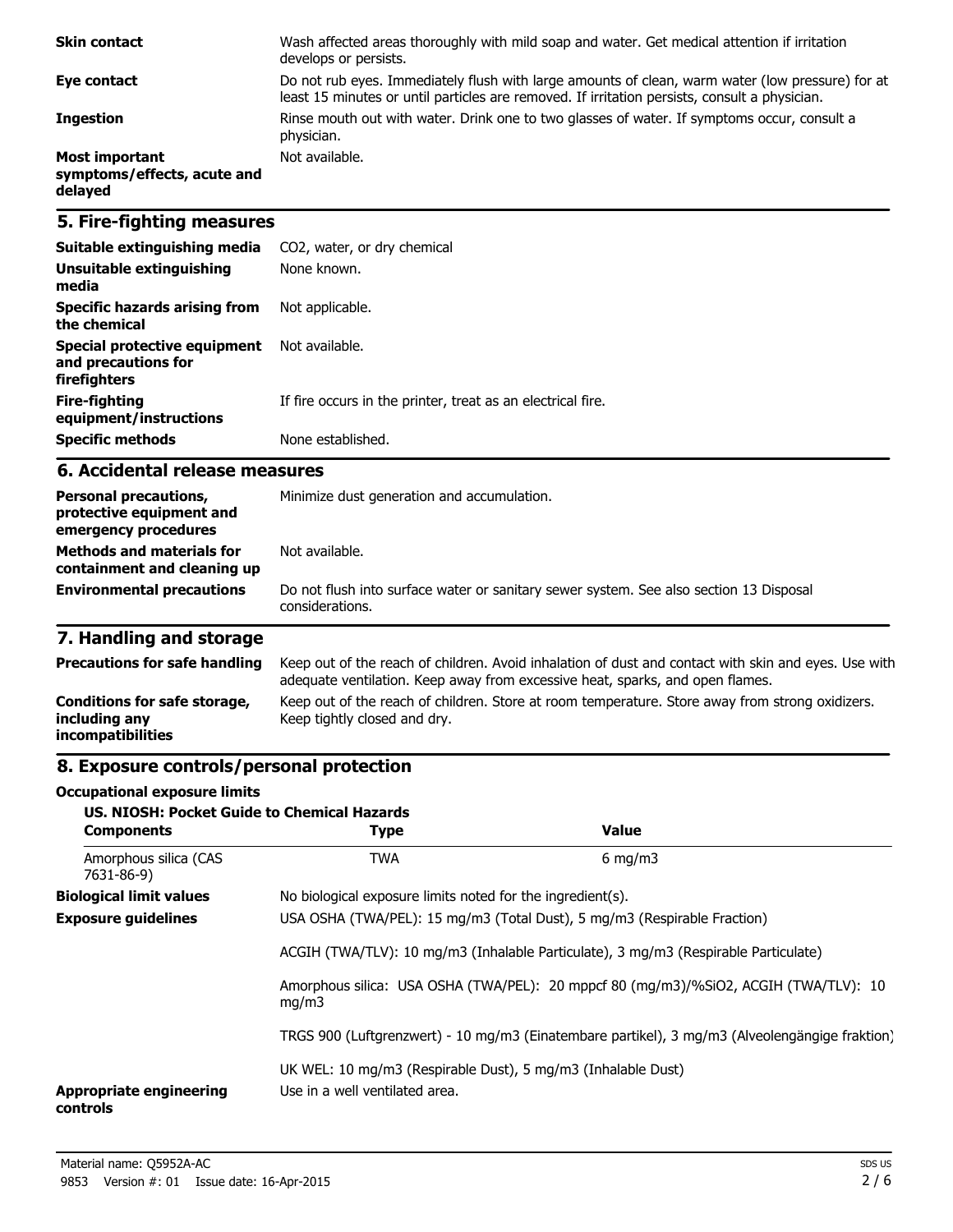#### **Individual protection measures, such as personal protective equipment**

| Not available. |
|----------------|
|                |
| Not available. |
| Not available. |
| Not available. |
| Not available. |
|                |

# **9. Physical and chemical properties**

| <b>Appearance</b>                                 | Fine powder                                                   |
|---------------------------------------------------|---------------------------------------------------------------|
| <b>Physical state</b>                             | Solid.                                                        |
| Color                                             | Yellow                                                        |
| Odor                                              | Slight plastic odor                                           |
| <b>Odor threshold</b>                             | Not available.                                                |
| рH                                                | Not applicable                                                |
| <b>Melting point/freezing point</b>               | Not available.                                                |
| Initial boiling point and<br>boiling range        | Not applicable                                                |
| <b>Flash point</b>                                | Not applicable                                                |
| <b>Evaporation rate</b>                           | Not applicable                                                |
| <b>Flammability (solid, gas)</b>                  | Not available.                                                |
| Upper/lower flammability or explosive limits      |                                                               |
| <b>Flammability limit - lower</b><br>(9/6)        | Not flammable                                                 |
| <b>Flammability limit -</b><br>upper (%)          | Not available.                                                |
| <b>Explosive limit - lower</b><br>(%)             | Not available.                                                |
| <b>Explosive limit - upper</b><br>(9/6)           | Not available.                                                |
| <b>Vapor pressure</b>                             | Not applicable                                                |
| Solubility(ies)                                   |                                                               |
| <b>Solubility (water)</b>                         | Negligible in water. Partially soluble in toluene and xylene. |
| <b>Partition coefficient</b><br>(n-octanol/water) | Not available.                                                |
| <b>Auto-ignition temperature</b>                  | Not applicable                                                |
| <b>Decomposition temperature</b>                  | Not available.                                                |
| <b>Viscosity</b>                                  | Not applicable                                                |
| <b>Other information</b>                          |                                                               |
| <b>Percent volatile</b>                           | 0 % estimated                                                 |
| <b>Softening point</b>                            | 212 - 302 °F (100 - 150 °C)<br>212 - 302 °F (100 - 150 °C)    |

## **10. Stability and reactivity**

| <b>Reactivity</b>                            | Not available.                          |
|----------------------------------------------|-----------------------------------------|
| <b>Chemical stability</b>                    | Stable under normal storage conditions. |
| <b>Possibility of hazardous</b><br>reactions | Will not occur.                         |
| <b>Conditions to avoid</b>                   | Imaging Drum: Exposure to light         |
| Incompatible materials                       | Strong oxidizers                        |
| <b>Hazardous decomposition</b><br>products   | Carbon monoxide and carbon dioxide.     |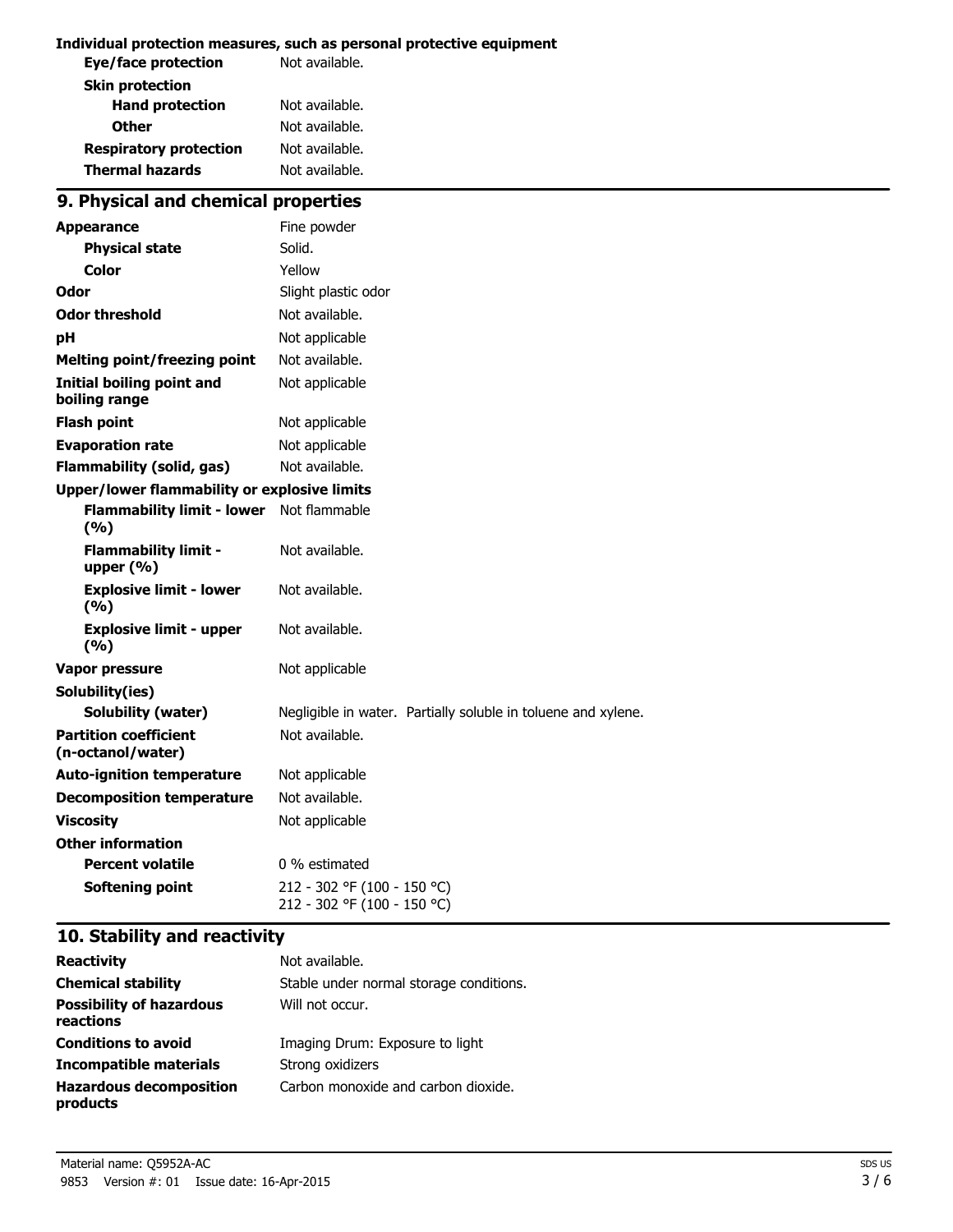#### **11. Toxicological information**

| Symptoms related to the<br>physical, chemical and<br>toxicological characteristics | Not available.                                                                                                                                                  |  |
|------------------------------------------------------------------------------------|-----------------------------------------------------------------------------------------------------------------------------------------------------------------|--|
| <b>Information on toxicological effects</b>                                        |                                                                                                                                                                 |  |
| <b>Acute toxicity</b>                                                              |                                                                                                                                                                 |  |
| <b>Skin corrosion/irritation</b>                                                   | Not available.                                                                                                                                                  |  |
| Serious eye damage/eye<br>irritation                                               | Not classified as irritant, according to OSHA Hazard Communication Standard (HCS) and EU<br>Directive 67/548/EEC and as amended.                                |  |
| <b>Respiratory or skin sensitization</b>                                           |                                                                                                                                                                 |  |
| <b>Respiratory sensitization</b>                                                   | Not available.                                                                                                                                                  |  |
| <b>Skin sensitization</b>                                                          | Not classified as irritant, according to OSHA Hazard Communication Standard (HCS) and EU<br>Directive 67/548/EEC and as amended.                                |  |
| <b>Germ cell mutagenicity</b>                                                      | Negative, does not indicate mutagenic potential (Ames Test: Salmonella typhimurium)                                                                             |  |
| Carcinogenicity                                                                    | Not a known or suspected carcinogen according to any IARC Monograph, NTP, OSHA Regulations<br>(USA), EU Directive, or Proposition 65 (California).              |  |
| <b>Reproductive toxicity</b>                                                       | Not classified as toxic according to EU Directive 67/548/EEC and as amended, California Prop. 65,<br>and DFG (Germany).                                         |  |
| Specific target organ toxicity<br>- single exposure                                | Not available.                                                                                                                                                  |  |
| <b>Specific target organ toxicity</b><br>- repeated exposure                       | Not available.                                                                                                                                                  |  |
| <b>Aspiration hazard</b>                                                           | Not available.                                                                                                                                                  |  |
| <b>Chronic effects</b>                                                             | No information available.                                                                                                                                       |  |
| <b>Further information</b>                                                         | Complete toxicity data are not available for this specific formulation<br>Refer to Section 2 for potential health effects and Section 4 for first aid measures. |  |
| <b>Components</b>                                                                  | <b>Species</b><br><b>Test Results</b>                                                                                                                           |  |
| Amorphous silica (CAS 7631-86-9)                                                   |                                                                                                                                                                 |  |
| <b>Acute</b>                                                                       |                                                                                                                                                                 |  |
| Oral                                                                               |                                                                                                                                                                 |  |

#### **12. Ecological information**

LD50 Mouse

| <b>Ecotoxicity</b>                   |                |                |                         |
|--------------------------------------|----------------|----------------|-------------------------|
| <b>Product</b>                       |                | <b>Species</b> | <b>Test Results</b>     |
| Q5952A-AC                            |                |                |                         |
| <b>Aquatic</b>                       |                |                |                         |
| Fish                                 | <b>LL50</b>    | Rainbow Trout  | $> 1000$ mg/l, 96 Hours |
| <b>Persistence and degradability</b> | Not available. |                |                         |
| <b>Bioaccumulative potential</b>     | Not available. |                |                         |
| <b>Mobility in soil</b>              | Not available. |                |                         |
| Other adverse effects                | Not available. |                |                         |

 $Rat$   $> 22500$  mg/kg

#### **13. Disposal considerations**

**Disposal instructions** Do not shred toner cartridge, unless dust-explosion prevention measures are taken. Finely dispersed particles may form explosive mixtures in air. Dispose of in compliance with federal, state, and local regulations.

> 15000 mg/kg

HP's Planet Partners (trademark) supplies recycling program enables simple, convenient recycling of HP original inkjet and LaserJet supplies. For more information and to determine if this service is available in your location, please visit http://www.hp.com/recycle.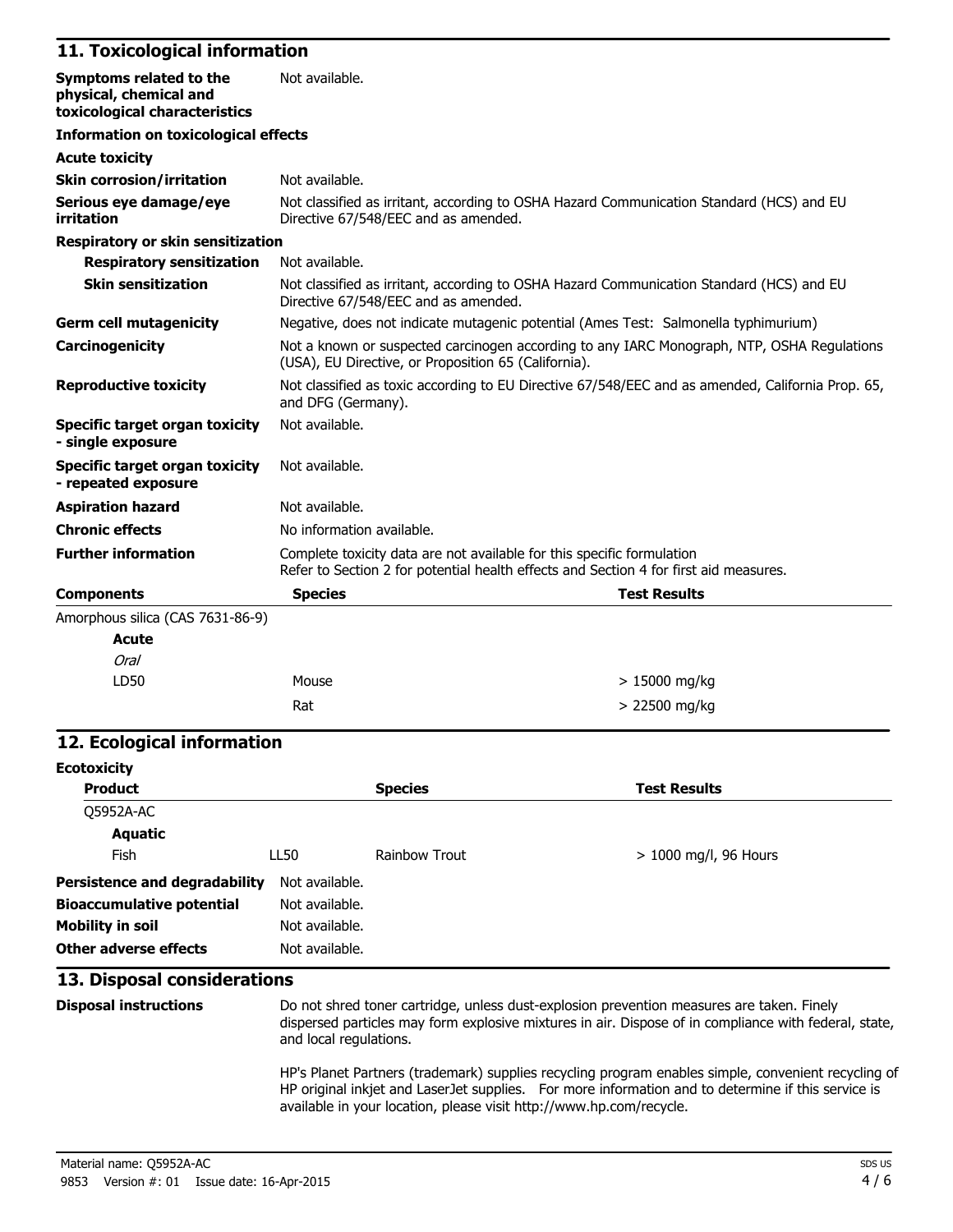| 14. Transport information                                     |                                                                                                                                                                                                                                                                                                                                                                                                  |
|---------------------------------------------------------------|--------------------------------------------------------------------------------------------------------------------------------------------------------------------------------------------------------------------------------------------------------------------------------------------------------------------------------------------------------------------------------------------------|
| <b>Further information</b>                                    | Not a dangerous good under DOT, IATA, ADR, IMDG, or RID.                                                                                                                                                                                                                                                                                                                                         |
| 15. Regulatory information                                    |                                                                                                                                                                                                                                                                                                                                                                                                  |
| <b>US federal regulations</b>                                 | US EPA TSCA Inventory: All chemical substances in this product comply with all rules or orders<br>under TSCA.                                                                                                                                                                                                                                                                                    |
|                                                               | TSCA Section 12(b) Export Notification (40 CFR 707, Subpt. D)                                                                                                                                                                                                                                                                                                                                    |
| Not regulated.                                                |                                                                                                                                                                                                                                                                                                                                                                                                  |
| <b>CERCLA Hazardous Substance List (40 CFR 302.4)</b>         |                                                                                                                                                                                                                                                                                                                                                                                                  |
| Not listed.<br><b>SARA 304 Emergency release notification</b> |                                                                                                                                                                                                                                                                                                                                                                                                  |
| Not regulated.                                                |                                                                                                                                                                                                                                                                                                                                                                                                  |
|                                                               | OSHA Specifically Regulated Substances (29 CFR 1910.1001-1050)                                                                                                                                                                                                                                                                                                                                   |
| Not listed.                                                   |                                                                                                                                                                                                                                                                                                                                                                                                  |
|                                                               | <b>Superfund Amendments and Reauthorization Act of 1986 (SARA)</b>                                                                                                                                                                                                                                                                                                                               |
| <b>Hazard categories</b>                                      | Immediate Hazard - No<br>Delayed Hazard - No<br>Fire Hazard - No<br>Pressure Hazard - No<br>Reactivity Hazard - No                                                                                                                                                                                                                                                                               |
| <b>SARA 302 Extremely hazardous substance</b>                 |                                                                                                                                                                                                                                                                                                                                                                                                  |
| Not listed.                                                   |                                                                                                                                                                                                                                                                                                                                                                                                  |
| <b>SARA 311/312</b><br><b>Hazardous chemical</b>              | No                                                                                                                                                                                                                                                                                                                                                                                               |
| <b>Other federal regulations</b>                              |                                                                                                                                                                                                                                                                                                                                                                                                  |
| <b>Safe Drinking Water Act</b><br>(SDWA)                      | Not regulated.                                                                                                                                                                                                                                                                                                                                                                                   |
| <b>US state regulations</b>                                   |                                                                                                                                                                                                                                                                                                                                                                                                  |
| US. Massachusetts RTK - Substance List                        |                                                                                                                                                                                                                                                                                                                                                                                                  |
| Not regulated.                                                | US. New Jersey Worker and Community Right-to-Know Act                                                                                                                                                                                                                                                                                                                                            |
| Not listed.                                                   | US. Pennsylvania Worker and Community Right-to-Know Law                                                                                                                                                                                                                                                                                                                                          |
| Not listed.<br><b>US. Rhode Island RTK</b>                    |                                                                                                                                                                                                                                                                                                                                                                                                  |
| Not regulated.                                                |                                                                                                                                                                                                                                                                                                                                                                                                  |
| <b>US. California Proposition 65</b><br>Not Listed.           |                                                                                                                                                                                                                                                                                                                                                                                                  |
|                                                               |                                                                                                                                                                                                                                                                                                                                                                                                  |
| <b>Regulatory information</b>                                 | All chemical substances in this HP product have been notified or are exempt from notification under<br>chemical substances notification laws in the following countries: US (TSCA), EU (EINECS/ELINCS),<br>Switzerland, Canada (DSL/NDSL), Australia, Japan, Philippines, South Korea, New Zealand, and<br>China.                                                                                |
|                                                               | 16. Other information, including date of preparation or last revision                                                                                                                                                                                                                                                                                                                            |
| <b>Issue date</b>                                             | 16-Apr-2015                                                                                                                                                                                                                                                                                                                                                                                      |
| <b>Version #</b>                                              | 01                                                                                                                                                                                                                                                                                                                                                                                               |
| <b>Disclaimer</b>                                             | This Safety Data Sheet document is provided without charge to customers of Hewlett-Packard<br>Company. Data is the most current known to Hewlett-Packard Company at the time of preparation<br>of this document and is believed to be accurate. It should not be construed as guaranteeing<br>specific properties of the products as described or suitability for a particular application. This |

document was prepared to the requirements of the jurisdiction specified in Section 1 above and may not meet regulatory requirements in other countries. **Revision Information** 1. Product and Company Identification: Physical States Composition / Information on Ingredients: Ingredients Physical & Chemical Properties: Multiple Properties Ecological Information: Ecotoxicity Transport Information: Agency Name, Packaging Type, and Transport Mode Selection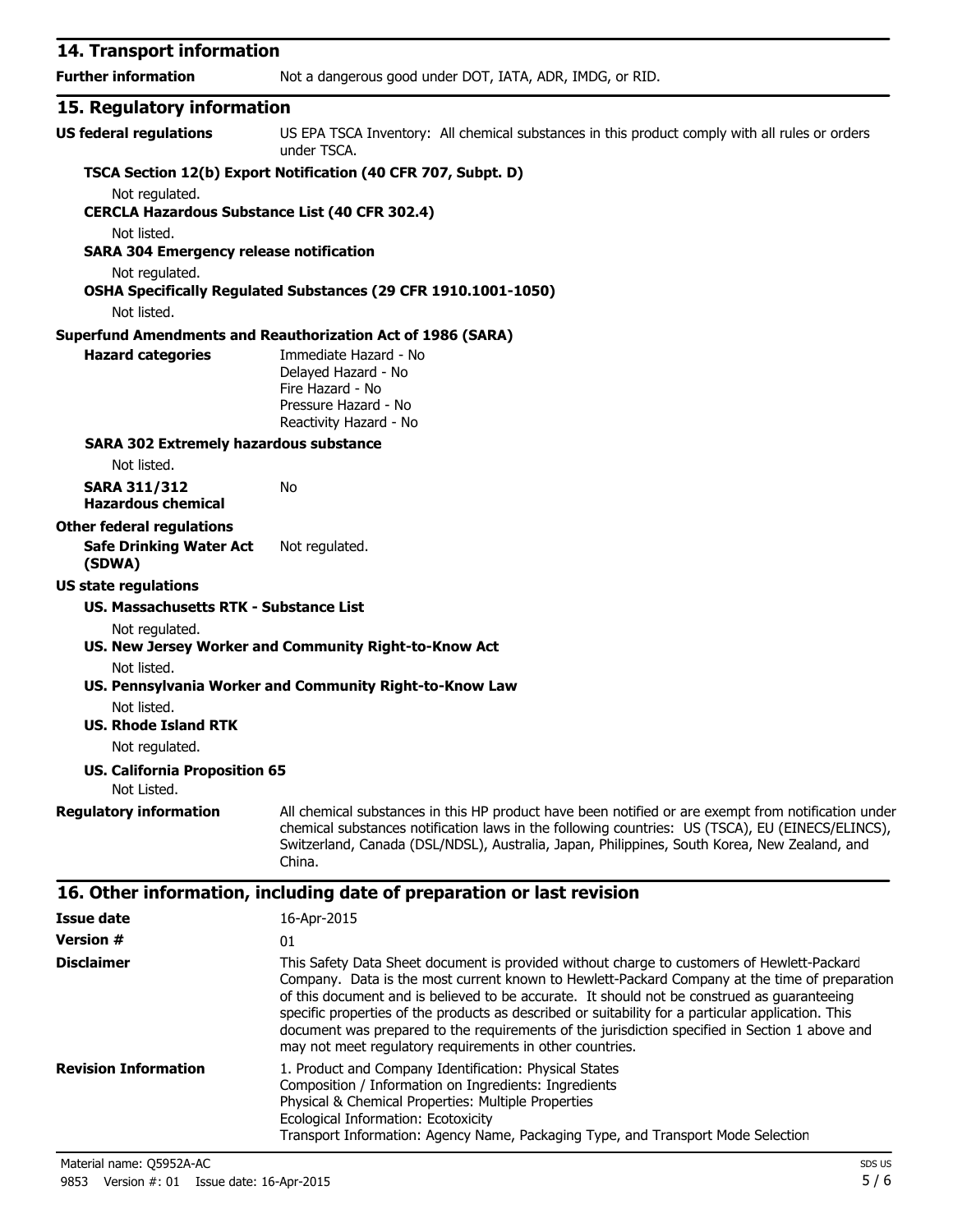| <b>Manufacturer information</b> | Hewlett-Packard Company                  |
|---------------------------------|------------------------------------------|
|                                 | 11311 Chinden Boulevard                  |
|                                 | Boise, ID 83714 USA                      |
|                                 | (Direct) 1-503-494-7199                  |
|                                 | (Toll-free within the US) 1-800-457-4209 |

#### **Explanation of abbreviations**

| American Conference of Governmental Industrial Hygienists           |  |  |
|---------------------------------------------------------------------|--|--|
| <b>Chemical Abstracts Service</b>                                   |  |  |
| Comprehensive Environmental Response Compensation and Liability Act |  |  |
| Code of Federal Regulations                                         |  |  |
| Cleveland Open Cup                                                  |  |  |
| Department of Transportation                                        |  |  |
| Emergency Planning and Community Right-to-Know Act (aka SARA)       |  |  |
| International Agency for Research on Cancer                         |  |  |
| National Institute for Occupational Safety and Health               |  |  |
| National Toxicology Program                                         |  |  |
| Occupational Safety and Health Administration                       |  |  |
| Permissible Exposure Limit                                          |  |  |
| Resource Conservation and Recovery Act                              |  |  |
| Recommended                                                         |  |  |
| Recommended Exposure Limit                                          |  |  |
| Superfund Amendments and Reauthorization Act of 1986                |  |  |
| Short-Term Exposure Limit                                           |  |  |
| Toxicity Characteristics Leaching Procedure                         |  |  |
| <b>Threshold Limit Value</b>                                        |  |  |
| <b>Toxic Substances Control Act</b>                                 |  |  |
| Volatile Organic Compounds                                          |  |  |
|                                                                     |  |  |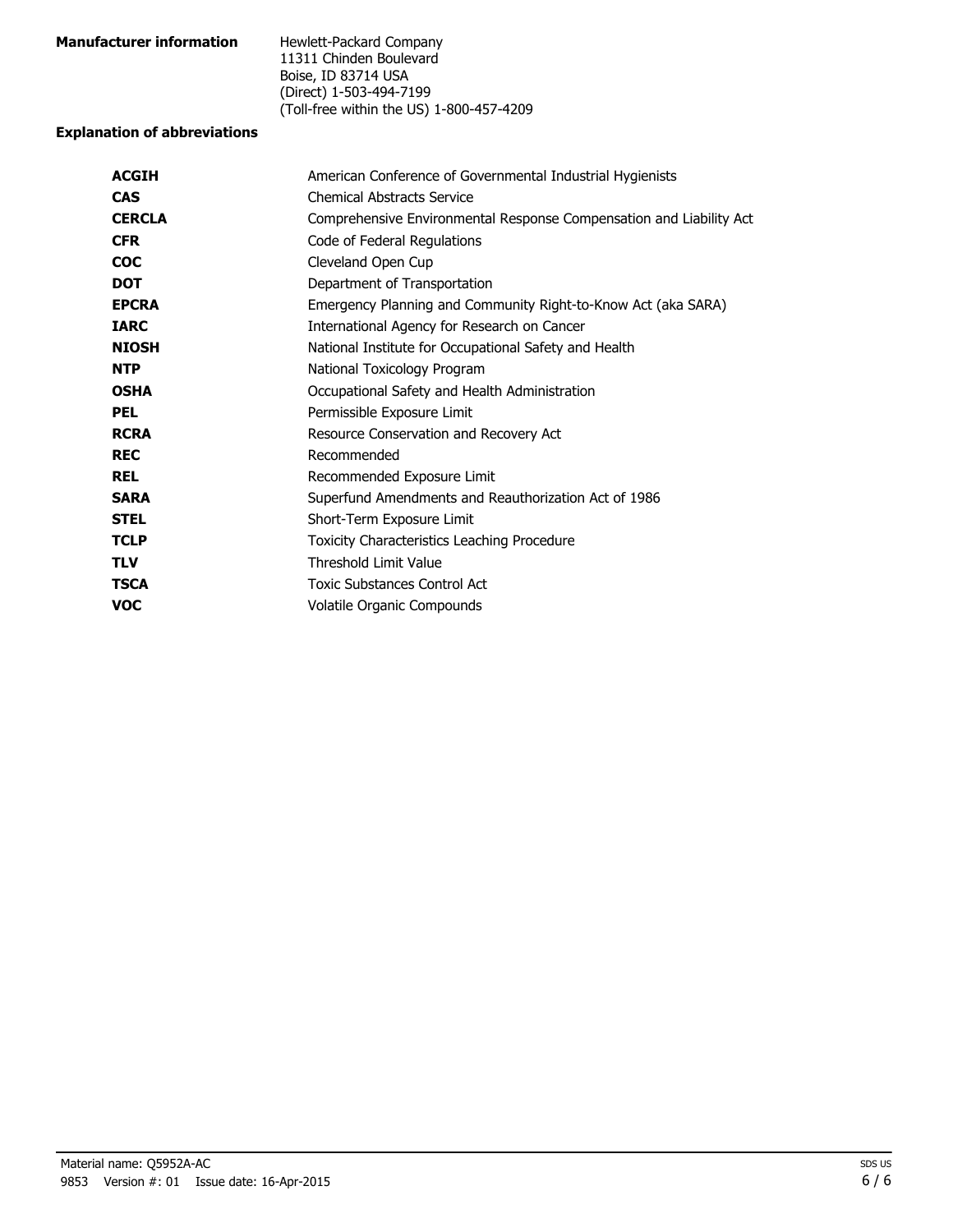

# **SAFETY DATA SHEET**

## **1. Identification**

| <b>Product identifier</b>       | HP Color LaserJet Q6462A-AC Yellow Print Cartridge                                                                                                                                                                                                      |  |  |
|---------------------------------|---------------------------------------------------------------------------------------------------------------------------------------------------------------------------------------------------------------------------------------------------------|--|--|
| Other means of identification   | Not available.                                                                                                                                                                                                                                          |  |  |
| <b>Recommended use</b>          | This product is a yellow toner preparation that is used in HP Color LaserJet 4730mfp/CM4730mfr<br>series printers.                                                                                                                                      |  |  |
| <b>Recommended restrictions</b> | None known.                                                                                                                                                                                                                                             |  |  |
| <b>Company identification</b>   | Hewlett-Packard Company<br>3000 Hanover Street<br>Palo Alto, CA 94304-1185<br>United States<br>Telephone 650-857-5020                                                                                                                                   |  |  |
|                                 | Hewlett-Packard health effects line<br>(Toll-free within the US) 1-800-457-4209<br>(Direct) 1-760-710-0048<br><b>HP Customer Care Line</b><br>(Toll-free within the US) 1-800-474-6836<br>(Direct) 1-208-323-2551<br>Email: hpcustomer.inquiries@hp.com |  |  |

# **2. Hazard(s) identification**

| <b>Physical hazards</b>                      | Not classified.                                                                                                                                                                                                                       |
|----------------------------------------------|---------------------------------------------------------------------------------------------------------------------------------------------------------------------------------------------------------------------------------------|
| <b>Health hazards</b>                        | Not classified.                                                                                                                                                                                                                       |
| <b>Environmental hazards</b>                 | Not classified.                                                                                                                                                                                                                       |
| <b>OSHA defined hazards</b>                  | Not classified.                                                                                                                                                                                                                       |
| Label elements                               |                                                                                                                                                                                                                                       |
| <b>Hazard symbol</b>                         | None.                                                                                                                                                                                                                                 |
| <b>Signal word</b>                           | None.                                                                                                                                                                                                                                 |
| <b>Hazard statement</b>                      | Not available.                                                                                                                                                                                                                        |
| <b>Precautionary statement</b>               |                                                                                                                                                                                                                                       |
| <b>Prevention</b>                            | Not available.                                                                                                                                                                                                                        |
| <b>Response</b>                              | Not available.                                                                                                                                                                                                                        |
| <b>Storage</b>                               | Not available.                                                                                                                                                                                                                        |
| <b>Disposal</b>                              | Not available.                                                                                                                                                                                                                        |
| Hazard(s) not otherwise<br>classified (HNOC) | This product is not classified as hazardous according to OSHA CFR 1910.1200 or EU Directive<br>1999/45/EC, as amended. None of the ingredients have been classified as carcinogens according<br>to EU, IARC, MAK, NTP, OSHA or ACGIH. |
| <b>Supplemental information</b>              | None.                                                                                                                                                                                                                                 |

#### **3. Composition/information on ingredients**

#### **Mixtures**

| <b>Chemical name</b>       | <b>Common name and synonyms</b> | <b>CAS number</b> | $\frac{0}{0}$ |
|----------------------------|---------------------------------|-------------------|---------------|
| Styrene acrylate copolymer |                                 | Trade Secret      | <85           |
| Wax                        | Wax                             | Trade Secret      | ${<}15$       |
| Pigment                    | Pigment                         | Trade Secret      | <5            |
| Amorphous silica           | Amorphous silica                | 7631-86-9         |               |

#### **4. First-aid measures**

**Inhalation** Move person to fresh air immediately. If irritation persists, consult a physician.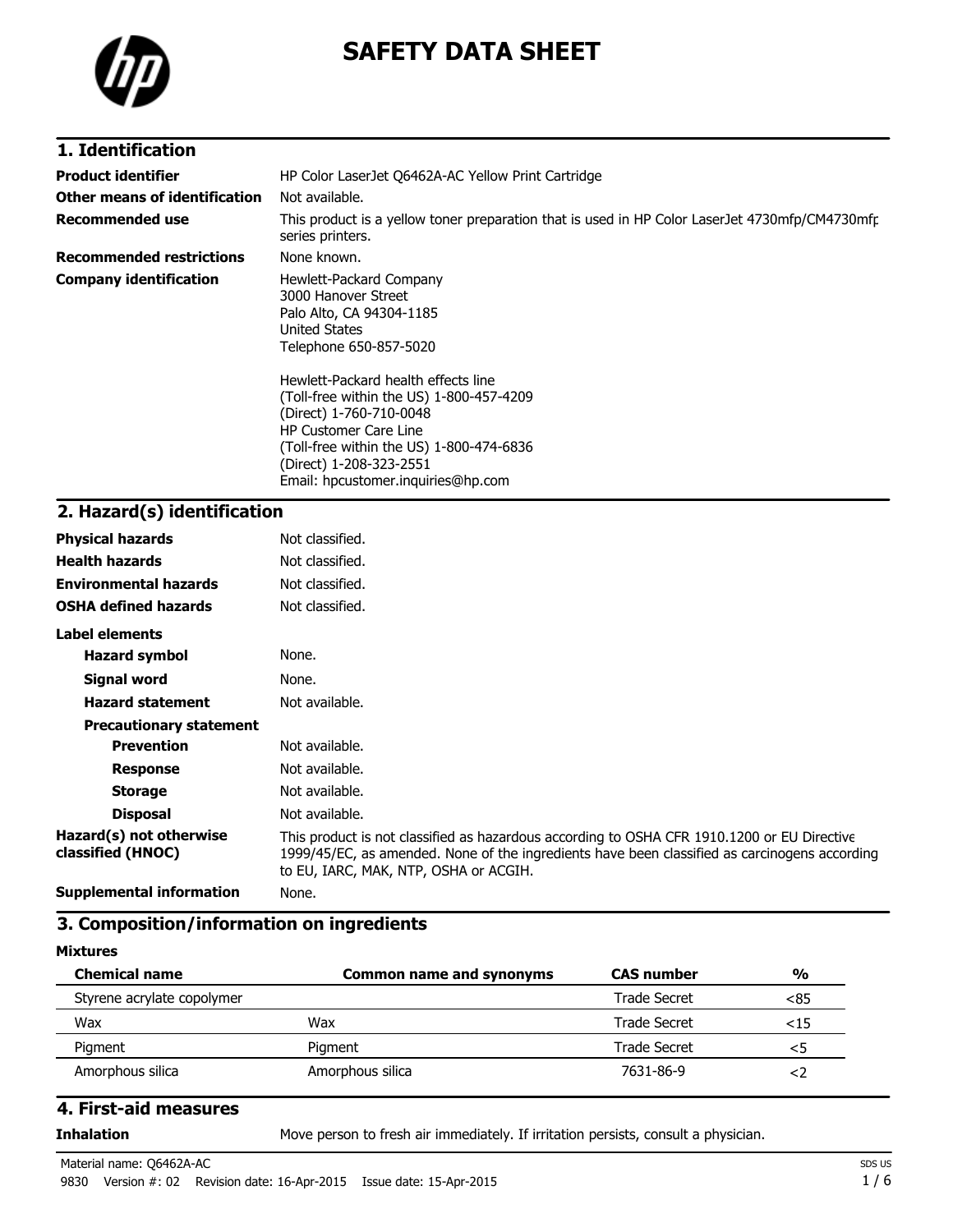| <b>Skin contact</b>                                             | Wash affected areas thoroughly with mild soap and water. Get medical attention if irritation<br>develops or persists.                                                                             |
|-----------------------------------------------------------------|---------------------------------------------------------------------------------------------------------------------------------------------------------------------------------------------------|
| Eye contact                                                     | Do not rub eyes. Immediately flush with large amounts of clean, warm water (low pressure) for at<br>least 15 minutes or until particles are removed. If irritation persists, consult a physician. |
| <b>Ingestion</b>                                                | Rinse mouth out with water. Drink one to two glasses of water. If symptoms occur, consult a<br>physician.                                                                                         |
| <b>Most important</b><br>symptoms/effects, acute and<br>delayed | Not available.                                                                                                                                                                                    |

## **5. Fire-fighting measures**

| Suitable extinguishing media                                        | CO2, water, or dry chemical                                 |
|---------------------------------------------------------------------|-------------------------------------------------------------|
| Unsuitable extinguishing<br>media                                   | None known.                                                 |
| Specific hazards arising from<br>the chemical                       | Not applicable.                                             |
| Special protective equipment<br>and precautions for<br>firefighters | Not available.                                              |
| Fire-fighting<br>equipment/instructions                             | If fire occurs in the printer, treat as an electrical fire. |
| <b>Specific methods</b>                                             | None established.                                           |

#### **6. Accidental release measures**

| <b>Personal precautions,</b><br>protective equipment and<br>emergency procedures | Minimize dust generation and accumulation.                                                                |  |
|----------------------------------------------------------------------------------|-----------------------------------------------------------------------------------------------------------|--|
| <b>Methods and materials for</b><br>containment and cleaning up                  | Not available.                                                                                            |  |
| <b>Environmental precautions</b>                                                 | Do not flush into surface water or sanitary sewer system. See also section 13 Disposal<br>considerations. |  |

# **7. Handling and storage**

| <b>Precautions for safe handling</b>                                      | Keep out of the reach of children. Avoid inhalation of dust and contact with skin and eyes. Use with<br>adequate ventilation. Keep away from excessive heat, sparks, and open flames. |
|---------------------------------------------------------------------------|---------------------------------------------------------------------------------------------------------------------------------------------------------------------------------------|
| Conditions for safe storage,<br>including any<br><i>incompatibilities</i> | Keep out of the reach of children. Store at room temperature. Store away from strong oxidizers.<br>Keep tightly closed and dry.                                                       |

## **8. Exposure controls/personal protection**

#### **Occupational exposure limits**

| <b>US. NIOSH: Pocket Guide to Chemical Hazards</b><br><b>Components</b> | <b>Type</b>                                                                                    | Value            |  |
|-------------------------------------------------------------------------|------------------------------------------------------------------------------------------------|------------------|--|
| Amorphous silica (CAS<br>7631-86-9)                                     | <b>TWA</b>                                                                                     | $6 \text{ mg/m}$ |  |
| <b>Biological limit values</b>                                          | No biological exposure limits noted for the ingredient(s).                                     |                  |  |
| <b>Exposure guidelines</b>                                              | USA OSHA (TWA/PEL): 15 mg/m3 (Total Dust), 5 mg/m3 (Respirable Fraction)                       |                  |  |
|                                                                         | ACGIH (TWA/TLV): 10 mg/m3 (Inhalable Particulate), 3 mg/m3 (Respirable Particulate)            |                  |  |
|                                                                         | Amorphous silica: USA OSHA (TWA/PEL): 20 mppcf 80 (mg/m3)/%SiO2, ACGIH (TWA/TLV): 10<br>mq/m3  |                  |  |
|                                                                         | TRGS 900 (Luftgrenzwert) - 10 mg/m3 (Einatembare partikel), 3 mg/m3 (Alveolengängige fraktion) |                  |  |
| <b>Appropriate engineering</b><br>controls                              | UK WEL: 10 mg/m3 (Respirable Dust), 5 mg/m3 (Inhalable Dust)<br>Use in a well ventilated area. |                  |  |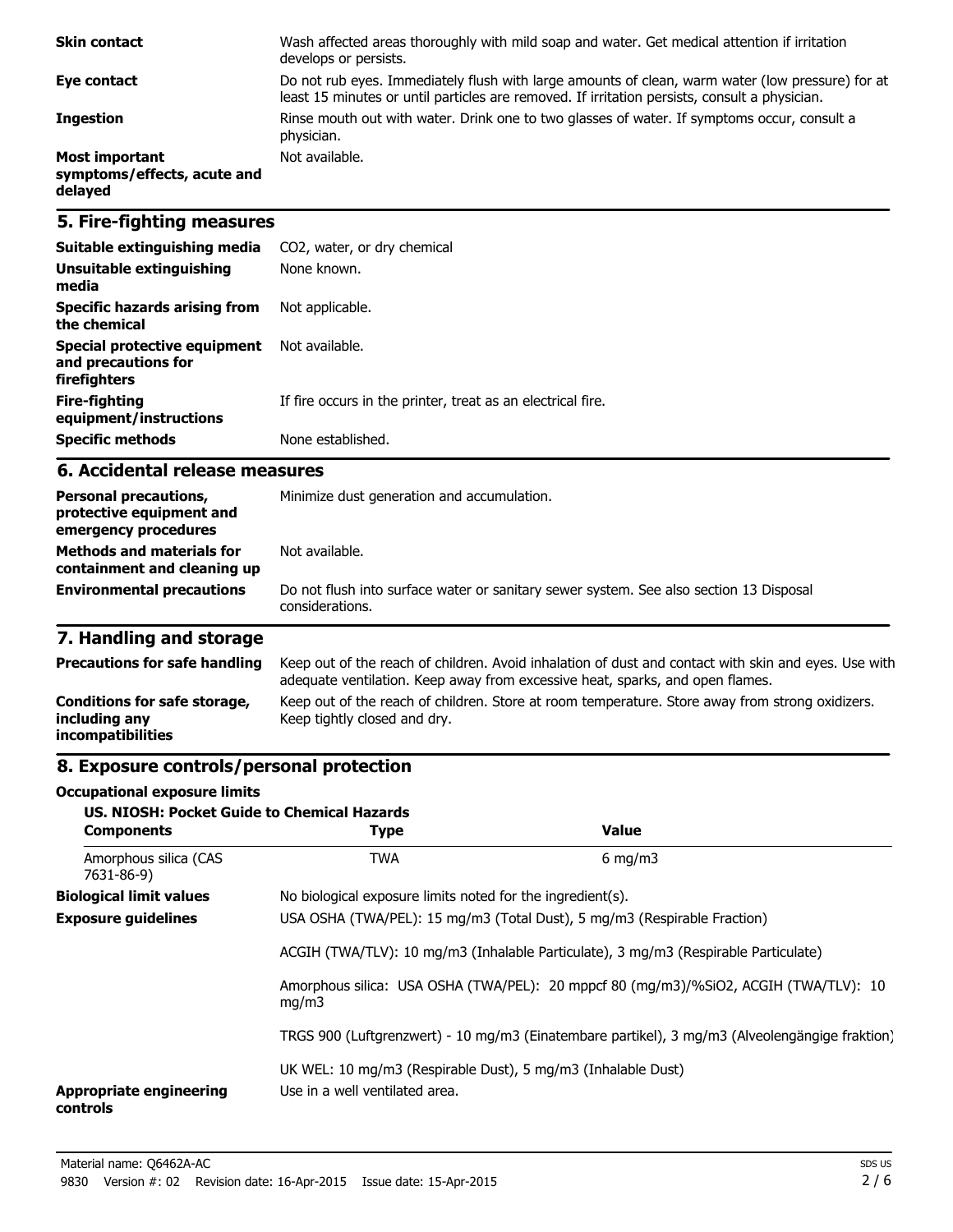#### **Individual protection measures, such as personal protective equipment**

| Not available. |
|----------------|
|                |
| Not available. |
| Not available. |
| Not available. |
| Not available. |
|                |

# **9. Physical and chemical properties**

| <b>Appearance</b>                                 | Fine powder                                                   |
|---------------------------------------------------|---------------------------------------------------------------|
| <b>Physical state</b>                             | Solid.                                                        |
| Color                                             | Yellow                                                        |
| Odor                                              | Slight plastic odor                                           |
| <b>Odor threshold</b>                             | Not available.                                                |
| рH                                                | Not applicable                                                |
| <b>Melting point/freezing point</b>               | Not available.                                                |
| <b>Initial boiling point and</b><br>boiling range | Not applicable                                                |
| <b>Flash point</b>                                | Not applicable                                                |
| <b>Evaporation rate</b>                           | Not applicable                                                |
| <b>Flammability (solid, gas)</b>                  | Not available.                                                |
| Upper/lower flammability or explosive limits      |                                                               |
| <b>Flammability limit - lower</b><br>(9/6)        | Not flammable                                                 |
| <b>Flammability limit -</b><br>upper $(% )$       | Not available.                                                |
| <b>Explosive limit - lower</b><br>(9/6)           | Not available.                                                |
| <b>Explosive limit - upper</b><br>(%)             | Not available.                                                |
| Vapor pressure                                    | Not applicable                                                |
| Solubility(ies)                                   |                                                               |
| <b>Solubility (water)</b>                         | Negligible in water. Partially soluble in toluene and xylene. |
| <b>Partition coefficient</b><br>(n-octanol/water) | Not available.                                                |
| <b>Auto-ignition temperature</b>                  | Not applicable                                                |
| <b>Decomposition temperature</b>                  | Not available.                                                |
| <b>Viscosity</b>                                  | Not applicable                                                |
| <b>Other information</b>                          |                                                               |
| <b>Percent volatile</b>                           | 0 % estimated                                                 |
| <b>Softening point</b>                            | 212 - 302 °F (100 - 150 °C)<br>212 - 302 °F (100 - 150 °C)    |

## **10. Stability and reactivity**

| <b>Reactivity</b>                            | Not available.                          |
|----------------------------------------------|-----------------------------------------|
| <b>Chemical stability</b>                    | Stable under normal storage conditions. |
| <b>Possibility of hazardous</b><br>reactions | Will not occur.                         |
| <b>Conditions to avoid</b>                   | Imaging Drum: Exposure to light         |
| Incompatible materials                       | Strong oxidizers                        |
| <b>Hazardous decomposition</b><br>products   | Carbon monoxide and carbon dioxide.     |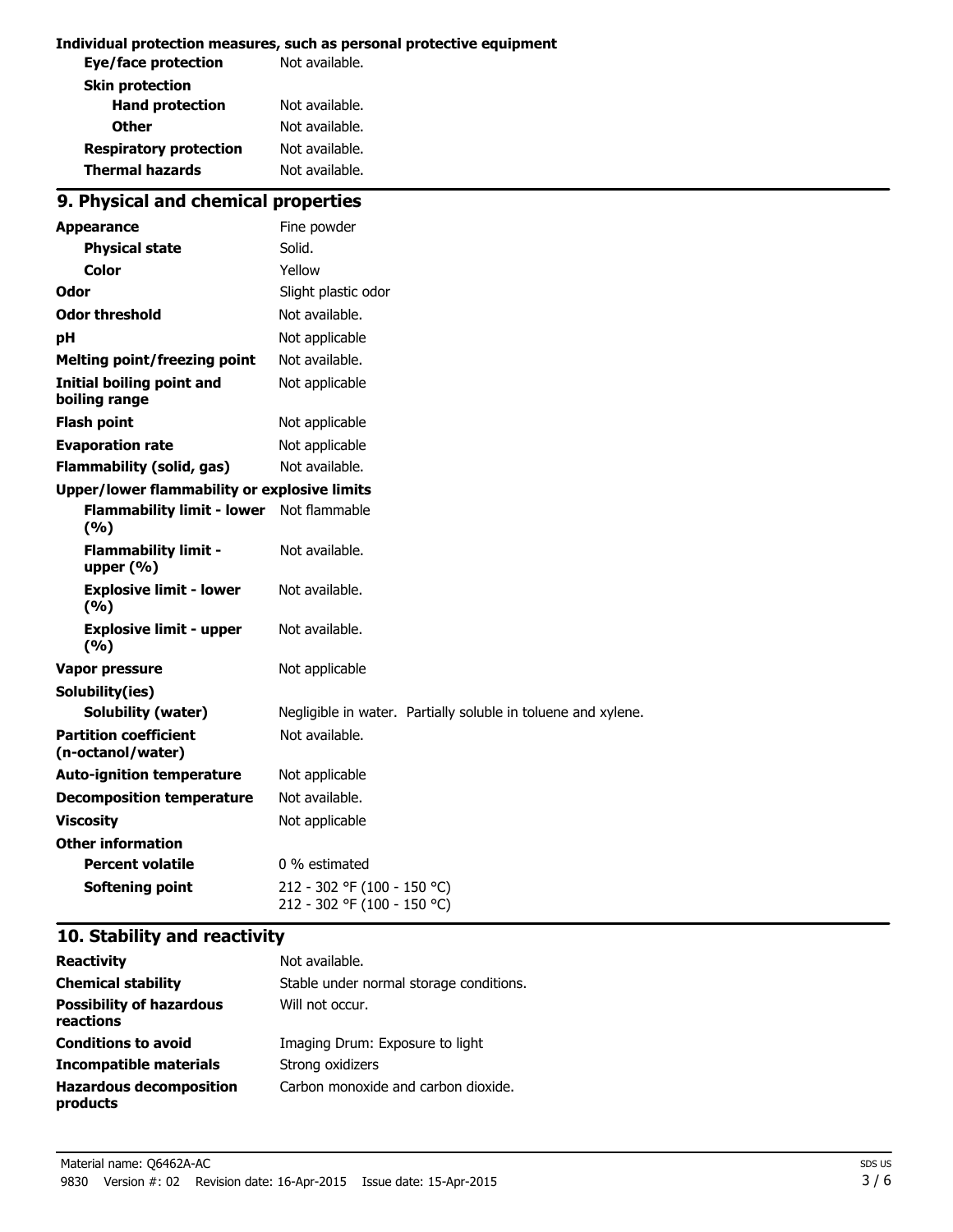#### **11. Toxicological information**

| Symptoms related to the<br>physical, chemical and<br>toxicological characteristics | Not available.                                                                                                                                                  |  |
|------------------------------------------------------------------------------------|-----------------------------------------------------------------------------------------------------------------------------------------------------------------|--|
| <b>Information on toxicological effects</b>                                        |                                                                                                                                                                 |  |
| <b>Acute toxicity</b>                                                              |                                                                                                                                                                 |  |
| <b>Skin corrosion/irritation</b>                                                   | Not available.                                                                                                                                                  |  |
| Serious eye damage/eye<br>irritation                                               | Not classified as irritant, according to OSHA Hazard Communication Standard (HCS) and EU<br>Directive 67/548/EEC and as amended.                                |  |
| Respiratory or skin sensitization                                                  |                                                                                                                                                                 |  |
| <b>Respiratory sensitization</b>                                                   | Not available.                                                                                                                                                  |  |
| <b>Skin sensitization</b>                                                          | Not classified as irritant, according to OSHA Hazard Communication Standard (HCS) and EU<br>Directive 67/548/EEC and as amended.                                |  |
| <b>Germ cell mutagenicity</b>                                                      | Negative, does not indicate mutagenic potential (Ames Test: Salmonella typhimurium)                                                                             |  |
| Carcinogenicity                                                                    | Not a known or suspected carcinogen according to any IARC Monograph, NTP, OSHA Regulations<br>(USA), EU Directive, or Proposition 65 (California).              |  |
| <b>Reproductive toxicity</b>                                                       | Not classified as toxic according to EU Directive 67/548/EEC and as amended, California Prop. 65,<br>and DFG (Germany).                                         |  |
| Specific target organ toxicity<br>- single exposure                                | Not available.                                                                                                                                                  |  |
| Specific target organ toxicity<br>- repeated exposure                              | Not available.                                                                                                                                                  |  |
| <b>Aspiration hazard</b>                                                           | Not available.                                                                                                                                                  |  |
| <b>Chronic effects</b>                                                             | No information available.                                                                                                                                       |  |
| <b>Further information</b>                                                         | Complete toxicity data are not available for this specific formulation<br>Refer to Section 2 for potential health effects and Section 4 for first aid measures. |  |
| <b>Components</b>                                                                  | <b>Species</b><br><b>Test Results</b>                                                                                                                           |  |
| Amorphous silica (CAS 7631-86-9)                                                   |                                                                                                                                                                 |  |
| <b>Acute</b>                                                                       |                                                                                                                                                                 |  |
| Oral                                                                               |                                                                                                                                                                 |  |

#### **12. Ecological information**

LD50 Mouse

| <b>Ecotoxicity</b>                   |                |                |                         |
|--------------------------------------|----------------|----------------|-------------------------|
| <b>Product</b>                       |                | <b>Species</b> | <b>Test Results</b>     |
| Q6462A-AC                            |                |                |                         |
| <b>Aquatic</b>                       |                |                |                         |
| <b>Fish</b>                          | LL50           | Rainbow Trout  | $> 1000$ mg/l, 96 Hours |
| <b>Persistence and degradability</b> | Not available. |                |                         |
| <b>Bioaccumulative potential</b>     | Not available. |                |                         |
| <b>Mobility in soil</b>              | Not available. |                |                         |
| Other adverse effects                | Not available. |                |                         |

 $Rat$   $> 22500$  mg/kg

#### **13. Disposal considerations**

**Disposal instructions** Do not shred toner cartridge, unless dust-explosion prevention measures are taken. Finely dispersed particles may form explosive mixtures in air. Dispose of in compliance with federal, state, and local regulations. HP's Planet Partners (trademark) supplies recycling program enables simple, convenient recycling of

HP original inkjet and LaserJet supplies. For more information and to determine if this service is available in your location, please visit http://www.hp.com/recycle.

> 15000 mg/kg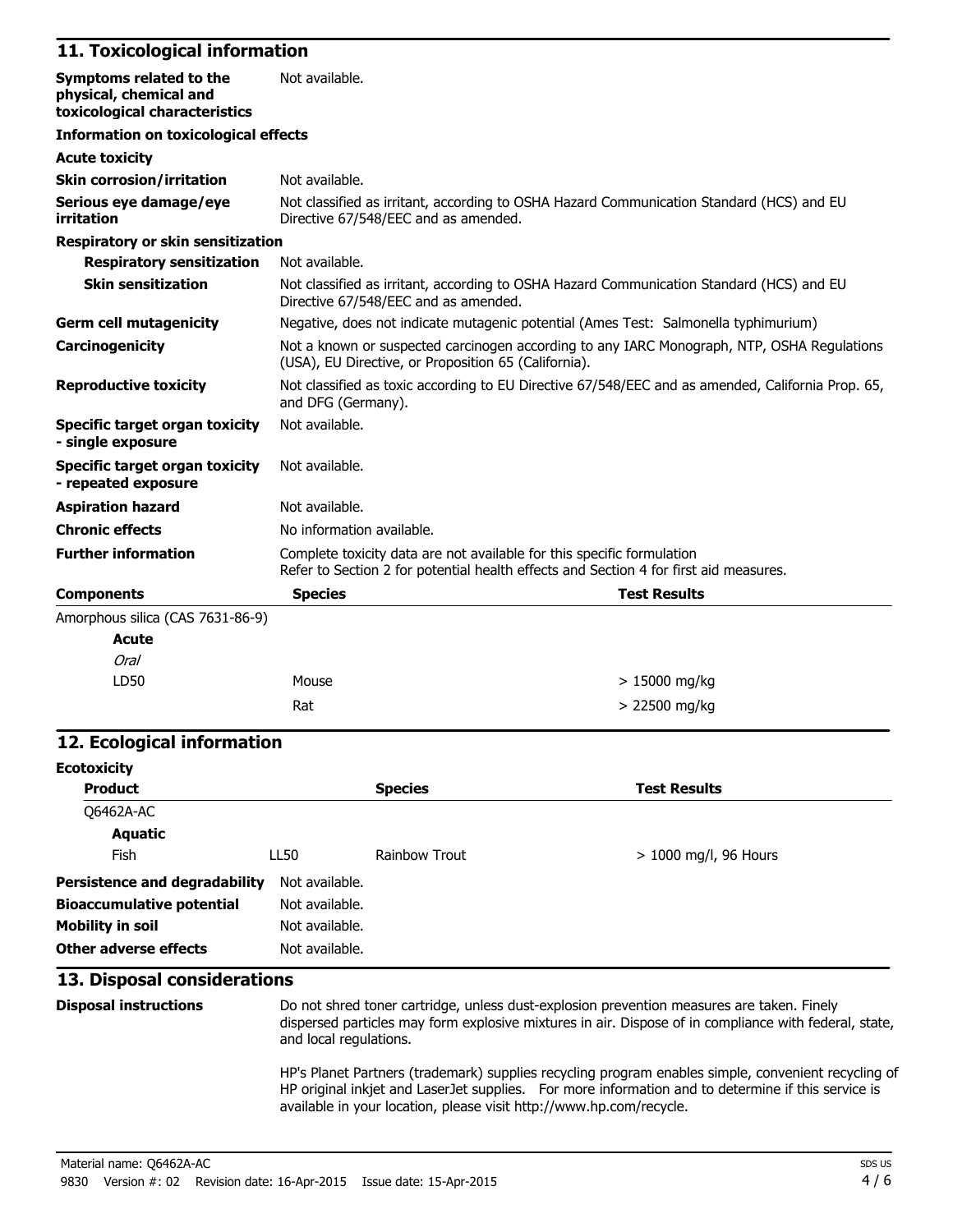| 14. Transport information                                               |                                                                                                                                                                                                                                                                                                                   |
|-------------------------------------------------------------------------|-------------------------------------------------------------------------------------------------------------------------------------------------------------------------------------------------------------------------------------------------------------------------------------------------------------------|
| <b>Further information</b>                                              | Not a dangerous good under DOT, IATA, ADR, IMDG, or RID.                                                                                                                                                                                                                                                          |
| 15. Regulatory information                                              |                                                                                                                                                                                                                                                                                                                   |
| <b>US federal regulations</b>                                           | US EPA TSCA Inventory: All chemical substances in this product comply with all rules or orders<br>under TSCA.                                                                                                                                                                                                     |
| Not regulated.<br><b>CERCLA Hazardous Substance List (40 CFR 302.4)</b> | TSCA Section 12(b) Export Notification (40 CFR 707, Subpt. D)                                                                                                                                                                                                                                                     |
| Not listed.<br><b>SARA 304 Emergency release notification</b>           |                                                                                                                                                                                                                                                                                                                   |
| Not regulated.                                                          | OSHA Specifically Regulated Substances (29 CFR 1910.1001-1050)                                                                                                                                                                                                                                                    |
| Not listed.                                                             |                                                                                                                                                                                                                                                                                                                   |
|                                                                         | <b>Superfund Amendments and Reauthorization Act of 1986 (SARA)</b>                                                                                                                                                                                                                                                |
| <b>Hazard categories</b>                                                | Immediate Hazard - No<br>Delayed Hazard - No<br>Fire Hazard - No<br>Pressure Hazard - No<br>Reactivity Hazard - No                                                                                                                                                                                                |
| <b>SARA 302 Extremely hazardous substance</b>                           |                                                                                                                                                                                                                                                                                                                   |
| Not listed.                                                             |                                                                                                                                                                                                                                                                                                                   |
| <b>SARA 311/312</b><br><b>Hazardous chemical</b>                        | No                                                                                                                                                                                                                                                                                                                |
| <b>Other federal regulations</b>                                        |                                                                                                                                                                                                                                                                                                                   |
| <b>Safe Drinking Water Act</b><br>(SDWA)                                | Not regulated.                                                                                                                                                                                                                                                                                                    |
| <b>US state regulations</b>                                             |                                                                                                                                                                                                                                                                                                                   |
| US. Massachusetts RTK - Substance List                                  |                                                                                                                                                                                                                                                                                                                   |
| Not regulated.                                                          | US. New Jersey Worker and Community Right-to-Know Act                                                                                                                                                                                                                                                             |
| Not listed.                                                             | US. Pennsylvania Worker and Community Right-to-Know Law                                                                                                                                                                                                                                                           |
| Not listed.<br><b>US. Rhode Island RTK</b>                              |                                                                                                                                                                                                                                                                                                                   |
| Not regulated.                                                          |                                                                                                                                                                                                                                                                                                                   |
| <b>US. California Proposition 65</b><br>Not Listed.                     |                                                                                                                                                                                                                                                                                                                   |
| <b>Regulatory information</b>                                           | All chemical substances in this HP product have been notified or are exempt from notification under<br>chemical substances notification laws in the following countries: US (TSCA), EU (EINECS/ELINCS),<br>Switzerland, Canada (DSL/NDSL), Australia, Japan, Philippines, South Korea, New Zealand, and<br>China. |

| Issue date           | 15-Apr-2015                                                                                                                                                                                                                                                                                                                                                                                                                                                                                                                                                    |
|----------------------|----------------------------------------------------------------------------------------------------------------------------------------------------------------------------------------------------------------------------------------------------------------------------------------------------------------------------------------------------------------------------------------------------------------------------------------------------------------------------------------------------------------------------------------------------------------|
| <b>Revision date</b> | 16-Apr-2015                                                                                                                                                                                                                                                                                                                                                                                                                                                                                                                                                    |
| <b>Version #</b>     | 02                                                                                                                                                                                                                                                                                                                                                                                                                                                                                                                                                             |
| <b>Disclaimer</b>    | This Safety Data Sheet document is provided without charge to customers of Hewlett-Packard<br>Company. Data is the most current known to Hewlett-Packard Company at the time of preparation<br>of this document and is believed to be accurate. It should not be construed as guaranteeing<br>specific properties of the products as described or suitability for a particular application. This<br>document was prepared to the requirements of the jurisdiction specified in Section 1 above and<br>may not meet regulatory requirements in other countries. |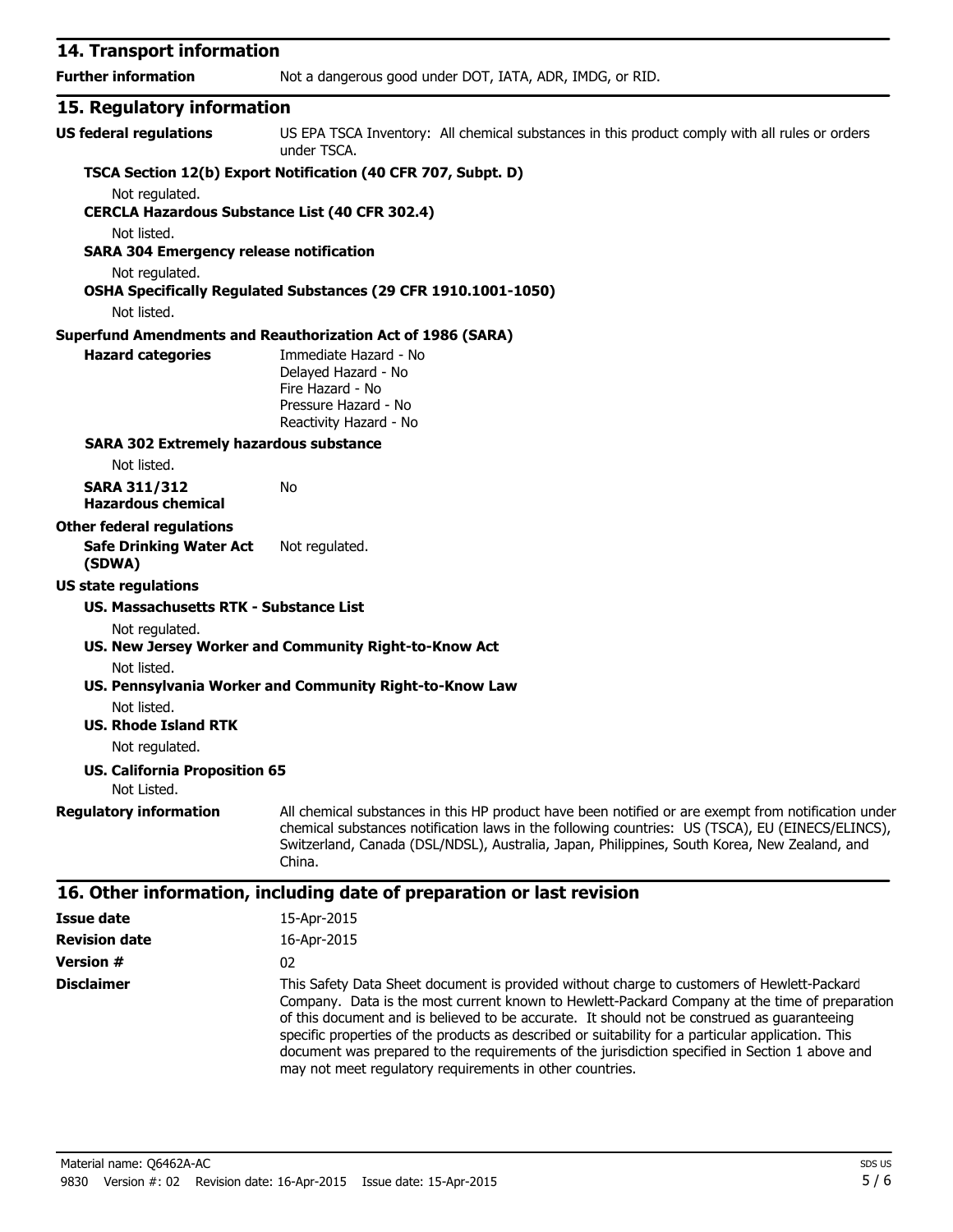| <b>Manufacturer information</b> | Hewlett-Packard Company                  |
|---------------------------------|------------------------------------------|
|                                 | 11311 Chinden Boulevard                  |
|                                 | Boise, ID 83714 USA                      |
|                                 | (Direct) 1-503-494-7199                  |
|                                 | (Toll-free within the US) 1-800-457-4209 |

#### **Explanation of abbreviations**

| <b>ACGIH</b>  | American Conference of Governmental Industrial Hygienists           |
|---------------|---------------------------------------------------------------------|
| <b>CAS</b>    | <b>Chemical Abstracts Service</b>                                   |
| <b>CERCLA</b> | Comprehensive Environmental Response Compensation and Liability Act |
| <b>CFR</b>    | Code of Federal Regulations                                         |
| <b>COC</b>    | Cleveland Open Cup                                                  |
| <b>DOT</b>    | Department of Transportation                                        |
| <b>EPCRA</b>  | Emergency Planning and Community Right-to-Know Act (aka SARA)       |
| <b>IARC</b>   | International Agency for Research on Cancer                         |
| <b>NIOSH</b>  | National Institute for Occupational Safety and Health               |
| <b>NTP</b>    | National Toxicology Program                                         |
| <b>OSHA</b>   | Occupational Safety and Health Administration                       |
| <b>PEL</b>    | Permissible Exposure Limit                                          |
| <b>RCRA</b>   | Resource Conservation and Recovery Act                              |
| <b>REC</b>    | Recommended                                                         |
| <b>REL</b>    | Recommended Exposure Limit                                          |
| <b>SARA</b>   | Superfund Amendments and Reauthorization Act of 1986                |
| <b>STEL</b>   | Short-Term Exposure Limit                                           |
| <b>TCLP</b>   | <b>Toxicity Characteristics Leaching Procedure</b>                  |
| <b>TLV</b>    | <b>Threshold Limit Value</b>                                        |
| <b>TSCA</b>   | Toxic Substances Control Act                                        |
| <b>VOC</b>    | Volatile Organic Compounds                                          |
|               |                                                                     |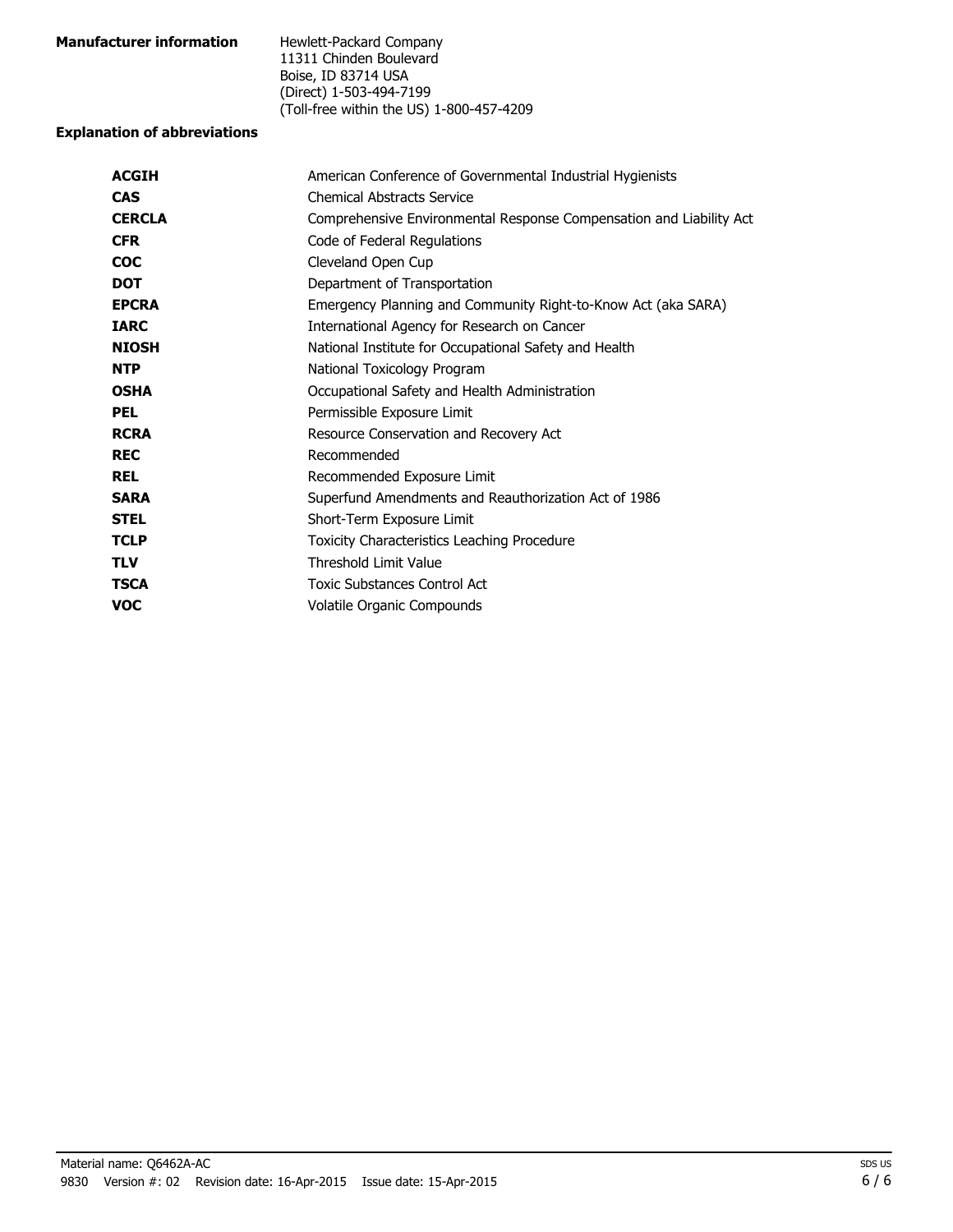

# **SAFETY DATA SHEET**

### **1. Identification**

| <b>Product identifier</b>       | HP Color LaserJet Q6472A-AC Yellow Print Cartridge                                                                                         |
|---------------------------------|--------------------------------------------------------------------------------------------------------------------------------------------|
| Other means of identification   | Not available.                                                                                                                             |
| <b>Recommended use</b>          | This product is a yellow toner preparation that is used in HP Color LaserJet 3600 series printers                                          |
| <b>Recommended restrictions</b> | None known.                                                                                                                                |
| <b>Company identification</b>   | Hewlett-Packard Company<br>3000 Hanover Street<br>Palo Alto, CA 94304-1185<br><b>United States</b><br>Telephone 650-857-5020               |
|                                 | Hewlett-Packard health effects line<br>(Toll-free within the US) 1-800-457-4209<br>(Direct) 1-760-710-0048<br><b>HP Customer Care Line</b> |

(Toll-free within the US) 1-800-474-6836 (Direct) 1-208-323-2551 Email: hpcustomer.inquiries@hp.com

#### **2. Hazard(s) identification**

| <b>Physical hazards</b>                      | Not classified.                                                                                                                                                                                                                       |
|----------------------------------------------|---------------------------------------------------------------------------------------------------------------------------------------------------------------------------------------------------------------------------------------|
| <b>Health hazards</b>                        | Not classified.                                                                                                                                                                                                                       |
| <b>Environmental hazards</b>                 | Not classified.                                                                                                                                                                                                                       |
| <b>OSHA defined hazards</b>                  | Not classified.                                                                                                                                                                                                                       |
| Label elements                               |                                                                                                                                                                                                                                       |
| <b>Hazard symbol</b>                         | None.                                                                                                                                                                                                                                 |
| Signal word                                  | None.                                                                                                                                                                                                                                 |
| <b>Hazard statement</b>                      | Not available.                                                                                                                                                                                                                        |
| <b>Precautionary statement</b>               |                                                                                                                                                                                                                                       |
| <b>Prevention</b>                            | Not available.                                                                                                                                                                                                                        |
| <b>Response</b>                              | Not available.                                                                                                                                                                                                                        |
| <b>Storage</b>                               | Not available.                                                                                                                                                                                                                        |
| <b>Disposal</b>                              | Not available.                                                                                                                                                                                                                        |
| Hazard(s) not otherwise<br>classified (HNOC) | This product is not classified as hazardous according to OSHA CFR 1910.1200 or EU Directive<br>1999/45/EC, as amended. None of the ingredients have been classified as carcinogens according<br>to EU, IARC, MAK, NTP, OSHA or ACGIH. |
| Constant and an Information                  | $\cdots$                                                                                                                                                                                                                              |

**Supplemental information** None.

## **3. Composition/information on ingredients**

**Mixtures**

| <b>Chemical name</b>       | <b>Common name and synonyms</b> | <b>CAS number</b> | $\frac{0}{0}$ |
|----------------------------|---------------------------------|-------------------|---------------|
| Styrene acrylate copolymer |                                 | Trade Secret      | <85           |
| Wax                        | Wax                             | Trade Secret      | <15           |
| Pigment                    | Pigment                         | Trade Secret      | כ.            |
| Amorphous silica           | Amorphous silica                | 7631-86-9         |               |

### **4. First-aid measures**

**Inhalation** Move person to fresh air immediately. If irritation persists, consult a physician.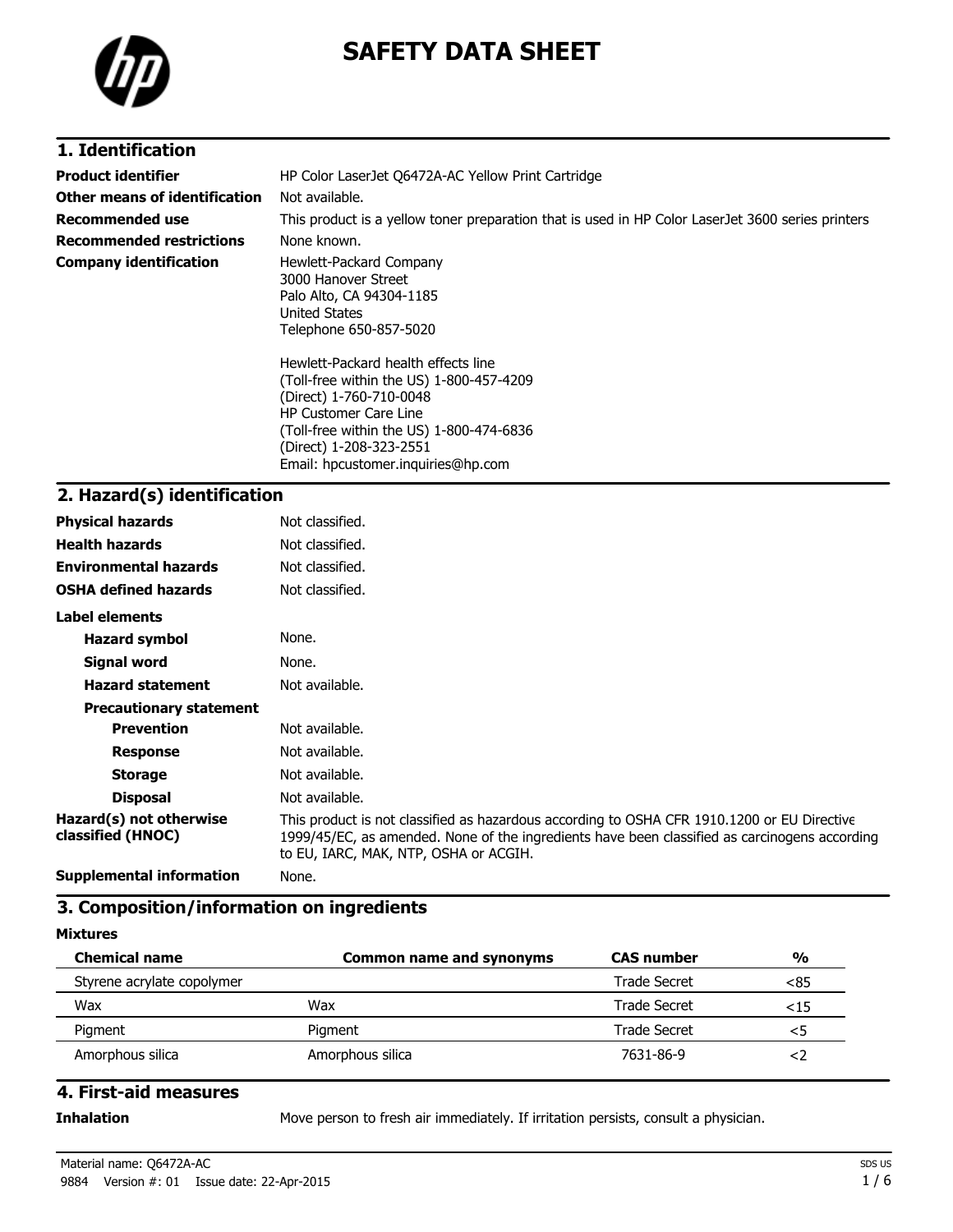| <b>Skin contact</b>                                             | Wash affected areas thoroughly with mild soap and water. Get medical attention if irritation<br>develops or persists.                                                                             |
|-----------------------------------------------------------------|---------------------------------------------------------------------------------------------------------------------------------------------------------------------------------------------------|
| Eye contact                                                     | Do not rub eyes. Immediately flush with large amounts of clean, warm water (low pressure) for at<br>least 15 minutes or until particles are removed. If irritation persists, consult a physician. |
| <b>Ingestion</b>                                                | Rinse mouth out with water. Drink one to two glasses of water. If symptoms occur, consult a<br>physician.                                                                                         |
| <b>Most important</b><br>symptoms/effects, acute and<br>delayed | Not available.                                                                                                                                                                                    |

## **5. Fire-fighting measures**

| Suitable extinguishing media                                        | CO2, water, or dry chemical                                 |
|---------------------------------------------------------------------|-------------------------------------------------------------|
| Unsuitable extinguishing<br>media                                   | None known.                                                 |
| Specific hazards arising from<br>the chemical                       | Not applicable.                                             |
| Special protective equipment<br>and precautions for<br>firefighters | Not available.                                              |
| Fire-fighting<br>equipment/instructions                             | If fire occurs in the printer, treat as an electrical fire. |
| <b>Specific methods</b>                                             | None established.                                           |

#### **6. Accidental release measures**

| <b>Personal precautions,</b><br>protective equipment and<br>emergency procedures | Minimize dust generation and accumulation.                                                                |  |
|----------------------------------------------------------------------------------|-----------------------------------------------------------------------------------------------------------|--|
| <b>Methods and materials for</b><br>containment and cleaning up                  | Not available.                                                                                            |  |
| <b>Environmental precautions</b>                                                 | Do not flush into surface water or sanitary sewer system. See also section 13 Disposal<br>considerations. |  |

# **7. Handling and storage**

| <b>Precautions for safe handling</b>                                      | Keep out of the reach of children. Avoid inhalation of dust and contact with skin and eyes. Use with<br>adequate ventilation. Keep away from excessive heat, sparks, and open flames. |
|---------------------------------------------------------------------------|---------------------------------------------------------------------------------------------------------------------------------------------------------------------------------------|
| Conditions for safe storage,<br>including any<br><i>incompatibilities</i> | Keep out of the reach of children. Store at room temperature. Store away from strong oxidizers.<br>Keep tightly closed and dry.                                                       |

## **8. Exposure controls/personal protection**

#### **Occupational exposure limits**

| <b>US. NIOSH: Pocket Guide to Chemical Hazards</b><br><b>Components</b> | <b>Type</b>                                                                                    | Value                                                                    |  |  |
|-------------------------------------------------------------------------|------------------------------------------------------------------------------------------------|--------------------------------------------------------------------------|--|--|
| Amorphous silica (CAS<br>7631-86-9)                                     | <b>TWA</b>                                                                                     | $6 \text{ mg/m}$                                                         |  |  |
| <b>Biological limit values</b>                                          | No biological exposure limits noted for the ingredient(s).                                     |                                                                          |  |  |
| <b>Exposure guidelines</b>                                              |                                                                                                | USA OSHA (TWA/PEL): 15 mg/m3 (Total Dust), 5 mg/m3 (Respirable Fraction) |  |  |
|                                                                         | ACGIH (TWA/TLV): 10 mg/m3 (Inhalable Particulate), 3 mg/m3 (Respirable Particulate)            |                                                                          |  |  |
|                                                                         | Amorphous silica: USA OSHA (TWA/PEL): 20 mppcf 80 (mg/m3)/%SiO2, ACGIH (TWA/TLV): 10<br>mq/m3  |                                                                          |  |  |
|                                                                         | TRGS 900 (Luftgrenzwert) - 10 mg/m3 (Einatembare partikel), 3 mg/m3 (Alveolengängige fraktion) |                                                                          |  |  |
| <b>Appropriate engineering</b><br>controls                              | UK WEL: 10 mg/m3 (Respirable Dust), 5 mg/m3 (Inhalable Dust)<br>Use in a well ventilated area. |                                                                          |  |  |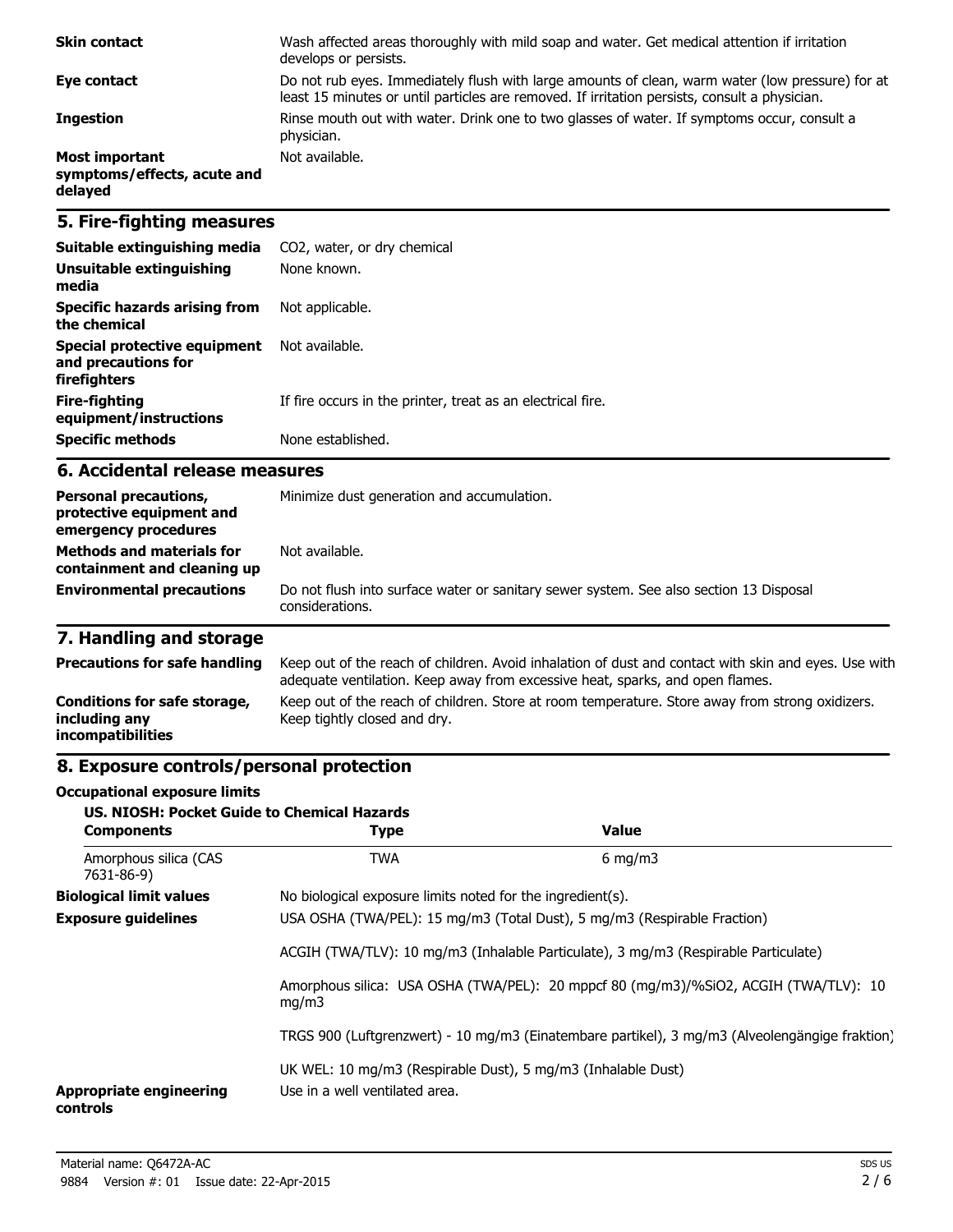#### **Individual protection measures, such as personal protective equipment**

| Not available. |
|----------------|
|                |
| Not available. |
| Not available. |
| Not available. |
| Not available. |
|                |

# **9. Physical and chemical properties**

| <b>Appearance</b>                                   | Fine powder                                                   |
|-----------------------------------------------------|---------------------------------------------------------------|
| <b>Physical state</b>                               | Solid.                                                        |
| Color                                               | Yellow                                                        |
| Odor                                                | Slight plastic odor                                           |
| <b>Odor threshold</b>                               | Not available.                                                |
| рH                                                  | Not applicable                                                |
| <b>Melting point/freezing point</b>                 | Not available.                                                |
| <b>Initial boiling point and</b><br>boiling range   | Not applicable                                                |
| <b>Flash point</b>                                  | Not applicable                                                |
| <b>Evaporation rate</b>                             | Not applicable                                                |
| <b>Flammability (solid, gas)</b>                    | Not available.                                                |
| <b>Upper/lower flammability or explosive limits</b> |                                                               |
| <b>Flammability limit - lower</b><br>(9/6)          | Not flammable                                                 |
| <b>Flammability limit -</b><br>upper (%)            | Not available.                                                |
| <b>Explosive limit - lower</b><br>(9/6)             | Not available.                                                |
| <b>Explosive limit - upper</b><br>(9/6)             | Not available.                                                |
| <b>Vapor pressure</b>                               | Not applicable                                                |
| Solubility(ies)                                     |                                                               |
| Solubility (water)                                  | Negligible in water. Partially soluble in toluene and xylene. |
| <b>Partition coefficient</b><br>(n-octanol/water)   | Not available.                                                |
| <b>Auto-ignition temperature</b>                    | Not applicable                                                |
| <b>Decomposition temperature</b>                    | > 392 °F (> 200 °C)                                           |
| <b>Viscosity</b>                                    | Not applicable                                                |
| <b>Other information</b>                            |                                                               |
| <b>Percent volatile</b>                             | 0 % estimated                                                 |
| <b>Softening point</b>                              | 212 - 302 °F (100 - 150 °C)                                   |
| <b>Specific gravity</b>                             | $1 - 1.2$                                                     |

# **10. Stability and reactivity**

| <b>Reactivity</b>                            | Not available.                          |
|----------------------------------------------|-----------------------------------------|
| <b>Chemical stability</b>                    | Stable under normal storage conditions. |
| <b>Possibility of hazardous</b><br>reactions | Will not occur.                         |
| <b>Conditions to avoid</b>                   | Imaging Drum: Exposure to light         |
| Incompatible materials                       | Strong oxidizers                        |
| <b>Hazardous decomposition</b><br>products   | Carbon monoxide and carbon dioxide.     |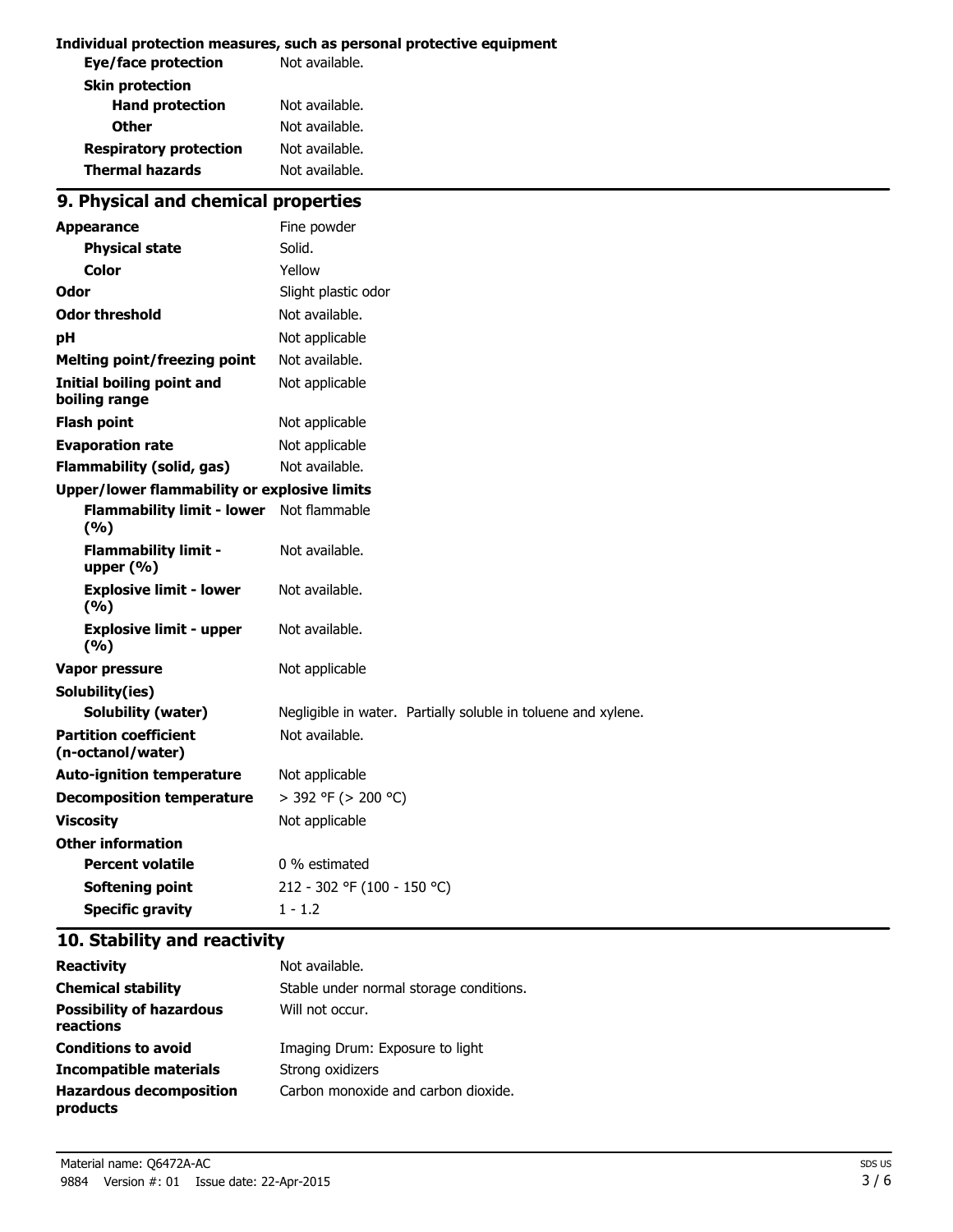# **11. Toxicological information**

| Symptoms related to the<br>physical, chemical and<br>toxicological characteristics | Not available.                                                                                                                                                  |                                                                                     |  |
|------------------------------------------------------------------------------------|-----------------------------------------------------------------------------------------------------------------------------------------------------------------|-------------------------------------------------------------------------------------|--|
| <b>Information on toxicological effects</b>                                        |                                                                                                                                                                 |                                                                                     |  |
| <b>Acute toxicity</b>                                                              | LD50/oral/rat >2000 mg/kg; (OECD 401); Not harmful.<br>Not classified for acute toxicity according to EU Directive 67/548/EEC and 1999/45/EC.                   |                                                                                     |  |
| <b>Skin corrosion/irritation</b>                                                   | Not available.                                                                                                                                                  |                                                                                     |  |
| Serious eye damage/eye<br>irritation                                               | Not classified as irritant, according to OSHA Hazard Communication Standard (HCS) and EU<br>Directive 67/548/EEC and as amended.                                |                                                                                     |  |
| <b>Respiratory or skin sensitization</b>                                           |                                                                                                                                                                 |                                                                                     |  |
| <b>Respiratory sensitization</b>                                                   | Not available.                                                                                                                                                  |                                                                                     |  |
| <b>Skin sensitization</b>                                                          | Not classified as irritant, according to OSHA Hazard Communication Standard (HCS) and EU<br>Directive 67/548/EEC and as amended.                                |                                                                                     |  |
| <b>Germ cell mutagenicity</b>                                                      |                                                                                                                                                                 | Negative, does not indicate mutagenic potential (Ames Test: Salmonella typhimurium) |  |
| Carcinogenicity                                                                    | Not a known or suspected carcinogen according to any IARC Monograph, NTP, OSHA Regulations<br>(USA), EU Directive, or Proposition 65 (California).              |                                                                                     |  |
| <b>Reproductive toxicity</b>                                                       | Not classified as toxic according to EU Directive 67/548/EEC and as amended, California Prop. 65,<br>and DFG (Germany).                                         |                                                                                     |  |
| <b>Specific target organ toxicity</b><br>- single exposure                         | Not available.                                                                                                                                                  |                                                                                     |  |
| <b>Specific target organ toxicity</b><br>- repeated exposure                       | Not available.                                                                                                                                                  |                                                                                     |  |
| <b>Aspiration hazard</b>                                                           | Not available.                                                                                                                                                  |                                                                                     |  |
| <b>Chronic effects</b>                                                             | No information available.                                                                                                                                       |                                                                                     |  |
| <b>Further information</b>                                                         | Complete toxicity data are not available for this specific formulation<br>Refer to Section 2 for potential health effects and Section 4 for first aid measures. |                                                                                     |  |
| <b>Components</b>                                                                  | <b>Species</b>                                                                                                                                                  | <b>Test Results</b>                                                                 |  |
| Amorphous silica (CAS 7631-86-9)                                                   |                                                                                                                                                                 |                                                                                     |  |
| <b>Acute</b>                                                                       |                                                                                                                                                                 |                                                                                     |  |
| Oral                                                                               |                                                                                                                                                                 |                                                                                     |  |
| LD50                                                                               | Mouse                                                                                                                                                           | $>15000$ mg/kg                                                                      |  |
|                                                                                    | Rat                                                                                                                                                             | > 22500 mg/kg                                                                       |  |

#### **12. Ecological information**

| <b>Ecotoxicity</b>                   |                |                      |                       |  |
|--------------------------------------|----------------|----------------------|-----------------------|--|
| <b>Product</b>                       |                | <b>Species</b>       | <b>Test Results</b>   |  |
| Q6472A-AC                            |                |                      |                       |  |
| <b>Aquatic</b>                       |                |                      |                       |  |
| Fish                                 | LL50           | <b>Rainbow Trout</b> | > 1000 mg/l, 96 Hours |  |
| <b>Persistence and degradability</b> | Not available. |                      |                       |  |
| <b>Bioaccumulative potential</b>     | Not available. |                      |                       |  |
| <b>Mobility in soil</b>              | Not available. |                      |                       |  |
| Other adverse effects                | Not available. |                      |                       |  |

# **13. Disposal considerations**

| <b>Disposal instructions</b> | Do not shred toner cartridge, unless dust-explosion prevention measures are taken. Finely<br>dispersed particles may form explosive mixtures in air. Dispose of in compliance with federal, state,<br>and local regulations.                                                      |
|------------------------------|-----------------------------------------------------------------------------------------------------------------------------------------------------------------------------------------------------------------------------------------------------------------------------------|
|                              | HP's Planet Partners (trademark) supplies recycling program enables simple, convenient recycling of<br>HP original inkjet and Laser Jet supplies. For more information and to determine if this service is<br>available in your location, please visit http://www.hp.com/recycle. |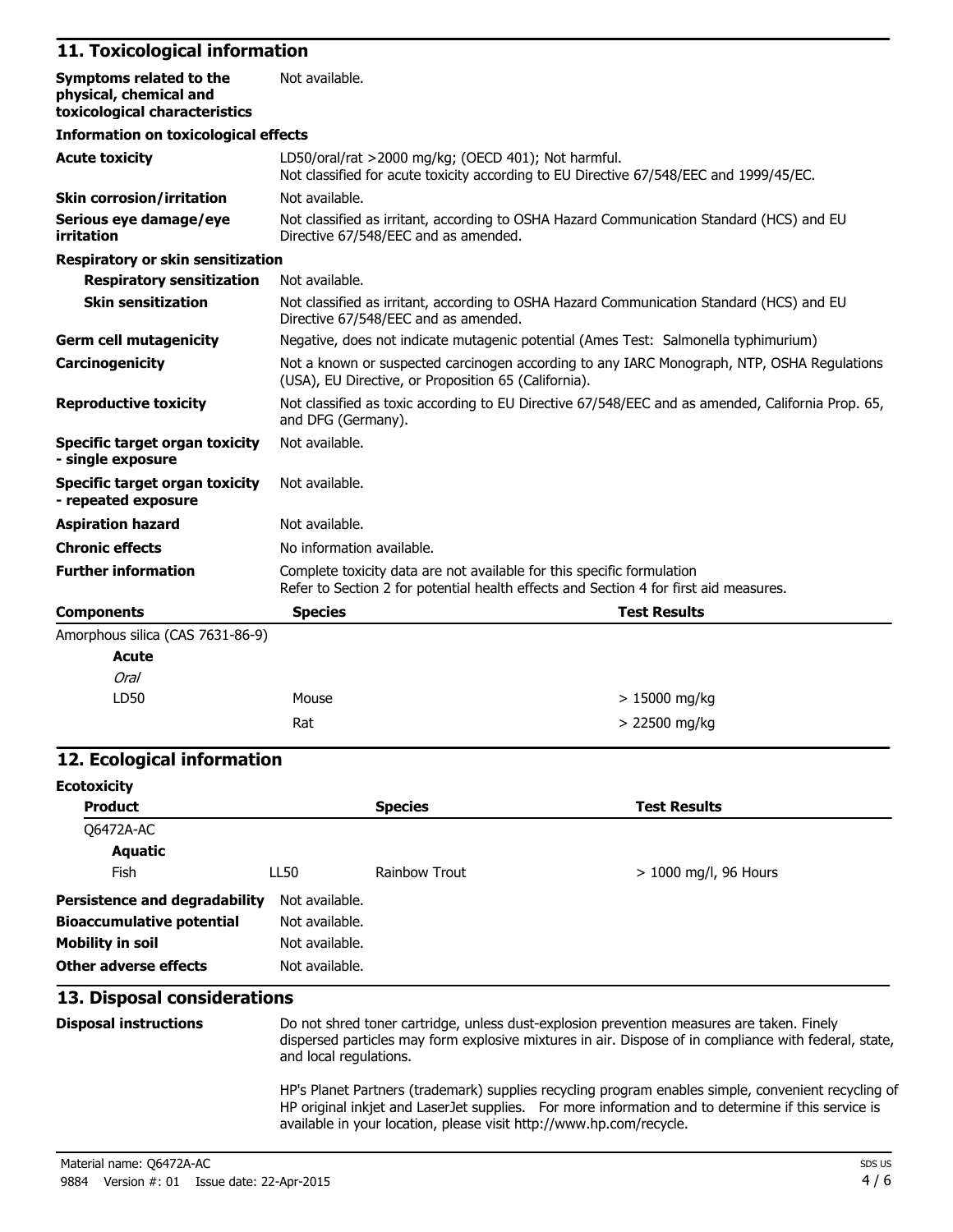| 14. Transport information                                               |                                                                                                                                                                                                                                                                                                                   |
|-------------------------------------------------------------------------|-------------------------------------------------------------------------------------------------------------------------------------------------------------------------------------------------------------------------------------------------------------------------------------------------------------------|
| <b>Further information</b>                                              | Not a dangerous good under DOT, IATA, ADR, IMDG, or RID.                                                                                                                                                                                                                                                          |
| 15. Regulatory information                                              |                                                                                                                                                                                                                                                                                                                   |
| <b>US federal regulations</b>                                           | US EPA TSCA Inventory: All chemical substances in this product comply with all rules or orders<br>under TSCA.                                                                                                                                                                                                     |
|                                                                         | TSCA Section 12(b) Export Notification (40 CFR 707, Subpt. D)                                                                                                                                                                                                                                                     |
| Not regulated.<br><b>CERCLA Hazardous Substance List (40 CFR 302.4)</b> |                                                                                                                                                                                                                                                                                                                   |
| Not listed.<br><b>SARA 304 Emergency release notification</b>           |                                                                                                                                                                                                                                                                                                                   |
| Not regulated.                                                          | OSHA Specifically Regulated Substances (29 CFR 1910.1001-1050)                                                                                                                                                                                                                                                    |
| Not listed.                                                             |                                                                                                                                                                                                                                                                                                                   |
|                                                                         | <b>Superfund Amendments and Reauthorization Act of 1986 (SARA)</b>                                                                                                                                                                                                                                                |
| <b>Hazard categories</b>                                                | Immediate Hazard - No<br>Delayed Hazard - No<br>Fire Hazard - No<br>Pressure Hazard - No<br>Reactivity Hazard - No                                                                                                                                                                                                |
| <b>SARA 302 Extremely hazardous substance</b>                           |                                                                                                                                                                                                                                                                                                                   |
| Not listed.                                                             |                                                                                                                                                                                                                                                                                                                   |
| <b>SARA 311/312</b><br><b>Hazardous chemical</b>                        | No                                                                                                                                                                                                                                                                                                                |
| <b>Other federal regulations</b><br><b>Safe Drinking Water Act</b>      | Not regulated.                                                                                                                                                                                                                                                                                                    |
| (SDWA)                                                                  |                                                                                                                                                                                                                                                                                                                   |
| <b>US state regulations</b>                                             |                                                                                                                                                                                                                                                                                                                   |
| US. Massachusetts RTK - Substance List                                  |                                                                                                                                                                                                                                                                                                                   |
| Not regulated.                                                          | US. New Jersey Worker and Community Right-to-Know Act                                                                                                                                                                                                                                                             |
| Not listed.                                                             | US. Pennsylvania Worker and Community Right-to-Know Law                                                                                                                                                                                                                                                           |
| Not listed.<br><b>US. Rhode Island RTK</b>                              |                                                                                                                                                                                                                                                                                                                   |
| Not regulated.                                                          |                                                                                                                                                                                                                                                                                                                   |
| <b>US. California Proposition 65</b><br>Not Listed.                     |                                                                                                                                                                                                                                                                                                                   |
| <b>Regulatory information</b>                                           | All chemical substances in this HP product have been notified or are exempt from notification under<br>chemical substances notification laws in the following countries: US (TSCA), EU (EINECS/ELINCS),<br>Switzerland, Canada (DSL/NDSL), Australia, Japan, Philippines, South Korea, New Zealand, and<br>China. |
|                                                                         | 16. Other information, including date of preparation or last revision                                                                                                                                                                                                                                             |
| <b>Issue date</b>                                                       | 22-Apr-2015                                                                                                                                                                                                                                                                                                       |
| <b>Version #</b>                                                        | 01                                                                                                                                                                                                                                                                                                                |
| <b>Disclaimer</b>                                                       | This Safety Data Sheet document is provided without charge to customers of Hewlett-Packard                                                                                                                                                                                                                        |

Company. Data is the most current known to Hewlett-Packard Company at the time of preparation of this document and is believed to be accurate. It should not be construed as guaranteeing specific properties of the products as described or suitability for a particular application. This document was prepared to the requirements of the jurisdiction specified in Section 1 above and may not meet regulatory requirements in other countries.

#### **Revision Information** 1. Product and Company Identification: Alternate Trade Names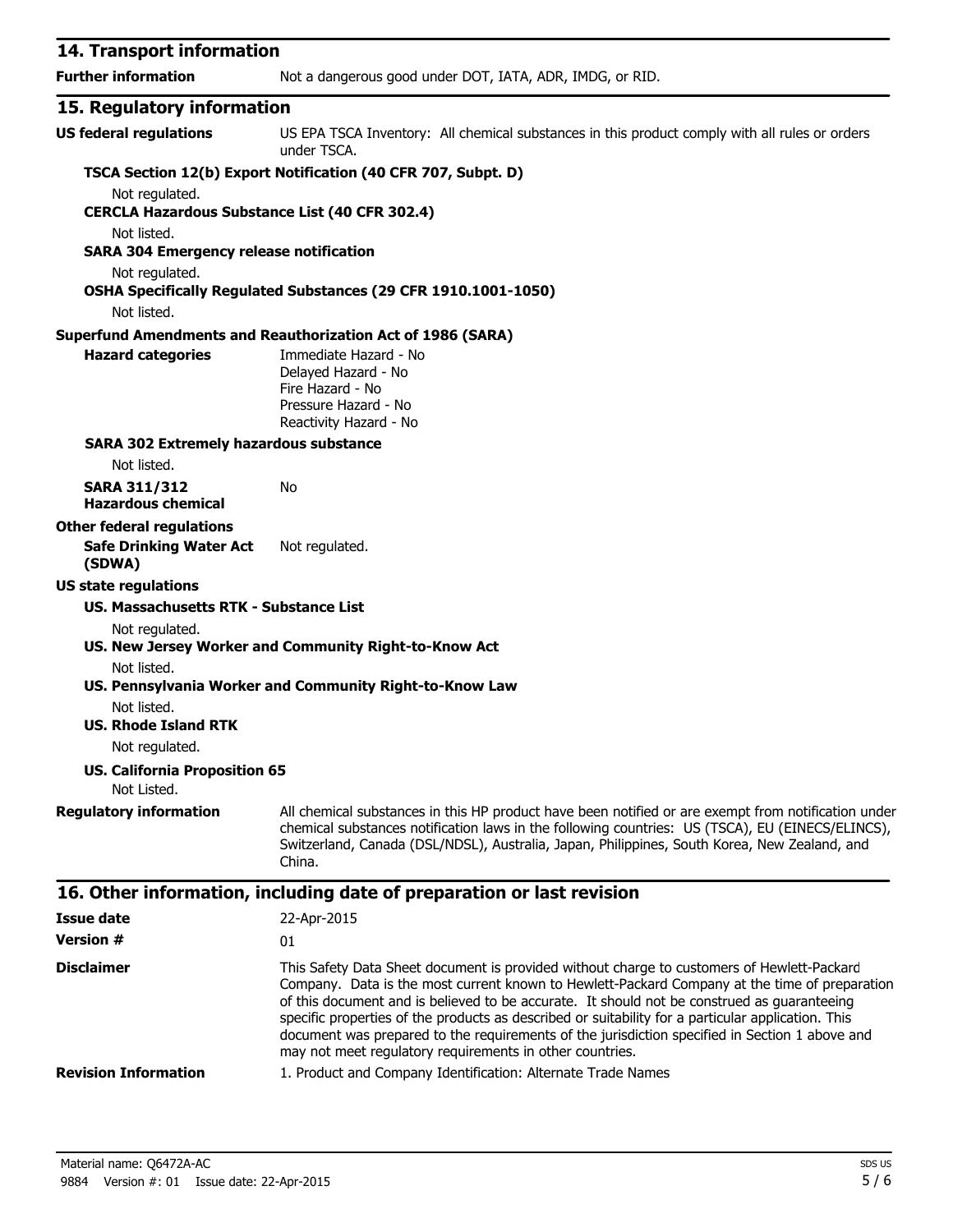| <b>Manufacturer information</b> | Hewlett-Packard Company                  |
|---------------------------------|------------------------------------------|
|                                 | 11311 Chinden Boulevard                  |
|                                 | Boise, ID 83714 USA                      |
|                                 | (Direct) 1-503-494-7199                  |
|                                 | (Toll-free within the US) 1-800-457-4209 |

#### **Explanation of abbreviations**

| American Conference of Governmental Industrial Hygienists           |
|---------------------------------------------------------------------|
| <b>Chemical Abstracts Service</b>                                   |
| Comprehensive Environmental Response Compensation and Liability Act |
| Code of Federal Regulations                                         |
| Cleveland Open Cup                                                  |
| Department of Transportation                                        |
| Emergency Planning and Community Right-to-Know Act (aka SARA)       |
| International Agency for Research on Cancer                         |
| National Institute for Occupational Safety and Health               |
| National Toxicology Program                                         |
| Occupational Safety and Health Administration                       |
| Permissible Exposure Limit                                          |
| Resource Conservation and Recovery Act                              |
| Recommended                                                         |
| Recommended Exposure Limit                                          |
| Superfund Amendments and Reauthorization Act of 1986                |
| Short-Term Exposure Limit                                           |
| Toxicity Characteristics Leaching Procedure                         |
| <b>Threshold Limit Value</b>                                        |
| Toxic Substances Control Act                                        |
| Volatile Organic Compounds                                          |
|                                                                     |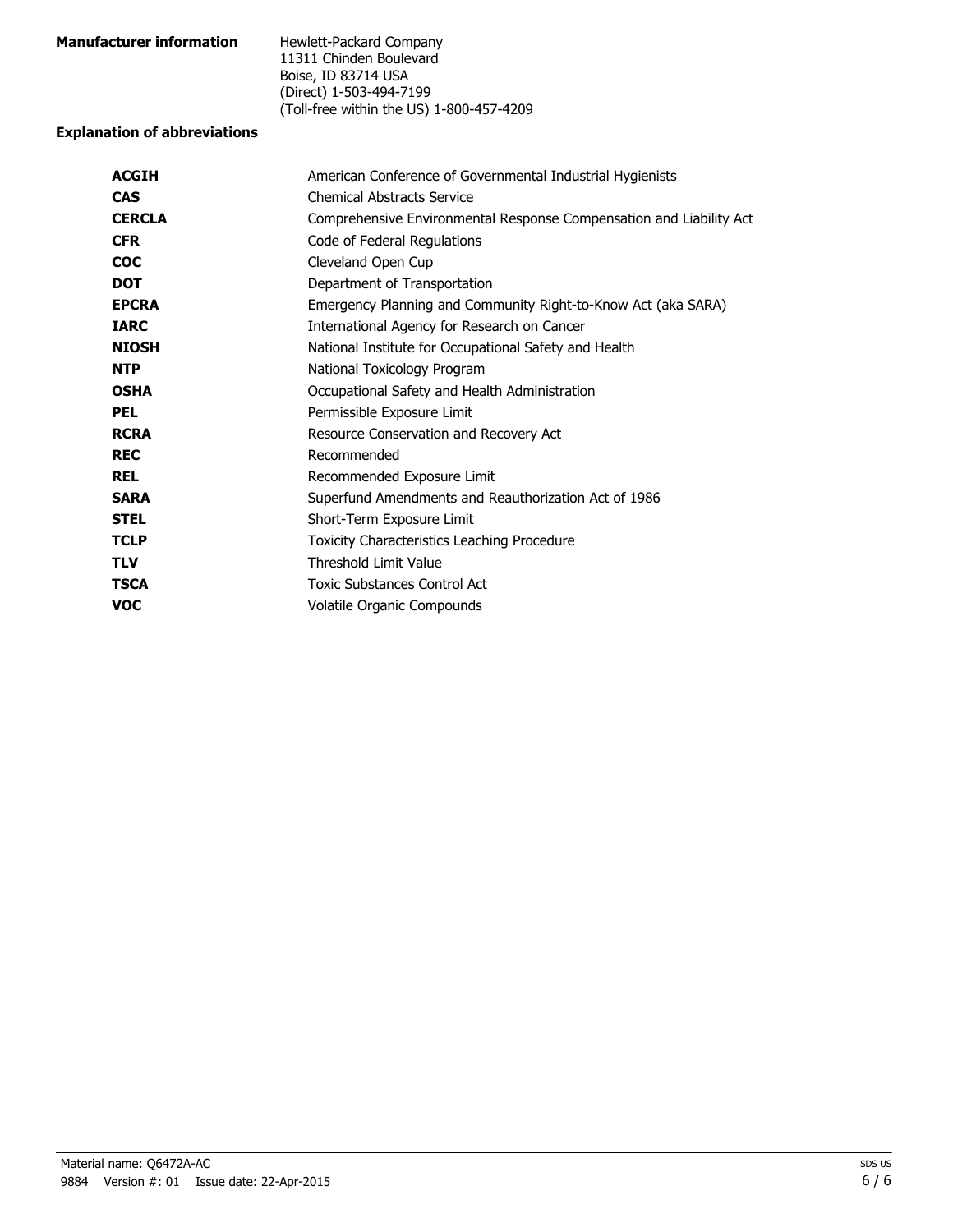

# **SAFETY DATA SHEET**

## **1. Identification**

| <b>Product identifier</b>       | HP Color LaserJet Q7582A-AC Yellow Print Cartridge                                                                                                                                                                                                                                                                                                                               |  |
|---------------------------------|----------------------------------------------------------------------------------------------------------------------------------------------------------------------------------------------------------------------------------------------------------------------------------------------------------------------------------------------------------------------------------|--|
| Other means of identification   | Not available.                                                                                                                                                                                                                                                                                                                                                                   |  |
| <b>Recommended use</b>          | This product is a yellow toner preparation that is used in HP Color LaserJet CP3505/3800 series<br>printers.                                                                                                                                                                                                                                                                     |  |
| <b>Recommended restrictions</b> | None known.                                                                                                                                                                                                                                                                                                                                                                      |  |
| <b>Company identification</b>   | Hewlett-Packard Company<br>3000 Hanover Street<br>Palo Alto, CA 94304-1185<br>United States<br>Telephone 650-857-5020<br>Hewlett-Packard health effects line<br>(Toll-free within the US) 1-800-457-4209<br>(Direct) 1-760-710-0048<br><b>HP Customer Care Line</b><br>(Toll-free within the US) 1-800-474-6836<br>(Direct) 1-208-323-2551<br>Email: hpcustomer.inguiries@hp.com |  |

# **2. Hazard(s) identification**

| <b>Physical hazards</b>                      | Not classified.                                                                                                                                                                                                                       |
|----------------------------------------------|---------------------------------------------------------------------------------------------------------------------------------------------------------------------------------------------------------------------------------------|
| <b>Health hazards</b>                        | Not classified.                                                                                                                                                                                                                       |
| <b>Environmental hazards</b>                 | Not classified.                                                                                                                                                                                                                       |
| <b>OSHA defined hazards</b>                  | Not classified.                                                                                                                                                                                                                       |
| Label elements                               |                                                                                                                                                                                                                                       |
| <b>Hazard symbol</b>                         | None.                                                                                                                                                                                                                                 |
| <b>Signal word</b>                           | None.                                                                                                                                                                                                                                 |
| <b>Hazard statement</b>                      | Not available.                                                                                                                                                                                                                        |
| <b>Precautionary statement</b>               |                                                                                                                                                                                                                                       |
| <b>Prevention</b>                            | Not available.                                                                                                                                                                                                                        |
| <b>Response</b>                              | Not available.                                                                                                                                                                                                                        |
| <b>Storage</b>                               | Not available.                                                                                                                                                                                                                        |
| <b>Disposal</b>                              | Not available.                                                                                                                                                                                                                        |
| Hazard(s) not otherwise<br>classified (HNOC) | This product is not classified as hazardous according to OSHA CFR 1910.1200 or EU Directive<br>1999/45/EC, as amended. None of the ingredients have been classified as carcinogens according<br>to EU, IARC, MAK, NTP, OSHA or ACGIH. |
| <b>Supplemental information</b>              | None.                                                                                                                                                                                                                                 |

#### **3. Composition/information on ingredients**

#### **Mixtures**

| <b>Chemical name</b>       | <b>Common name and synonyms</b> | <b>CAS</b> number | $\frac{0}{0}$ |
|----------------------------|---------------------------------|-------------------|---------------|
| Styrene acrylate copolymer |                                 | Trade Secret      | <85           |
| Wax                        | Wax                             | Trade Secret      | ${<}15$       |
| Pigment                    | Piament                         | Trade Secret      | <5            |
| Amorphous silica           | Amorphous silica                | 7631-86-9         |               |

#### **4. First-aid measures**

**Inhalation** Move person to fresh air immediately. If irritation persists, consult a physician.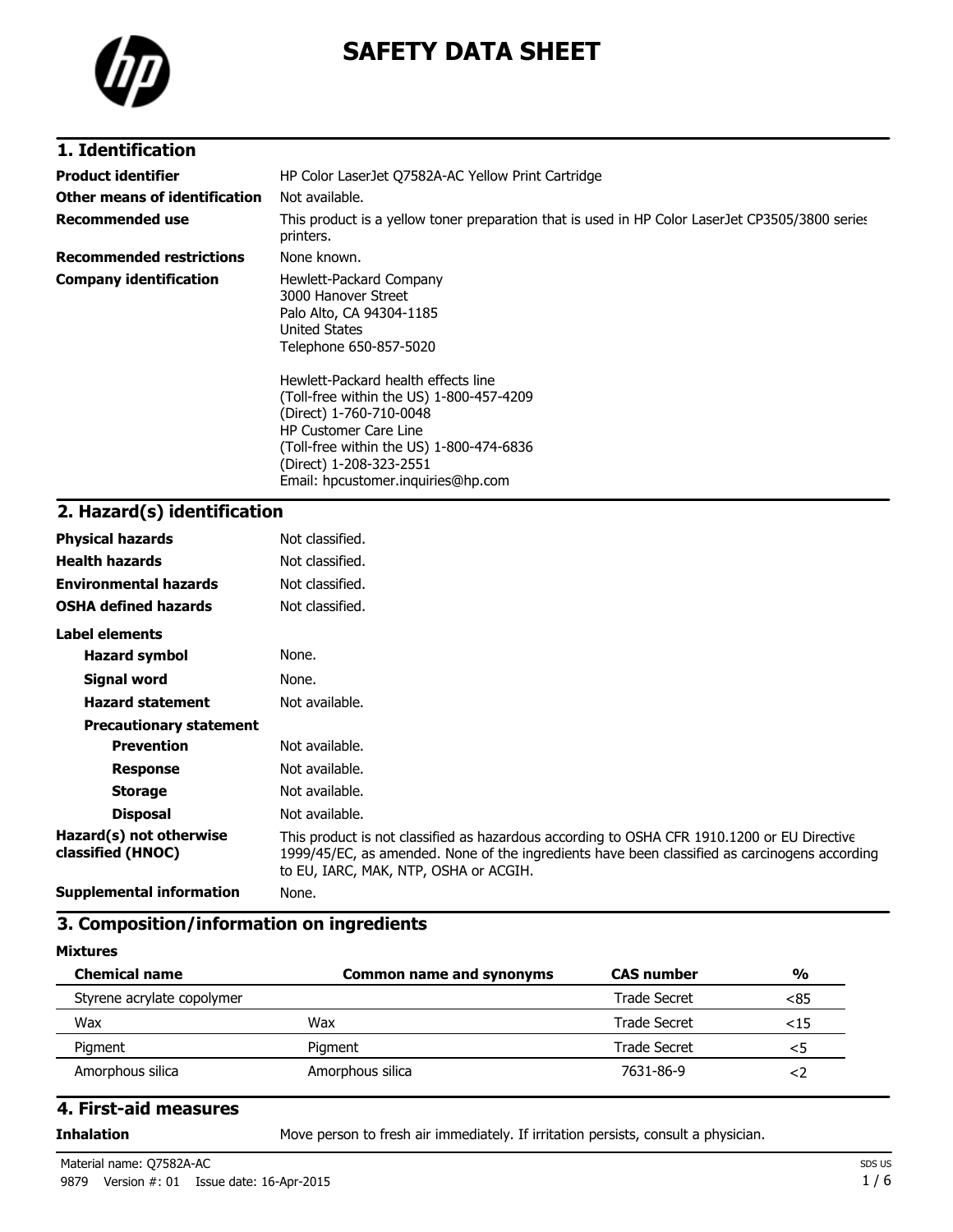| <b>Skin contact</b>                                             | Wash affected areas thoroughly with mild soap and water. Get medical attention if irritation<br>develops or persists.                                                                             |
|-----------------------------------------------------------------|---------------------------------------------------------------------------------------------------------------------------------------------------------------------------------------------------|
| Eye contact                                                     | Do not rub eyes. Immediately flush with large amounts of clean, warm water (low pressure) for at<br>least 15 minutes or until particles are removed. If irritation persists, consult a physician. |
| <b>Ingestion</b>                                                | Rinse mouth out with water. Drink one to two glasses of water. If symptoms occur, consult a<br>physician.                                                                                         |
| <b>Most important</b><br>symptoms/effects, acute and<br>delayed | Not available.                                                                                                                                                                                    |

## **5. Fire-fighting measures**

| Suitable extinguishing media                                        | CO2, water, or dry chemical                                 |
|---------------------------------------------------------------------|-------------------------------------------------------------|
| Unsuitable extinguishing<br>media                                   | None known.                                                 |
| Specific hazards arising from<br>the chemical                       | Not applicable.                                             |
| Special protective equipment<br>and precautions for<br>firefighters | Not available.                                              |
| Fire-fighting<br>equipment/instructions                             | If fire occurs in the printer, treat as an electrical fire. |
| <b>Specific methods</b>                                             | None established.                                           |

#### **6. Accidental release measures**

| <b>Personal precautions,</b><br>protective equipment and<br>emergency procedures | Minimize dust generation and accumulation.                                                                |  |
|----------------------------------------------------------------------------------|-----------------------------------------------------------------------------------------------------------|--|
| <b>Methods and materials for</b><br>containment and cleaning up                  | Not available.                                                                                            |  |
| <b>Environmental precautions</b>                                                 | Do not flush into surface water or sanitary sewer system. See also section 13 Disposal<br>considerations. |  |

# **7. Handling and storage**

| <b>Precautions for safe handling</b>                                      | Keep out of the reach of children. Avoid inhalation of dust and contact with skin and eyes. Use with<br>adequate ventilation. Keep away from excessive heat, sparks, and open flames. |
|---------------------------------------------------------------------------|---------------------------------------------------------------------------------------------------------------------------------------------------------------------------------------|
| Conditions for safe storage,<br>including any<br><i>incompatibilities</i> | Keep out of the reach of children. Store at room temperature. Store away from strong oxidizers.<br>Keep tightly closed and dry.                                                       |

## **8. Exposure controls/personal protection**

#### **Occupational exposure limits**

| <b>US. NIOSH: Pocket Guide to Chemical Hazards</b><br><b>Components</b> | <b>Type</b>                                                                                                                                                                          | Value            |
|-------------------------------------------------------------------------|--------------------------------------------------------------------------------------------------------------------------------------------------------------------------------------|------------------|
| Amorphous silica (CAS<br>7631-86-9)                                     | <b>TWA</b>                                                                                                                                                                           | $6 \text{ mg/m}$ |
| <b>Biological limit values</b>                                          | No biological exposure limits noted for the ingredient(s).                                                                                                                           |                  |
| <b>Exposure guidelines</b>                                              | USA OSHA (TWA/PEL): 15 mg/m3 (Total Dust), 5 mg/m3 (Respirable Fraction)                                                                                                             |                  |
|                                                                         | ACGIH (TWA/TLV): 10 mg/m3 (Inhalable Particulate), 3 mg/m3 (Respirable Particulate)<br>Amorphous silica: USA OSHA (TWA/PEL): 20 mppcf 80 (mg/m3)/%SiO2, ACGIH (TWA/TLV): 10<br>mq/m3 |                  |
|                                                                         |                                                                                                                                                                                      |                  |
|                                                                         | TRGS 900 (Luftgrenzwert) - 10 mg/m3 (Einatembare partikel), 3 mg/m3 (Alveolengängige fraktion)                                                                                       |                  |
| <b>Appropriate engineering</b><br>controls                              | UK WEL: 10 mg/m3 (Respirable Dust), 5 mg/m3 (Inhalable Dust)<br>Use in a well ventilated area.                                                                                       |                  |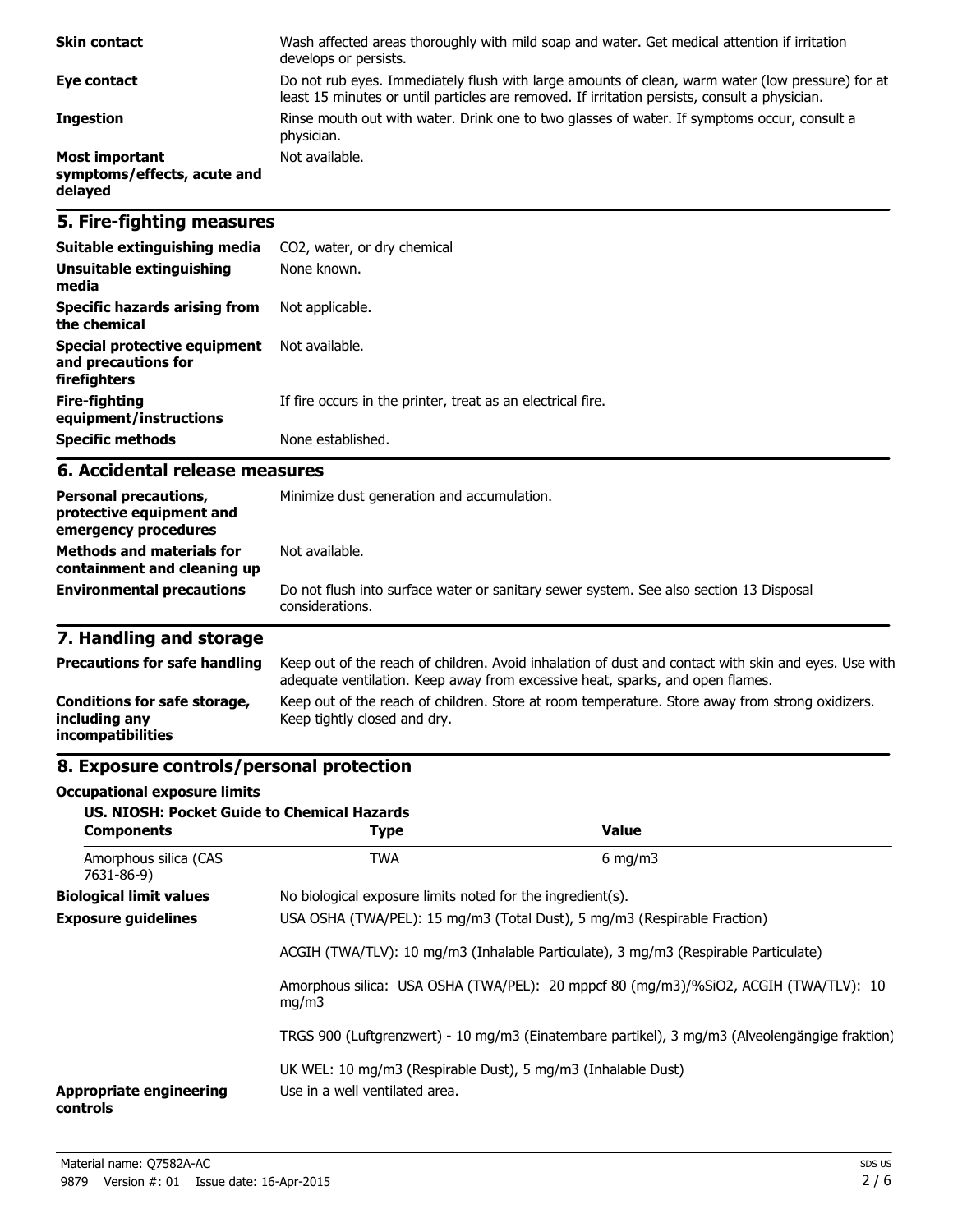#### **Individual protection measures, such as personal protective equipment**

| Not available. |
|----------------|
|                |
| Not available. |
| Not available. |
| Not available. |
| Not available. |
|                |

# **9. Physical and chemical properties**

| <b>Appearance</b>                                   | Fine powder                                                   |  |
|-----------------------------------------------------|---------------------------------------------------------------|--|
| <b>Physical state</b>                               | Solid.                                                        |  |
| Color                                               | Yellow                                                        |  |
| Odor                                                | Slight plastic odor                                           |  |
| <b>Odor threshold</b>                               | Not available.                                                |  |
| рH                                                  | Not applicable                                                |  |
| <b>Melting point/freezing point</b>                 | Not available.                                                |  |
| <b>Initial boiling point and</b><br>boiling range   | Not applicable                                                |  |
| <b>Flash point</b>                                  | Not applicable                                                |  |
| <b>Evaporation rate</b>                             | Not applicable                                                |  |
| <b>Flammability (solid, gas)</b>                    | Not available.                                                |  |
| <b>Upper/lower flammability or explosive limits</b> |                                                               |  |
| <b>Flammability limit - lower</b><br>(%)            | Not flammable                                                 |  |
| <b>Flammability limit -</b><br>upper $(% )$         | Not available.                                                |  |
| <b>Explosive limit - lower</b><br>(9/6)             | Not available.                                                |  |
| <b>Explosive limit - upper</b><br>(9/6)             | Not available.                                                |  |
| <b>Vapor pressure</b>                               | Not applicable                                                |  |
| Solubility(ies)                                     |                                                               |  |
| <b>Solubility (water)</b>                           | Negligible in water. Partially soluble in toluene and xylene. |  |
| <b>Partition coefficient</b><br>(n-octanol/water)   | Not available.                                                |  |
| <b>Auto-ignition temperature</b>                    | Not applicable                                                |  |
| <b>Decomposition temperature</b>                    | $>=$ 392 °F ( $>=$ 200 °C)                                    |  |
| <b>Viscosity</b>                                    | Not applicable                                                |  |
| <b>Other information</b>                            |                                                               |  |
| <b>Percent volatile</b>                             | 0 % estimated                                                 |  |
| Softening point                                     | 212 - 302 °F (100 - 150 °C)<br>212 - 302 °F (100 - 150 °C)    |  |

# **10. Stability and reactivity**

| <b>Reactivity</b>                            | Not available.                          |
|----------------------------------------------|-----------------------------------------|
| <b>Chemical stability</b>                    | Stable under normal storage conditions. |
| <b>Possibility of hazardous</b><br>reactions | Will not occur.                         |
| <b>Conditions to avoid</b>                   | Imaging Drum: Exposure to light         |
| Incompatible materials                       | Strong oxidizers                        |
| <b>Hazardous decomposition</b><br>products   | Carbon monoxide and carbon dioxide.     |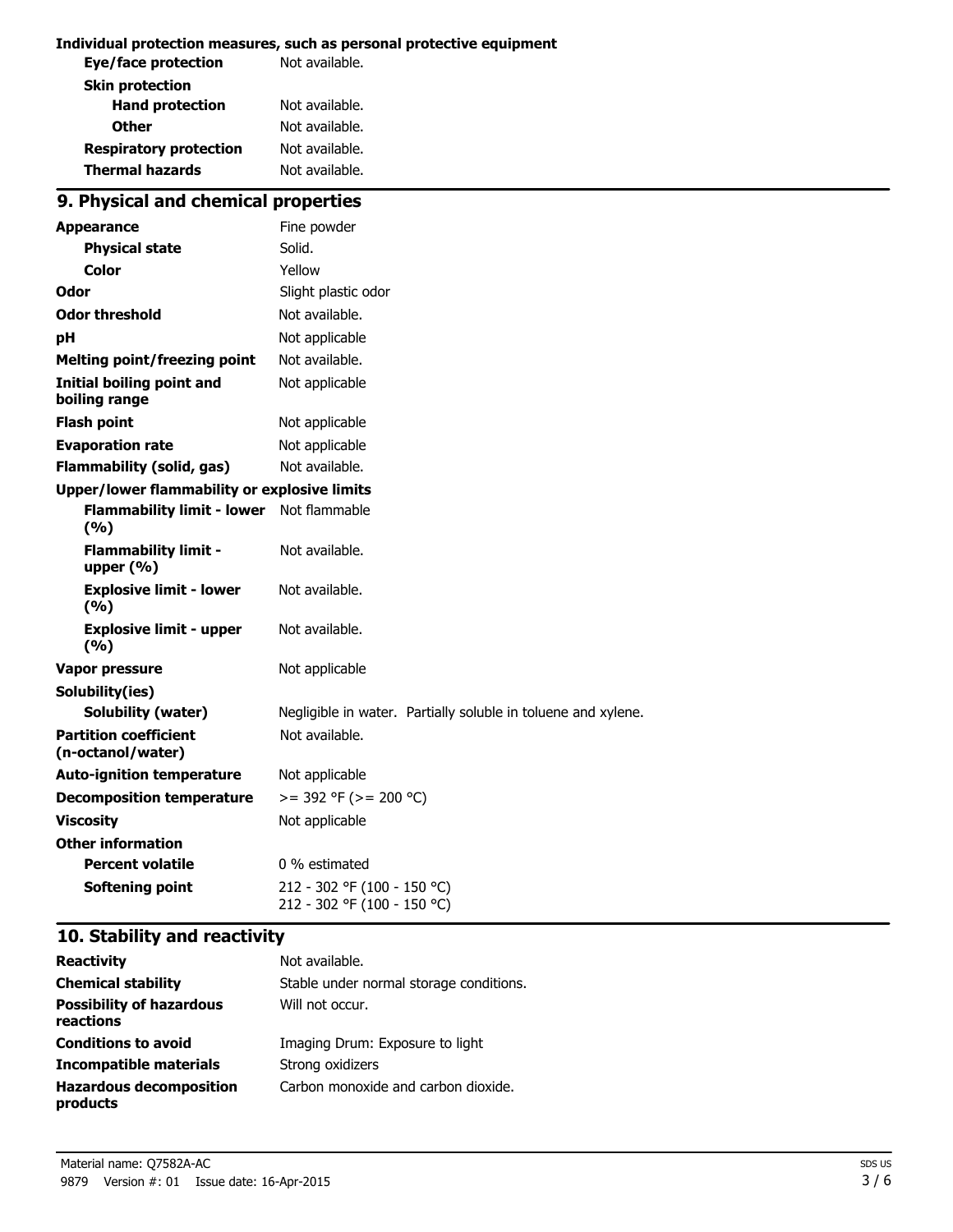#### **11. Toxicological information**

| Symptoms related to the<br>physical, chemical and<br>toxicological characteristics | Not available.                                                                                                                                                  |  |  |
|------------------------------------------------------------------------------------|-----------------------------------------------------------------------------------------------------------------------------------------------------------------|--|--|
| <b>Information on toxicological effects</b>                                        |                                                                                                                                                                 |  |  |
| <b>Acute toxicity</b>                                                              |                                                                                                                                                                 |  |  |
| <b>Skin corrosion/irritation</b>                                                   | Not available.                                                                                                                                                  |  |  |
| Serious eye damage/eye<br>irritation                                               | Not classified as irritant, according to OSHA Hazard Communication Standard (HCS) and EU<br>Directive 67/548/EEC and as amended.                                |  |  |
| <b>Respiratory or skin sensitization</b>                                           |                                                                                                                                                                 |  |  |
| <b>Respiratory sensitization</b>                                                   | Not available.                                                                                                                                                  |  |  |
| <b>Skin sensitization</b>                                                          | Not classified as irritant, according to OSHA Hazard Communication Standard (HCS) and EU<br>Directive 67/548/EEC and as amended.                                |  |  |
| <b>Germ cell mutagenicity</b>                                                      | Negative, does not indicate mutagenic potential (Ames Test: Salmonella typhimurium)                                                                             |  |  |
| Carcinogenicity                                                                    | Not a known or suspected carcinogen according to any IARC Monograph, NTP, OSHA Regulations<br>(USA), EU Directive, or Proposition 65 (California).              |  |  |
| <b>Reproductive toxicity</b>                                                       | Not classified as toxic according to EU Directive 67/548/EEC and as amended, California Prop. 65,<br>and DFG (Germany).                                         |  |  |
| Specific target organ toxicity<br>- single exposure                                | Not available.                                                                                                                                                  |  |  |
| <b>Specific target organ toxicity</b><br>- repeated exposure                       | Not available.                                                                                                                                                  |  |  |
| <b>Aspiration hazard</b>                                                           | Not available.                                                                                                                                                  |  |  |
| <b>Chronic effects</b>                                                             | No information available.                                                                                                                                       |  |  |
| <b>Further information</b>                                                         | Complete toxicity data are not available for this specific formulation<br>Refer to Section 2 for potential health effects and Section 4 for first aid measures. |  |  |
| <b>Components</b>                                                                  | <b>Test Results</b><br><b>Species</b>                                                                                                                           |  |  |
| Amorphous silica (CAS 7631-86-9)                                                   |                                                                                                                                                                 |  |  |
| <b>Acute</b>                                                                       |                                                                                                                                                                 |  |  |
| Oral                                                                               |                                                                                                                                                                 |  |  |

#### **12. Ecological information**

LD50 Mouse

| <b>Ecotoxicity</b>                   |                |                      |                         |  |  |
|--------------------------------------|----------------|----------------------|-------------------------|--|--|
| <b>Product</b>                       |                | <b>Species</b>       | <b>Test Results</b>     |  |  |
| Q7582A-AC                            |                |                      |                         |  |  |
| Aquatic                              |                |                      |                         |  |  |
| Fish                                 | LL50           | <b>Rainbow Trout</b> | $> 1000$ mg/l, 96 Hours |  |  |
| <b>Persistence and degradability</b> | Not available. |                      |                         |  |  |
| <b>Bioaccumulative potential</b>     | Not available. |                      |                         |  |  |
| <b>Mobility in soil</b>              | Not available. |                      |                         |  |  |
| Other adverse effects                | Not available. |                      |                         |  |  |

 $Rat$   $> 22500$  mg/kg

#### **13. Disposal considerations**

**Disposal instructions** Do not shred toner cartridge, unless dust-explosion prevention measures are taken. Finely dispersed particles may form explosive mixtures in air. Dispose of in compliance with federal, state, and local regulations.

> 15000 mg/kg

HP's Planet Partners (trademark) supplies recycling program enables simple, convenient recycling of HP original inkjet and LaserJet supplies. For more information and to determine if this service is available in your location, please visit http://www.hp.com/recycle.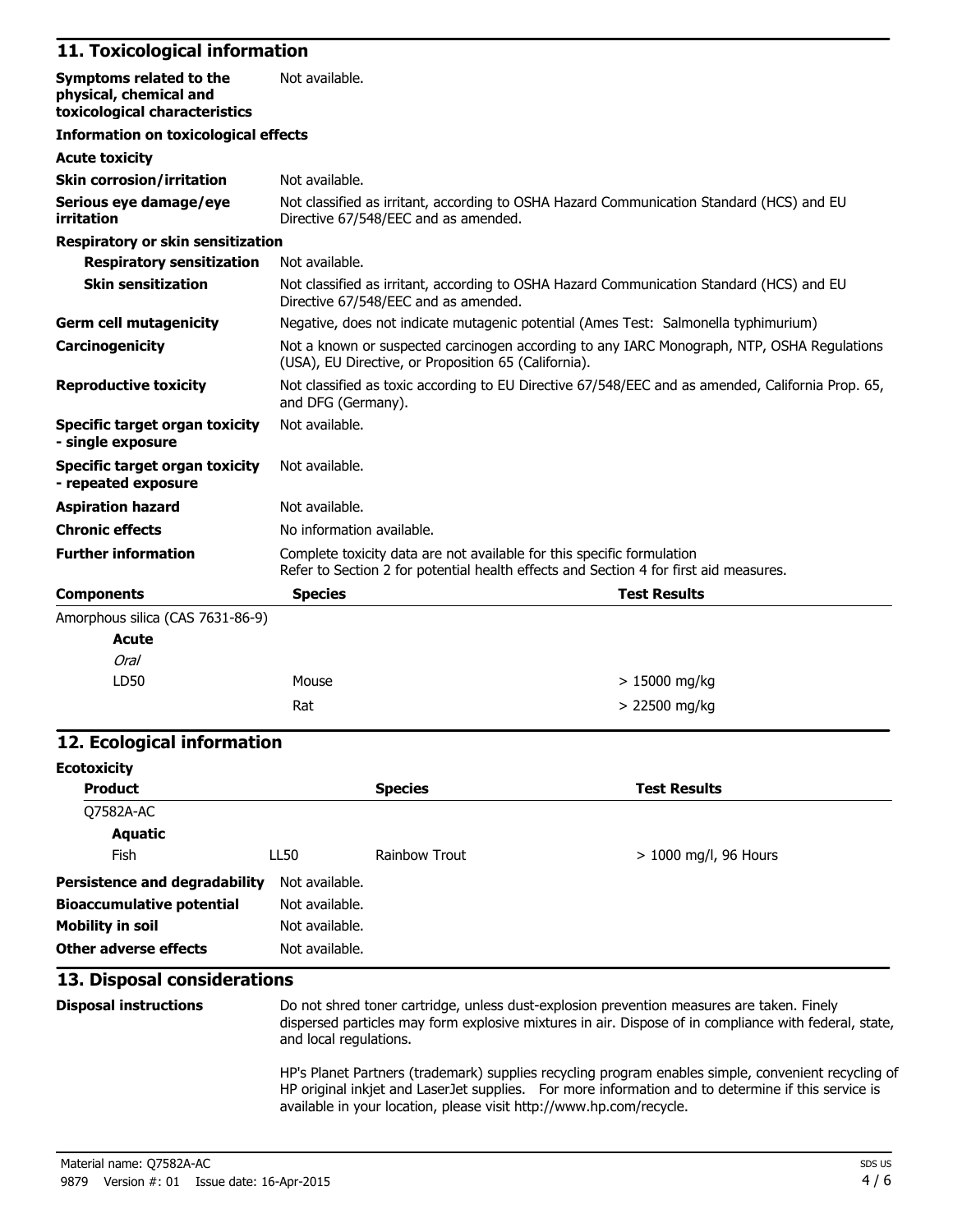| 14. Transport information                                     |                                                                                                                                                                                                                                                                                                                                                                                                  |
|---------------------------------------------------------------|--------------------------------------------------------------------------------------------------------------------------------------------------------------------------------------------------------------------------------------------------------------------------------------------------------------------------------------------------------------------------------------------------|
| <b>Further information</b>                                    | Not a dangerous good under DOT, IATA, ADR, IMDG, or RID.                                                                                                                                                                                                                                                                                                                                         |
| 15. Regulatory information                                    |                                                                                                                                                                                                                                                                                                                                                                                                  |
| <b>US federal regulations</b>                                 | US EPA TSCA Inventory: All chemical substances in this product comply with all rules or orders<br>under TSCA.                                                                                                                                                                                                                                                                                    |
|                                                               | TSCA Section 12(b) Export Notification (40 CFR 707, Subpt. D)                                                                                                                                                                                                                                                                                                                                    |
| Not regulated.                                                |                                                                                                                                                                                                                                                                                                                                                                                                  |
| <b>CERCLA Hazardous Substance List (40 CFR 302.4)</b>         |                                                                                                                                                                                                                                                                                                                                                                                                  |
| Not listed.<br><b>SARA 304 Emergency release notification</b> |                                                                                                                                                                                                                                                                                                                                                                                                  |
| Not regulated.                                                |                                                                                                                                                                                                                                                                                                                                                                                                  |
|                                                               | OSHA Specifically Regulated Substances (29 CFR 1910.1001-1050)                                                                                                                                                                                                                                                                                                                                   |
| Not listed.                                                   |                                                                                                                                                                                                                                                                                                                                                                                                  |
|                                                               | <b>Superfund Amendments and Reauthorization Act of 1986 (SARA)</b>                                                                                                                                                                                                                                                                                                                               |
| <b>Hazard categories</b>                                      | Immediate Hazard - No<br>Delayed Hazard - No<br>Fire Hazard - No<br>Pressure Hazard - No<br>Reactivity Hazard - No                                                                                                                                                                                                                                                                               |
| <b>SARA 302 Extremely hazardous substance</b>                 |                                                                                                                                                                                                                                                                                                                                                                                                  |
| Not listed.                                                   |                                                                                                                                                                                                                                                                                                                                                                                                  |
| <b>SARA 311/312</b><br><b>Hazardous chemical</b>              | No                                                                                                                                                                                                                                                                                                                                                                                               |
| <b>Other federal regulations</b>                              |                                                                                                                                                                                                                                                                                                                                                                                                  |
| <b>Safe Drinking Water Act</b><br>(SDWA)                      | Not regulated.                                                                                                                                                                                                                                                                                                                                                                                   |
| <b>US state regulations</b>                                   |                                                                                                                                                                                                                                                                                                                                                                                                  |
| US. Massachusetts RTK - Substance List                        |                                                                                                                                                                                                                                                                                                                                                                                                  |
| Not regulated.                                                | US. New Jersey Worker and Community Right-to-Know Act                                                                                                                                                                                                                                                                                                                                            |
| Not listed.                                                   | US. Pennsylvania Worker and Community Right-to-Know Law                                                                                                                                                                                                                                                                                                                                          |
| Not listed.<br><b>US. Rhode Island RTK</b>                    |                                                                                                                                                                                                                                                                                                                                                                                                  |
| Not regulated.                                                |                                                                                                                                                                                                                                                                                                                                                                                                  |
| <b>US. California Proposition 65</b><br>Not Listed.           |                                                                                                                                                                                                                                                                                                                                                                                                  |
|                                                               |                                                                                                                                                                                                                                                                                                                                                                                                  |
| <b>Regulatory information</b>                                 | All chemical substances in this HP product have been notified or are exempt from notification under<br>chemical substances notification laws in the following countries: US (TSCA), EU (EINECS/ELINCS),<br>Switzerland, Canada (DSL/NDSL), Australia, Japan, Philippines, South Korea, New Zealand, and<br>China.                                                                                |
|                                                               | 16. Other information, including date of preparation or last revision                                                                                                                                                                                                                                                                                                                            |
| <b>Issue date</b>                                             | 16-Apr-2015                                                                                                                                                                                                                                                                                                                                                                                      |
| <b>Version #</b>                                              | 01                                                                                                                                                                                                                                                                                                                                                                                               |
| <b>Disclaimer</b>                                             | This Safety Data Sheet document is provided without charge to customers of Hewlett-Packard<br>Company. Data is the most current known to Hewlett-Packard Company at the time of preparation<br>of this document and is believed to be accurate. It should not be construed as guaranteeing<br>specific properties of the products as described or suitability for a particular application. This |

document was prepared to the requirements of the jurisdiction specified in Section 1 above and may not meet regulatory requirements in other countries. **Revision Information** 1. Product and Company Identification: Physical States Composition / Information on Ingredients: Ingredients Physical & Chemical Properties: Multiple Properties Ecological Information: Ecotoxicity Transport Information: Agency Name, Packaging Type, and Transport Mode Selection